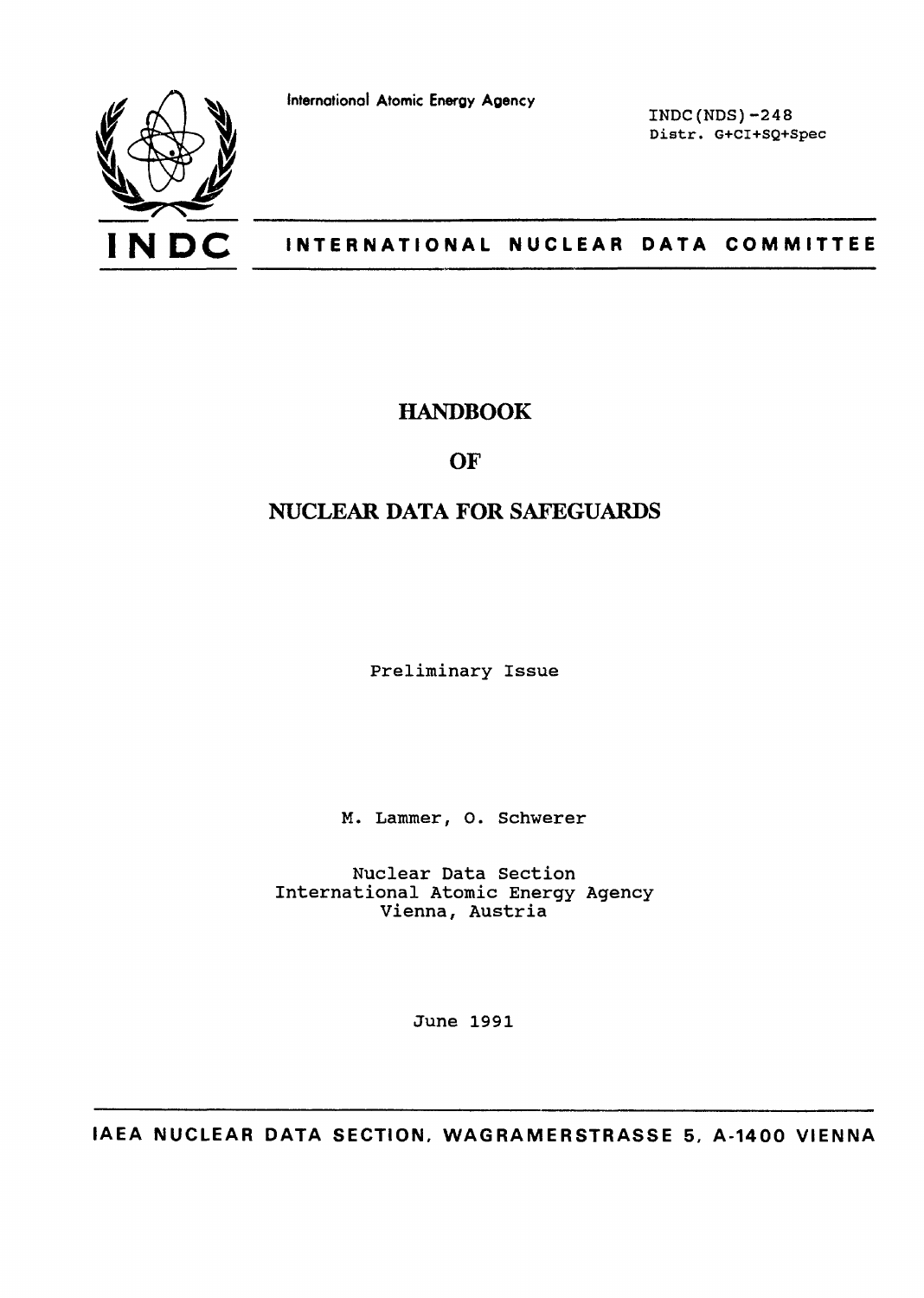INDC(NDS)-248 Distr. G+CI+SQ+Spec

# HANDBOOK

# **OF**

# NUCLEAR DATA FOR SAFEGUARDS

Preliminary Issue

M. Lammer, O. Schwerer

Nuclear Data Section International Atomic Energy Agency Vienna, Austria

June 1991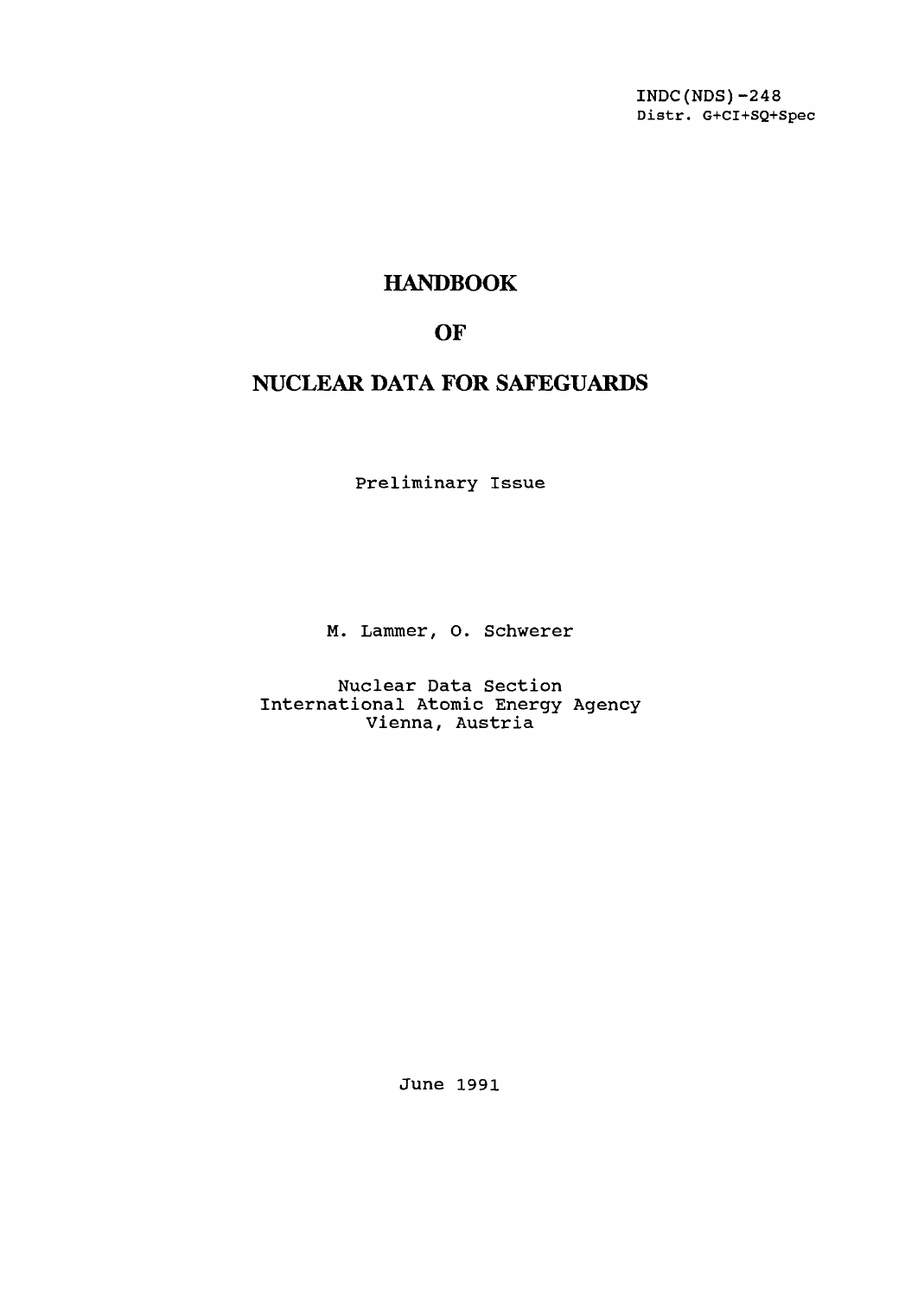#### **ABSTRACT**

This handbook contains nuclear data needed by safeguards users for their work. It was initiated by an IAEA working group, and the contents were defined by the replies to a questionnaire sent to safeguards specialists. This is a preliminary edition of the handbook for distribution to safeguards and nuclear data experts for review.

The present edition of the handbook contains the following basic nuclear data:

actinides: nuclear decay data thermal neutron cross sections and resonance integrals prompt neutron data delayed neutron data

fission products: nuclear decay data thermal neutron capture cross sections and resonance integrals

fission product yields

Also included are appendices that summarize the data requested by safeguards users, and that present a number of questions to them and to data experts on the data contained in this preliminary issue and about additional data for possible inclusion in future editions and updates of the handbook.

> Reproduced by the IAEA in Austria August 1991

> > **91-03113**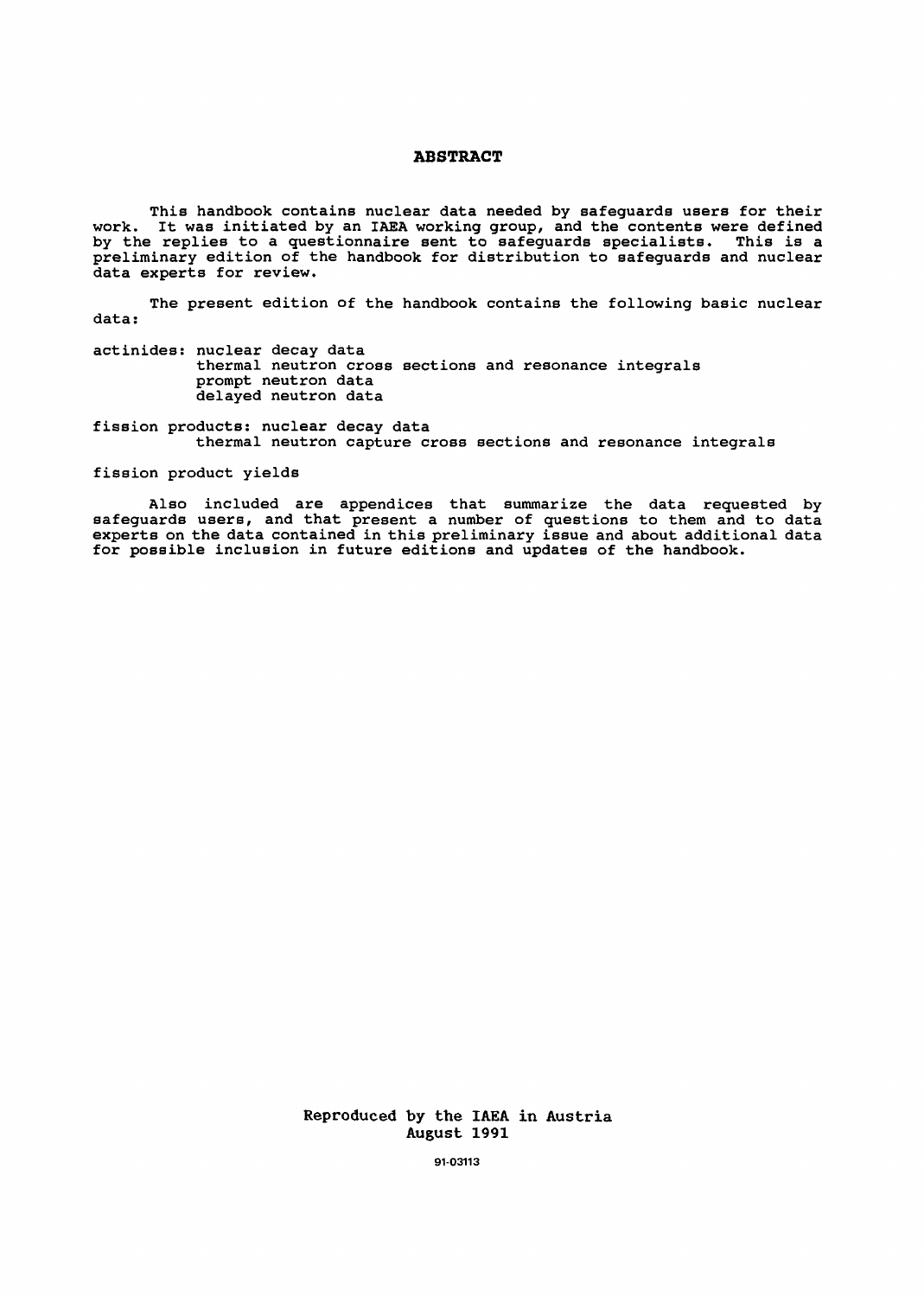## **TABLE OF CONTENTS**

| Abstract                                                             |                                                                                                                                                                                                                                                                                                                                                          | 2                                                                         |
|----------------------------------------------------------------------|----------------------------------------------------------------------------------------------------------------------------------------------------------------------------------------------------------------------------------------------------------------------------------------------------------------------------------------------------------|---------------------------------------------------------------------------|
|                                                                      |                                                                                                                                                                                                                                                                                                                                                          | 5.                                                                        |
|                                                                      | Comments on this preliminary edition                                                                                                                                                                                                                                                                                                                     | 6                                                                         |
|                                                                      | Request to safeguards and data experts                                                                                                                                                                                                                                                                                                                   | 7                                                                         |
|                                                                      |                                                                                                                                                                                                                                                                                                                                                          | $A-1$                                                                     |
| $A-1:$<br>$A - 2:$<br>$A-3:$<br>$A-4:$<br>$A-5:$<br>$A-6:$<br>$A-7:$ | Half-lives and decay branching fractions<br>Alpha energies and emission probabilities<br>Gamma ray energies and emission probabilities<br>X-ray energies and intensities<br>Thermal neutron cross-sections, resonance integrals and<br>Average number of neutrons emitted per fission $(\overline{v})$<br>Prompt neutron multiplicity distributions P(v) | $A-1.1$<br>$A-2.1$<br>$A-3.1$<br>$A-4.1$<br>$A-5.1$<br>$A-6.1$<br>$A-7.1$ |
| $A-8:$                                                               | Delayed neutron six-group parameters                                                                                                                                                                                                                                                                                                                     | $A - 8.1$                                                                 |
|                                                                      | Section B: Fission product nuclear data                                                                                                                                                                                                                                                                                                                  | $B-1$                                                                     |
| $B-1:$<br>$B-2:$<br>$B-3:$                                           | Half-lives and decay branching fractions<br>Gamma ray energies and emission probabilities<br>Thermal neutron capture cross sections and resonance                                                                                                                                                                                                        | $B-1.1$<br>$B-2.1$                                                        |
|                                                                      |                                                                                                                                                                                                                                                                                                                                                          | $B - 3.1$                                                                 |
|                                                                      |                                                                                                                                                                                                                                                                                                                                                          | $C-1$                                                                     |
| $C-1:$                                                               | Th-232 fast fission chain yields and selected                                                                                                                                                                                                                                                                                                            |                                                                           |
| $C-2:$                                                               | cumulative vields<br>U-233 thermal fission chain yields and selected                                                                                                                                                                                                                                                                                     | $C-1.1$                                                                   |
| $C-3:$                                                               | cumulative yields<br>U-235 thermal fission chain yields and selected                                                                                                                                                                                                                                                                                     | $C-2.1$                                                                   |
| $C-4:$                                                               | cumulative yields<br>U-238 fast fission chain yields and selected                                                                                                                                                                                                                                                                                        | $C-3.1$                                                                   |
| $C-5:$                                                               | Pu-239 thermal fission chain yields and selected                                                                                                                                                                                                                                                                                                         | $C-4.1$                                                                   |
| $C-6:$                                                               | cumulative yields<br>Pu-241 thermal fission chain yields and selected                                                                                                                                                                                                                                                                                    | $C-5.1$                                                                   |
| $C-7:$                                                               | cumulative yields<br>Selected independent fission product yields                                                                                                                                                                                                                                                                                         | $C-6.1$<br>$C-7.1$                                                        |
|                                                                      | Appendix A: Information requested by safeguards experts for inclusion                                                                                                                                                                                                                                                                                    | $App-1$                                                                   |
|                                                                      | Appendix B: Planned structure of the final issue of this handbook                                                                                                                                                                                                                                                                                        | $App-5$                                                                   |
|                                                                      | Appendix C: Open questions and problems                                                                                                                                                                                                                                                                                                                  | App $-6$                                                                  |

Appendix C: Open questions and problems App-6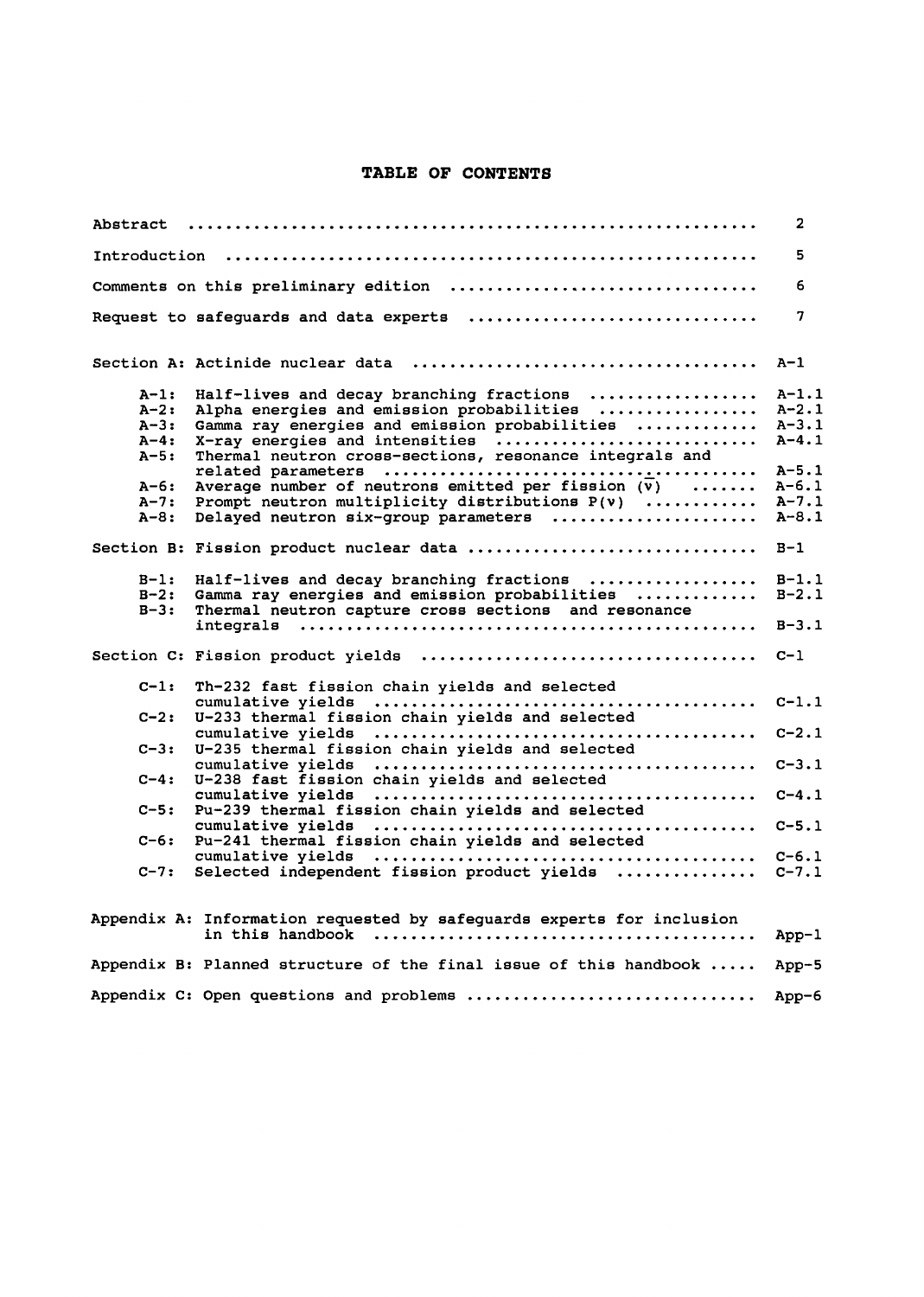#### **INTRODUCTION**

This handbook contains recommended values of nuclear data needed for the development and application of safeguards nuclear materials accounting techniques. We have included only those data that were requested by safeguards users (see **Appendix A)** and which were readily available to us. The data given are grouped in 3 sections: Section A contains decay data, thermal neutron cross section data, resonance integrals and data on neutron emission in fission for actinide isotopes. Section B contains decay data and thermal neutron cross section data of fission product nuclides. Section C contains fission product yield data.

Internationally recommended values exist only for some of the presented data. In such cases data recommended by international committees or working groups have been included in the present handbook. In other cases, when different values were found in different data files, we have chosen most recent suitable values. In the case of fission yield data, a group of specialists recommended not to give a single "best" data set; considering the different existing views on data evaluation methods in this case, two data sets have been included.

Introductory pages to the data tables give further explanations, arguments for the selection of the recommended values (special remarks are given in footnotes), references of the sources of data and information on the availability of larger or complete data sets that are not included in the handbook.

Users of this handbook who wish to receive **complete data files** in computer media, i.e. magnetic tapes or PC diskettes, are invited to contact one of the four regional **Nuclear Data Centres** given below.

**For USA and Canada:**

National Nuclear Data Center Brookhaven National Laboratory Upton, N.Y. 11973 USA BITNET: NNDCVM@BNL

**For USSR:**

Centr Po Jad. Dannym Fiziko-Energeticheskij Institut Ploschad Bondarenko 249 020 Obninsk, Kaluga Region USSR EARN: CJD@FEIMO.OBNINSK.SU

#### **For other OECD countries**

Banque de Donnees de 1'AEN NEA Data Bank B.P. 9 F-91190 Gif-sur-Yvette France EARN: WEBSTER0FRNEAB51

**For all other countries:**

IAEA Nuclear Data Section P.O. Box 100 A-1400 Vienna Austria EARN: RNDS@IAEA1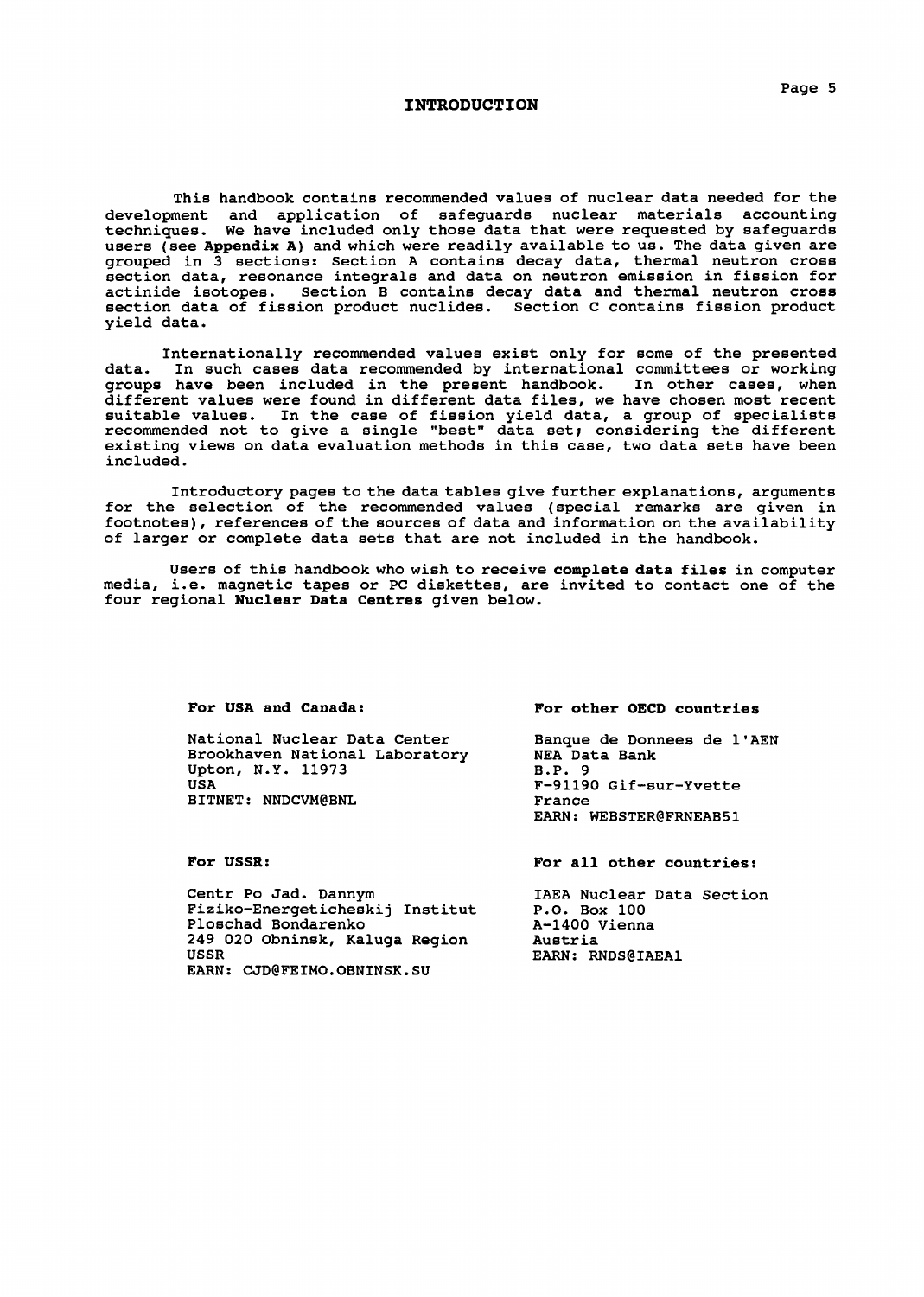#### **COMMENTS ON THIS PRELIMINARY EDITION**

This handbook was initiated by an IAEA working group, and the contents were defined by the replies to a questionnaire sent to safeguards experts, as outlined in Appendix A.

The present edition of the handbook is a preliminary version distributed to safeguards and nuclear data specialists for review. The **"Request** to safeguards **and data experts"** on the following page outlines in more detail what these experts are asked to do. In addition to the data tables themselves that are to be reviewed, a number of questions are presented in the appendices, which are only included in this preliminary version of the handbook.

After receipt of experts' replies and reviews, the first edition of the final version of the handbook will be edited and published. Revisions will again be sent to experts for review prior to distribution. Also, new suggestions for data to be included will be sent to safeguards experts for judgement.

Scientists who wish to be included in the distribution list of this **handbook,** should contact us at the address given below. Then they will also automatically receive all later revisions of the handbook.

#### **Acknowledgement**

We would like to thank Ms. M.M. Seits and M. O'Connell for their assistance in the extraction of the required data from files and the production of user friendly formatted tables and text pages of the handbook.

> M. Lammer O. Schwerer Nuclear Data Section International Atomic Energy Agency P.O. Box 100 A-1400 Vienna Austria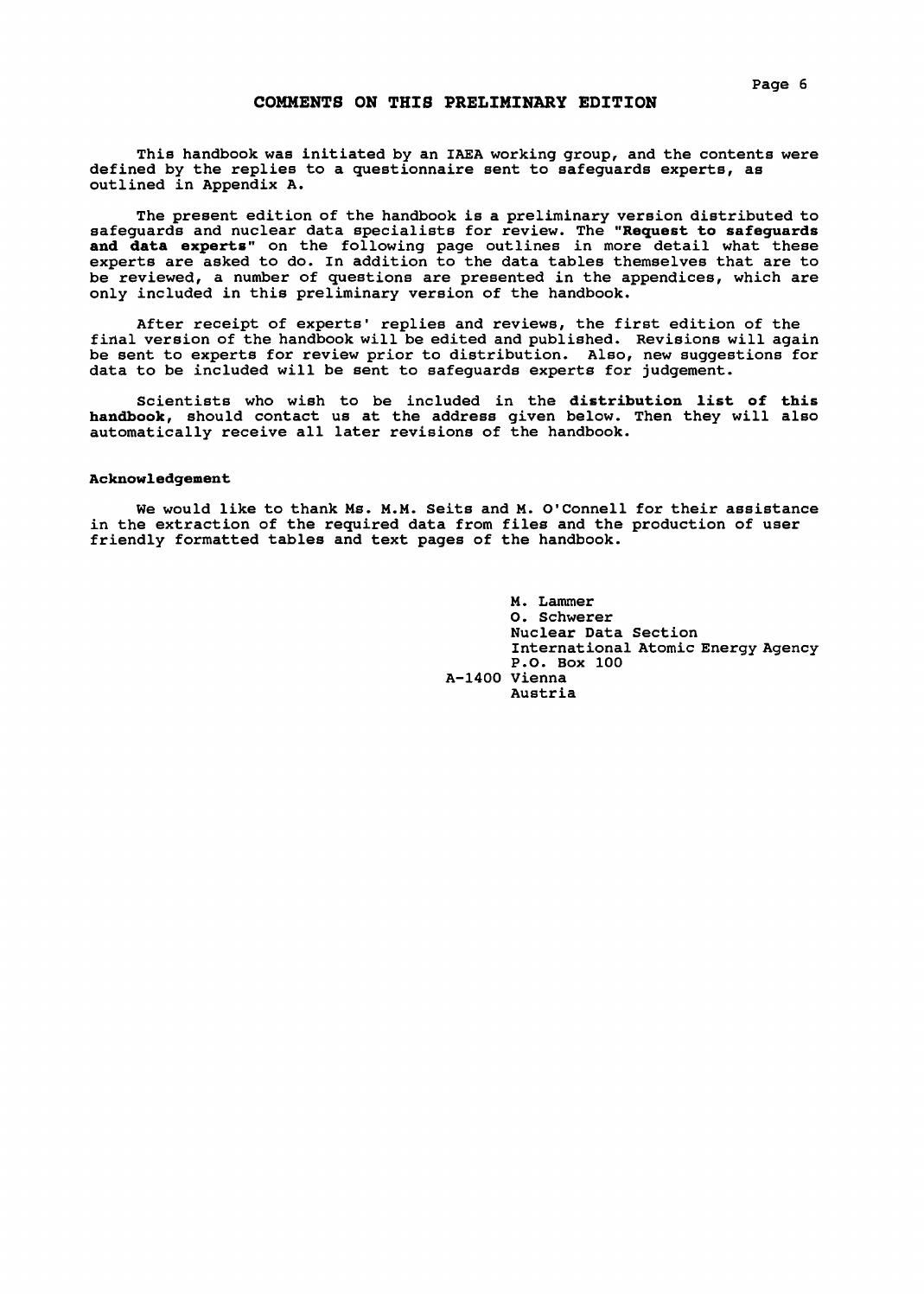We ask experts upon receipt of this preliminary handbook to review the information and data tables presented, and to help us with the questions and problems included in the appendices.

From **safeguards experts** we solicit more information on:

- which data exactly are needed,
- which representation of the data is preferred,
- whether the tables in the present version are incomplete with respect to nuclides or data included,

- whether the format of the presently completed tables is satisfactory.

From **data experts** we solicit information on:

- check of the data presented in the tables and information about sources for the best data presently available (mainly evaluated data will be included, preferably with uncertainties; only if these are not available, will reliable experimental results or calculated data be used),
- how some of the requested data can be represented, - whether the proposed representations of the data are available.

The data collected so far are presented in **Sections A to C.** There the introductory pages as well as the tables should be checked for

- quality of the data (sources for the best available data)
- completeness of the data (data types, nuclides, etc.)
- representation (particularly of fission yields, section C) .

**Appendix A** gives background information on the development of the handbook, how and which data were selected for inclusion, and some general questions to experts. Tables App-1 to App-4 list the requested data. These tables should be checked, especially when going through the questions in **Appendix C.**

**Appendix B** shows the proposed structure of the final handbook, providing for the inclusion of all the information requested in the replies to the questionnaire. Comments on this proposal are appreciated.

**Appendix C** contains specific questions to open problems regarding the data already presented as well as those not yet included. This part is very **important** as the inclusion of additional data depends on the replies we hope to receive. To make life easier for reviewers, we have enhanced the words **"question", "safeguards experts"** and **"data experts"** by using bold face letters in this appendix. In some cases we will have to contact data experts again after receipt of the feedback from safeguards experts.

We want to thank you in advance for your assistance.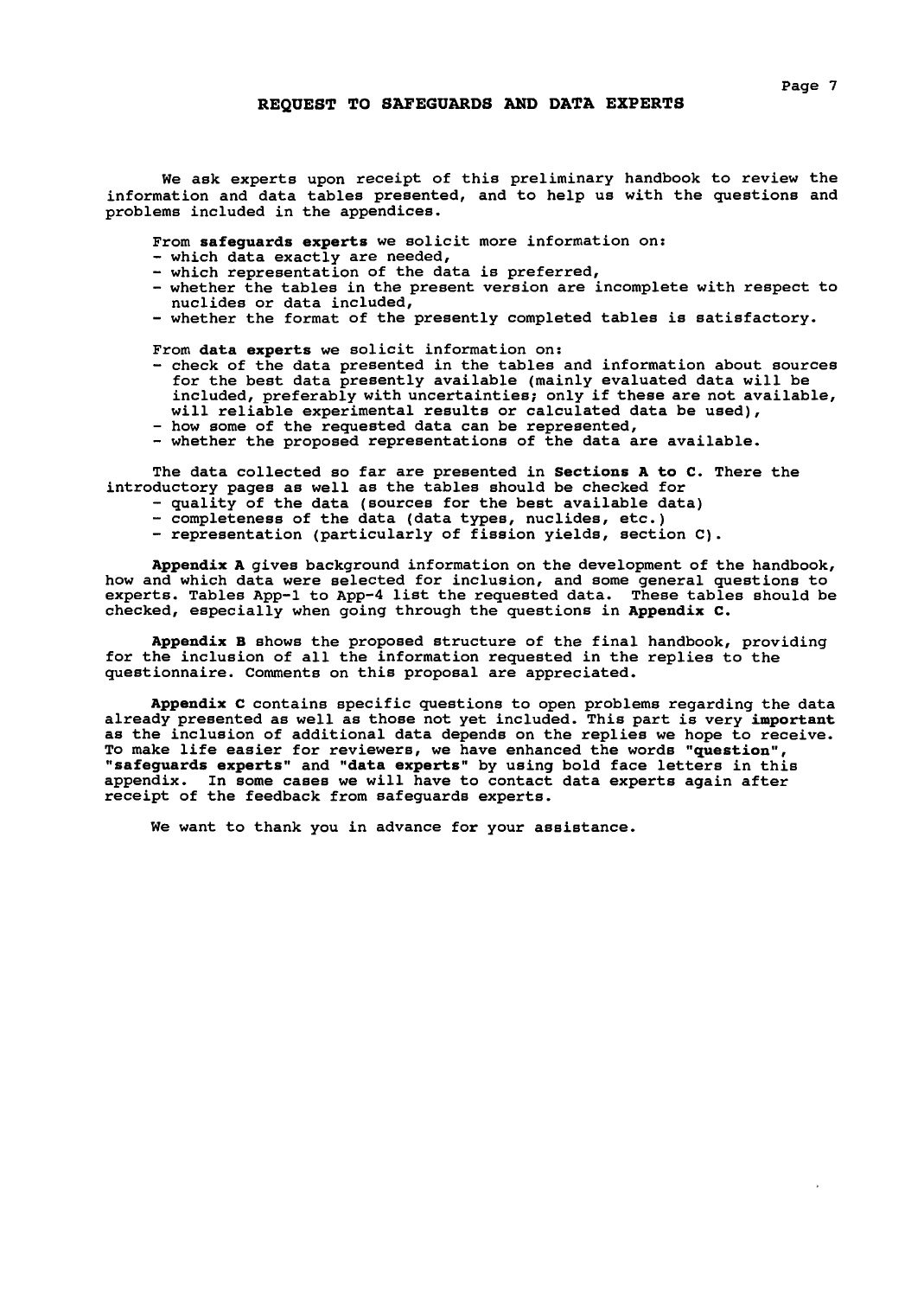Description of table entries:<br>-----------------------------

| $decay$ mode: $\alpha$ alpha decay | $B -$       | beta decay<br>ec electron capture | IT.<br>SF<br>T | isomeric transition<br>spontaneous fission<br>total half-life |
|------------------------------------|-------------|-----------------------------------|----------------|---------------------------------------------------------------|
| units:                             | s<br>m<br>h | second<br>minute<br>hour          | d              | dav<br>year $(= 365.2422 \text{ days})$                       |

rel err: relative error (in %)

branching: given for each decay mode (should sum up to 100%)

Source of data:

The tabulated data have been extracted from a data set recommended by participants of an IAEA Co-ordinated Research Programme (CRP). The complete data set is published in: IAEA Technical Report Series NO. 261(STI/DOC/10/261), 154-159 (1986), and available on magnetic tape from the IAEA Nuclear Data Section upon request.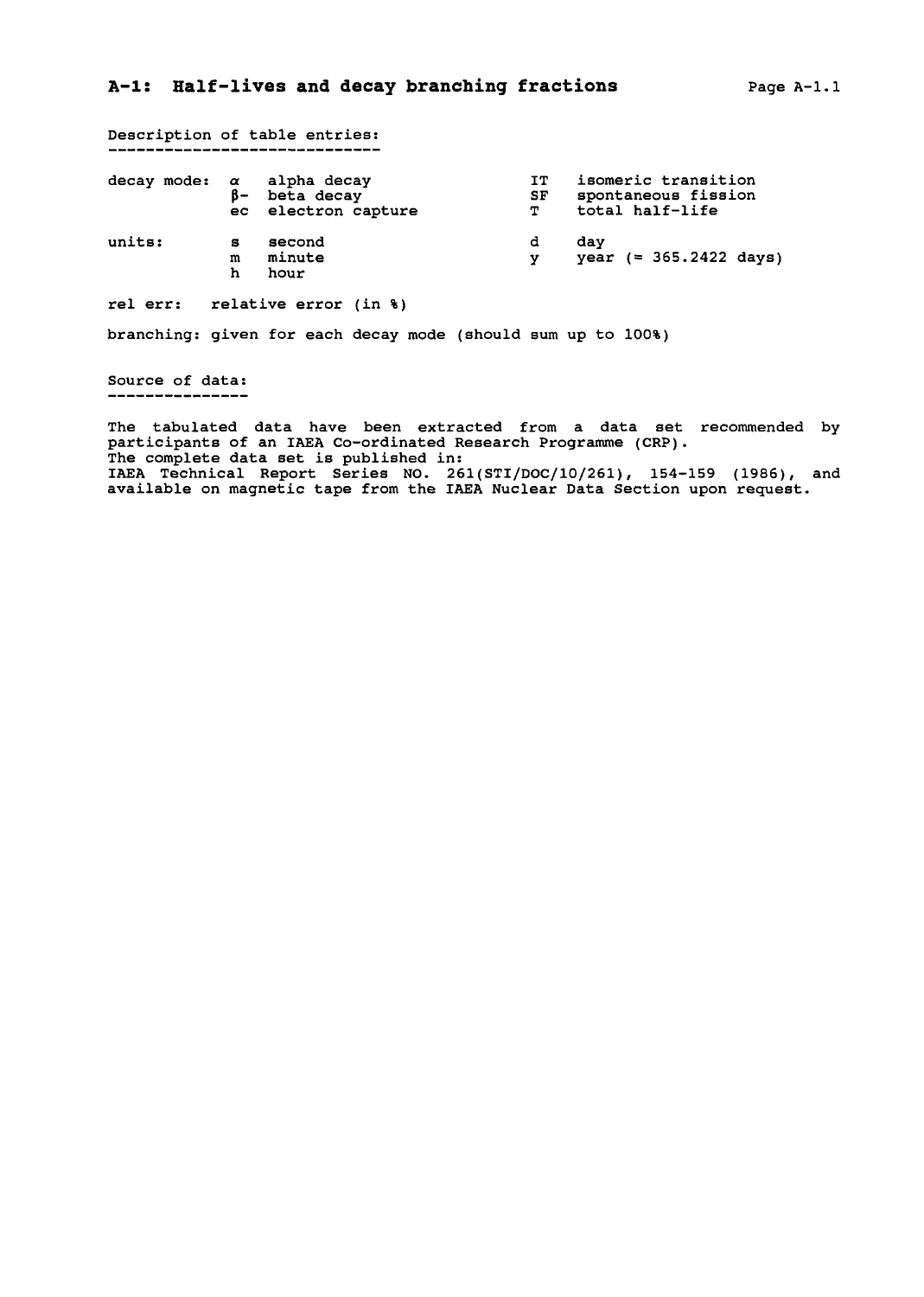| nuclide decay    |                              | half-life<br>$mode$ units                                                                        |                          | branching<br>value         rel err    (percent/decay) |
|------------------|------------------------------|--------------------------------------------------------------------------------------------------|--------------------------|-------------------------------------------------------|
| 81-T1-208        | $\beta-$                     | m $(3.053 \pm 0.004)$ E+00 $(0.13)$                                                              |                          |                                                       |
| 82-Pb-212        | $\beta$ -                    | $h$ (1.064 ± 0.001) E+01 (0.09)                                                                  |                          |                                                       |
| $83 - B1 - 212$  | $\mathbf T$<br>a             | $(6.055 \pm 0.006)$ E+01 $(0.1)$<br>m<br>$(1.685 \pm 0.003)$ E+02 (0.18)<br>m                    |                          | $35.94 \pm 0.06$                                      |
|                  | $\beta$ -                    | $(9.452 \pm 0.013)$ E+01 ( 0.14)<br>m                                                            |                          | $64.06 \pm 0.06$                                      |
| 86-Rn-220        | $\alpha$                     | $S$ (5.56 $\pm$ 0.01) E+01 (0.18)                                                                |                          |                                                       |
| 87-Fr-221        | a                            | m $(4.9 \pm 0.2)$ E+00 $(4.1)$                                                                   |                          |                                                       |
| 88-Ra-224        | $\alpha$                     | d $(3.66 \pm 0.04)$ E+00 $(1.1)$                                                                 |                          |                                                       |
| 88-Ra-225        | $\beta$ –                    | d $(1.48 \pm 0.02)$ E+01                                                                         | (1.4)                    |                                                       |
| 88-Ra-226        | $\alpha$                     | $(1.600 \pm 0.007)$ E+03<br>y -                                                                  | (0.44)                   |                                                       |
| 88-Ra-228        | $\beta$ -                    | $y$ (5.75 $\pm$ 0.03 ) E+00 (0.52)                                                               |                          |                                                       |
| 89-Ac-225        | $\alpha$                     | d $(1.00 \pm 0.01)$ E+01 $(1.0)$                                                                 |                          |                                                       |
| $89 - AC - 227$  | $\mathbf T$<br>a<br>$\beta-$ | $\gamma$ (2.177 ± 0.003) E+01 (0.14)<br>$y$ (1.578 ± 0.011) E+03<br>$(2.207 + 0.003)$ E+01<br>y. | (0.7)<br>(0.14)          | $1.38 \pm 0.01$<br>$98.62 \pm 0.01$                   |
| 89-Ac-228        | $\beta-$                     | $(6.15 \pm 0.02)$ E+00<br>h.                                                                     | (0.33)                   |                                                       |
| $90 - Th - 228$  | a                            | $(1.913 \pm 0.002)$ E+00 (0.1)<br>y -                                                            |                          |                                                       |
| $90 - Th - 229$  | $\alpha$                     | $y$ (7.34 $\pm$ 0.16) E+03 (2.2)                                                                 |                          |                                                       |
| $90 - Th - 230$  | a<br>SF                      | $y$ (7.54 $\pm$ 0.03) E+04 (0.4)<br>1.5 E+17<br>y -                                              |                          | $5.0 E-11$                                            |
| $90 - Th - 231$  | $\beta-$                     | h $(2.552 \pm 0.001)$ E+01 $(0.04)$                                                              |                          |                                                       |
| $90 - Th - 232$  | $\boldsymbol{a}$<br>SF       | $(1.405 \pm 0.006)$ E+10<br>У<br>1. E+21<br>Y.                                                   | (0.43)                   | $1.4 E-09$                                            |
| $90 - Th - 233$  | $\beta-$                     | (2.23)<br>$± 0.01$ ) $E+01$<br>m                                                                 | (0.45)                   |                                                       |
| $90 - Th - 234$  | $\beta-$                     | $(2.410 \pm 0.003)$ E+01<br>đ.                                                                   | (0.12)                   |                                                       |
| $91 - Pa - 231$  | a<br>SF                      | $(3.276 \pm 0.011)$ E+04<br>У<br>1.1 E+16<br>У                                                   | (0.34)                   | $3.0 E-10$                                            |
| $91-Pa-233$      | $\beta-$                     | (2.70)<br>$± 0.01$ ) $E+01$<br>đ.                                                                | (0.37)                   |                                                       |
| $91 - Pa - 234$  | $\beta-$                     | (6.70)<br>$\pm$ 0.05 ) E+00<br>h.                                                                | (0.75)                   |                                                       |
| $91 - Pa - 234m$ | $\beta-$<br>IT               | (1.17)<br>$\pm$ 0.03 ) E+00<br>m<br>(1.5)<br>$± 0.2$ ) $E+01$<br>h.                              | (2.6)<br>(10. )          | 99.87<br>± 0.02<br>0.13<br>± 0.02                     |
| $92 - U - 232$   | $\alpha$<br>SF               | (6.98)<br>$± 0.05$ ) $E+01$<br>У<br>(8,<br>± 6.<br>$)$ E+13<br>y.                                | (0.72)<br>(80.<br>$\Box$ | (0.9)<br>$\pm$ 0.7) E-10                              |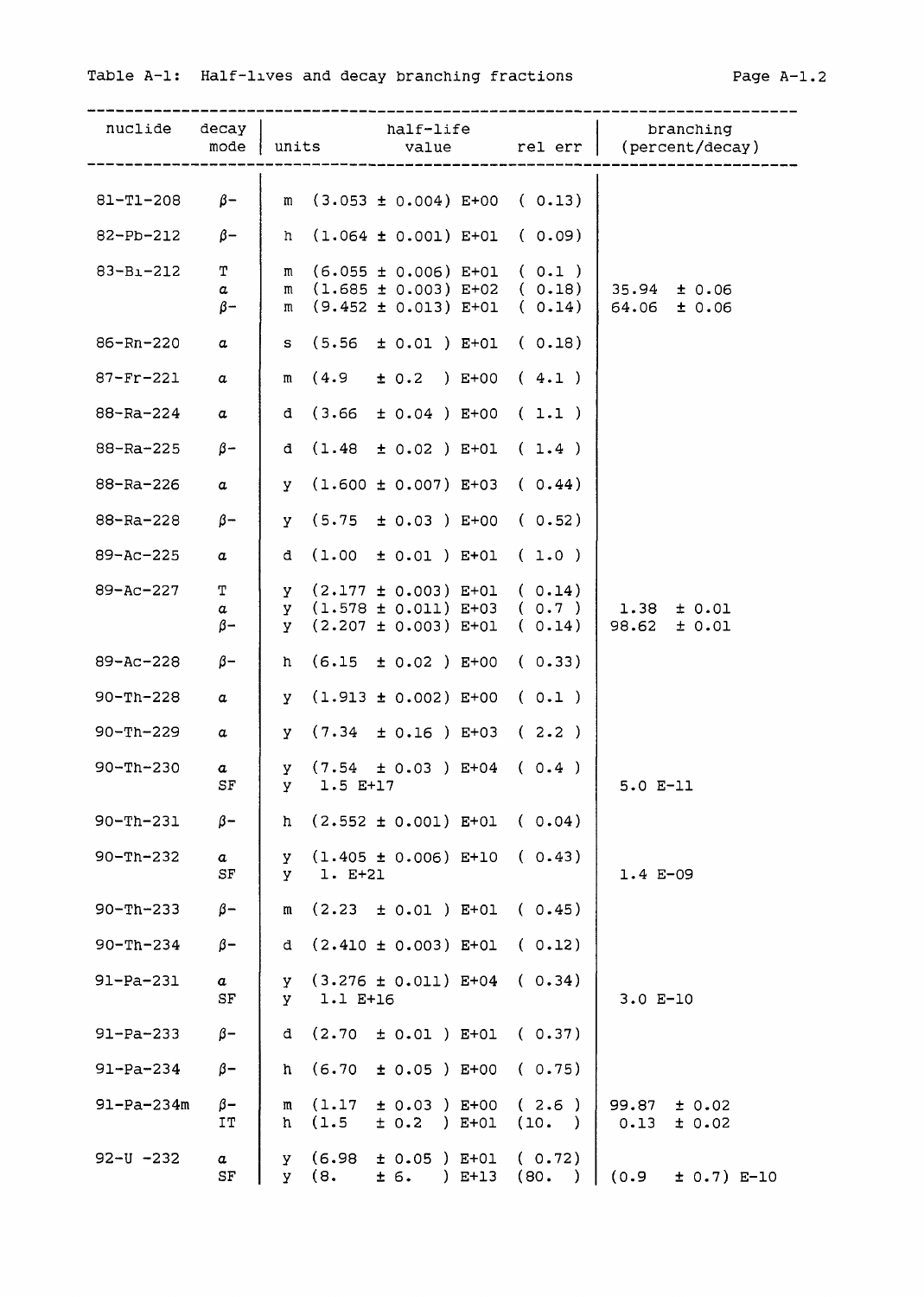| $nuc1ide$ $decay$   | mode                           | units                        | half-life<br>value                                                                                                          | rel err         | branching<br>(percent/decay)            |
|---------------------|--------------------------------|------------------------------|-----------------------------------------------------------------------------------------------------------------------------|-----------------|-----------------------------------------|
| $92 - U - 233$      | $\alpha$<br>SF                 | $y > 2.7 E+17$               | $y$ (1.592 ± 0.002) E+05 (0.13)                                                                                             |                 | $(0.59 E-10$                            |
| 92-U -234           | $\boldsymbol{a}$<br>SF         |                              | $y$ (2.457 ± 0.003) E+05 (0.12)<br>$y$ (1.42 $\pm$ 0.08 ) E+16 (5.6 )                                                       |                 | $(1.73 \pm 0.10) E-09$                  |
| $92 - U - 235$      | $\alpha$<br>SF                 |                              | $y$ (7.037 ± 0.007) E+08 (0.1)<br>$y$ (9.8 $\pm$ 2.8 ) E+18 (30. )                                                          |                 | $(7.2 \pm 2.1) E-09$                    |
| $92 - U - 235m$     | IT                             |                              | $m$ (2.6 $\pm$ 0.2 ) E+01 (7.7)                                                                                             |                 |                                         |
| $92 - U - 236$      | $\boldsymbol{a}$<br>${\tt SF}$ |                              | $y$ (2.342 ± 0.003) E+07 (0.13)<br>$y$ (2.43 $\pm$ 0.07 ) E+16 (2.9 )                                                       |                 | $(9.64 \pm 0.03) E-08$                  |
| 92-U -237 $\beta$ - |                                |                              | d $(6.75 \pm 0.01)$ E+00 (0.15)                                                                                             |                 |                                         |
| $92 - U - 238$      | $\boldsymbol{a}$<br>SF         |                              | $Y$ (4.468 ± 0.005) E+09 (0.11)<br>$y$ (8.2 $\pm$ 0.1 ) E+15 (1.2)                                                          |                 | $(5.45 \pm 0.07)$ E-05                  |
| 92-U -239 $\beta$ - |                                |                              | $m$ (2.347 ± 0.005) E+01 (0.21)                                                                                             |                 |                                         |
| $93-Np-236$         | $\mathbf T$<br>$\beta-$<br>ec  |                              | $y$ (1.15 $\pm$ 0.12 ) E+05 (10. )<br>$y$ (1.3 $\pm$ 0.3 ) E+06 (20. )   8.9<br>$\texttt{y}$ (1.26 $\pm$ 0.03 ) E+05 (2.4 ) |                 | ± 2.0<br>91.1<br>± 2.0                  |
| 93-Np-236m          | T<br>$\beta-$<br>ec            | $h \quad (4.33)$             | $h$ $(2.25 \pm 0.04)$ E+01<br>h $(4.69 \pm 0.13)$ E+01 (2.8)<br>$\pm$ 0.11 ) E+01                                           | (1.8)<br>(2.5)  | 48.<br>±1.<br>52.<br>±1.                |
| 93-Np-237           | $\alpha$<br>SF                 | $y \rightarrow 1$ . E+18     | $\texttt{y}$ (2.14 $\pm$ 0.01 ) E+06 (0.47)                                                                                 |                 | $< 2. E - 10$                           |
| 93-Np-239 $\beta$ - |                                |                              | d $(2.355 \pm 0.004)$ E+00 (0.17)                                                                                           |                 |                                         |
| 94-Pu-236           | a<br>SF                        | (2.9)<br>У<br>(3.4)<br>V.    | ± 0.1<br>) E+00<br>± 0.6<br>$) E + 09$                                                                                      | (3.5)<br>(20. ) | (8.5<br>±1.5<br>) E-08                  |
| $94 - Pu - 238$     | $\alpha$<br>$\rm SF$           | y (8.77<br>$y = (4.7)$       | $± 0.03$ ) $E+01$<br>$\pm$ 0.2 ) E+10                                                                                       | (0.34)<br>(4.3) | $± 0.08$ ) $E-07$<br>(1.87)             |
| $94 - Pu - 239$     | $\alpha$<br>SF                 | $5.5$ E+15<br>y -            | $y$ (2.411 ± 0.003) E+04 (0.12)                                                                                             |                 | $4.4 E-10$                              |
| $94 - Pu - 240$     | $\alpha$<br>SF                 | y -                          | $(6.563 \pm 0.007)$ E+03 (0.11)<br>$y$ (1.16 $\pm$ 0.04 ) E+11 (3.5)                                                        |                 | (5.7)<br>$\pm$ 0.1 ) E-06               |
| 94-Pu-241           | $\beta -$<br>$\alpha$          | у (б.00                      | $Y$ (1.435 ± 0.01) E+01 (0.7)<br>$± 0.05$ ) E+05                                                                            | (0.83)          | (2.39)<br>$± 0.04$ ) E-03               |
| $94 - Pu - 242$     | $\alpha$<br>SF                 | у (б.8                       | $y$ (3.735 ± 0.011) E+05 (0.29)<br>$\pm$ 0.1 ) E+10                                                                         | (1.5)           | (5.49)<br>$± 0.08$ ) E-04               |
| $94 - Pu - 243$     | $\beta-$                       | h.                           | $(4.956 \pm 0.003)$ E+00                                                                                                    | (0.06)          |                                         |
| 94-Pu-244           | $\alpha$<br>SF                 | (8.00)<br>y.<br>(6.7)<br>y - | $± 0.09$ ) E+07<br>$\pm$ 0.3 ) E+10                                                                                         | (1.1)<br>(4.5)  | $99.881 \pm 0.006$<br>$0.119 \pm 0.006$ |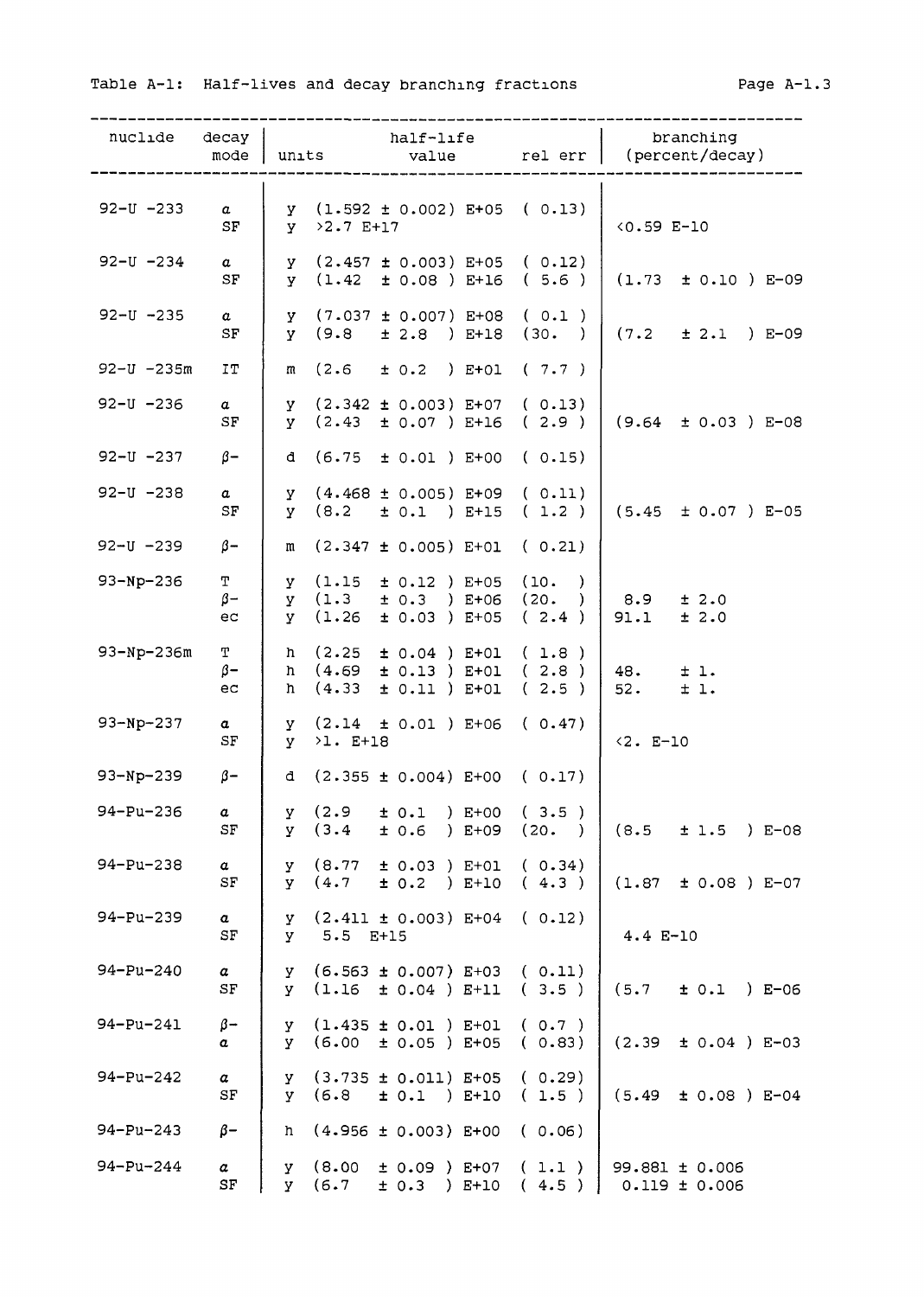| nuclide decay       | mode                                | half-life<br>units<br>value |                                                                                                                           | rel err       | branching<br>(percent/decay)                                                                                               |  |
|---------------------|-------------------------------------|-----------------------------|---------------------------------------------------------------------------------------------------------------------------|---------------|----------------------------------------------------------------------------------------------------------------------------|--|
|                     |                                     |                             |                                                                                                                           |               |                                                                                                                            |  |
| 94-Pu-245 $\beta$ - |                                     | h.                          | $(1.05 \pm 0.01)$ E+01 (0.95)                                                                                             |               |                                                                                                                            |  |
| 94-Pu-246           | $\beta$ -                           |                             | d $(1.085 \pm 0.002) E+01$                                                                                                | (0.18)        |                                                                                                                            |  |
| $95 - Am - 240$     | ec<br>$\alpha$                      |                             | h $(5.08 \pm 0.03)$ E+01 (0.59)<br>$\begin{array}{cccc} y & (3.0 & \pm 1.1) & E+03 & (40.) \end{array}$                   |               | (1.9)<br>$\pm$ 0.7 ) E-04                                                                                                  |  |
| $95 - Am - 241$     | $\alpha$<br>SF                      |                             | $y$ (4.327 ± 0.005) E+02 (0.12)<br>y $(1.147 \pm 0.024)$ E+14 $(2.1)$ (3.77                                               |               | $\pm$ 0.08 ) E-10                                                                                                          |  |
| $95 - Am - 242$     | T<br>$\beta-$<br>ec                 |                             | $h$ (1.602 ± 0.002) E+01 (0.12)<br>h $(1.937 \pm 0.007)$ E+01 $(0.36)$ 82.7 $\pm 0.3$<br>h $(9.26 \pm 0.16)$ E+01 $(1.7)$ |               | 1.73<br>± 0.3                                                                                                              |  |
| $95 - Am - 242m$    | <b>IT</b><br>${\rm SF}$<br>$\alpha$ |                             | $y$ (1.41 $\pm$ 0.02 ) E+02 (1.4)<br>$Y$ (8.8 ± 3.2 ) E+11 (40. ) (1.6<br>$y$ (3.11 $\pm$ 0.05 ) E+04                     | (1.6)         | 99.55<br>± 0.03<br>$± 0.6$ ) E-08<br>± 0.03<br>0.45                                                                        |  |
| $95 - Am - 243$     | $\boldsymbol{a}$<br>SF              |                             | $y$ (7.370 ± 0.015) E+03 (0.2)<br>$\begin{array}{ccccccccc} y & (2.0 & \pm 0.3) & E+13 & (20.) & (3.7) \end{array}$       |               | $\pm$ 0.9 ) E-08                                                                                                           |  |
| $96 - Cm - 242$     | $\boldsymbol{a}$<br>SF              |                             | d $(1.629 \pm 0. ) E+02$ (0.04)<br>y $(7.05 \pm 0.14)$ E+06 $(2.0)$ $(6.33)$                                              |               | $± 0.13$ ) E-06                                                                                                            |  |
| $96 - Cm - 243$     | T.<br>a<br>ec                       |                             | $y$ (2.85 $\pm$ 0.02 ) E+01 (0.7)<br>y $(2.86 \pm 0.02)$ E+01 $(0.7)$ 99.76<br>$y$ (1.19 $\pm$ 0.15 ) E+04                | $(10. )$ 0.24 | ± 0.03<br>± 0.03                                                                                                           |  |
| $96 - Cm - 244$     | $\boldsymbol{a}$<br>SF              |                             | $y$ (1.810 $\pm$ 0.002) E+01 (0.11)<br>$\mathbf{y}$ (1.344 ± 0.007) E+07 (0.52)                                           |               | $(1.347 \pm 0.007)$ E-04                                                                                                   |  |
| $98 - Cf - 252$     | T<br>$\alpha$<br>$\rm SF$           |                             | $\gamma$ (2.645 ± 0.008) E+00 (0.3)<br>$Y$ (8.55 ± 0.03) E+01                                                             | (0.35)        | $\begin{array}{ccc} \text{y} & (2.73 \pm 0.01) & \text{E+00} & (0.37) & 96.908 \pm 0.008 \end{array}$<br>$3.092 \pm 0.008$ |  |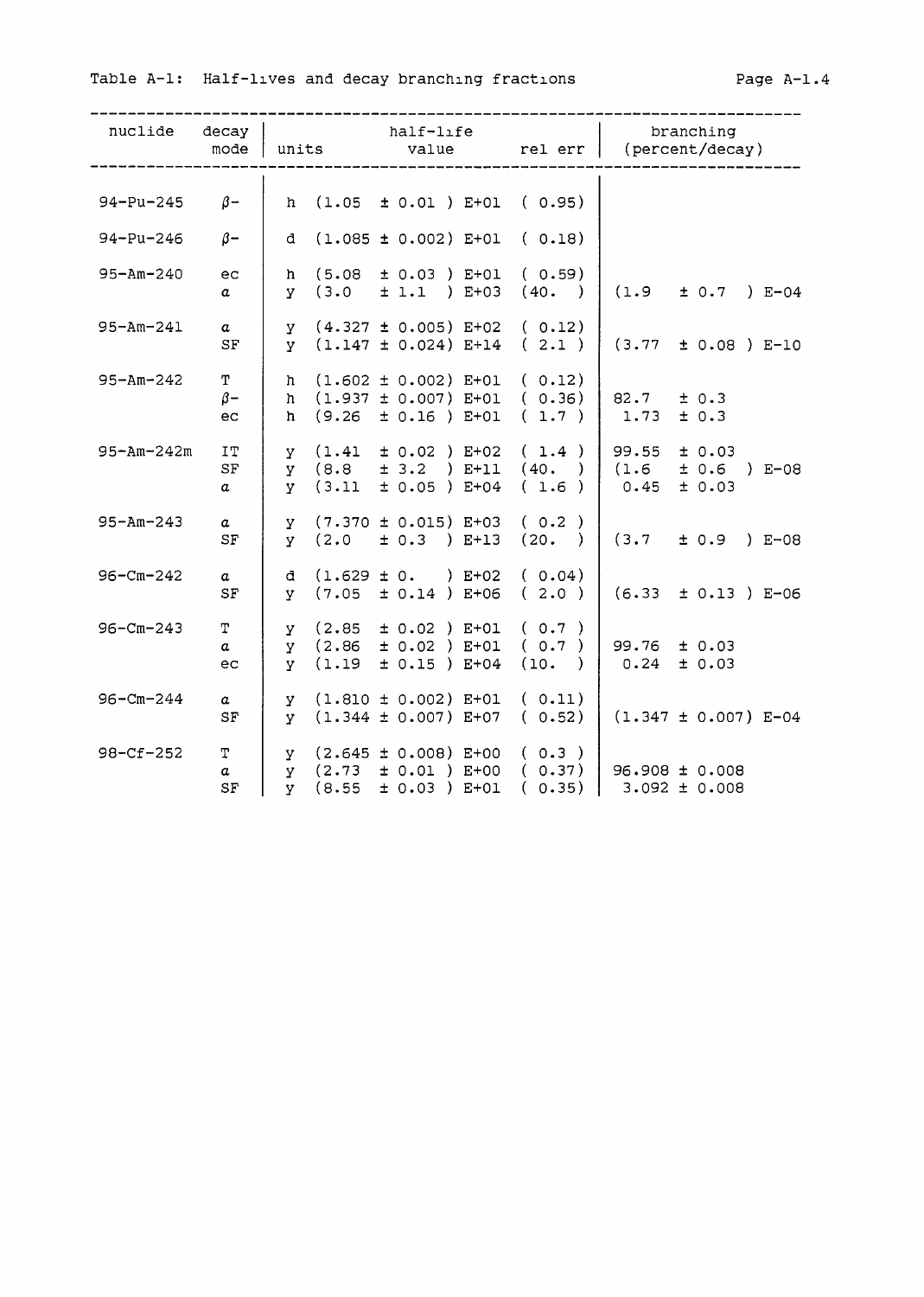### **A-2: Alpha radiation energies and emission probabilities**

Description of table entries:

The second column gives alpha energies and their errors in keV for the nuclides listed in the first column. The third column gives alpha emission probabilities and their errors in percent per decay and relative errors (in %) in brackets ("rel err").

Source of data:

The tabulated data have been extracted from a data set recommended byparticipants of the IAEA Co-ordinated Research Programme (CRP) on "Decay data of the transactinium nuclides" (1978-1984).

The complete data set is published in: IAEA Technical Report Series No. 261 (STI/DOC/10/261), pp 168-170 (1986), also available on magnetic tape from the IAEA Nuclear Data Section upon request.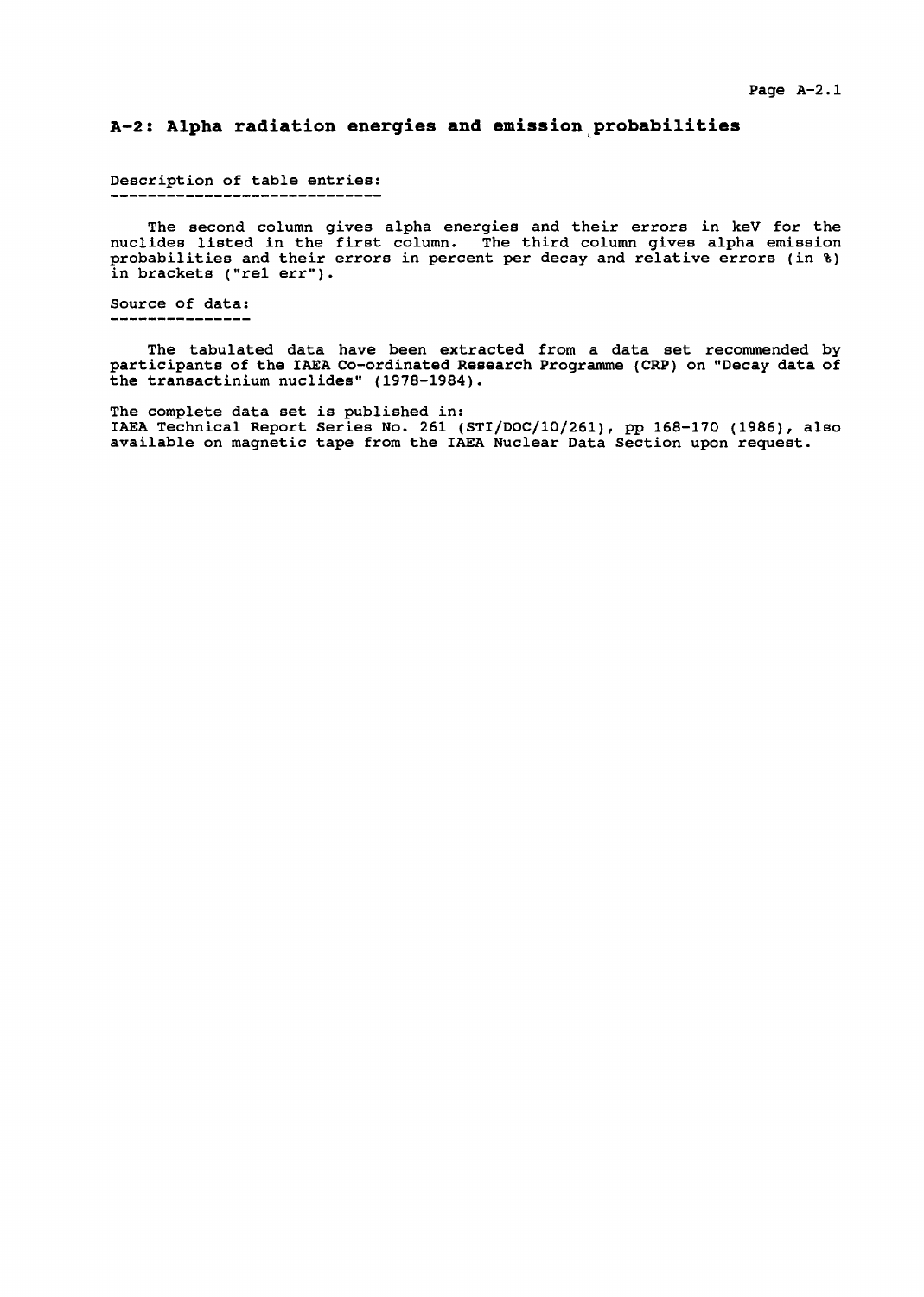| nuclide         | energy<br>(key)                                                                                                                                                                                                                                                                                                                                     | emission probability<br>(percent per decay) rel err                                                                                                                                                                                                                                                                                    |                                                                                                                                                                                                                          |
|-----------------|-----------------------------------------------------------------------------------------------------------------------------------------------------------------------------------------------------------------------------------------------------------------------------------------------------------------------------------------------------|----------------------------------------------------------------------------------------------------------------------------------------------------------------------------------------------------------------------------------------------------------------------------------------------------------------------------------------|--------------------------------------------------------------------------------------------------------------------------------------------------------------------------------------------------------------------------|
| $90 - Th - 228$ | $5340.54 \pm 0.15$<br>$5423.33 \pm 0.22$                                                                                                                                                                                                                                                                                                            | 26.7<br>± 0.2<br>72.7<br>±1.0                                                                                                                                                                                                                                                                                                          | (0.75)<br>(1.4)                                                                                                                                                                                                          |
| $90 - Th - 229$ | 4797.8<br>±1.2<br>±1.2<br>4814.6<br>4837.<br>4845.3<br>±1.2<br>$4901.0 \pm 1.2$<br>$4967.5 \pm 1.2$<br>4978.5<br>± 1.2<br>5050.<br>5052.                                                                                                                                                                                                            | 1.27<br>9.30<br>± 0.08<br>4.8<br>56.2<br>± 0.2<br>± 0.08<br>10.20<br>± 0.06<br>5.97<br>3.17<br>± 0.04<br>5.2<br>1.6                                                                                                                                                                                                                    | (0.86)<br>(0.36)<br>(0.78)<br>(1.0)<br>(1.3)                                                                                                                                                                             |
| $90 - Th - 230$ | 4438.4 ± 1.6<br>4479.8 ± 1.6<br>$4621.2 \pm 1.5$<br>4687.7<br>±1.5                                                                                                                                                                                                                                                                                  | ± 0.015<br>0.030<br>0.12<br>± 0.1<br>23.4<br>± 0.3<br>76.3                                                                                                                                                                                                                                                                             | (50. )<br>(0.43)<br>(0.39)                                                                                                                                                                                               |
| $90 - Th - 232$ | 3830.<br>$3954. \pm 8.$<br>± 3.<br>4013.                                                                                                                                                                                                                                                                                                            | 0.20<br>± 0.08<br>$\pm$ 2.<br>23.<br>$\pm$ 2.<br>77.                                                                                                                                                                                                                                                                                   | (40. )<br>(8.7)<br>(2.6)                                                                                                                                                                                                 |
| $91 - Pa - 231$ | 4506.<br>±1.<br>$\pm$ 1.<br>4567.<br>4598.<br>$\pm$ 1.<br>± 0.8<br>4631.4<br>± 0.9<br>4640.7<br>± 0.9<br>4678.6<br>± 0.9<br>4710.7<br>± 0.8<br>4734.7<br>4792.4<br>± 0.9<br>4851.8<br>± 0.9<br>± 0.9<br>4934.4<br>4951.0<br>± 0.9<br>± 0.8<br>4976.0<br>4986.2<br>± 0.8<br>5013.5<br>± 0.8<br>5029.6<br>± 0.8<br>5032.2<br>± 0.8<br>5059.1<br>± 0.8 | ± 0.0003<br>0.0021<br>0.0054<br>± 0.0005<br>± 0.003<br>0.020<br>± 0.003<br>0.052<br>± 0.003<br>0.077<br>± 0.07<br>1.61<br>± 0.07<br>1.00<br>± 0.40<br>8.47<br>± 0.01<br>0.06<br>± 0.1<br>1.4<br>3.0<br>± 0.4<br>22.9<br>± 0.5<br>± 0.1<br>0.4<br>1.4<br>± 0.2<br>± 0.5<br>25.4<br>± 2.<br>20.<br>± 0.3<br>$3 \cdot 2$<br>± 0.5<br>11.0 | (10.<br>)<br>(10.<br>(20.<br>(5.8)<br>(3.9)<br>(4.4)<br>(7.0)<br>4.7<br>€<br>(20.<br>(7.1<br>(10.<br>(2.2)<br>$\rightarrow$<br>(30.<br>(10.<br>$\lambda$<br>(2.0)<br>(10.<br>$\rightarrow$<br>(10.<br>$\lambda$<br>(4.6) |
| $92 - U - 232$  | ± 2.0<br>5139.0<br>$5263.41 \pm 0.09$<br>$5320.17 \pm 0.14$                                                                                                                                                                                                                                                                                         | 0.30<br>± 0.02<br>31.7<br>± 0.4<br>68.0<br>± 0.4                                                                                                                                                                                                                                                                                       | (6.7)<br>(1.3)<br>(0.59)                                                                                                                                                                                                 |
| $92 - U - 233$  | 4729.<br>4783.5<br>± 1.2<br>4824.2<br>±1.2                                                                                                                                                                                                                                                                                                          | ± 0.05<br>1.85<br>± 0.2<br>14.9<br>± 0.3<br>82.7                                                                                                                                                                                                                                                                                       | (2.7)<br>(1.3)<br>(0.36)                                                                                                                                                                                                 |
| $92 - U - 234$  | 4603.8<br>± 0.9<br>4722.6<br>± 0.9<br>4774.9<br>± 0.8                                                                                                                                                                                                                                                                                               | 0.199<br>± 0.002<br>28.42<br>± 0.02<br>71.37<br>± 0.02                                                                                                                                                                                                                                                                                 | (1.0)<br>(0.07)<br>(0.03)                                                                                                                                                                                                |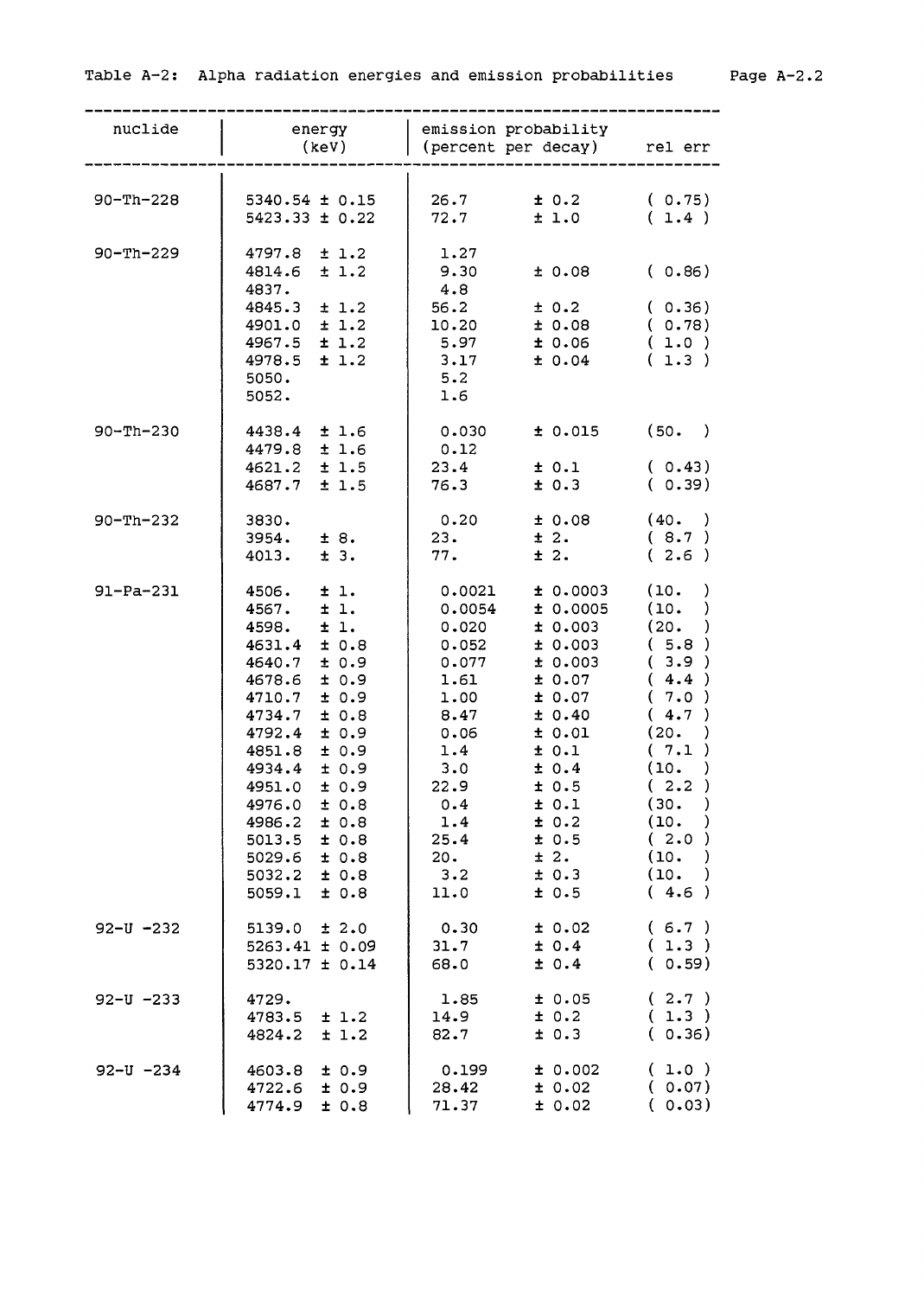$\mathcal{L}^{\text{max}}$ 

| nuclide        | energy<br>(keV)                                                                                                                                                                                                                                                                  | emission probability<br>(percent per decay) rel err                                                                                                                                                                                                                                  |                                                                                                                                                                                                                                 |
|----------------|----------------------------------------------------------------------------------------------------------------------------------------------------------------------------------------------------------------------------------------------------------------------------------|--------------------------------------------------------------------------------------------------------------------------------------------------------------------------------------------------------------------------------------------------------------------------------------|---------------------------------------------------------------------------------------------------------------------------------------------------------------------------------------------------------------------------------|
| $92 - U - 235$ | ± 5.<br>4150.<br>± 2.0<br>4218.<br>±0.9<br>4325.0<br>4327.8<br>$\pm$ 0.9<br>4361.6<br>±0.9<br>$4365.4 \pm 0.9$<br>$4380.6 \pm 0.9$<br>4400.<br>$\pm$ 2.<br>$4414. \pm 4.$<br>4435.<br>$\pm$ 5.<br>4502.<br>$\pm$ 2.                                                              | 0.9<br>± 0.2<br>5.7<br>±0.6<br>± 0.5<br>4.4<br>± 0.04<br>0.21<br>0.24<br>± 0.07<br>± 2.<br>17.<br>0.31<br>55.<br>± 3.<br>2.1<br>± 0.2<br>0.7<br>1.7<br>± 0.2                                                                                                                         | (20.<br>$\mathcal{Y}$<br>(10.<br>$\lambda$<br>(10.<br>$\mathcal{Y}$<br>(20.<br>$\mathcal{C}$<br>(30.<br>$\mathcal{Y}$<br>(10.<br>$\lambda$<br>(5.5)<br>(10. )<br>(10. )                                                         |
|                | 4556.<br>$\pm$ 2.<br>4599.<br>± 2.                                                                                                                                                                                                                                               | $4 \cdot 2$<br>± 0.3<br>5.0<br>± 0.5                                                                                                                                                                                                                                                 | (7.1)<br>(10. )                                                                                                                                                                                                                 |
| $92 - U - 236$ | 4332.<br>± 8.<br>$4445. \pm 5.$<br>4494.<br>± 3.                                                                                                                                                                                                                                 | 0.26<br>± 0.01<br>25.9<br>± 4.0<br>73.8<br>± 4.0                                                                                                                                                                                                                                     | (3.9)<br>(20. )<br>(5.4)                                                                                                                                                                                                        |
| $92 - U - 238$ | ± 5.<br>4039.<br>4147.<br>$\pm 5.$<br>4196.<br>$\pm$ 5.                                                                                                                                                                                                                          | 0.23<br>± 0.07<br>23.<br>± 4.<br>77.<br>± 4.                                                                                                                                                                                                                                         | (30. )<br>(20. )<br>(5.2)                                                                                                                                                                                                       |
| $93-Np-237$    | $4581.1$ ± 2.0<br>$4598.7 \pm 2.0$<br>± 2.0<br>4639.5<br>± 2.0<br>4664.1<br>$\pm$ 1.5<br>4766.1<br>4771.1<br>$\pm$ 1.5<br>4788.1 ± 1.5<br>$4803.4 \pm 2.0$<br>4817.4<br>$\pm 2.0$<br>4873.1<br>$\pm 2.0$                                                                         | ± 0.04<br>0.40<br>0.34<br>± 0.04<br>6.18<br>± 0.12<br>3.32<br>± 0.10<br>± 3.<br>8.<br>25.<br>± 6.<br>47.<br>± 9.<br>1.56<br>2.5<br>± 0.4<br>± 0.2<br>$2 \cdot 6$                                                                                                                     | (10.<br>$\rightarrow$<br>(10.<br>$\rightarrow$<br>(1.9)<br>(3.0)<br>(40.<br>$\lambda$<br>(20.<br>)<br>(20.<br>$\lambda$<br>(20.<br>$\rightarrow$<br>(7.7)                                                                       |
| 94-Pu-236      | 5614.1<br>5721.0<br>±1.0<br>5767.7<br>±1.0                                                                                                                                                                                                                                       | 0.18<br>31.7<br>± 0.9<br>68.1<br>±0.8                                                                                                                                                                                                                                                | (2.8)<br>(1.2)                                                                                                                                                                                                                  |
| 94-Pu-238      | ± 0.3<br>5205.6<br>5357.7<br>± 0.1<br>5456.5<br>± 0.4<br>$5499.21 \pm 0.20$                                                                                                                                                                                                      | 0.003<br>± 0.001<br>0.102<br>± 0.002<br>28.84<br>± 0.06<br>± 0.06<br>71.04                                                                                                                                                                                                           | (30. )<br>(2.0)<br>(0.21)<br>(0.08)                                                                                                                                                                                             |
| 94-Pu-239      | $4829.45 \pm 0.20$<br>4866.97 ± 0.20<br>4870.46 ± 0.20<br>4911.77 ± 0.20<br>4935.08 ± 0.20<br>4962.92 ± 0.20<br>4988.21 ± 0.20<br>$5008.76 \pm 0.20$<br>$5029.59 \pm 0.20$<br>$5055.42 \pm 0.20$<br>$5076.35 \pm 0.20$<br>$5105.5 \pm 0.8$<br>$5143.8 \pm 0.8$<br>5156.70 ± 0.14 | 0.00371<br>10.00008<br>0.0010<br>± 0.0001<br>0.0007<br>± 0.0003<br>0.003<br>± 0.001<br>± 0.0010<br>0.0050<br>0.006<br>± 0.003<br>0.004<br>± 0.002<br>0.019<br>± 0.002<br>± 0.001<br>0.005<br>0.030<br>± 0.004<br>0.036<br>± 0.004<br>11.8<br>± 0.2<br>15.0<br>± 0.2<br>73.1<br>± 0.7 | (2.2)<br>(10.<br>$\lambda$<br>(40.<br>$\mathcal{Y}$<br>$\mathcal{C}^{\prime}$<br>(30.<br>(20.<br>)<br>(50.<br>$\mathcal{C}$<br>(50.<br>$\mathcal{Y}$<br>(10.<br>)<br>(20.<br>)<br>(10.<br>)<br>(10.<br>(1.7)<br>(1.3)<br>(0.96) |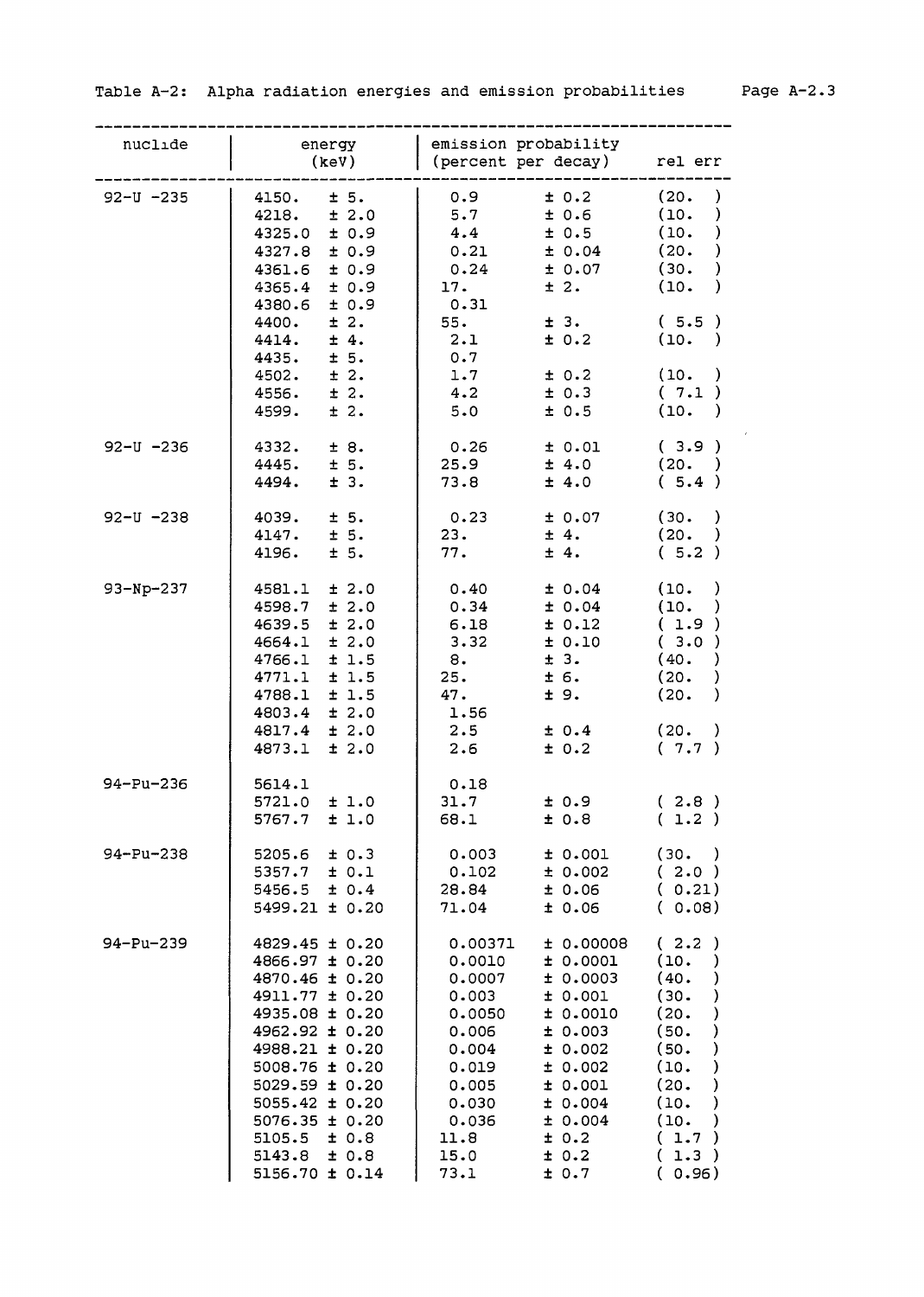| nuclide          | energy<br>(keV)                                                                                                                                                      | emission probability<br>(percent per decay)                                                                                                                                                                 | rel err                                                                    |
|------------------|----------------------------------------------------------------------------------------------------------------------------------------------------------------------|-------------------------------------------------------------------------------------------------------------------------------------------------------------------------------------------------------------|----------------------------------------------------------------------------|
| 94-Pu-240        | $4863.6 \pm 0.5$<br>$5021.5 \pm 0.5$<br>$5123.68 \pm 0.23$<br>$5168.17 \pm 0.15$                                                                                     | $0.00113 + 0.00003$<br>$0.089$ $\pm 0.002$<br>$\pm$ 0.5<br>27.0<br>± 0.5<br>72.9                                                                                                                            | (2.7)<br>(2.3)<br>(1.9)<br>(0.69)                                          |
| 94-Pu-241        | ± 5.<br>4784.<br>$4798. \pm 3.$<br>±1.2<br>4853.4<br>4896.4<br>±1.2<br>± 2.<br>4972.<br>± 2.<br>4998.<br>$5042. \pm 2.$<br>± 2.<br>5054.                             | $\pm$ 0.000002 (40.<br>0.000005<br>0.000029<br>$\pm$ 0.000003 (10.<br>0.000292<br>± 0.000005<br>± 0.00002<br>0.00201<br>$0.000031 \pm 0.000006$ (20.<br>$0.000010 + 0.000001$ (10.<br>0.000025<br>0.0000025 | )<br>)<br>(1.7)<br>(1.0)<br>-)<br>$\lambda$                                |
| $94 - Pu - 242$  | $4598.5 \pm 1.6$<br>$4754.6 \pm 1.3$<br>$4856.2 \pm 1.2$<br>4900.5 ± 1.2                                                                                             | $\pm$ 0.00007 (8.1)<br>0.00086<br>0.0307<br>± 0.0014<br>23.48<br>± 0.17<br>± 0.17<br>76.49                                                                                                                  | (4.6)<br>(0.72)<br>(0.22)                                                  |
| $95 - Am - 241$  | $5322. \pm 1.$<br>$\pm$ 1.<br>5388.<br>$5442.90 \pm 0.13$<br>$5485.60 \pm 0.12$<br>$5512. \t\pm 2.$<br>$5544. \pm 1.$                                                | $0.015$ $\pm$ 0.005<br>1.4<br>± 0.2<br>± 0.2<br>12.8<br>85.2<br>± 0.8<br>0.20<br>± 0.05<br>0.34<br>± 0.05                                                                                                   | (30.<br>-)<br>(10.<br>$\rightarrow$<br>(1.6)<br>(0.94)<br>(30. )<br>(10. ) |
| $95 - Am - 242m$ | 5064.2<br>5082.<br>5088.4<br>$5141.6 \pm 0.5$<br>± 0.5<br>5206.8<br>5248.2<br>5250.0<br>5273.                                                                        | ± 0.00007<br>0.00099<br>0.00014<br>± 0.00001<br>0.00086<br>± 0.00006<br>± 0.0017<br>0.0262<br>± 0.027<br>0.404<br>0.00050<br>0.00018<br>± 0.00001<br>± 0.0003<br>0.0039                                     | (7.1)<br>(7.1)<br>(7.0)<br>(6.5)<br>(6.7)<br>(5.6)<br>(7.7)                |
|                  | 5313.5<br>5367.2<br>5409.3                                                                                                                                           | 0.0031<br>± 0.0002<br>± 0.00035<br>0.00527<br>0.00468<br>± 0.00031                                                                                                                                          | (6.5)<br>(6.6)<br>(6.6)                                                    |
| $95 - Am - 243$  | ± 3.<br>4695.<br>± 3.<br>4930.<br>± 3.<br>4946.<br>± 3.<br>5088.<br>±1.<br>5113.<br>5181.<br>±1.<br>5233.4<br>±1.0<br>5275.3<br>±1.0<br>5321.<br>±1.<br>±1.<br>5350. | ± 0.0005<br>0.0017<br>0.00018<br>0.00034<br>0.004<br>0.0054<br>1.1<br>10.6<br>87.9<br>0.12<br>0.16                                                                                                          | (30.<br>$\rightarrow$                                                      |
| $96 - cm - 242$  | ± 2.<br>5814.<br>± 3.<br>5971.<br>6069.42 ± 0.12<br>6112.72 ± 0.08                                                                                                   | 0.0031<br>± 0.0005<br>0.035<br>± 0.002<br>± 0.5<br>25.0<br>± 0.5<br>74.0                                                                                                                                    | (20. )<br>(5.7)<br>(2.0)<br>(0.68)                                         |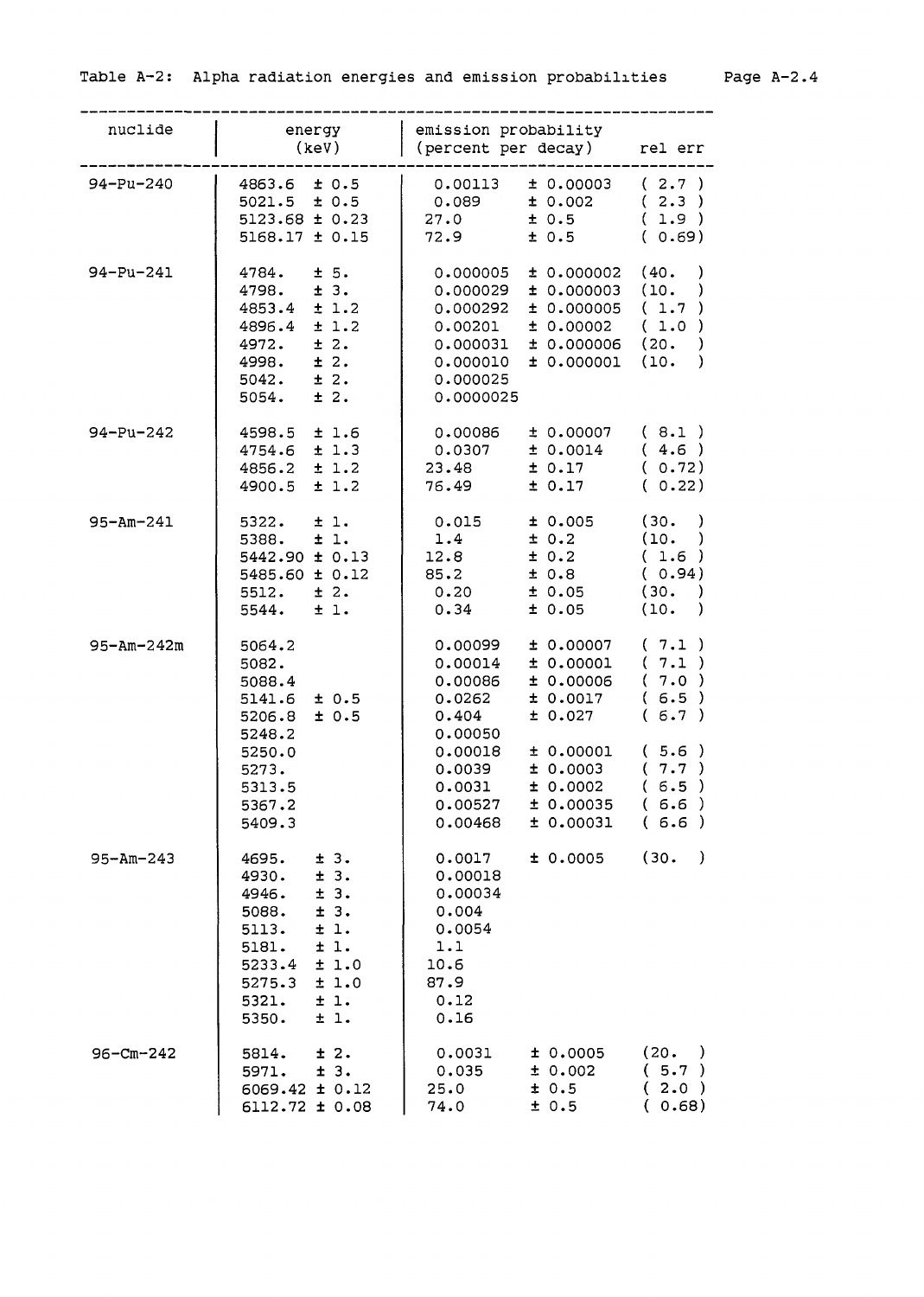| nuclide         | energy<br>(key)                                                                                                                                                                                                                                                                                                                                                                                                                                | emission probability<br>(percent per decay) rel err                                                                                                                                                                                       |                                          |
|-----------------|------------------------------------------------------------------------------------------------------------------------------------------------------------------------------------------------------------------------------------------------------------------------------------------------------------------------------------------------------------------------------------------------------------------------------------------------|-------------------------------------------------------------------------------------------------------------------------------------------------------------------------------------------------------------------------------------------|------------------------------------------|
| $96 - cm - 243$ | ± 3.<br>5267.<br>± 3.<br>5316.<br>±3.<br>5323.<br>5332.<br>± 3.<br>± 3.<br>5523.<br>± 3.<br>5532.<br>± 3.<br>5537.<br>5568.<br>± 3.<br>5575.<br>±3.<br>5582.<br>± 3.<br>± 3.<br>5587.<br>5593.<br>± 3.<br>5612.<br>± 3.<br>5622.<br>5639.<br>± 3.<br>± 3.<br>5646.<br>5682.<br>± 3.<br>± 3.<br>5686.<br>5742.2<br>±1.0<br>5785.1<br>±1.0<br>5876.<br>±3.<br>5907.<br>± 3.<br>5992.2<br>±1.0<br>6010.<br>± 3.<br>6058.<br>± 3.<br>6067.<br>± 3. | 0.0015<br>0.001<br>0.003<br>0.003<br>0.002<br>0.006<br>0.002<br>0.007<br>0.007<br>0.009<br>0.02<br>0.01<br>0.03<br>0.06<br>0.14<br>0.03<br>0.2<br>1.6<br>10.6<br>± 0.2<br>73.5<br>±1.0<br>0.6<br>0.1<br>6.5<br>± 0.2<br>1.0<br>4.7<br>1.5 | (1.9)<br>(1.4)<br>(3.1)                  |
| $96 - Cm - 244$ | 5515.5<br>5665.7<br>$5762.84 \pm 0.03$<br>5804.96 ± 0.05                                                                                                                                                                                                                                                                                                                                                                                       | 0.0035<br>0.0163<br>± 0.0007<br>23.00<br>± 0.05<br>76.98<br>± 0.05                                                                                                                                                                        | (4.3)<br>(0.22)<br>(0.06)                |
| 98-Cf-252       | 5976.6<br>$6075.7 \pm 0.5$<br>6118.3<br>± 0.5                                                                                                                                                                                                                                                                                                                                                                                                  | 0.23<br>± 0.04<br>15.2<br>± 0.3<br>81.6<br>± 0.3                                                                                                                                                                                          | (20.<br>$\rightarrow$<br>(2.0)<br>(0.37) |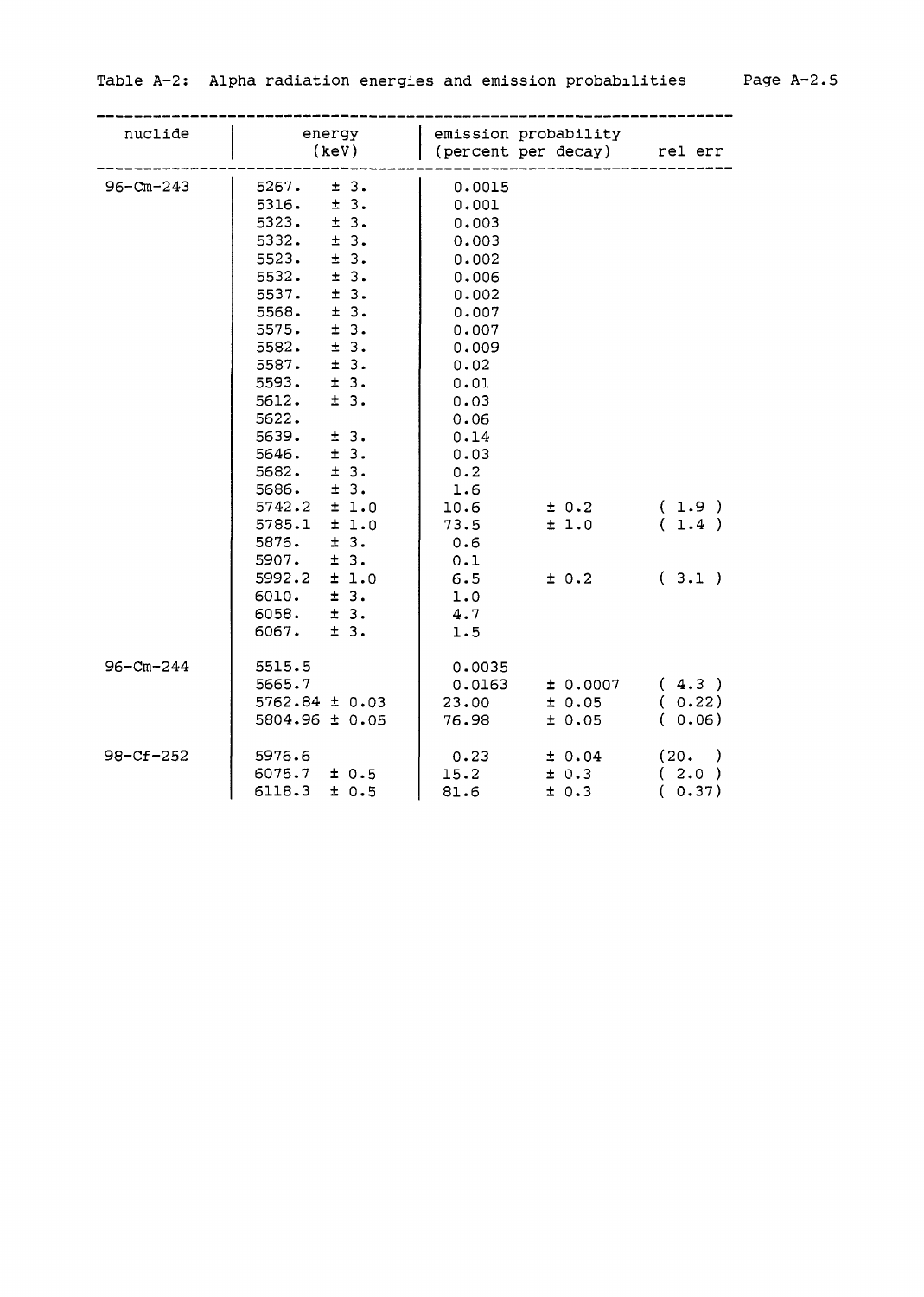### **A-3: Gamma ray energies and emission probabilities**

# Description of table entries:

The second column gives y-ray energies and their errors in keV for the nuclides listed in the first column. The third column gives  $\gamma$ -ray emission probabilities and their errors in percent per decay and relative errors (in %) in brackets ("rel err").

## Source of data:

The tabulated data have been extracted from a data set recommended by participants of the IAEA Co-ordinated Research Programme (CRP) on "Decay data of the transactinium nuclides" (1978-1984).

The complete data set is published in: IAEA Technical Report Series No. 261 (STI/DOC/10/261), pp 162-166 (1986), also available on magnetic tape from the IAEA Nuclear Data Section upon request.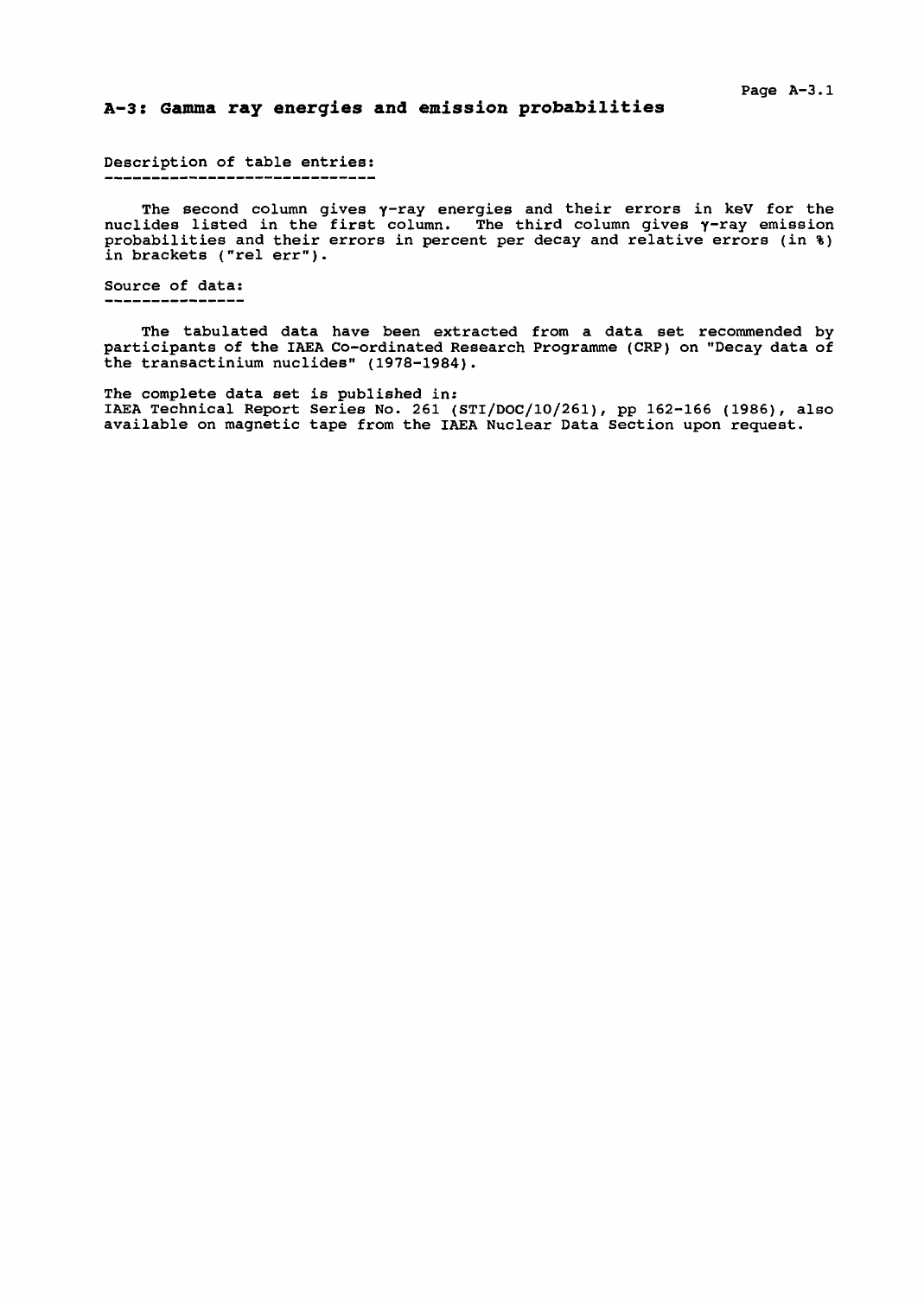| nuclide         | energy<br>(keV)                                                                                                                                                                                                                                                                                                                                          | emission probability<br>(percent per decay) rel err                                                                                                                                                                                                                                                                                                                |                                                                                                                                                                                |
|-----------------|----------------------------------------------------------------------------------------------------------------------------------------------------------------------------------------------------------------------------------------------------------------------------------------------------------------------------------------------------------|--------------------------------------------------------------------------------------------------------------------------------------------------------------------------------------------------------------------------------------------------------------------------------------------------------------------------------------------------------------------|--------------------------------------------------------------------------------------------------------------------------------------------------------------------------------|
| 81-T1-208       | $252.6$ $\pm$ 0.3<br>$277.35 \pm 0.06$<br>$510.80 \pm 0.08$<br>583.191 ± 0.002<br>$763.13 \pm 0.08$<br>$860.37 \pm 0.08$<br>$1093.1$ $\pm 0.1$<br>$2614.6$ $\pm$ 0.1                                                                                                                                                                                     | $0.807 \pm 0.011$ (1.4)<br>$6.4$ $\pm$ 0.06 (0.94)<br>$22.8$ $\pm 0.3$ (1.3)<br>85.1 ± 0.6 (0.71)<br>$1.89$ $\pm 0.06$ (3.2)<br>$12.52$ $\pm$ 0.12<br>$0.45$ $\pm$ 0.06<br>99.83<br>$\pm 0.17$ ( 0.17)                                                                                                                                                             | (0.96)<br>(10. )                                                                                                                                                               |
| 82-Pb-212       | $115.176 \pm 0.007$<br>$238.632 \pm 0.002$<br>$300.087 \pm 0.010$                                                                                                                                                                                                                                                                                        | 0.6<br>± 0.02<br>43.5<br>± 0.4<br>3.25<br>± 0.04                                                                                                                                                                                                                                                                                                                   | (3.3)<br>(0.92)<br>(1.2)                                                                                                                                                       |
| 83-Bi-212       | 39.858 ± 0.004<br>$288.07 \pm 0.07$<br>$327.96 \pm 0.10$<br>$452.83 \pm 0.10$<br>$727.330 \pm 0.009$<br>$785.42 \pm 0.06$<br>893.408 ± 0.005<br>$1078.62 \pm 0.10$<br>1620.735 ± 0.010                                                                                                                                                                   | 1.03<br>$\pm 0.05$ (4.9)<br>0.31<br>$\pm 0.04$ (10.)<br>0.12<br>$\pm 0.008$ (6.7)<br>$0.36$ $\pm 0.04$<br>$6.64$ $\pm 0.09$ (1.4)<br>$1.1$ $\pm 0.02$<br>$0.381 \pm 0.014$<br>$0.574$ $\pm$ 0.015<br>± 0.06<br>1.49                                                                                                                                                | (10, )<br>(1.8)<br>(3.7)<br>(2.6)<br>(4.0)                                                                                                                                     |
| $86 - Rn - 220$ | $549.7$ $\pm$ 0.5                                                                                                                                                                                                                                                                                                                                        | 0.114<br>± 0.017                                                                                                                                                                                                                                                                                                                                                   | (10. )                                                                                                                                                                         |
| $88 - Ra - 224$ | $241.0 \pm 0.1$                                                                                                                                                                                                                                                                                                                                          | ± 0.04<br>4.05                                                                                                                                                                                                                                                                                                                                                     | (0.99)                                                                                                                                                                         |
| $90 - Th - 228$ | $84.40 \pm 0.05$<br>$131.62 \pm 0.20$<br>$166.37 \pm 0.20$<br>$215.94 \pm 0.08$                                                                                                                                                                                                                                                                          | 1.22<br>$\pm 0.03$ (2.5)<br>$0.127$ $\pm$ 0.007 (5.5)<br>$0.107 \pm 0.004$ (3.7)<br>$0.26$ $\pm$ 0.01                                                                                                                                                                                                                                                              | (3.9)                                                                                                                                                                          |
| $90 - Th - 229$ | $31.4 \pm 0.2$<br>$42.7 \pm 0.2$<br>$43.99 \pm 0.01$<br>± 0.01<br>56.52<br>± 0.02<br>94.73<br>± 0.01<br>107.11<br>± 0.01<br>110.33<br>± 0.01<br>123.19<br>± 0.05<br>124.60<br>131.93<br>± 0.01<br>136.990 ± 0.004<br>142.96<br>± 0.01<br>± 0.2<br>148.0<br>± 0.01<br>156.41<br>179.76<br>± 0.01<br>193.509 ± 0.004<br>± 0.01<br>204.69<br>± 0.1<br>210.8 | $2.45 + 0.06$<br>$0.199 \pm 0.006$<br>$0.762$ $\pm$ $0.017$<br>0.312<br>± 0.007<br>0.465<br>± 0.008<br>0.809<br>± 0.013<br>0.128<br>± 0.003<br>0.197<br>± 0.003<br>1.449<br>± 0.02<br>0.327<br>± 0.005<br>1.171<br>± 0.016<br>0.401<br>± 0.006<br>1.091<br>± 0.015<br>1.237<br>± 0.018<br>0.215<br>± 0.004<br>4.41<br>± 0.06<br>0.595<br>± 0.009<br>± 0.04<br>3.18 | (2.5)<br>(3.0)<br>(2.2)<br>(2.2)<br>(1.7)<br>(1.6)<br>(2.3)<br>1.5)<br>€<br>1.4)<br>€<br>(1.5)<br>(1.4)<br>(1.5)<br>(1.4)<br>1.5)<br>€<br>1.9)<br>€<br>(1.4)<br>(1.5)<br>(1.3) |
| $90 - Th - 230$ | $67.672 \pm 0.002$<br>143.872 ± 0.004<br>186.053 ± 0.004<br>253.729 ± 0.010                                                                                                                                                                                                                                                                              | 0.376<br>± 0.043<br>0.0486<br>± 0.0051<br>0.0088<br>± 0.0009<br>0.0111<br>± 0.0012                                                                                                                                                                                                                                                                                 | (10,<br>$\mathcal{C}^{\prime}$<br>(10.<br>$\mathcal Y$<br>(10.<br>)<br>(10.<br>$\mathcal{Y}$                                                                                   |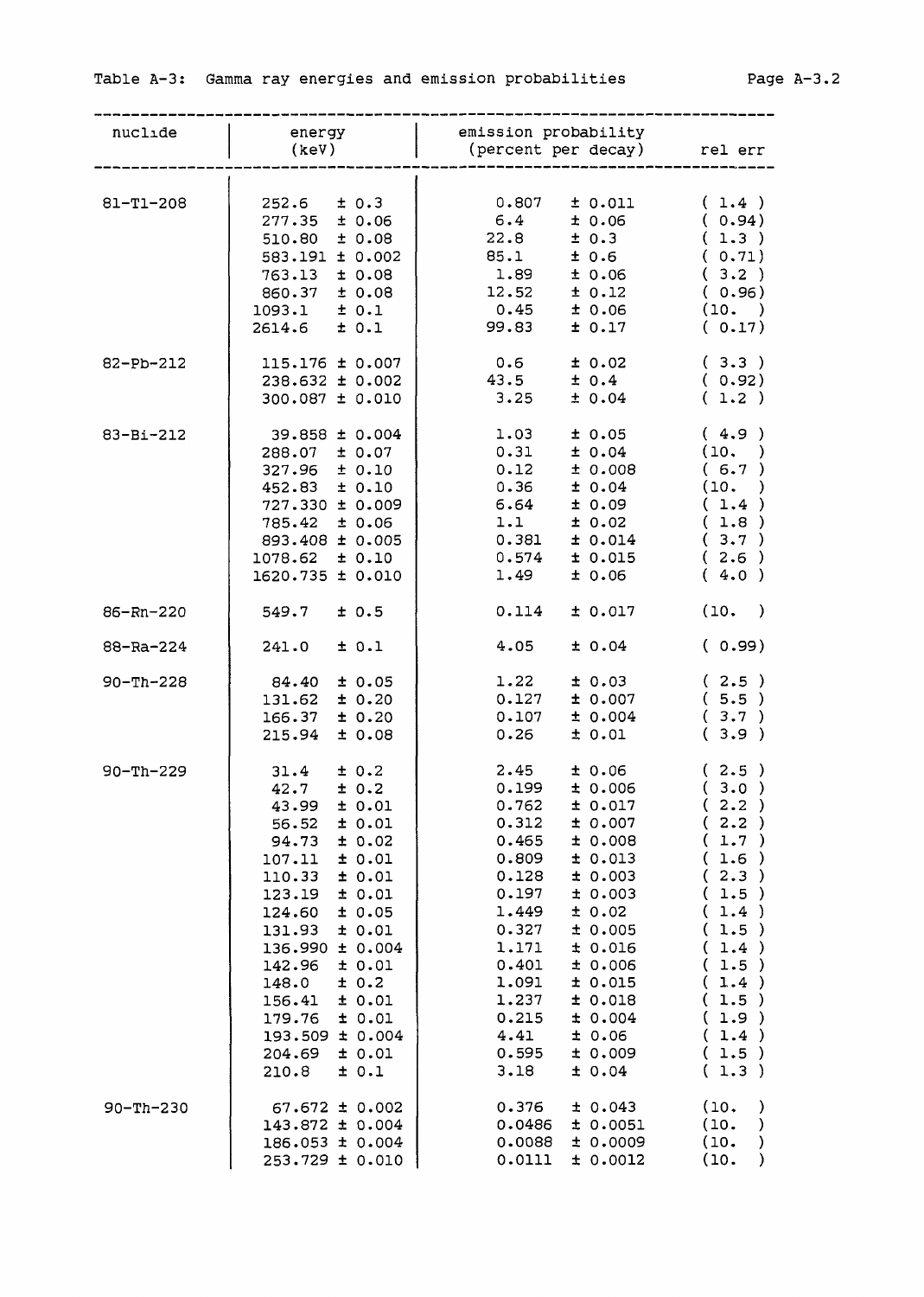| nuclide         | energy<br>(keV)                                                                                                                                                                                                                                                                                                                                                     | emission probability<br>percent per decay) relerr                                                                                                                                                                                                                                                               |                                                                                                                                                |
|-----------------|---------------------------------------------------------------------------------------------------------------------------------------------------------------------------------------------------------------------------------------------------------------------------------------------------------------------------------------------------------------------|-----------------------------------------------------------------------------------------------------------------------------------------------------------------------------------------------------------------------------------------------------------------------------------------------------------------|------------------------------------------------------------------------------------------------------------------------------------------------|
| $90 - Th - 231$ | $25.64 \pm 0.02$<br>$58.570 \pm 0.003$<br>$72.751 \pm 0.003$<br>$81.228 \pm 0.003$<br>82.087 ± 0.003<br>$84.214 \pm 0.003$<br>$102.270 \pm 0.003$<br>124.914 ± 0.017<br>$134.03 \pm 0.02$<br>135.664 ± 0.011<br>$217.94 \pm 0.03$                                                                                                                                   | ± 0.3<br>14.6<br>0.5<br>± 0.05<br>± 0.02<br>0.26<br>± 0.03<br>0.85<br>± 0.02<br>0.37<br>± 0.1<br>6.71<br>0.4<br>± 0.02<br>0.06<br>± 0.003<br>0.025<br>± 0.005<br>0.084<br>± 0.007<br>± 0.001<br>0.037                                                                                                           | (2.1)<br>(10.<br>(7.7)<br>(3.5)<br>(5.4)<br>(1.5)<br>(5.0)<br>(5.0)<br>(20. )<br>(8.3)<br>(2.7)                                                |
| $90 - Th - 232$ | $59. \pm 1.$<br>$126. \t\pm 5.$                                                                                                                                                                                                                                                                                                                                     | 0.19<br>0.043                                                                                                                                                                                                                                                                                                   |                                                                                                                                                |
| $90 - Th - 233$ | $29.36 \pm 0.04$<br>86.50 ± 0.05<br>88.0<br>± 0.2<br>$94.68 \pm 0.05$<br>$\pm$ 0.1<br>162.5<br>± 0.2<br>169.1<br>$\pm$ 0.3<br>170.7<br>190.54<br>± 0.08<br>± 0.05<br>194.90<br>± 0.2<br>359.9<br>± 0.3<br>441.0<br>447.7<br>± 0.3<br>459.2<br>± 0.2<br>± 0.3<br>490.8<br>499.0<br>± 0.3<br>595.2<br>$\pm$ 0.2<br>669.8<br>± 0.2<br>764.4<br>± 0.4<br>890.1<br>± 0.5 | 2.5<br>2.7<br>0.3<br>0.8<br>0.32<br>0.34<br>0.13<br>0.13<br>0.16<br>0.12<br>0.23<br>0.15<br>1.4<br>0.17<br>0.21<br>0.16<br>0.68<br>0.12<br>0.14                                                                                                                                                                 |                                                                                                                                                |
| $90 - Th - 234$ | ± 0.02<br>63.29<br>92.38<br>± 0.01<br>92.80<br>± 0.02<br>112.81<br>± 0.05                                                                                                                                                                                                                                                                                           | 4.47<br>± 0.88<br>2.6<br>± 0.53<br>2.56<br>± 0.52<br>± 0.054<br>0.256                                                                                                                                                                                                                                           | -)<br>(20.<br>(20.<br>$\mathcal{Y}$<br>(20.<br>$\mathcal{Y}$<br>(20.<br>$\lambda$                                                              |
| $91 - Pa - 231$ | ± 0.02<br>16.39<br>18.95<br>± 0.02<br>$27.360 \pm 0.020$<br>38.20<br>± 0.03<br>$46.370 \pm 0.020$<br>255.90<br>± 0.04<br>260.3<br>± 0.1<br>273.237 ± 0.117<br>$277.322 \pm 0.013$<br>283.690 ± 0.013<br>300.069 ± 0.008<br>$302.669 \pm 0.006$<br>330.057 ± 0.015<br>340.77<br>± 0.07<br>354.474 ± 0.075<br>357.16<br>± 0.07                                        | 0.22<br>± 0.01<br>± 0.007<br>0.354<br>± 0.4<br>11.1<br>0.143<br>± 0.009<br>0.223<br>± 0.006<br>± 0.003<br>0.107<br>0.182<br>± 0.005<br>± 0.002<br>0.059<br>0.069<br>± 0.002<br>1.65<br>± 0.04<br>2.41<br>± 0.06<br>2.47<br>± 0.06<br>1.36<br>± 0.03<br>0.178<br>± 0.004<br>0.097<br>± 0.003<br>0.169<br>± 0.005 | (4.6)<br>(2.0)<br>(3.6)<br>(6.3)<br>(2.7)<br>(2.8)<br>(2.8)<br>(3.4)<br>(2.9)<br>(2.4)<br>(2.5)<br>(2.4)<br>(2.2)<br>(2.3)<br>(.3.1)<br>(.3.0) |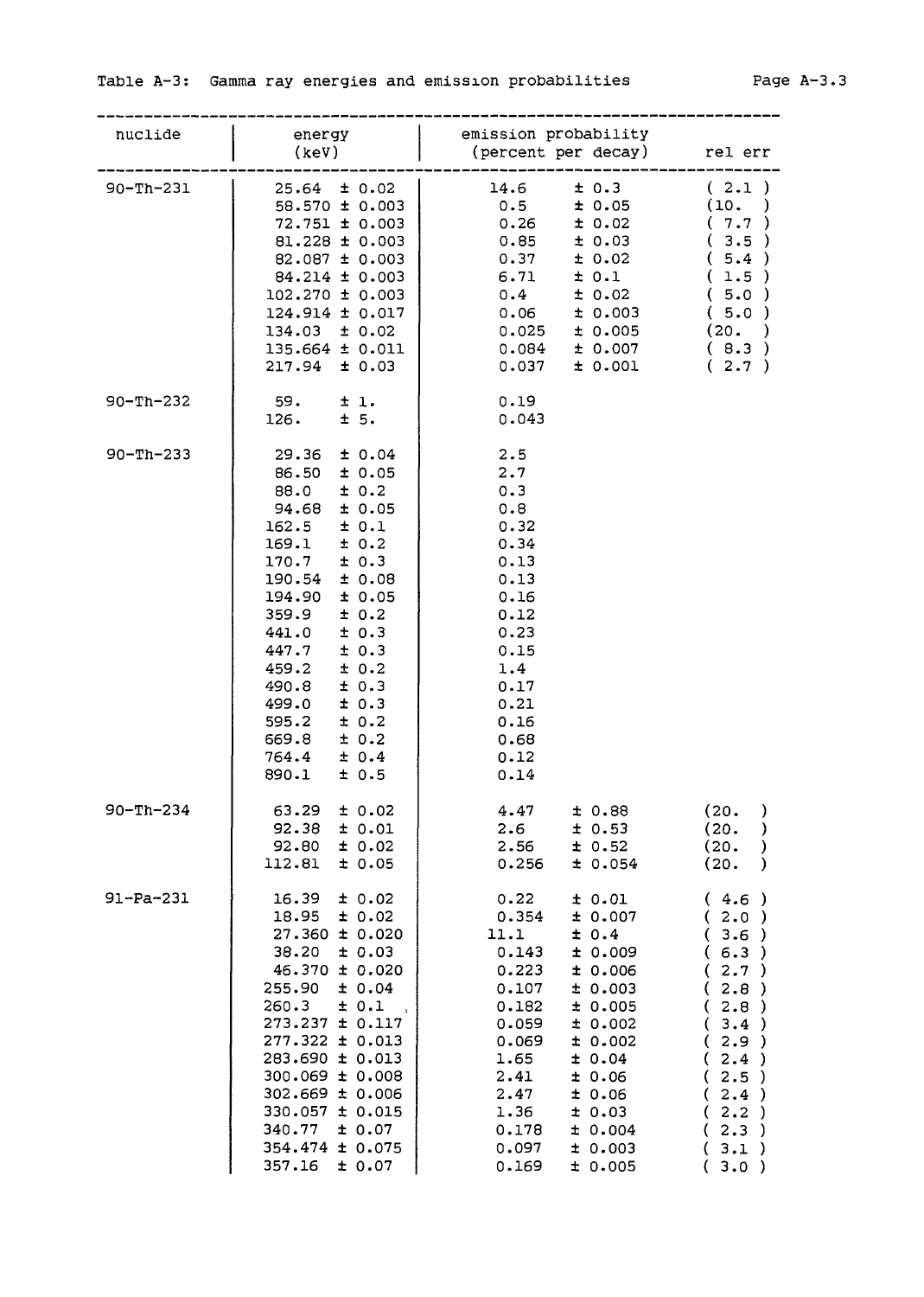| nuclide        | energy                               | emission probability                   |                       |
|----------------|--------------------------------------|----------------------------------------|-----------------------|
|                | (key)                                | (percent per decay) rel err            |                       |
|                |                                      |                                        |                       |
| $91-Pa-233$    | 75.28 ± 0.01                         | ± 0.04<br>1.32                         | (3.0)                 |
|                | 86.59 ± 0.01                         | 1.97<br>± 0.12                         | (6.1)                 |
|                | $103.86 \pm 0.02$                    | 0.87<br>± 0.03                         | (3.5)                 |
|                | $271.48 \pm 0.08$                    | 0.32<br>± 0.01                         | (3.1)                 |
|                | $300.12 \pm 0.03$                    | ± 0.06<br>6.63                         | (0.9)                 |
|                | $311.98 \pm 0.03$                    | 38.63<br>± 0.39                        | (1.0)                 |
|                | 340.50 ± 0.04                        | 4.5<br>± 0.05                          | (1.1)                 |
|                | $375.45 \pm 0.04$                    | 0.68<br>± 0.01                         | (1.5)                 |
|                | 398.62 ± 0.08                        | ± 0.02<br>1.41                         | (1.4)                 |
|                | $415.76 \pm 0.04$                    | 1.74<br>± 0.02                         | (1.2)                 |
| $92 - U - 232$ | $57.78$ $\pm$ 0.05                   | 0.2<br>± 0.002                         | (1.0)                 |
|                | 129.08 ± 0.05                        | $0.0682 \pm 0.0004$                    | (0.59)                |
|                | $270.2 \pm 0.2$                      | $0.00316 \pm 0.00005$                  | (1.6)                 |
|                | $327.9$ $\pm$ 0.2                    | $0.00283 \pm 0.00006$                  | (2.1)                 |
| $92 - U - 233$ | $54.699 \pm 0.001$                   | $0.0182 \pm 0.0003$                    | (1.7)                 |
|                | 118.968 ± 0.002                      | $0.00406 \pm 0.00004$                  | (0.99)                |
|                | $120.816 \pm 0.001$                  | $0.00332 \pm 0.00003$                  | (0.9)                 |
|                | 135.3                                | $0.00232 \pm 0.00002$                  | (0.86)                |
|                | $146.345 \pm 0.002$                  | $0.00657 \pm 0.00006$                  | (0.91)                |
|                | $164.522 \pm 0.002$                  | $0.00623 \pm 0.00005$                  | (0.8)                 |
|                | $208.171 \pm 0.002$                  | $0.00229 \pm 0.00003$                  | (1.3)                 |
|                | $245.345 \pm 0.002$                  | $0.00362 \pm 0.00003$                  | (0.83)                |
|                | $291.354 \pm 0.004$                  | $0.00537 \pm 0.00005$                  | (0.93)                |
|                | 317.2                                | 0.00776 ± 0.00007                      | (0.9)                 |
|                | $320.541 \pm 0.005$                  | $0.0029 \pm 0.00003$                   | (1.0)                 |
|                |                                      |                                        |                       |
| $92 - U - 234$ | $53.20 \pm 0.02$<br>± 0.02<br>120.90 | ± 0.002<br>0.123<br>± 0.0005<br>0.0342 | (1.6)<br>(1.5)        |
|                |                                      |                                        |                       |
| $92 - U - 235$ | ± 0.02<br>109.16                     | ± 0.05<br>1.54                         | (3.3)                 |
|                | 140.76 ± 0.04                        | 0.22<br>± 0.02                         | (10. )                |
|                | ± 0.02<br>143.76                     | 10.96<br>± 0.08                        | (0.73)                |
|                | 163.33<br>± 0.02                     | ± 0.04<br>5.08                         | (0.79)                |
|                | 182.61<br>± 0.05                     | 0.34<br>± 0.02                         | (5.9)                 |
|                | 185.715 ± 0.005                      | ± 0.5<br>57.2                          | (0.87)                |
|                | $194.94 \pm 0.01$                    | 0.63<br>$\pm$ 0.01                     | (1.6)                 |
|                | ± 0.02<br>202.11                     | 1.08<br>± 0.02                         | (1.9)                 |
|                | 205.311 ± 0.010                      | 5.01<br>± 0.05                         | (1.0)                 |
|                | 221.38<br>± 0.02                     | 0.12<br>± 0.01                         | (8.3)                 |
| $92 - U - 236$ | 49.369 ± 0.009                       | ± 0.008<br>0.078                       | (10.<br>)             |
|                | 112.750 ± 0.015                      | ± 0.005<br>0.019                       | (30.<br>$\lambda$     |
| $92 - U - 237$ | 26.348 ± 0.010                       | 2.24<br>± 0.33                         | (10.<br>$\lambda$     |
|                | 33.195 ± 0.011                       | 0.112<br>± 0.048                       | (40.<br>$\rightarrow$ |
|                | ± 0.03<br>51.01                      | ± 0.09<br>0.2                          | (50.<br>$\rightarrow$ |
|                | 59.543 ± 0.015                       | 34.5<br>± 0.8                          | (2.3)                 |
|                | ± 0.02<br>64.83                      | ± 0.03<br>1.31                         | (2.3)                 |
|                | ± 0.02<br>164.61                     | 1.87<br>± 0.05                         | (2.7)                 |
|                | 208.005 ± 0.023                      | 21.6<br>± 0.5                          | (2.3)                 |
|                | 221.80<br>± 0.04                     | 0.0205<br>± 0.0008                     | (3.9)                 |
|                | 234.40<br>± 0.04                     | 0.0205<br>± 0.0008                     | (3.9)                 |
|                | 267.54<br>± 0.04                     | ± 0.018<br>0.73                        | (2.5)                 |
|                | ± 0.04<br>332.36                     | ± 0.03<br>1.21                         | (2.5)                 |
|                | 335.38<br>± 0.04                     | 0.097<br>± 0.003                       | 3.1)<br>t.            |
|                | 368.59<br>± 0.04                     | ± 0.002<br>0.042                       | (4.8)                 |
|                | ± 0.04<br>370.94                     | 0.11<br>± 0.004                        | (3.6)                 |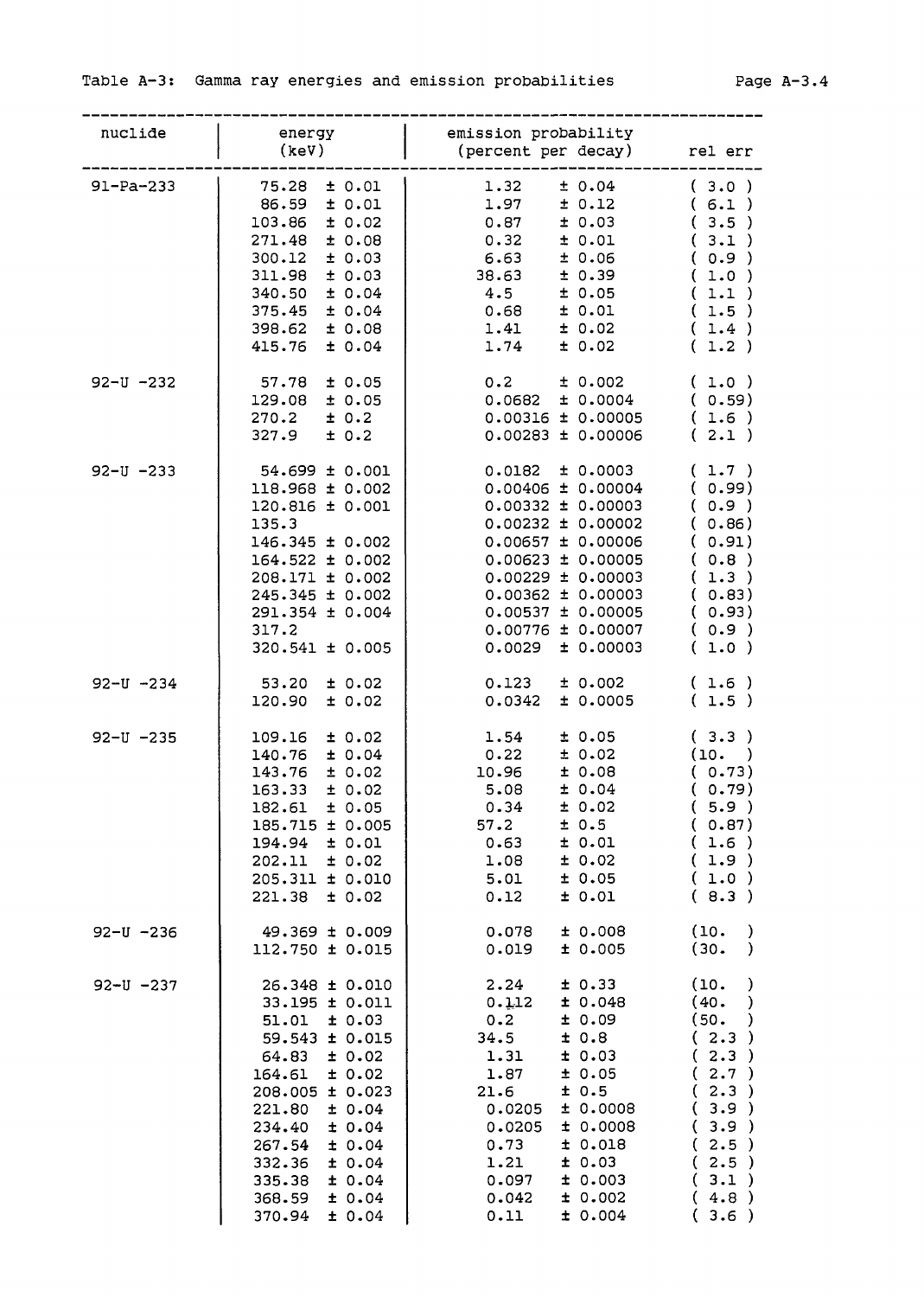| nuclide        | energy<br>(keV)                                                                                                                                                                                                                                            | emission probability<br>(percent per decay) rel err                                                                                                                                                                                                                                              |                                                                                                                                     |
|----------------|------------------------------------------------------------------------------------------------------------------------------------------------------------------------------------------------------------------------------------------------------------|--------------------------------------------------------------------------------------------------------------------------------------------------------------------------------------------------------------------------------------------------------------------------------------------------|-------------------------------------------------------------------------------------------------------------------------------------|
| $92 - U - 238$ | $49.55 \pm 0.06$                                                                                                                                                                                                                                           | ± 0.008<br>0.064                                                                                                                                                                                                                                                                                 | (10. )                                                                                                                              |
| $92 - U - 239$ | $43.533 \pm 0.001$<br>$74.664 \pm 0.001$                                                                                                                                                                                                                   | ± 0.11<br>4.16<br>48.1<br>$\pm$ 1.                                                                                                                                                                                                                                                               | (2.6)<br>(2.1)                                                                                                                      |
| $93-Np-236$    | 100.<br>104.<br>160.2<br>±0.6                                                                                                                                                                                                                              | ± 0.1<br>0.5<br>± 0.2<br>7.5<br>27.6<br>± 0.6                                                                                                                                                                                                                                                    | (20. )<br>(2.7)<br>(2.2)                                                                                                            |
| 93-Np-236m     | 44.6<br>± 0.1<br>538.09 ± 0.15<br>$642.33 \pm 0.09$<br>687.61 ± 0.10                                                                                                                                                                                       | 0.011<br>± 0.0002<br>± 0.001<br>0.011<br>0.92<br>±0.06<br>0.25<br>± 0.02                                                                                                                                                                                                                         | (1.8)<br>(10. )<br>(6.5)<br>(8.0)                                                                                                   |
| $93-Np-237$    | $29.373 \pm 0.010$<br>$46.53 \pm 0.04$<br>$57.15 \pm 0.04$<br>86.503 ± 0.020<br>88.04 ± 0.16<br>$117.681 \pm 0.030$<br>131.04<br>134.23<br>$143.208 \pm 0.025$<br>$151.37 \pm 0.04$<br>155.22<br>169.17<br>195.096 ± 0.020<br>$212.415 \pm 0.025$<br>238.0 | 15.3<br>± 0.3<br>0.106<br>± 0.006<br>0.382<br>± 0.011<br>12.3<br>± 0.2<br>0.138<br>± 0.003<br>0.173<br>± 0.003<br>0.086<br>± 0.002<br>± 0.002<br>0.071<br>0.432<br>0.008<br>0.234<br>± 0.004<br>0.092<br>± 0.002<br>0.071<br>± 0.001<br>0.185<br>± 0.002<br>0.151<br>± 0.002<br>0.059<br>± 0.001 | (2.0)<br>(5.7)<br>(2.9)<br>(1.6)<br>(2.2)<br>(1.7)<br>(2.3)<br>(2.8)<br>(1.9)<br>(1.7)<br>(2.2)<br>(1.4)<br>(1.1)<br>(1.3)<br>(1.7) |
| $93-Np-238$    | ± 0.03<br>101.9<br>$119.9 \pm 0.1$<br>± 0.03<br>882.63<br>918.69<br>± 0.04<br>923.98<br>± 0.02<br>936.61<br>± 0.06<br>941.38<br>± 0.05<br>962.77<br>± 0.03<br>± 0.02<br>984.45<br>± 0.02<br>1025.87<br>1028.54<br>± 0.02                                   | 0.27<br>± 0.01<br>0.108<br>± 0.006<br>± 0.03<br>0.87<br>± 0.02<br>0.59<br>2.86<br>± 0.09<br>0.4<br>± 0.01<br>± 0.02<br>0.54<br>0.7<br>± 0.02<br>0.8<br>27.8<br>± 0.5<br>9.6<br>20.3<br>± 0.8                                                                                                     | (3.7)<br>(5.6)<br>(3.5)<br>(3.4)<br>(3.2)<br>(2.5)<br>(3.7)<br>(2.9)<br>(2.9)<br>(5.2)<br>(3.9)                                     |
| $93-Np-239$    | 61.460 ± 0.002<br>106.123 ± 0.002<br>209.753 ± 0.002<br>226.42<br>10.08<br>$228.183 \pm 0.001$<br>277.599 ± 0.001<br>285.460 ± 0.002<br>315.880 ± 0.003<br>334.310 ± 0.002                                                                                 | ± 0.02<br>1.29<br>27.2<br>± 0.4<br>3.42<br>± 0.05<br>0.28<br>± 0.02<br>11.27<br>± 0.18<br>± 0.21<br>14.38<br>± 0.02<br>0.79<br>± 0.03<br>1.6<br>2.07<br>± 0.03                                                                                                                                   | (1.6)<br>(1.5)<br>(1.5)<br>(7.1)<br>(1.6)<br>(1.5)<br>(2.5)<br>(1.9)<br>1.5)<br>€.                                                  |
| 94-Pu-236      | 47.6<br>109.0<br>165.<br>515.6<br>563.2<br>645.                                                                                                                                                                                                            | ± 0.021<br>0.069<br>± 0.004<br>0.012<br>$0.00066 \pm 0.0002$<br>$0.00017 \pm 0.00005$<br>0.0001<br>± 0.00003<br>$0.00024 \pm 0.00008$                                                                                                                                                            | (30.<br>)<br>(30.<br>$\mathcal{Y}$<br>(30.<br>)<br>(30.<br>$\mathcal{Y}$<br>(30.<br>$\mathcal{Y}$<br>(30.<br>$\lambda$              |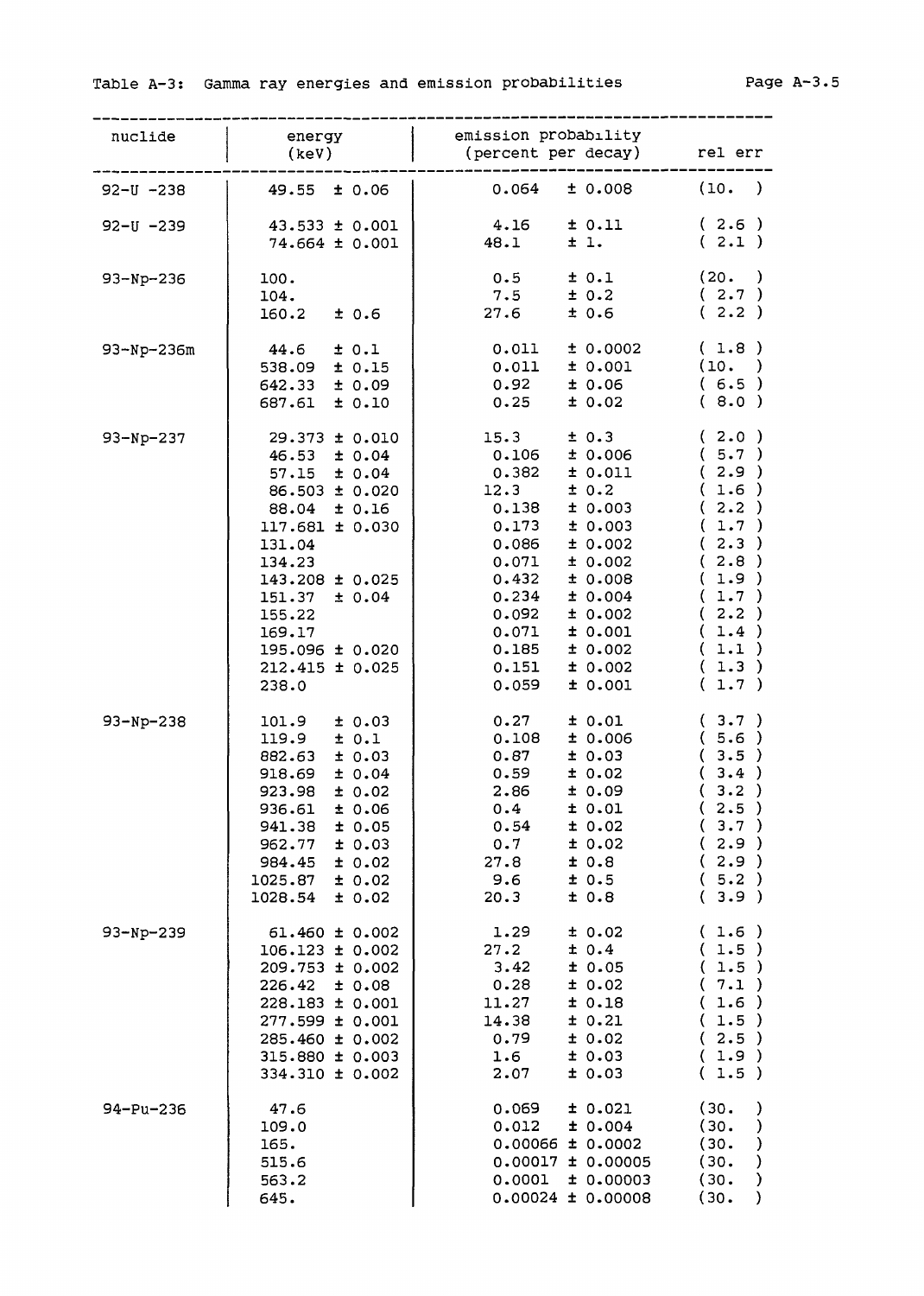| nuclide         |                                            | emission probability                                                                                                                                                                                       |                                |
|-----------------|--------------------------------------------|------------------------------------------------------------------------------------------------------------------------------------------------------------------------------------------------------------|--------------------------------|
|                 | energy<br>(keV)                            | (percent per decay) rel err                                                                                                                                                                                |                                |
| 94-Pu-238       | 43.498 ± 0.001                             | $0.0395 \pm 0.0008$ (2.0)                                                                                                                                                                                  |                                |
|                 | $99.853 \pm 0.003$                         | $\vert$ 0.00735 ± 0.00008 (1.1)                                                                                                                                                                            |                                |
|                 | $152.720 \pm 0.002$                        | $0.000937\pm 0.00001$ (1.1)                                                                                                                                                                                |                                |
| 94-Pu-239       | $38.660 \pm 0.002$                         | $0.0105 \pm 0.0002$ (1.9)                                                                                                                                                                                  |                                |
|                 | $40.41 \pm 0.05$                           | $0.000162 \pm 0.000017$ (10. )                                                                                                                                                                             |                                |
|                 | $42.06 \pm 0.03$<br>$46.218 \pm 0.010$     | $0.000165 \pm 0.000006$ (3.6)                                                                                                                                                                              |                                |
|                 | 46.69                                      |                                                                                                                                                                                                            |                                |
|                 | $51.624 \pm 0.001$                         |                                                                                                                                                                                                            |                                |
|                 | $56.825 \pm 0.003$                         |                                                                                                                                                                                                            |                                |
|                 | $123.62 \pm 0.05$                          | $0.000737\pm 0.000075$ (10.)<br>$(5.8 \pm 0.4) E-05$ (6.9)<br>$0.0271 \pm 0.0005$ (1.9)<br>$0.00113 \pm 0.000025$ (2.2)<br>$(1.97 \pm 0.21) E-05$ (10.)                                                    |                                |
|                 | $124.51 \pm 0.03$                          | $(6.13 \pm 0.22) E-05$ (3.6)                                                                                                                                                                               |                                |
|                 | $125.21 \pm 0.10$                          | $(7.11 \pm 0.2) E-05$ (2.8)<br>$0.00631 \pm 0.00006$ (0.95)                                                                                                                                                |                                |
|                 | $129.296 \pm 0.001$<br>$141.657 \pm 0.020$ | $(3.2 \pm 0.09) E-05$ (2.8)                                                                                                                                                                                |                                |
|                 | $144.201 \pm 0.003$                        | $0.000304\pm 0.000004$ (1.2)                                                                                                                                                                               |                                |
|                 | 146.094 ± 0.006                            | 0.000119± 0.000003 (2.1)                                                                                                                                                                                   |                                |
|                 | $161.482 \pm 0.021$                        | $0.000123 \pm 0.000002$ (1.6)                                                                                                                                                                              |                                |
|                 | $171.393 \pm 0.006$                        |                                                                                                                                                                                                            |                                |
|                 | $179.220 \pm 0.012$                        |                                                                                                                                                                                                            |                                |
|                 | $188.23 \pm 0.10$<br>189.360 ± 0.010       |                                                                                                                                                                                                            |                                |
|                 | $195.679 \pm 0.008$                        | $0.00011 \pm 0.000002$ (1.8)<br>(6.6 ± 0.1 ) E-05 (1.5)<br>(1.09 ± 0.11 ) E-05 (10. )<br>(8.3 ± 0.1 ) E-05 (1.2 )<br>0.000107± 0.000001 (0.93)                                                             |                                |
|                 | $203.550 \pm 0.005$                        | $0.000569 \pm 0.000003$ (0.53)                                                                                                                                                                             |                                |
|                 | $255.384 \pm 0.015$                        | $(8. \pm 0.1) E-05$ (1.3)                                                                                                                                                                                  |                                |
|                 | $297.46 \pm 0.03$                          | $(4.98 \pm 0.08) E-05$ (1.6)                                                                                                                                                                               |                                |
|                 | $311.78 \pm 0.04$                          | $(2.58 \pm 0.07) E-05$ (2.7)                                                                                                                                                                               |                                |
|                 | $332.845 \pm 0.005$<br>$341.502 \pm 0.019$ | $0.000494\pm 0.000003$ ( $0.61$ )<br>$(6.62 \pm 0.14) E-05$ $(2.1)$                                                                                                                                        |                                |
|                 | 345.013 ± 0.004                            |                                                                                                                                                                                                            |                                |
|                 | $375.054 \pm 0.003$                        | $\begin{array}{cccc} 0.000556 \pm & 0.000005 & (0.9) \ 0.001554 \pm & 0.000009 & (0.58) \ 0.000305 \pm & 0.000006 & (2.0) \ 0.000259 \pm & 0.000005 & (1.9) \ 0.000553 \pm & 0.000012 & (2.2) \end{array}$ |                                |
|                 | 380.191 ± 0.006                            |                                                                                                                                                                                                            |                                |
|                 | 382.698 ± 0.016                            |                                                                                                                                                                                                            |                                |
|                 | 392.914 ± 0.014<br>$413.713 \pm 0.005$     | 0.001466± 0.000011                                                                                                                                                                                         | (0.75)                         |
|                 | 422.598 ± 0.019                            | $0.000122 \pm 0.000002$                                                                                                                                                                                    | (1.6)                          |
|                 | 445.81<br>± 0.10                           | $(8.8 \pm 0.6) E-06$                                                                                                                                                                                       | (6.8)                          |
|                 | 451.481 ± 0.010                            | $0.000189$ $10.000002$                                                                                                                                                                                     | (0.84)                         |
|                 | ± 0.12<br>481.78                           | (4.6)<br>$\pm$ 0.2 ) E-06                                                                                                                                                                                  | (4.4)                          |
|                 | 639.99<br>± 0.10                           | $(8.7 \pm 0.2)$ E-06                                                                                                                                                                                       | 2.3)<br>€                      |
|                 | 645.98<br>± 0.03<br>± 0.10<br>651.79       | $(1.52 \pm 0.03)$ E-05<br>$(6.6 \pm 0.2)$ E-06                                                                                                                                                             | $2.0$ )<br>€.<br>$3.0$ )<br>€. |
|                 | ± 0.15<br>658.63                           | (9.7)<br>$\pm$ 0.2 ) E-06                                                                                                                                                                                  | 2.1)<br>€                      |
|                 | ± 0.5<br>718.0                             | $(2.8 \pm 0.2)$ E-06                                                                                                                                                                                       | (7.1)                          |
|                 | 769.19<br>± 0.04                           | $(1.19 \pm 0.02) E-05$                                                                                                                                                                                     | (1.7)                          |
| 94-Pu-240       | $45.242 \pm 0.003$                         | 0.0447<br>± 0.0007                                                                                                                                                                                         | (1.6)                          |
|                 | $104.235 \pm 0.005$                        | $0.00714 \pm 0.00006$                                                                                                                                                                                      | (0.84)                         |
|                 | $160.307 \pm 0.003$                        | $0.000402 \pm 0.000004$                                                                                                                                                                                    | (1.0)                          |
| $94 - Pu - 241$ | 77.10<br>± 0.10                            | $(2.07 \pm 0.04)$ E-05                                                                                                                                                                                     | (1.9)                          |
|                 | 103.680 ± 0.005                            | $0.000102 \pm 0.000002$                                                                                                                                                                                    | (2.0)                          |
|                 | 148.567 ± 0.010                            | $0.000186\pm0.000002$                                                                                                                                                                                      | (0.86)                         |
|                 | 159.955 ± 0.020                            | $(6.58 \pm 0.09)$ E-06                                                                                                                                                                                     | (1.4)                          |
| 94-Pu-242       | $44.915 \pm 0.013$                         | ± 0.0007<br>0.0373                                                                                                                                                                                         | (1.9)                          |
|                 | $103.50 \pm 0.04$                          | $0.00255 \pm 0.0001$                                                                                                                                                                                       | (3.9)                          |
|                 | 158.80<br>± 0.08                           | 0.0003<br>± 0.00002                                                                                                                                                                                        | (6.7)                          |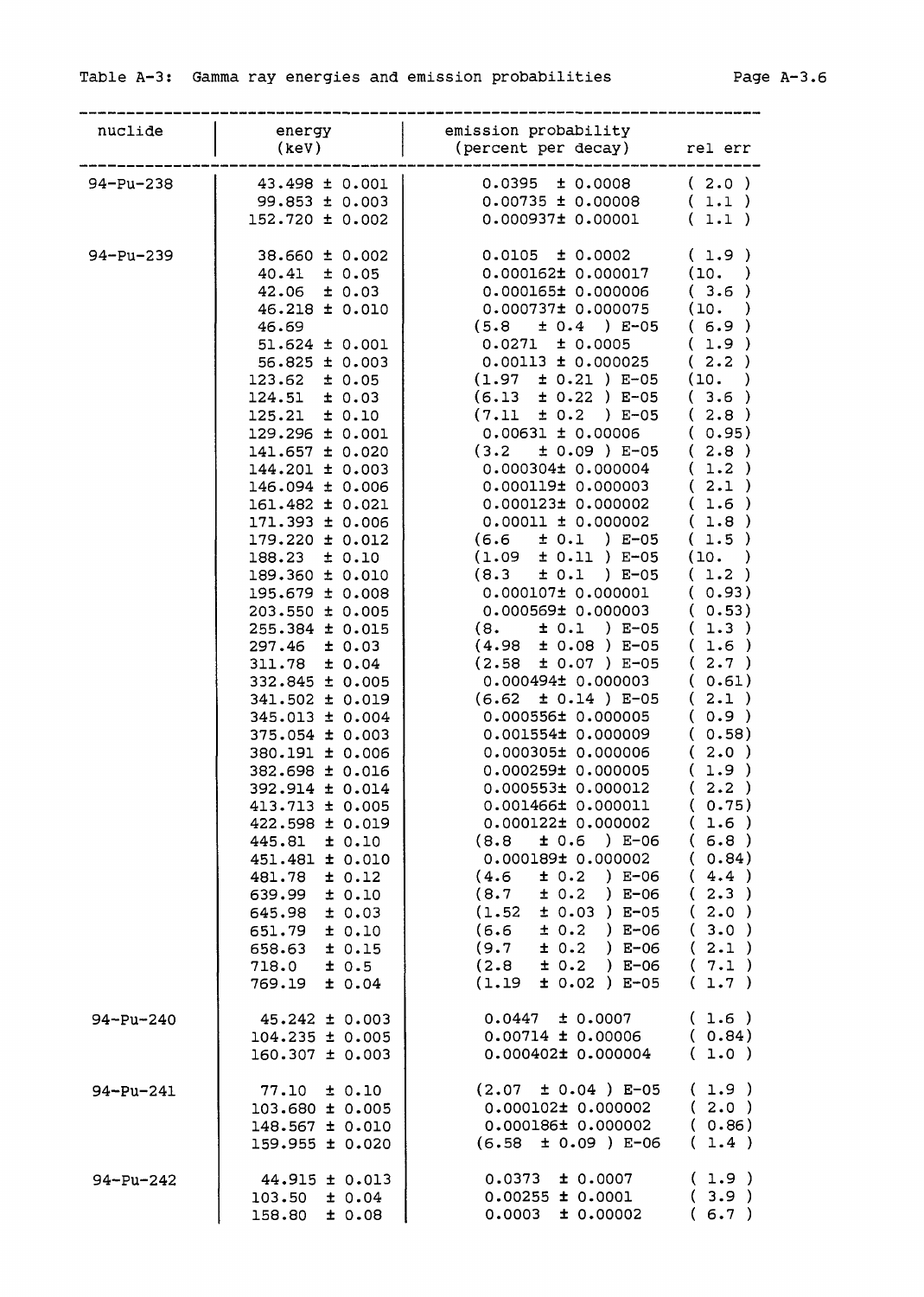| nuclide          | energy<br>(keV)                                                                                                                                                                                                                                                                                                                                                 | emission probability<br>(percent per decay) rel err                                                                                                                                                                                                                                                                                                                                                |                                                                                                                                                       |
|------------------|-----------------------------------------------------------------------------------------------------------------------------------------------------------------------------------------------------------------------------------------------------------------------------------------------------------------------------------------------------------------|----------------------------------------------------------------------------------------------------------------------------------------------------------------------------------------------------------------------------------------------------------------------------------------------------------------------------------------------------------------------------------------------------|-------------------------------------------------------------------------------------------------------------------------------------------------------|
| 95-Am-241        | $26.345 \pm 0.001$<br>$33.205 \pm 0.010$<br>$43.423 \pm 0.010$<br>$59.537 \pm 0.001$<br>$98.97 \pm 0.02$<br>$102.98 \pm 0.02$<br>$123.01 \pm 0.02$<br>$125.30 \pm 0.02$<br>146.55<br>± 0.03<br>$164.69 \pm 0.04$<br>± 0.03<br>169.56<br>$208.01 \pm 0.03$<br>322.52<br>± 0.03<br>$332.35 \pm 0.03$<br>$335.37 \pm 0.03$<br>368.65<br>± 0.03<br>± 0.02<br>662.40 | 2.4<br>± 0.1<br>$0.12 \pm 0.01$<br>$0.071$ $\pm$ $0.01$<br>35.9<br>± 0.4<br>$0.02$ $\pm$ 0.001<br>$0.0196$ $\pm$ 0.001<br>$0.001$ $\pm$ 0.0001<br>± 0.0001<br>0.0041<br>$0.00046 \pm 0.00002$<br>(7.2)<br>± 1.5 ) E-05<br>0.000172± 0.000015<br>$0.00079 \pm 0.00002$<br>$0.00015 \pm 0.00001$<br>$0.00015 \pm 0.00001$<br>$0.000495\pm 0.00001$<br>$0.00022 \pm 0.00002$<br>$0.00036 \pm 0.00002$ | (4.2)<br>(8.3)<br>(10. )<br>(1.1)<br>(5.0)<br>(5.1)<br>(10.<br>(2.4)<br>(4.4)<br>(20.<br>(8.7)<br>(2.5)<br>(6.7)<br>(6.7)<br>(2.0)<br>(10. )<br>(5.6) |
| $95 - Am - 242$  | $42.13 \pm 0.01$<br>$44.52 \pm 0.02$                                                                                                                                                                                                                                                                                                                            | $45.6$ $\pm$ 0.2<br>$10.6$ $\pm 0.4$                                                                                                                                                                                                                                                                                                                                                               | (0.44)<br>(3.8)                                                                                                                                       |
| $95 - Am - 242m$ | $48.63 \pm 0.05$<br>49.367 ± 0.004<br>66.898 ± 0.020<br>67.9<br>$86.68 \pm 0.03$<br>92.5<br>109.6<br>111.1<br>121.8<br>± 0.06<br>135.17<br>136.1<br>$152.75 \pm 0.06$<br>153.84 ± 0.06<br>163.24<br>± 0.04                                                                                                                                                      | 99.5<br>0.19<br>± 0.01<br>± 0.001<br>0.021<br>0.0073<br>± 0.0002<br>0.04<br>± 0.01<br>0.004<br>± 0.001<br>0.024<br>± 0.001<br>0.003<br>± 0.001<br>0.006<br>± 0.0002<br>± 0.001<br>0.011<br>0.0096<br>± 0.0003<br>0.0014<br>± 0.0003<br>0.0046<br>± 0.0001<br>0.024<br>± 0.001                                                                                                                      | (5.3)<br>(4.8)<br>(2.7)<br>(30.<br>(30.<br>(4.2)<br>(30.<br>(3.3)<br>(10.<br>(.3.1)<br>(20.<br>(2.2)<br>(4.2)                                         |
| $95 - Am - 243$  | $43.53 \pm 0.15$<br>74.67<br>± 0.15<br>86.79<br>± 0.15<br>± 0.15<br>142.18                                                                                                                                                                                                                                                                                      | ± 0.13<br>5.93<br>68.2<br>$\pm$ 1.4<br>0.338<br>± 0.007<br>0.12<br>± 0.01                                                                                                                                                                                                                                                                                                                          | (2.2)<br>(2.1)<br>(2.1)<br>(8.3)                                                                                                                      |
| $96 - Cm - 242$  | $44.08$ ± 0.03<br>$101.93 \pm 0.04$<br>157.42<br>± 0.05<br>561.02<br>± 0.10<br>605.04<br>± 0.10                                                                                                                                                                                                                                                                 | 0.0325<br>± 0.0012<br>$0.0025 \pm 0.0004$<br>$0.0014 \pm 0.0002$<br>$0.00015 \pm 0.00004$<br>$0.00011 \pm 0.00003$                                                                                                                                                                                                                                                                                 | (3.7)<br>(20.<br>$\lambda$<br>(10.<br>$\rightarrow$<br>(30.<br>$\rightarrow$<br>(30.<br>$\rightarrow$                                                 |
| $96 - Cm - 243$  | $44.663 \pm 0.005$<br>$209.753 \pm 0.002$<br>$228.184 \pm 0.002$<br>$277.599 \pm 0.002$<br>$285.460 \pm 0.002$                                                                                                                                                                                                                                                  | 0.12<br>± 0.02<br>3.29<br>± 0.1<br>10.6<br>± 0.3<br>± 0.4<br>14.<br>0.73<br>± 0.02                                                                                                                                                                                                                                                                                                                 | (20. )<br>(3.0)<br>(2.8)<br>(2.9)<br>(2.7)                                                                                                            |
| $96 - Cm - 244$  | $42.824 \pm 0.008$<br>$98.860 \pm 0.013$<br>152.630 ± 0.020                                                                                                                                                                                                                                                                                                     | 0.0248<br>± 0.0006<br>± 0.0001<br>0.0011<br>0.00099                                                                                                                                                                                                                                                                                                                                                | (2.4)<br>(10. )                                                                                                                                       |
| $98 - Cf - 252$  | $43.399 \pm 0.025$<br>100.2<br>$160.$ $\pm 5.$                                                                                                                                                                                                                                                                                                                  | 0.0148<br>± 0.0009<br>0.013<br>0.0019                                                                                                                                                                                                                                                                                                                                                              | (6.1)                                                                                                                                                 |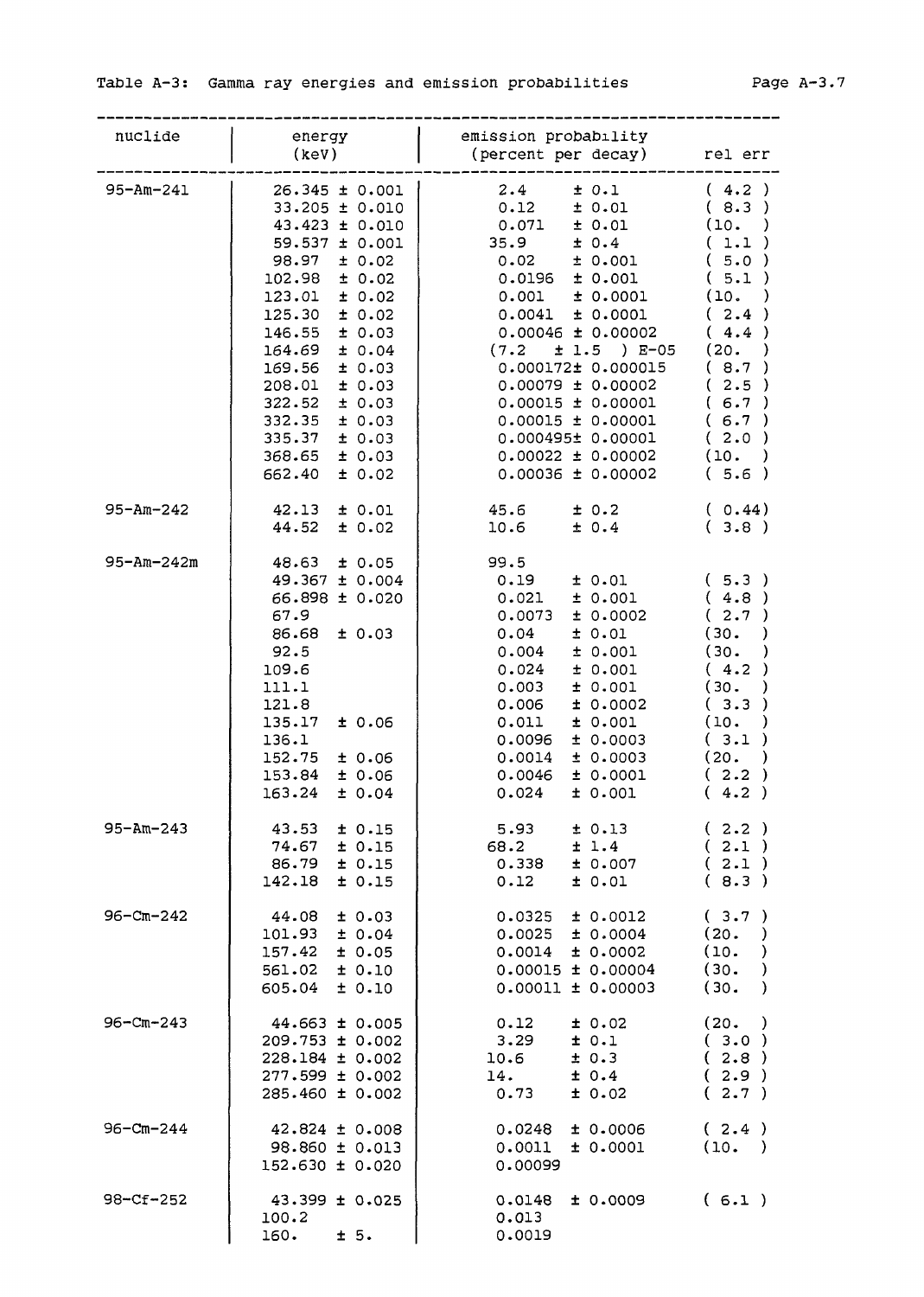### A-4: X-ray energies and intensities **page A-4.1**

Description of table entries: 1) element (column 1) 2) type of X-ray transition (column 1): only K X-rays are listed as the energies of other X-rays are too low for gamma-ray spectroscopy. The following notation for X-ray transitions is used (e.g. K  $\alpha$ l = Siegbahn notation,  $K-\tilde{L}_1$  = associated initial - final shell vacancy):  $K \alpha l$  ...  $K-L_3$ K  $\alpha$ 2 ...  $K-L_2$  $K \beta 1 \ldots K-M_3$ Group designations:  $K \beta 1' = K \beta 1 + K \beta 3 + K \beta 5$  $K \beta 2' = K \beta 2 + K \beta 4 + K O + K P$ 3) Energies of individual X-rays and mean energies of groups (column 2). 4) X-ray intensities per 100 K-shell vacancies (column 3) 5) X-ray intensities per 100 decays of the nuclides given (columns 4-6)  $\alpha$  = alpha decay  $\beta$ - = beta decay ec = electron capture Source of data: **K 02 . . . K-N2N<sup>3</sup> K 03 . . . K-Mj K 04 . . . K-N4N<sup>5</sup> K 05 . . . K-M4M<sup>5</sup> K O K-O2O<sup>3</sup> K P . . . K-P2P<sup>3</sup>**

Table of Radioactive Isotopes, E. Browne, R.B. Firestone (V.S. Shirley, editor), publ. by John Wiley & Sons, USA, 1986. The tables used are:

- (a) A-chain tables, pp. 208 ff.: for X-ray group energies and decay intensities  $(column 4-6)$ .
- (b) X-ray tables, pp. C-19 to C-24: for notation and all other data.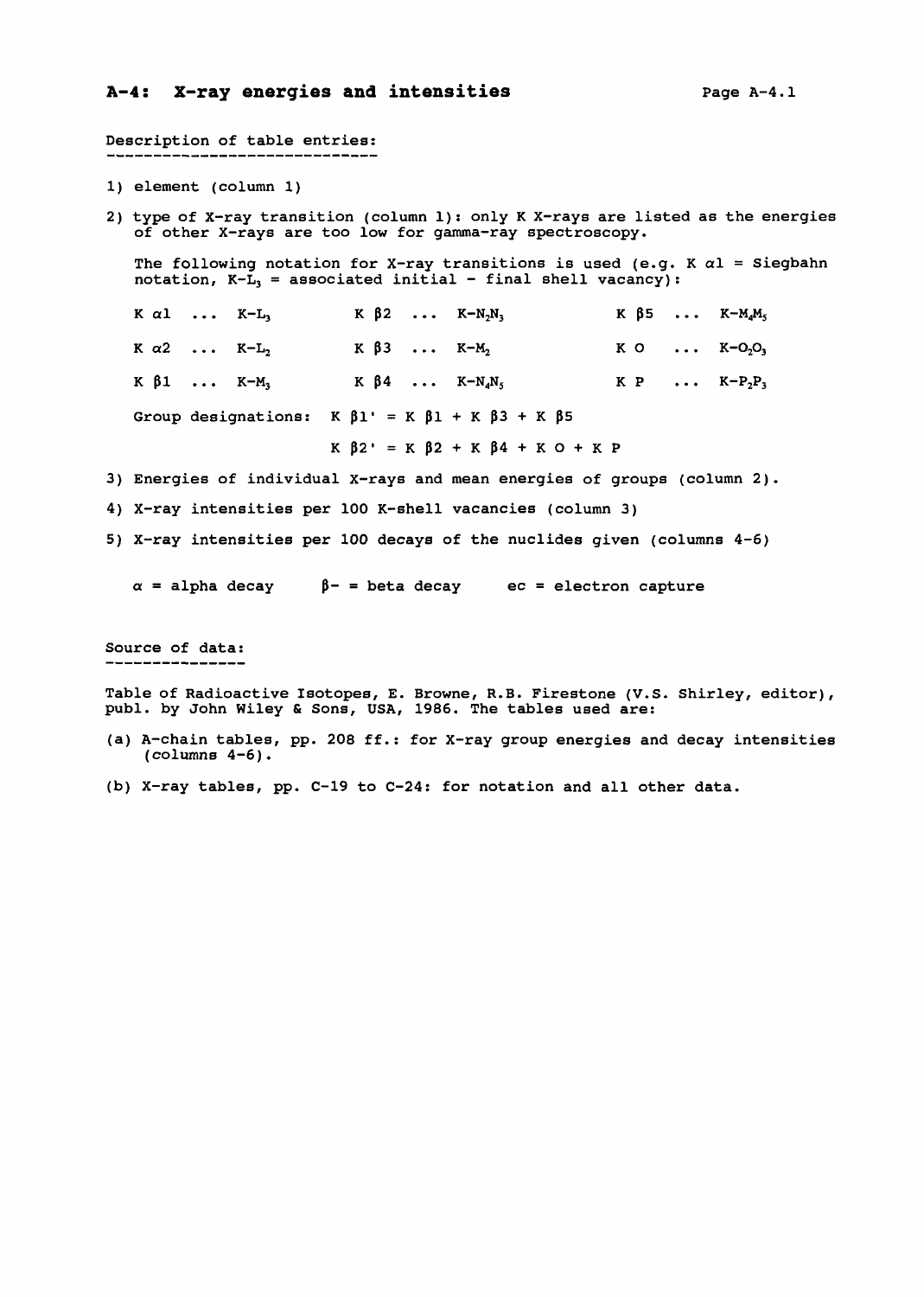| type                                                                       | element  energy<br>(kev)                                 | intensity per 100 K-shell vacancies (left column), or<br>per 100 decays of nuclide given                                   |  |
|----------------------------------------------------------------------------|----------------------------------------------------------|----------------------------------------------------------------------------------------------------------------------------|--|
| $81 - T1$                                                                  |                                                          | $83 - B1 - 212 a$                                                                                                          |  |
| K al<br>$K$ $a2$<br>$K$ $\beta$ 1<br>$K$ $\beta$ 3<br>$K$ $\beta$ 5        | 72.873<br>70.832<br>82.574<br>82.115<br>83.093           | $46.3 \pm 0.9$<br>$0.127$ $\pm 0.021$<br>$27.6$ $\pm 0.6$<br>0.075 ±0.012<br>10.70 ±0.22<br>$5.59 \pm 0.11$<br>0.303±0.012 |  |
| $K$ $\beta$ 1'<br>$K$ $\beta$ 2<br>K $\beta$ 4<br>K O                      | 82.434<br>84.865<br>$85.134$  <br>85.444                 | $0.045$ ±0.007<br>3.90 ±0.08<br>$0.09$ $±0.04$<br>$0.67$ ±0.07                                                             |  |
| $K$ $\beta$ 2'                                                             | 85.185                                                   | 0.0125±0.0021                                                                                                              |  |
| $82-Pb$                                                                    |                                                          | $81 - T1 - 208$ $\beta$ -                                                                                                  |  |
| K al<br>$K$ $a2$<br>$K$ $\beta$ 1<br>$K$ $\beta$ 3                         | 74.969<br>72.805<br>84.938<br>84.450                     | $46.2 \pm 0.9$<br>$3.60$ $\pm 0.11$<br>2.14<br>$27.7 \pm 0.6$<br>±0.07<br>10.70 ±0.22<br>5.58 ±0.11                        |  |
| K $\beta$ 5<br>$K$ $\beta$ 1<br>$K$ $\beta$ 2<br>K $\beta$ 4<br>K O<br>K P | 84.470<br>84.789<br>87.300<br>87.580<br>87.911<br>88.003 | $0.312 \pm 0.012$<br>$1.27$ $\pm 0.04$<br>$3.91 \pm 0.08$<br>$0.09$ $±0.04$<br>$0.70$ $±0.07$<br>0.017±0.002               |  |
| $K$ $\beta$ 2'                                                             | 87.632                                                   | $0.367$ $\pm 0.013$                                                                                                        |  |
| $83 - Bi$                                                                  |                                                          | $82 - Pb - 212 \beta -$                                                                                                    |  |
| K al<br>$K$ $a2$<br>$K$ $\beta$ 1<br>$K$ $\beta$ 3<br>K $\beta$ 5          | 77.107<br>74.815<br>87.349<br>86.830<br>87.892           | $46.2 \pm 0.9$<br>17.70<br>±0.6<br>$27.7 \pm 0.6$<br>10.5<br>±0.4<br>10.70 ±0.21<br>$5.59$ $±0.11$<br>$0.321 \pm 0.013$    |  |
| $K$ $\beta$ 1'<br>$K$ $\beta$ 2<br>K $\beta$ 4<br>K O<br>K P               | 87.190<br>89.784<br>90.074<br>90.421<br>90.522           | 6.27<br>±0.22<br>$3.93 + 0.08$<br>$0.09 \pm 0.04$<br>$0.73 \pm 0.08$<br>0.031±0.003                                        |  |
| $K$ $\beta$ 2'                                                             | 90.128                                                   | 1.86<br>±0.07                                                                                                              |  |
| $84 - PO$                                                                  |                                                          | $83 - Bi - 212 \beta -$                                                                                                    |  |
| K al<br>$K$ $a2$<br>$K$ $\beta$ 1<br>$K$ $\beta$ 3<br>K $\beta$ 5          | 79.290<br>76.863<br>89.807<br>89.256<br>90.388           | ±0.9<br>0.10<br>±0.03<br>46.1<br>27.7<br>±0.6<br>$0.060$ $±0.016$<br>10.70 ±0.21<br>$5.57$ $\pm 0.11$<br>$0.330 \pm 0.013$ |  |
| $K$ $\beta$ 1'<br>$K$ $\beta$ 2<br>K $\beta$ 4<br>K O<br>K P               | 89.639<br>92.317<br>92.618<br>92.983<br>93.095           | $0.035$ $±0.010$<br>$3.95 \pm 0.08$<br>$0.09 \pm 0.04$<br>$0.76$ ±0.08<br>0.049±0.005                                      |  |
| $K$ $\beta$ 2'                                                             | 92.673                                                   | $0.011$ $±0.003$                                                                                                           |  |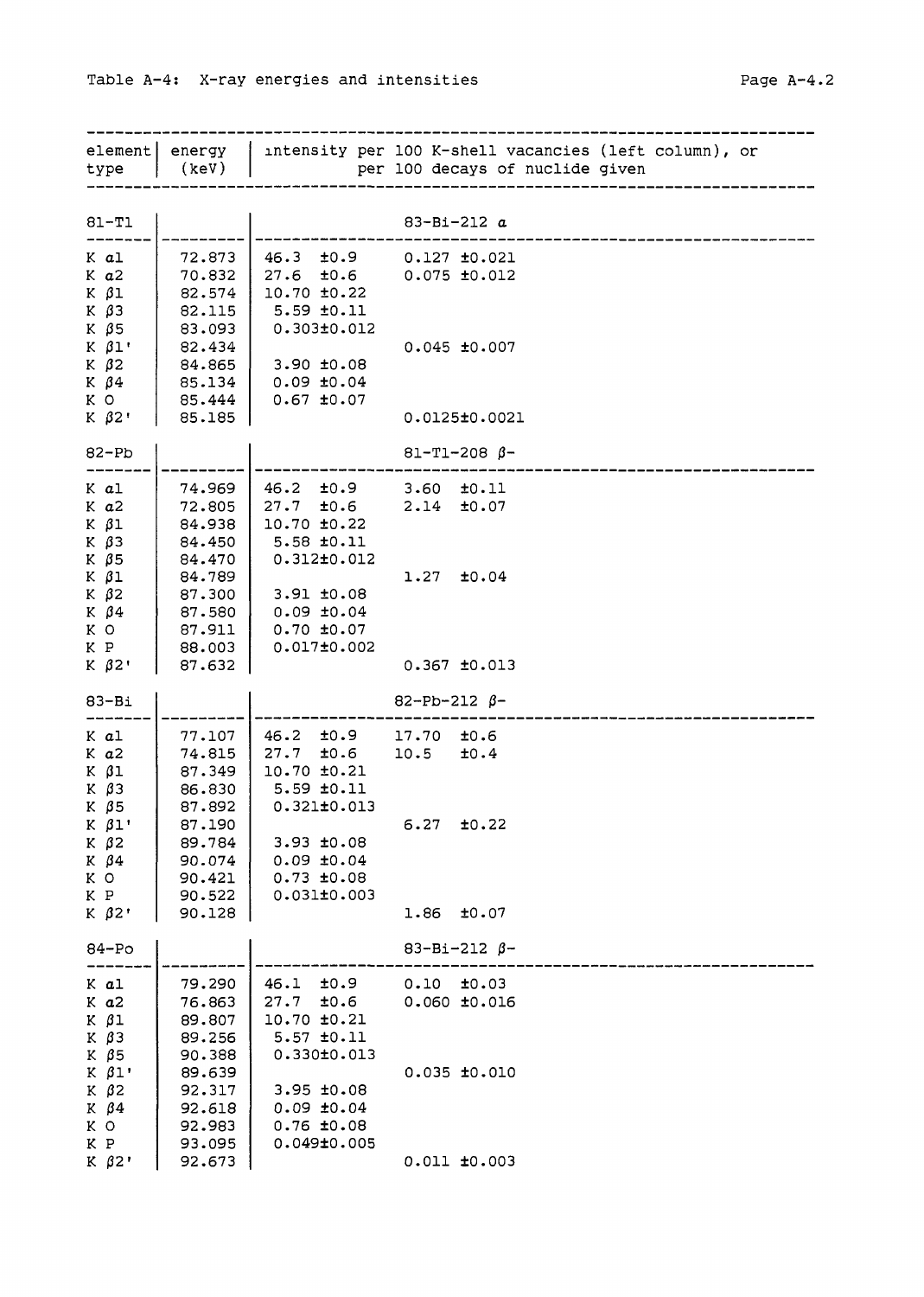| element <br>type                                               | (keV)                                              |                                                                                       | per 100 decays of nuclide given        | energy   intensity per 100 K-shell vacancies (left column), or |
|----------------------------------------------------------------|----------------------------------------------------|---------------------------------------------------------------------------------------|----------------------------------------|----------------------------------------------------------------|
| 86-Rn                                                          |                                                    |                                                                                       | 88-Ra-224 $a$                          |                                                                |
| K al<br>K a2<br>$K$ $\beta$ 1<br>КβЗ<br>К β5                   | 83.787<br>81.069<br>94.868<br>92.247<br>95.449     | $46.0 \pm 0.9$<br>$27.9$ $\pm 0.6$<br>$10.60 \pm 0.21$<br>$5.56$ ±0.11<br>0.349±0.014 | $0.20$ $\pm 0.06$<br>$0.12$ $\pm 0.04$ |                                                                |
| $K$ $\beta$ 1'<br>$K$ $\beta$ 2<br>$K$ $\beta$ 4<br>K O<br>K P | 94.966<br>97.530<br>97.853<br>98.257<br>98.389     | 3.98 ±0.08<br>$0.10 \pm 0.05$<br>$0.81$ $\pm 0.08$<br>0.094±0.010                     | $0.072$ $\pm 0.020$                    |                                                                |
| $K$ $\beta$ 2'                                                 | 97.907                                             |                                                                                       | $0.023 + 0.007$                        |                                                                |
| $87 - Fr$                                                      |                                                    |                                                                                       | $89 - AC - 224 a$                      |                                                                |
| K al<br>K a2<br>$K$ $\beta$ 1<br>$K$ $\beta$ 3                 | 86.105<br>83.231<br>97.474<br>96.815               | $45.8$ $\pm 0.9$<br>27.9<br>±0.6<br>$10.70 \pm 0.21$<br>$5.58$ $±0.11$                | $0.28$ $\pm 0.04$<br>$0.17$ $\pm 0.03$ |                                                                |
| К β5<br>$K$ $\beta$ 1'<br>$K$ $\beta$ 2<br>K $\beta$ 4<br>K O  | 98.069<br>97.272<br>100.214<br>100.548<br>100.972  | 0.358±0.014<br>4.01 ±0.08<br>$0.10 \pm 0.05$<br>0.84 ±0.09                            | $0.101$ $±0.015$                       |                                                                |
| K P<br>$K$ $\beta$ 2'                                          | 101.118<br>100.599                                 | 0.114±0.012                                                                           | $0.032$ $\pm 0.005$                    |                                                                |
| 88-Ra                                                          |                                                    |                                                                                       | 89-Ac-224 ec                           | 90-Th-228 $a$                                                  |
| K al<br>K a2<br>K β1<br>К βЗ<br>K $\beta$ 5                    | 88.471<br>85.431<br>100.130<br>99.432<br>100.738   | 45.7 ±0.9<br>28.0<br>±0.6<br>$10.70$ $\pm 0.21$<br>5.59 ±0.11<br>$0.362 \pm 0.015$    | 35.<br>±16.<br>22.<br>t10.             | 0.0288±0.0019<br>0.0175±0.0011                                 |
| $K$ $\beta$ 1'<br>$K$ $\beta$ 2<br>$K$ $\beta$ 4<br>K O<br>K P | 99.915<br>102.948<br>103.295<br>103.740<br>103.899 | 4.04 ±0.08<br>$0.11$ $\pm 0.05$<br>$0.86 \pm 0.09$<br>$0.132 \pm 0.013$               | 13.<br>±6.                             | 0.0103±0.0007                                                  |
| $K$ $\beta$ 2'                                                 | 103.341                                            |                                                                                       | 4.1<br>±1.9                            | 0.0034±0.0002                                                  |
| 89-Ac                                                          |                                                    |                                                                                       | 91-Pa-231 $a$                          |                                                                |
| K al<br>K a2<br>K β1<br>К βЗ<br>К β5                           | 90.886<br>87.675<br>102.841<br>102.101<br>103.462  | 45.5<br>±0.9<br>±0.6<br>28.1<br>$10.70$ $\pm 0.21$<br>5.61 ±0.11<br>$0.371 \pm 0.015$ | 0.78<br>±0.03<br>0.476<br>±0.018       |                                                                |
| $K$ $\beta$ 1'<br>K $\beta$ 2<br>Κ β4<br>ΚO                    | 102.613<br>105.738<br>106.098<br>106.563           | $4.07 \pm 0.08$<br>$0.11$ $\pm 0.05$<br>$0.89 \pm 0.09$                               | $0.280$ $\pm 0.011$                    |                                                                |

0.092 ±0.004

K K P 02' 106.738 106.137

0.146±0.015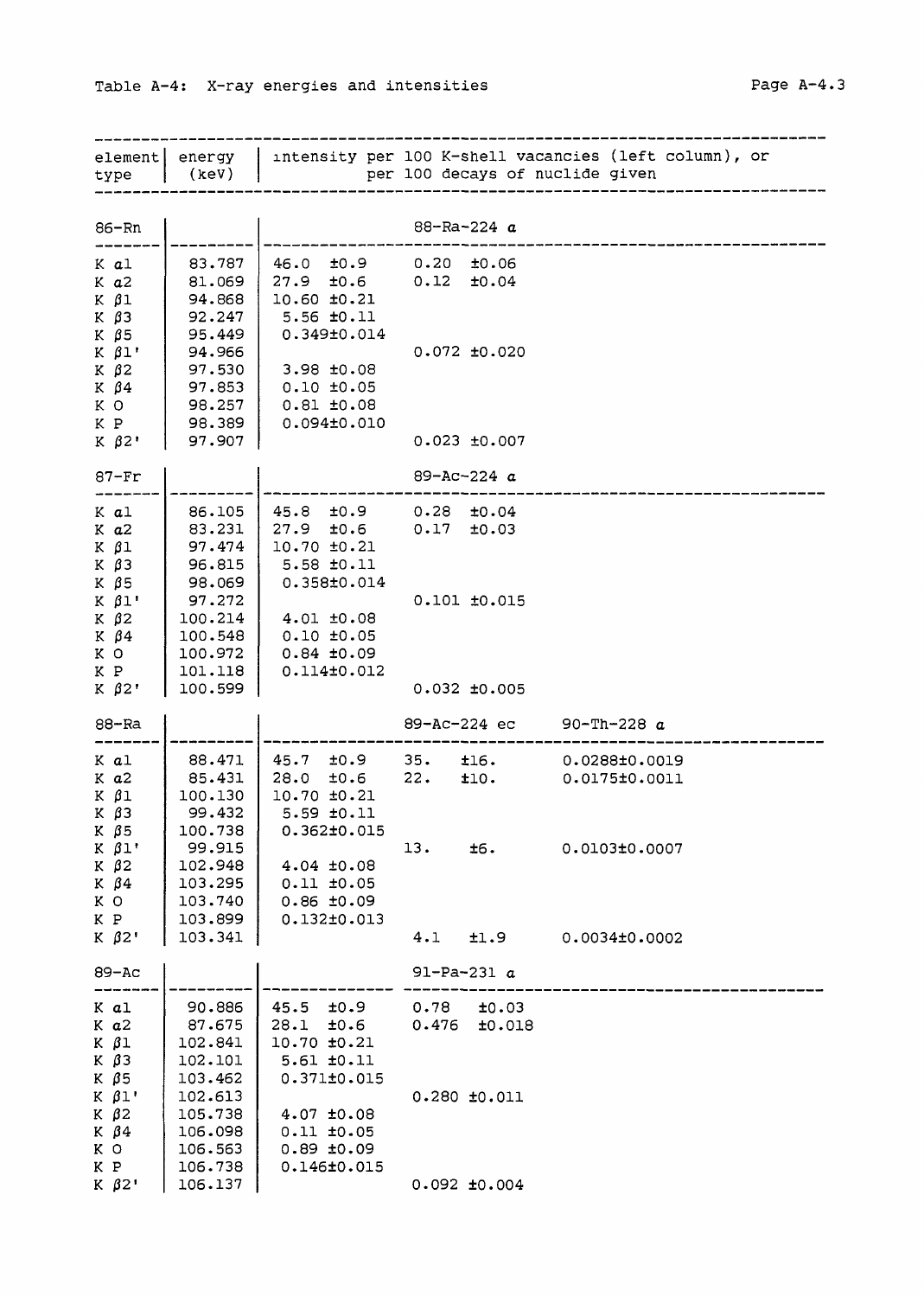| element <br>type                                                       | energy<br>(keV)                                                | intensity per 100 K-shell vacancies (left column), or                                  |                     | per 100 decays of nuclide given      |                   |                                                                  |                   |                   |
|------------------------------------------------------------------------|----------------------------------------------------------------|----------------------------------------------------------------------------------------|---------------------|--------------------------------------|-------------------|------------------------------------------------------------------|-------------------|-------------------|
| 90-Th                                                                  |                                                                |                                                                                        |                     | $89 - Ac - 228 \beta - 92 - U - 233$ |                   | $\alpha$                                                         | $92 - U - 235$    | a                 |
| K al<br>K a2<br>K βl<br>КβЗ                                            | 93.350<br>89.957<br>105.604<br>104.819                         | $45.4$ $\pm 0.9$<br>$28.1$ $\pm 0.6$<br>10.70 ±0.21<br>$5.61$ $\pm 0.11$               | 5.6<br>3.4          | ±1.3<br>±0.8                         |                   | $0.0169 {\pm} 0.0014$<br>0.0104±0.0008                           | 5.5<br>3.36       | ±0.3<br>±0.21     |
| Κ β5<br>$K$ $\beta$ 1'<br>K $\beta$ 2<br>Κ β4<br>КO<br>ΚP              | 106.239<br>105.362<br>108.582<br>108.955<br>109.442<br>109.630 | 0.380±0.015<br>4.10 ±0.08<br>$0.11$ $±0.05$<br>$0.90 + 0.09$<br>$0.160 \pm 0.016$      | 2.0                 | ±0.5                                 |                   | 0.0061±0.0005                                                    |                   | $1.98$ $\pm 0.12$ |
| $K$ $\beta$ 2'                                                         | 108.990                                                        |                                                                                        | 0.67                |                                      |                   | $\pm 0.15$ 0.0020 $\pm 0.0002$ 0.66 $\pm 0.04$                   |                   |                   |
| 91-Pa                                                                  |                                                                |                                                                                        | 90-Th-231 $\beta$ - |                                      |                   | 90-Th-233 $\beta$ -                                              |                   | 93-Np-237 $a$     |
| K al<br>K a2<br>K β1<br>КβЗ<br>Κ β5                                    | 95.863<br>92.282<br>108.422<br>107.595<br>109.072              | $45.3$ $\pm 0.9$<br>$28.1$ $\pm 0.6$<br>10.70 ±0.22<br>$5.64$ $\pm0.11$<br>0.389±0.016 | 0.63<br>0.39        | ±0.05<br>±0.03                       | $0.51$ $\pm 0.04$ | $0.83$ $\pm 0.06$                                                | 2.58<br>1.59      | ±0.21<br>±0.13    |
| K β1'<br>Κ β2<br>$K$ $\beta$ 4<br>K O<br>K P                           | 108.166<br>111.486<br>111.870<br>112.380<br>112.575            | $4.13 + 0.08$<br>$0.12$ $\pm 0.06$<br>$0.93 \pm 0.10$<br>0.156±0.016                   |                     |                                      |                   | $0.228 \pm 0.019$ $0.301 \pm 0.023$ $0.94 \pm 0.08$              |                   |                   |
| К β2'                                                                  | 111.897                                                        |                                                                                        |                     |                                      |                   | $0.076 \pm 0.006$ 0.100 $\pm 0.008$ 0.31                         |                   | ±0.03             |
| $92 - U$                                                               |                                                                |                                                                                        |                     |                                      |                   | 91-Pa-232 β- 91-Pa-233 β-                                        | 91-Pa-234 β-      |                   |
| K al<br>K a2<br>$K$ $\beta$ 1<br>$K$ $\beta$ 3                         | 98.434<br>94.654<br>111.298<br>110.421                         | $45.1 \pm 0.9$<br>28.2<br>±0.6<br>10.70 ±0.22<br>$5.65$ $\pm0.11$<br>$0.397 \pm 0.016$ | 1.10                | $1.76$ $\pm 0.07$<br>±0.04           | 16.<br>10.2       | ±3.<br>±1.6                                                      | 23.3<br>15.7      | ±1.6<br>±1.0      |
| Κ β5<br>$K$ $\beta$ 1'<br>$K$ $\beta$ 2<br>$K$ $\beta$ 4<br>K O<br>K P | 111.964<br>111.025<br>114.445<br>114.844<br>115.377<br>115.580 | $4.15$ $\pm 0.08$<br>$0.12 \pm 0.06$<br>$0.97$ $±0.10$<br>0.159±0.016                  |                     | $0.644 \pm 0.024$                    | 6.0               | ±1.0                                                             | 9.2               | ±0.6              |
| $K$ $\beta$ 2'                                                         | 114.866                                                        |                                                                                        |                     | $0.217$ ±0.009                       | 2.0               | ±0.3                                                             | 3.11              | ±0.21             |
| 92-U                                                                   |                                                                |                                                                                        | 93-Np-236 ec        |                                      | 94-Pu-239 $a$     |                                                                  | $94 - Pu - 241 a$ |                   |
| K al<br>$K$ $a2$<br>$K$ $\beta$ 1<br>$K$ $\beta$ 3<br>$K$ $\beta$ 5    | 98.434<br>94.654<br>111.298<br>110.421<br>111.964              | 45.1<br>t0.9<br>28.2<br>±0.6<br>10.70 ±0.22<br>$5.65 \pm 0.11$<br>$0.397 \pm 0.016$    | 17.8<br>11.6        | ±1.0<br>±0.6                         |                   | $(5.90\pm0.06)E-3$ $(4.48\pm0.09)E-4$<br>$(3.67 \pm 0.04) E - 3$ |                   | $(2.80±0.07)E-4$  |
| $K$ $\beta$ 1'<br>$K$ $\beta$ 2<br>K $\beta$ 4<br>K O<br>K P           | 111.025<br>114.445<br>114.844<br>115.377<br>115.580            | $4.15$ $\pm 0.08$<br>$0.12$ $±0.06$<br>$0.97$ $\pm 0.10$<br>0.159±0.016                | 6.5                 | ±0.4                                 |                   | $(2.25\pm0.02)E-3$ $(1.6 \pm0.1)E-4$                             |                   |                   |
| $K$ $\beta$ 2'                                                         | 114.866                                                        |                                                                                        | 2.20                | ±0.13                                |                   | $(5.59\pm0.06)E-4$ $(4.46\pm0.12)E-5$                            |                   |                   |

Table A-4 : X-ray energies and intensities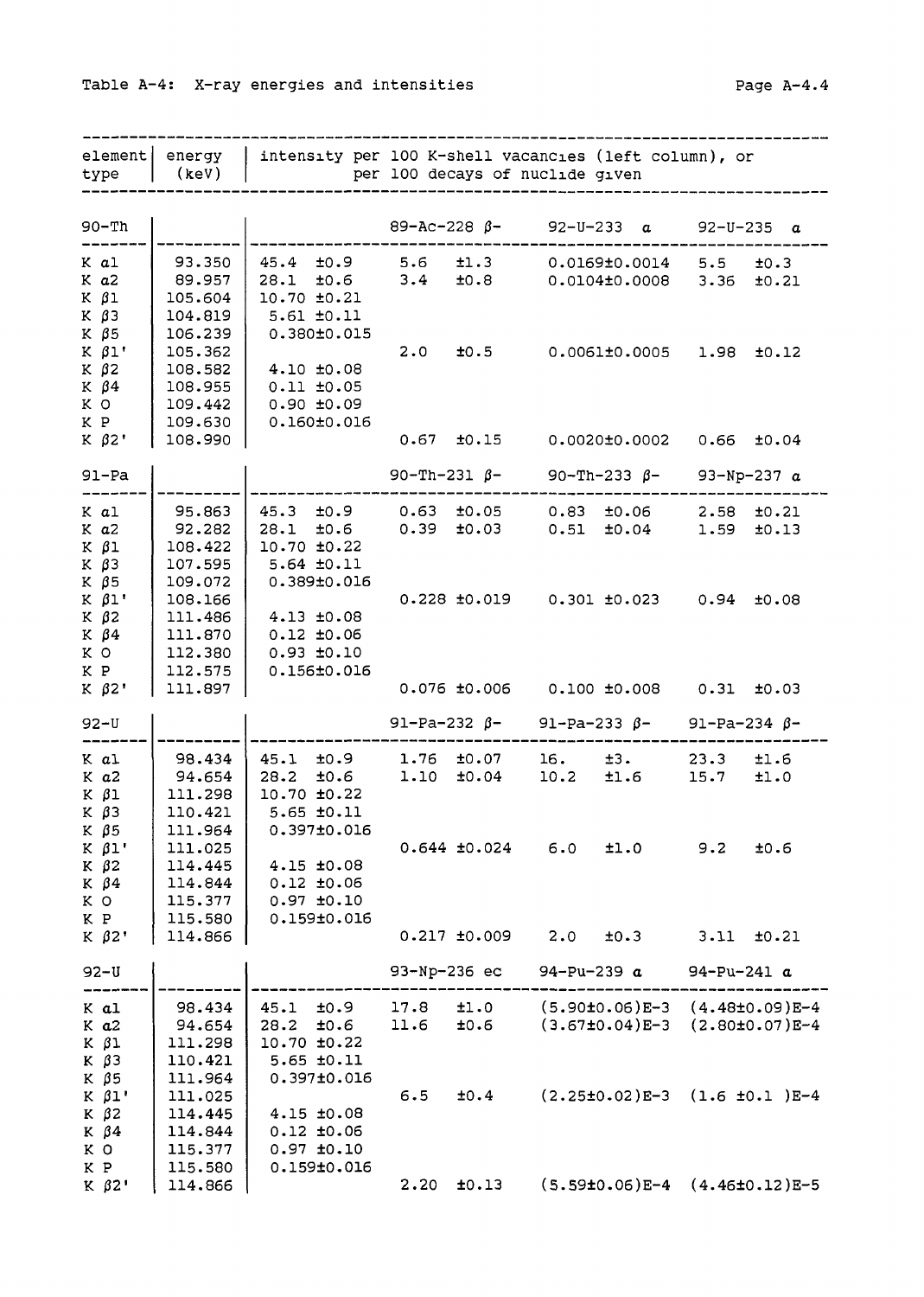| Table A-4: X-ray energies and intensities | Page $A-4.5$ |
|-------------------------------------------|--------------|
|                                           |              |

| element<br>type | energy<br>(kev) | intensity per 100 K-shell vacancies (left column), or<br>per 100 decays of nuclide given |                  |                                     |               |                                    |      |       |
|-----------------|-----------------|------------------------------------------------------------------------------------------|------------------|-------------------------------------|---------------|------------------------------------|------|-------|
|                 |                 |                                                                                          |                  |                                     |               |                                    |      |       |
| $93-Np$         |                 |                                                                                          |                  | 92-U-237 $\beta$ -                  | 95-Am-241 $a$ |                                    |      |       |
| K al            | 101.059         | $45.1$ $\pm 0.9$ 26.                                                                     |                  | ±4.                                 |               | $(2.01\pm0.17)E-3$                 |      |       |
| $K$ $a2$        | 97.069          | 28.3 $\pm 0.6$ 16. $\pm 3$ . $(1.26\pm0.11)E-3$                                          |                  |                                     |               |                                    |      |       |
| $K$ $\beta$ 1   | 114.224         | 10.70 ±0.22                                                                              |                  |                                     |               |                                    |      |       |
| $K$ $\beta$ 3   | 113.303         | $5.65 \pm 0.11$                                                                          |                  |                                     |               |                                    |      |       |
| $K$ $\beta$ 5   | 114.912         | $0.405 \pm 0.016$                                                                        |                  |                                     |               |                                    |      |       |
| $K$ $\beta$ 1'  | 113.944         |                                                                                          | 9.6              |                                     |               | $\pm 1.5$ (7.4 $\pm 0.6$ ) E-4     |      |       |
| $K$ $\beta$ 2   | 117.463         | 4.17 ±0.08                                                                               |                  |                                     |               |                                    |      |       |
| K $\beta$ 4     | 117.876         | $0.12$ ±0.06                                                                             |                  |                                     |               |                                    |      |       |
| K O             | 118.429         | $0.97$ $\pm 0.10$                                                                        |                  |                                     |               |                                    |      |       |
| K P             | 118.646         | $0.162 \pm 0.017$                                                                        |                  |                                     |               |                                    |      |       |
| $K$ $\beta$ 2'  | 117.891         |                                                                                          |                  | $3.3$ $\pm 0.5$                     |               | $(2.49\pm0.22)$ E-4                |      |       |
|                 |                 |                                                                                          |                  |                                     |               |                                    |      |       |
| 94-Pu           |                 |                                                                                          |                  | 93-Np-238 $β-$                      |               | $93-Np-239 \ \beta$ - 95-Am-242 ec |      |       |
| K al            | 103.734         | $45.1 + 0.9$                                                                             |                  | $0.341$ $\pm 0.014$                 |               | $23.9$ $\pm 0.8$                   | 5.8  | ±1.2  |
| K a2            | 99.525          | $28.4$ $\pm 0.6$                                                                         |                  | $0.214$ $\pm 0.009$                 |               | $15.0$ $\pm 0.5$                   | 3.6  | ±0.7  |
| $K$ $\beta$ 1   | 117.228         | $10.70 \pm 0.22$                                                                         |                  |                                     |               |                                    |      |       |
| $K$ $\beta$ 3   | 116.244         | $5.44$ $\pm0.11$                                                                         |                  |                                     |               |                                    |      |       |
| $K$ $\beta$ 5   | 117.918         | 0.413±0.016                                                                              |                  |                                     |               |                                    |      |       |
| $K$ $\beta$ 1'  | 116.930         |                                                                                          |                  | $0.123 \pm 0.005$ $8.6 \pm 0.3$     |               |                                    | 2.1  | ±0.4  |
| $K$ $\beta$ 2   | 120.540         | 4.18 ±0.08                                                                               |                  |                                     |               |                                    |      |       |
| $K$ $\beta$ 4   | 120.969         | $0.13 \pm 0.06$                                                                          |                  |                                     |               |                                    |      |       |
| K O             | 121.543         | $0.99 \pm 0.10$                                                                          |                  |                                     |               |                                    |      |       |
| K P             | 121.768         | $0.157 \pm 0.016$                                                                        |                  |                                     |               |                                    |      |       |
| $K$ $\beta$ 2'  | 120.974         |                                                                                          |                  | $0.0426 \pm 0.0019$ 2.98 $\pm 0.11$ |               |                                    | 0.72 | ±0.15 |
| 94-Pu           |                 |                                                                                          | 96-Cm-243 $a$    |                                     |               |                                    |      |       |
| K al            | 103.734         | $45.1$ $\pm 0.9$                                                                         | $23.0$ $\pm 0.6$ |                                     |               |                                    |      |       |
| $K$ $a2$        | 99.525          | $28.4$ $\pm 0.6$                                                                         | 14.4             | ±0.4                                |               |                                    |      |       |
| K βl            | 117.228         | 10.70 ±0.22                                                                              |                  |                                     |               |                                    |      |       |
| $K$ $\beta$ 3   | 116.244         | 5.44 ±0.11                                                                               |                  |                                     |               |                                    |      |       |
| $K$ $\beta$ 5   | 117.918         | $0.413 \pm 0.016$                                                                        |                  |                                     |               |                                    |      |       |
| $K$ $\beta$ 1'  | 116.930         |                                                                                          | 8.32             | ±0.24                               |               |                                    |      |       |
| $K$ $\beta$ 2   | 120.540         | $4.18 \pm 0.08$                                                                          |                  |                                     |               |                                    |      |       |
| $K$ $\beta$ 4   | 120.969         | $0.13 \pm 0.06$                                                                          |                  |                                     |               |                                    |      |       |
| K O             | 121.543         | $0.99 \pm 0.10$                                                                          |                  |                                     |               |                                    |      |       |
| K P             | 121.768         | $0.157 \pm 0.016$                                                                        |                  |                                     |               |                                    |      |       |
| Κ β2'           | 120.974         |                                                                                          | 2.87             | ±0.09                               |               |                                    |      |       |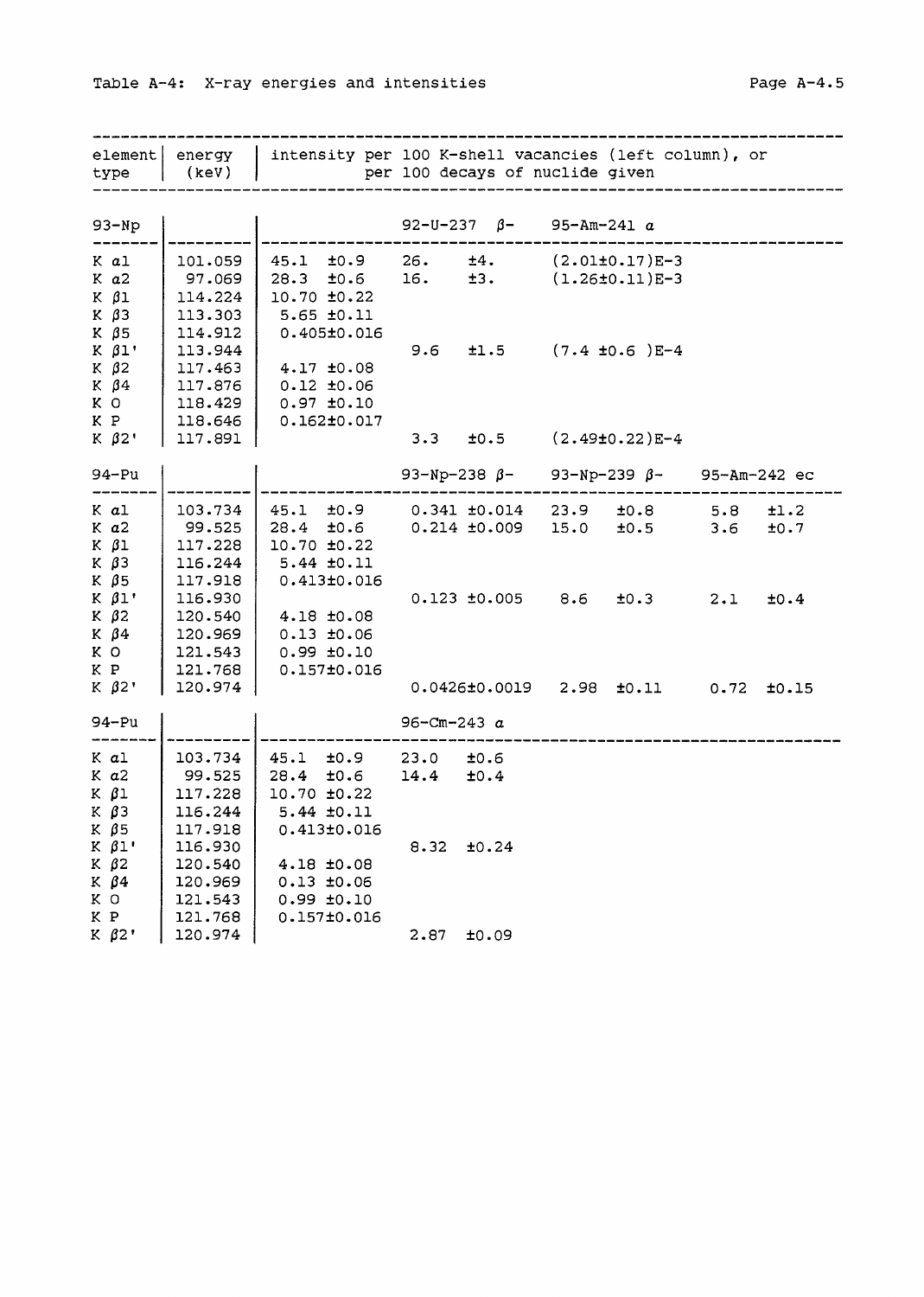

## INTERNATIONAL ATOMIC ENERGY AGENCY AGENCE INTERNATIONALE DE L'ENERGIE ATOMIQUE МЕЖДУНАРОДНОЕ АГЕНТСТВО ПО АТОМНОЙ ЭНЕРГИИ ORGANISMO INTERNACIONAL DE ENERGIA ATOMICA

WAGRAMERSTRASSE 5, P.O. BOX 100, A-1400 VIENNA, AUSTRIA TELEX: 1-12645, CABLE: INATOM VIENNA, FACSIMILE: 43 1 234564, TELEPHONE: 43 1 2360

**IN REPLY PLEASE REFER TO DIAL DIRECTLY TO EXTENSION PRIERE DE RAPPELER LA REFERENCE COMPOSER DIRECTEMENT LE NUMERO DE POSTE**

334-F4-01 23 September 1991

To: Recipients of the Handbook of Nuclear Data for Safeguards

From: Meinhart Lammer nuclear Data Section

Subject: Comments on this preliminary issue

This preliminary issue is distributed to INDC members (6 distr.), safeguards experts (CI+SQ distr.) and data experts (special distr.). However, only those who have the distribution code "SQ" on their label will receive future editions of the handbook. If you do not have that code on your label but wish to receive future issues, contact us at the address given on page 6.

The reason for the present wide distribution of this preliminary issue is that we need experts' advice, not only for a judgement of the quality of the data we have included, but particularly for the data not yet included and some open questions, which are collected in the appendices. Please, read page 7 of this handbook which lists more specifically the information and advice we ask you to give us. In addition we would like to ask INDC members to provide us with names of experts who could help us with the data that are not yet included (see Appendices A and C).

I thank you in advance for your help. Could you please send me your reply by the end of January 1992.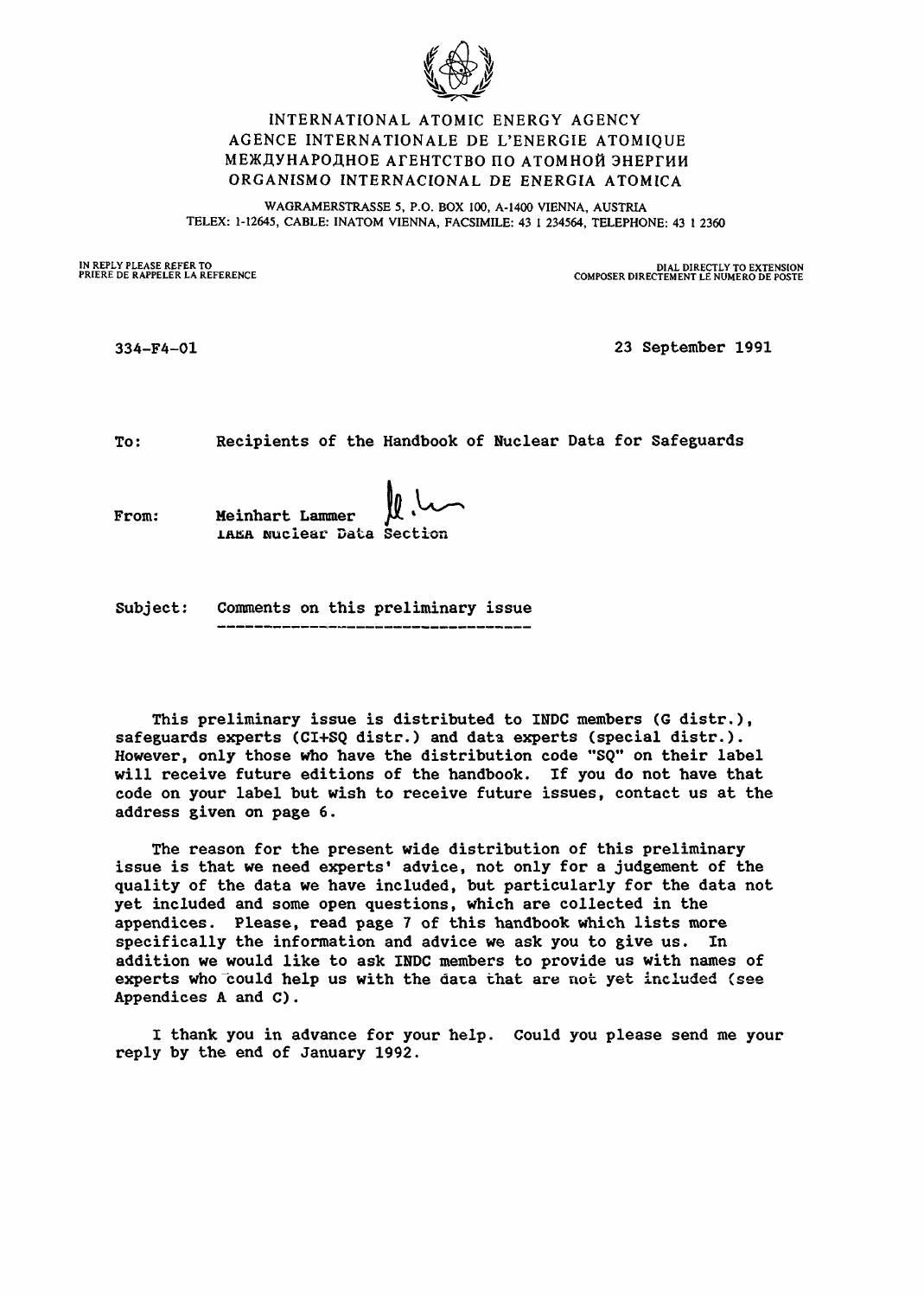### **A-5: Thermal neutron cross sections, resonance integrals and related parameters**

This table contains thermal neutron cross sections, Westcott g-factors and resonance integrals for capture and fission (if significant). All data are taken from [1] unless indicated by footnotes, as this source gives uncertainties which are not included in the more recent data files ENDF/B-6 (only sometimes included in the text information) or JENDL-3.

# Description of table entries:

|          | Cross section: thermal neutron cross section of the following type:            |
|----------|--------------------------------------------------------------------------------|
| σο       | 2200 m/s cross section                                                         |
| $\sigma$ | Maxwellian average cross section ( $kT = 0.0253$ eV)                           |
| σr       | cross section in a thermal reactor neutron spectrum                            |
| m        | cross section leading to metastable state of product                           |
| q        | cross section leading to ground state of product                               |
| m+a      | sum cross section                                                              |
|          | a: Westcott a-factor for the deviation of the cross section from the 1/v shape |

g: Westcott g-factor for the deviation of the cross section from the 1/v shape for a Maxwellian neutron spectrum with kT=0.0253 eV

Res.Int.: infinite dilution resonance integral including the 1/v part

Source of data:

[1] S.F Mughabghab, Neutron Cross Sections Vol. 1: Resonance Parameters and Thermal Cross Sections, Part B: Z = 61-100; Academic Press, NY, 1984.

ENDF/B-6: the US Evaluated Nuclear Data File, version 6

JENDL-3: the Japanese Evaluated Nuclear Data Library, version 3

The evaluated data files of complete  $\sigma(E)$  data, ENDF/B-6 and JENDL-3 are available from the 4 Data Centres (see Page 5) upon request.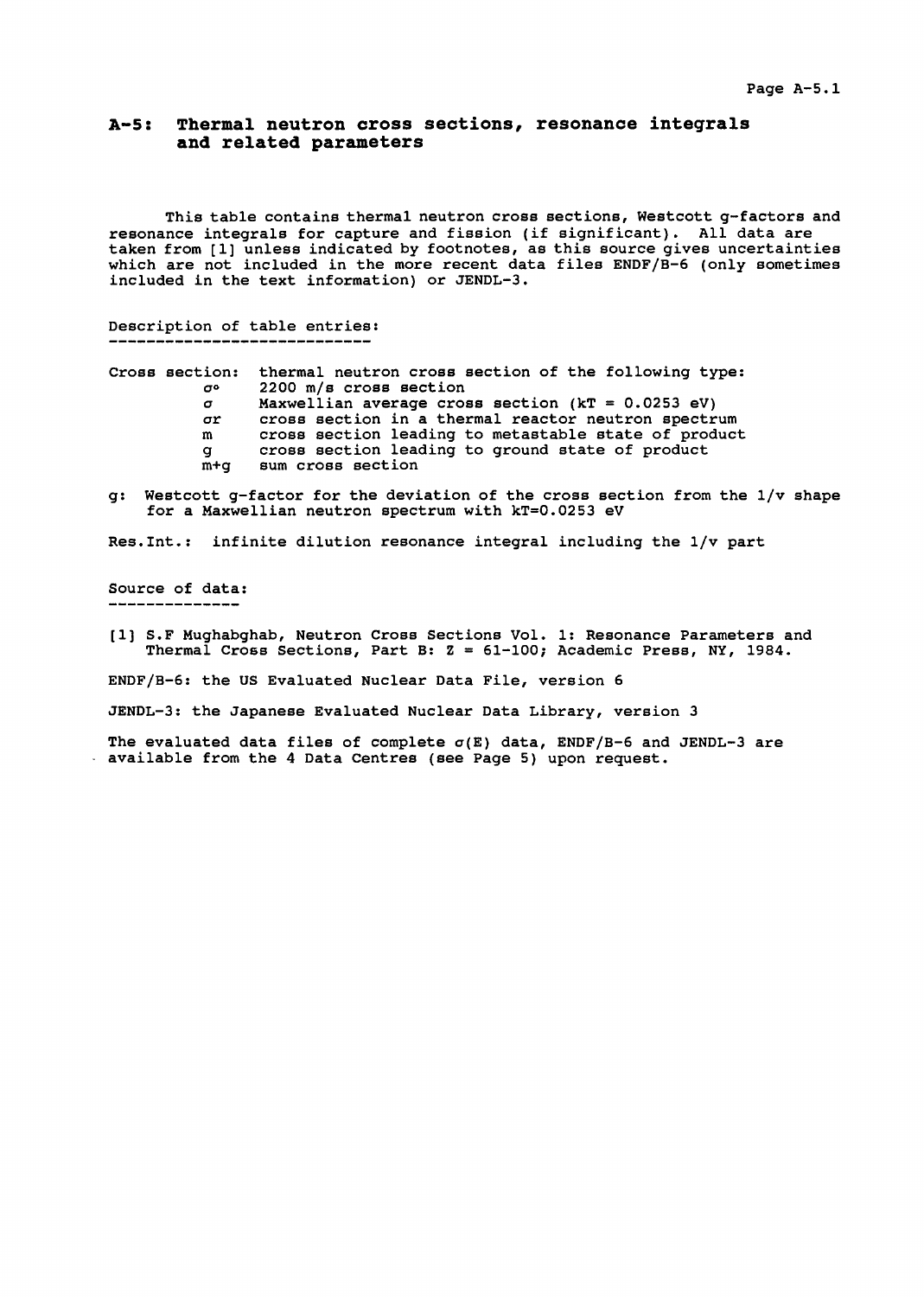|                                                                                                          | <b>CAPTURE</b>                                                                                                                                                                                                                                                                                            |                                                                                          |                                                                              |                                                                                  | FISSION                                                                |                                                   |                                                                                                |
|----------------------------------------------------------------------------------------------------------|-----------------------------------------------------------------------------------------------------------------------------------------------------------------------------------------------------------------------------------------------------------------------------------------------------------|------------------------------------------------------------------------------------------|------------------------------------------------------------------------------|----------------------------------------------------------------------------------|------------------------------------------------------------------------|---------------------------------------------------|------------------------------------------------------------------------------------------------|
| Nuclide                                                                                                  | Cross Section (b)                                                                                                                                                                                                                                                                                         | $\sigma$                                                                                 | $Res.Int.$ (b)                                                               |                                                                                  | Cross Section (b)                                                      | q                                                 | Res.Int. (b)                                                                                   |
| $90 - Th - 232$                                                                                          | 7.37<br>0.06<br>$\sigma^{\bullet}$<br>土                                                                                                                                                                                                                                                                   | 0.9982                                                                                   | 85. t<br>3.                                                                  |                                                                                  |                                                                        |                                                   |                                                                                                |
| $92 - U - 233$<br>$92 - U - 234$<br>$92 - U - 235$<br>$92 - U - 236$<br>$92 - U - 237$<br>$92 - U - 238$ | 45.5<br>0.7<br>$\sigma^{\mathfrak{a}}$<br>$\pm$<br>1.3<br>99.8<br>士<br>$\sigma^{\mathbf{0}}$<br>98.3<br>0.8<br>$\sigma^{\,0}$<br>0.21<br>5.11<br>$\sigma^0$<br>443.<br>167.<br>$\sigma$<br>2.680<br>0.019<br>$\sigma^{\mathfrak{a}}$<br>士                                                                 | 2)<br>137. t<br>1.0040<br>$660. \pm$<br>0.9903<br>э)<br>144.<br>0.9948<br>1.0009<br>277. | -6.<br>70.<br>$-6.$<br>±.<br>$360. \pm 15.$<br>1200. ±200.<br>$\pm$<br>3.    | 529.1<br>$\sigma^{\,0}$<br>582.6<br>$\sigma^{\,0}$                               | 1.2<br>$\pm$<br>1.1<br>$\pm$                                           | lo.9955±0.0015<br>0.9761±0.0012                   | $760. \pm 17.$<br>$275. \pm 5.$                                                                |
| $93-Np-237$<br>$93 - Np - 239$                                                                           | 175.9<br>2.9<br>$\sigma^{\mathfrak{a}}$<br>±<br>68.<br>±.<br>10.<br>$\sigma$ r                                                                                                                                                                                                                            | 0.982                                                                                    | $640. \pm 50.$                                                               |                                                                                  |                                                                        |                                                   |                                                                                                |
| $94 - Pu - 238$<br>$94 - Pu - 239$<br>$94 - Pu - 240$<br>$94 - Pu - 241$<br>$94 - Pu - 242$              | 540.<br>$\sigma^{\mathbf{0}}$<br>7.<br>±<br>Ŧ<br>2.9<br>269.3<br>$\sigma^{\,0}$<br>$\ddot{}$<br>1.4<br>289.5<br>$\sigma^{\,0}$<br>5.1<br>358.2<br>$\sigma^0$<br>0.5<br>18.5<br>$\sigma^{\,0}$                                                                                                             | 0.9563<br>$\leftrightarrow$<br>200.<br>1.1369<br>1.0264<br>1.038<br>162.<br>1.0096       | $162. \pm 15.$<br>$\pm$ 20.<br>8100.1200.<br>$\pm$<br>-8.<br>$1115. \pm 40.$ | 17.9<br>$\sigma^{\,0}$<br>$\sigma^0$<br>748.1<br>1011.1<br>$\sigma^{\mathbf{0}}$ | 0.4<br>±<br>$\pm$<br>2.0<br>6.2<br>$\pm$                               | 10.9562<br>$1.0553 \pm 0.0013$<br>$1.046\_10.006$ | $33. \pm 5.$<br>$301. \pm 10.$<br>$570. \pm 15.$                                               |
| $95 - Am - 241$<br>$95 - Am - 242q$<br>95-Am-242m<br>$95 - Am - 243$                                     | $\sigma^{\bullet}(q)$<br>13.<br>533.<br>±.<br>$\sigma$ <sup>o</sup> (m)<br>54.<br>5.<br>12.<br>587.<br>$5$ ) $\pm$<br>$\sigma^{\,0}$<br>$(m + \alpha)$<br>252.08<br>$\sigma^{\, \text{o}}$<br>$\mathbf{1}$<br>5500.<br>$\sigma^{\mathbf{0}}$<br>600.<br>2000.<br>σ<br>75.1<br>1.8<br>$\sigma^{\,0}$<br>±. | to be comp.<br>1.051<br>391.<br>246.<br>$1820. \pm$<br>1.014                             | $1230.$ $\pm 100.$<br>$195. \pm 20.$<br>1425. ±100.<br>$71.88$ $^{1}$<br>70. | $\sigma^{\,0}$<br>2100.<br>$\sigma$<br>6950.<br>$\sigma^{\,0}$<br>$\sigma$       | 3,20<br>0.09<br>$\pm$<br>± 200.<br>± 280.<br>0.1983<br>$\pm$<br>0.0043 | 10.996<br>1.104                                   | 14.4 <sup>±</sup> 1.0<br>$620.15$ <sup>1</sup> )<br>1260.<br>1800.<br>±.<br>65.<br>9.<br>$\pm$ |
| $96 - Cm - 242$<br>$96 - Cm - 243$<br>96-Cm-244                                                          | 16.<br>±<br>5.<br>$\sigma$<br>士<br>$\sigma^{\mathfrak{a}}$<br>10.<br>130.<br>÷<br>1.2<br>15.2<br>$\sigma^{\,0}$                                                                                                                                                                                           | 110. t<br>$215. \pm$<br>1.005<br>650.<br>0.999                                           | 20.<br>20.<br>30.<br>±.                                                      | $\sigma^{\,0}$<br>$\sigma^{\,0}$<br>617.<br>$\sigma^{\,0}$                       | $5.064$ $^{6}$ )<br>20.<br>1.04<br>±.<br>0.20                          | 1.0054<br>10.989                                  | $20.0$ $\bullet$ )<br>1570. ±100.<br>$12.5 \pm 2.5$                                            |

Table A-5: Thermal neutron cross sections, resonance integrals and related parameters

1) discrepancy between ENDFB/6 (lst value) and JENDL-3 (2nd value); no value given by Mughabghab [1]

2) calculated from  $\sigma(\text{abs})$  and  $g(\text{abs})$ , 574.7 ± 1.0 b and 0.9996±0.0011, respectively

3) calculated from  $\sigma(\text{abs})$  and  $g(\text{abs})$ , 680.9 ± 1.1 b and 0.9788±0.0008, respectively

4) calculated from  $\sigma$ (abs) and  $g$ (abs), 1017.3  $\pm$  2.9 b and 1.077  $\pm$ 0.003, respectively

<sup>5</sup> ) Mughabghab's [l] value not in agreement with ENDF/B-6 (620 + 13 b)

') value from JENDL-3; no values given in [l] and ENDF/B-6

to be comp. = to be computed from  $ENDF/B-6$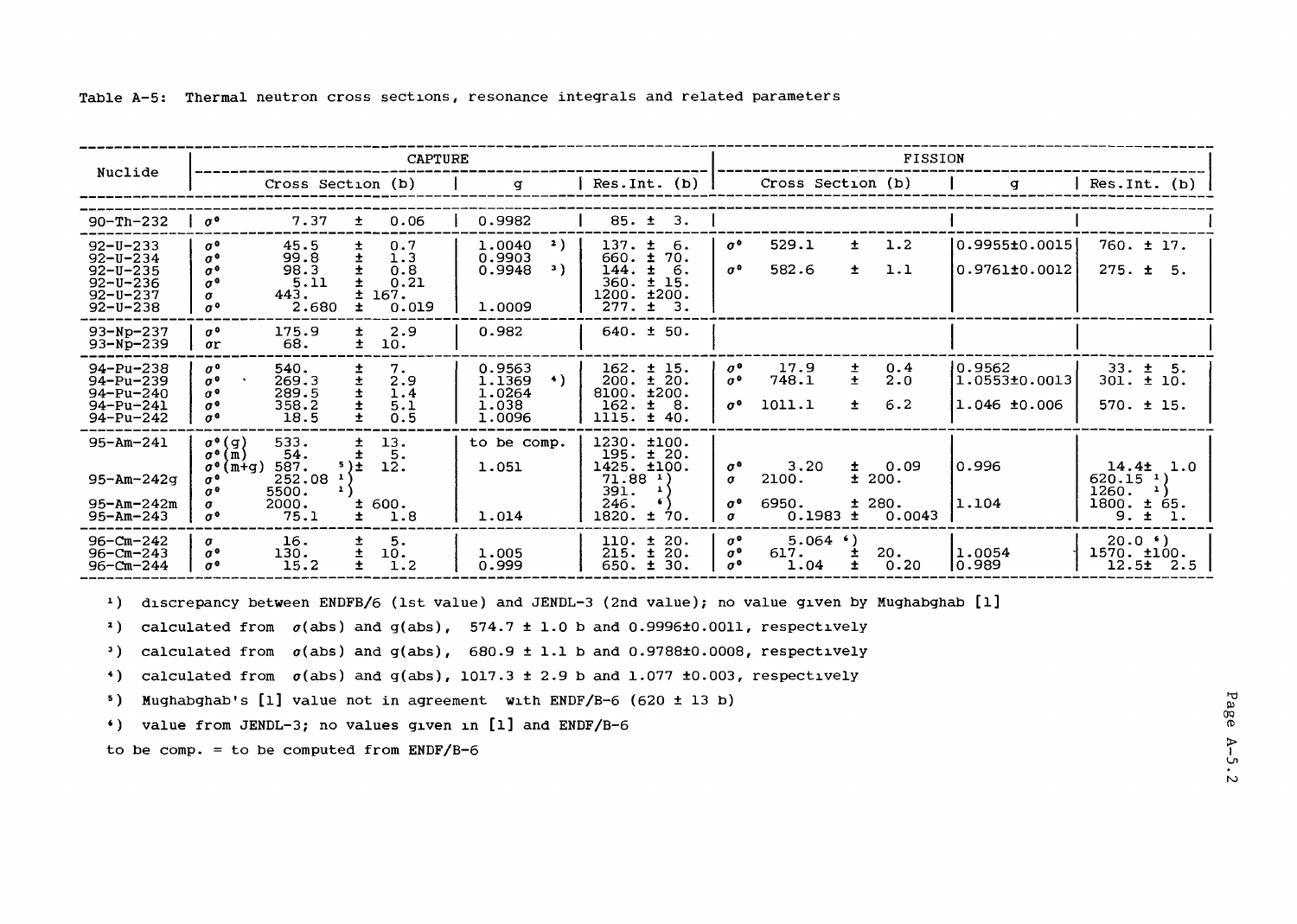### A-6: Average number of neutrons emitted per fission  $(\overline{\nu})$

### Average number of total and prompt neutrons

The average numbers of total neutrons for thermal neutron induced fission of U-233,235, Pu-239,241 and spontaneous fission of Cf-252 are taken from the most recent version of the internationally agreed standards file [1]. The prompt neutron data for the same reactions were calculated from the total and delayed neutron data.

For the other nuclides listed in Table A-6.1, the average numbers of total and prompt neutrons for thermal neutron induced and spontaneous fission, which are identical within their uncertainties, are taken from [2], which is the only and most recent source that contains all these data. In the evaluation [2], all data were normalised to  $\bar{v}$  of U-235 thermal neutron induced fission and Cf-252 spontaneous fission. The normalisation values used in [2] are almost identical to the standard values from [1].

No evaluations of total or prompt  $\overline{v}$  data from fission in a fast reactor or fission neutron spectrum are available.  $\bar{\textbf{v}}$  data as a function of incident neutron energy are included in the large data files (e.g. ENDF/B-6 or JENDL-3).

#### Average numbers of delayed neutrons (total delayed neutron yield)

A recent OECD/NEA committee meeting recommended [5] the use of delayed neutron yields evaluated from direct measurements rather than those obtained from summation calculations. (In the latter method, delayed neutron yields are derived from individual delayed neutron precursor data and fission yields, and there the charge distribution, which is uncertain in many cases, has a significant effect on the results). Following this recommendation, the data of Tuttle [3], partially updated [5] by results of new measurements, are chosen for Tables A-6.1 and A-6.2. Recent results from summation calculations [4] are used for nuclides where no data are given in [3] or [5].

### Source of data

- [1] ENDF/B-6 Standards file 1990 (available from Nuclear Data Centres see page 5 - upon request; when requested form NDS: documentation and data are in IAEA-NDS-88)
- [2] N.E. Holden and M.S. Zucker, Int. Conf. on Nuclear Data for Basic and Applied Science, Santa Fe , New Mexico, USA, 13-17 May 1985; proceedings p.1631.
- [3] R.J. Tuttle, INDC(NDS)-107 (1979) 29
- [4] R.W. Mills, private communication, February 1991 (results to be published)
- [5] J. Blachot et al., "Status of Delayed Neutron Data 1990", report NEACRP-L-323 (1990).

ENDF/B-6: the US Evaluated Nuclear Data File, version 6

JENDL-3: the Japanese Evaluated Nuclear Data Library, version 3

The evaluated data files of complete  $\overline{v}(E)$  data, as part of ENDF/B-6 and JENDL-3, are available from the 4 Nuclear Data Centres (see Page 5) upon request.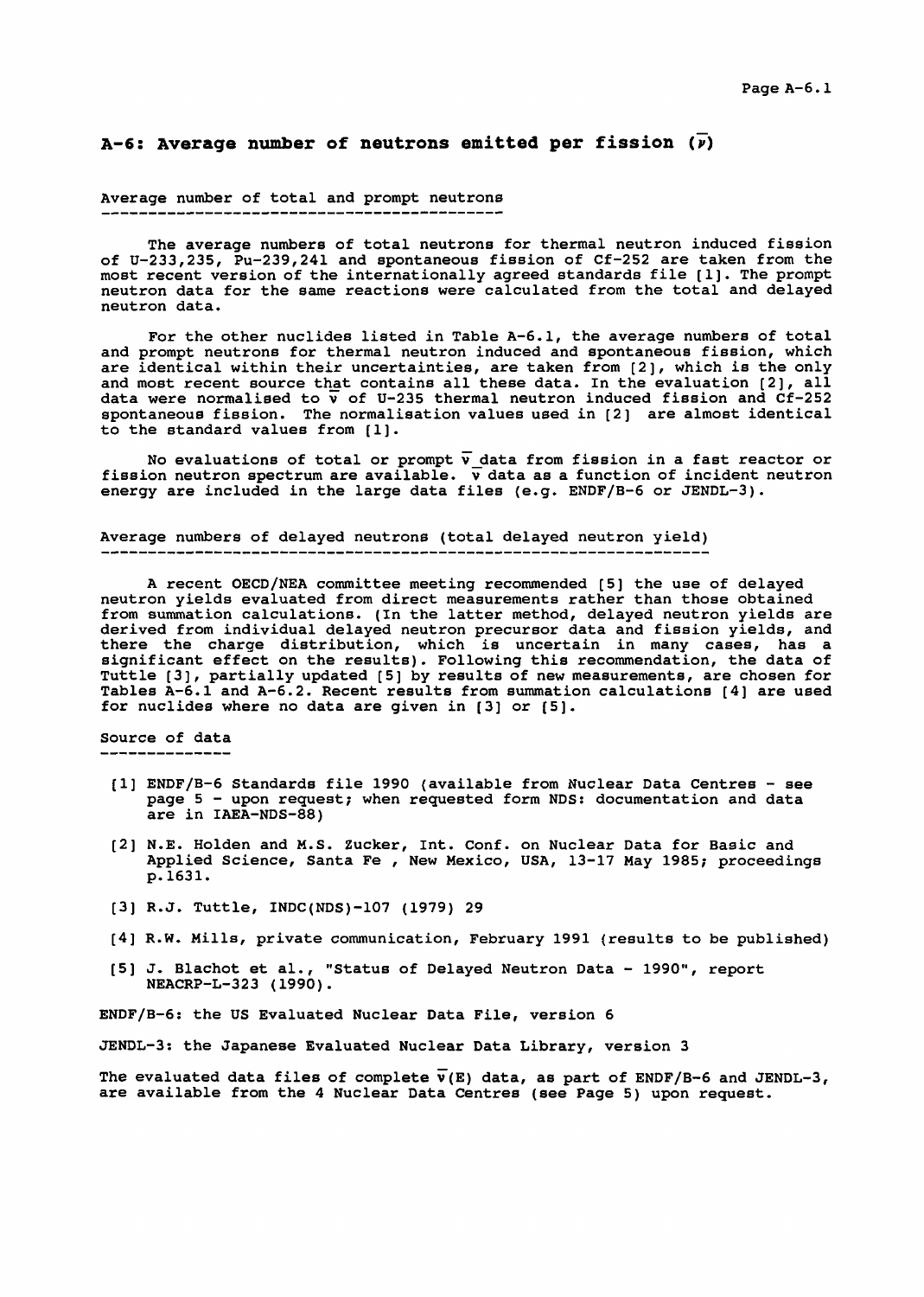Table A-6.1: Average numbers of total, prompt and delayed neutrons from thermal neutron fission of U-233,5, Pu-239,41, Am-241, Cm-243,5 and spontaneous fission of Cm-242,4, Cf-252

| nuclide    | total               |                     | prompt              |                                   | delayed               |                     |
|------------|---------------------|---------------------|---------------------|-----------------------------------|-----------------------|---------------------|
| $U - 233$  | 2.4946 ± 0.0040     | $\lceil 1 \rceil$   | $2.4872 \pm 0.0040$ | $\begin{bmatrix} 1 \end{bmatrix}$ | $0.00667 \pm 0.00029$ | $\lbrack 3 \rbrack$ |
| $U - 235$  | $2.4320 \pm 0.0036$ | $\left[1\right]$    | $2.4153 \pm 0.0036$ | $[1]$                             | 0.0166<br>± 0.0005    | $\left[5\right]$    |
| Pu-239     | $2.8815 \pm 0.0052$ | $\lbrack 1 \rbrack$ | $2.8752 \pm 0.0052$ | $\lceil 1 \rceil$                 | $0.00654 \pm 0.00026$ | [5]                 |
| $Pu-241$   | $2.9453 \pm 0.0059$ | $\lceil 1 \rceil$   | $2.9301 \pm 0.0059$ | $[1]$                             | $0.0152 \pm 0.0011$   | [3]                 |
| $Am-241$   | 3.22<br>± 0.04      | [2]                 | 3.22<br>± 0.04      | $\lceil 2 \rceil$                 | $0.00387 \pm 0.00060$ | [4]                 |
| $Cm - 242$ | 2.54<br>± 0.02      | $\lceil 2 \rceil$   | 2.54<br>± 0.02      | $\lceil 2 \rceil$                 |                       |                     |
| $Cm - 243$ | 3.43<br>± 0.14      | $\lceil 2 \rceil$   | 3.43<br>± 0.14      | $\lceil 2 \rceil$                 |                       |                     |
| $Cm - 244$ | 2.72<br>± 0.02      | $\lceil 2 \rceil$   | 2.72<br>± 0.02      | $\lceil 2 \rceil$                 | $0.00342 \pm 0.00070$ | [4]                 |
| $Cm - 245$ | 3.75<br>± 0.10      | [2]                 | 3.75<br>± 0.10      | $\lceil 2 \rceil$                 | $0.00445 \pm 0.00050$ | [4]                 |
| $CF-252$   | $3.7676 \pm 0.0049$ | $\lceil 1 \rceil$   | 3.7590 ± 0.0049     | $\lceil 1 \rceil$                 | 0.0086<br>± 0.0010    | [3]                 |

### Table A-6.2: Average numbers of delayed neutrons from fission in a fast reactor neutron spectrum

| Th-232   $0.0531 \pm 0.0023$ [3]           |  |
|--------------------------------------------|--|
| $U - 238$ 0.0439 ± 0.0010 [3] *)           |  |
| Pu-240 $\Big  0.0095 \pm 0.0008$ [3]       |  |
| Pu-242 $\Big  0.0221 \pm 0.0026 \Big $ [3] |  |

\*) In view of the large discrepancies among measurements, the NEACRP[5] recommends a range 0.043 to 0.047 rather than Tuttle's [3] value.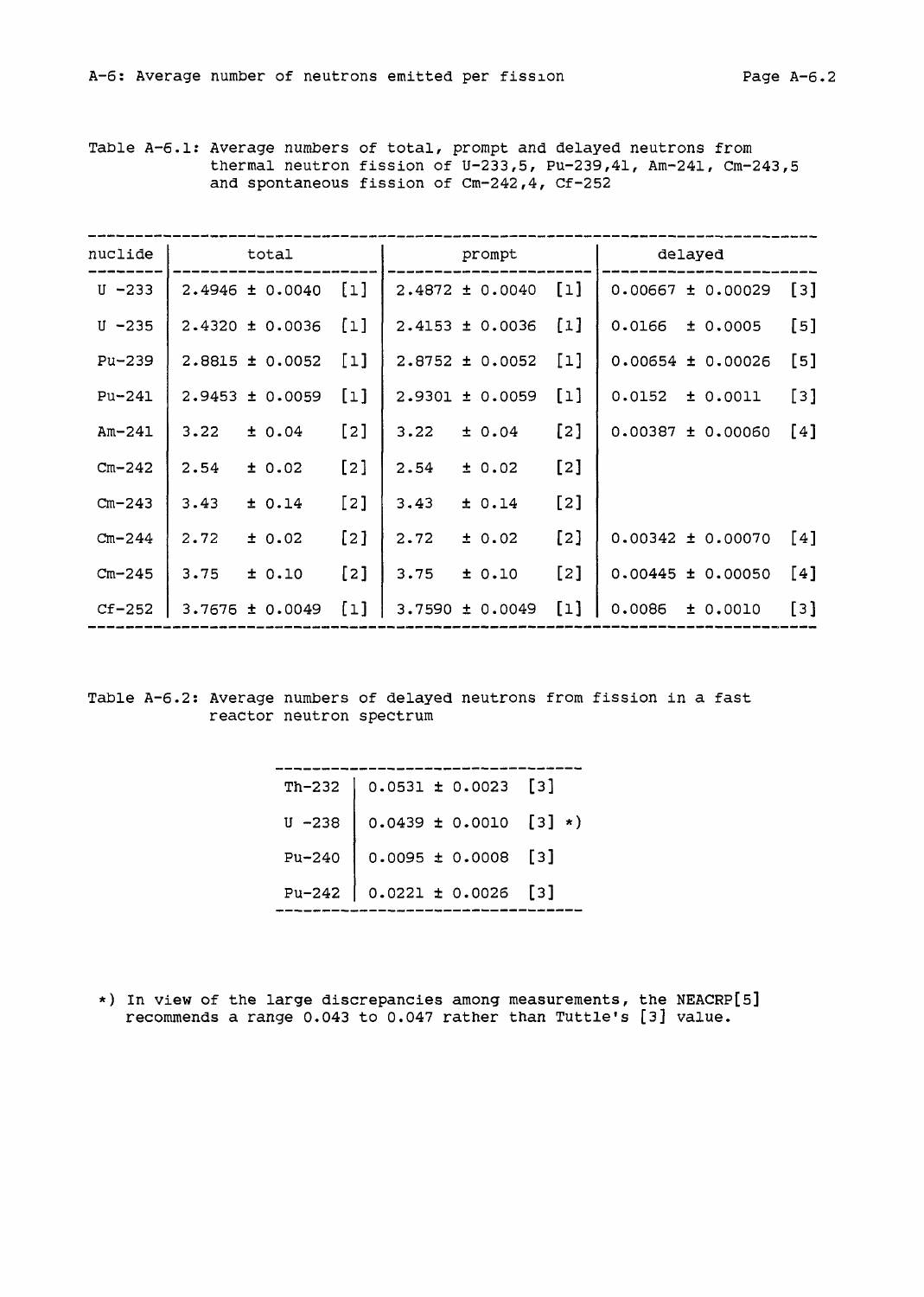#### **Pag e A-7. 1**

## **Table A-7: Prompt neutron multiplicity distributions**

**There are only 2 sets of evaluated prompt neutron multiplicity distributions for thermal neutron induced and spontaneous fission known to us. The data are reproduced below.**

**1) P(v) values for thermal neutron induced fission with uncertainties from: N.E.Holden and M.S.Zucker, Nucl.Sci.Eng. 98 (1988) 174**

| v                                                | U-233                                                                                                                                                                                | U-235                                                                                                                                                                                | Pu-239                                                                                                                                                                               | $Pu-241$                                                                                                                                                                             |
|--------------------------------------------------|--------------------------------------------------------------------------------------------------------------------------------------------------------------------------------------|--------------------------------------------------------------------------------------------------------------------------------------------------------------------------------------|--------------------------------------------------------------------------------------------------------------------------------------------------------------------------------------|--------------------------------------------------------------------------------------------------------------------------------------------------------------------------------------|
| $\Omega$<br>$\overline{2}$<br>3<br>4<br>5.<br>6. | $0.0262 \pm 0.0012$<br>$0.1550 \pm 0.0022$<br>$0.3328 \pm 0.0038$<br>$0.3225 \pm 0.0020$<br>$0.1325 \pm 0.0057$<br>$0.0272 \pm 0.0024$<br>$0.0037 \pm 0.0018$<br>$0.0001 \pm 0.0001$ | $0.0317 \pm 0.0015$<br>$0.1720 \pm 0.0014$<br>$0.3363 \pm 0.0031$<br>$0.3038 \pm 0.0004$<br>$0.1268 \pm 0.0036$<br>$0.0266 \pm 0.0026$<br>$0.0026 \pm 0.0009$<br>$0.0002 \pm 0.0001$ | $0.0109 \pm 0.0001$<br>$0.0995 \pm 0.0028$<br>$0.2750 \pm 0.0003$<br>$0.3270 \pm 0.0041$<br>$0.2045 \pm 0.0087$<br>$0.0728 \pm 0.0133$<br>$0.0097 \pm 0.0027$<br>$0.0006 \pm 0.0009$ | $0.0108 \pm 0.0005$<br>$0.0895 \pm 0.0014$<br>$0.2660 \pm 0.0017$<br>$0.3313 \pm 0.0041$<br>$0.2140 \pm 0.0039$<br>$0.0749 \pm 0.0050$<br>$0.0112 \pm 0.0024$<br>$0.0023 \pm 0.0013$ |

**2) P(v) values for spontaneous fission without uncertainties from: N.E.Holden and M.S.Zucker,Int. Conf. on Nuclear Data for Basic and Applied Science, Santa Fe, New Mexico, USA, 13-17 May 1985; proceedings p.1631.**

| ν                                    | $Cm - 242$                                                                                      | $Cm - 244$                                                                           | $Cf-252$                                                                                        |
|--------------------------------------|-------------------------------------------------------------------------------------------------|--------------------------------------------------------------------------------------|-------------------------------------------------------------------------------------------------|
| Ω<br>1<br>2<br>3<br>4<br>5<br>6<br>8 | 0.02125<br>0.14674<br>0.32675<br>0.32683<br>0.13751<br>0.03738<br>0.00259<br>0.00076<br>0.00019 | 0.01501<br>0.11617<br>0.29984<br>0.33316<br>0.18378<br>0.04298<br>0.00879<br>0.00027 | 0.00217<br>0.02556<br>0.12541<br>0.27433<br>0.30517<br>0.18523<br>0.06607<br>0.01414<br>0.00186 |
| ۹                                    |                                                                                                 |                                                                                      | 0.00006                                                                                         |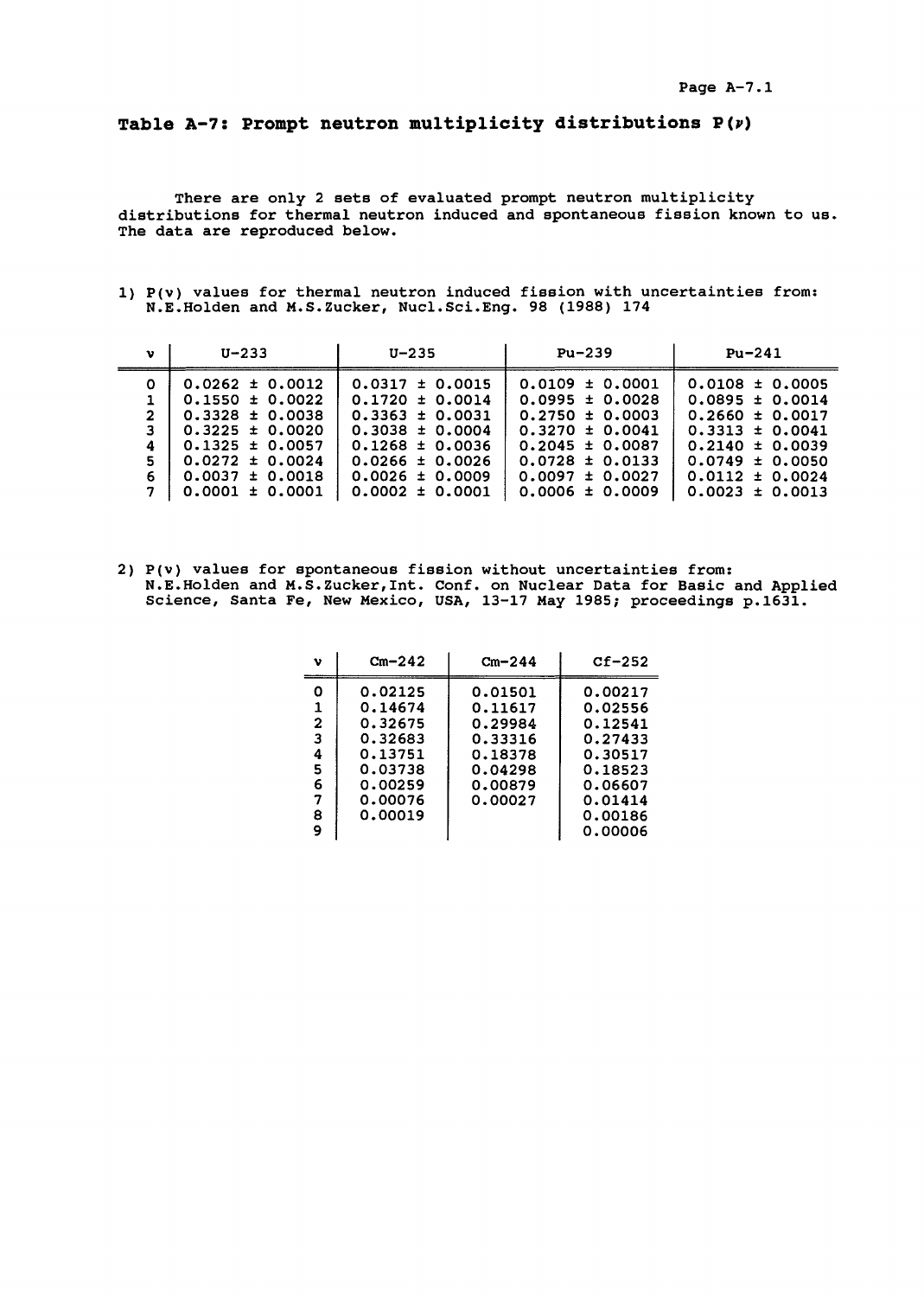### **A-8: Delayed neutron six-group parameters**

A recent OECD/NEA committee recommended [1] the group parameters from the summation calculations of Brady and England [2] because of the overall consistency of the data. On the other hand, some experts [3] felt that experimental results (like [4]) should be given greater weight than summation calculations. However, it was decided [1] that the overall differences were small enough that to recommend the data of [2] would give greater consistency without sacrificing accuracy [3].

Following this recommendation, we have adopted the group parameters of [2], but decided to give Keepin's [4] experimental data, which are still considered to be the best available [3], in addition for comparison. No evaluated group parameters for Cm-242,243,244 are presently available.

Description of table entries:<br>---------------------------

T1/2 delayed neutron group half-life<br>  $\lambda$  delayed neutron group decay cone  $\lambda'$  delayed neutron group decay constant a ratio (delayed neutron group yield)/(total delayed neutron yield) yield delayed neutron group yield (in % per fission)

#### References

\_\_\_\_\_\_\_\_\_\_\_\_\_

- [1] J. Blachot et al., "Status of Delayed Neutron Data 1990", report NEACRP-L-323 (1990).
- [2] CM . Brady and T.R. England, Nucl.Sci.Eng. 103 (1989) 135.
- [3] R.W. Mills, private communication, April 1991
- [4] G.R. Keepin, "Physics of Nuclear Kinetics", Addison-Wesley Publishing Co., Reading, Mass. (1965); tables on pages 86, 87 and 90.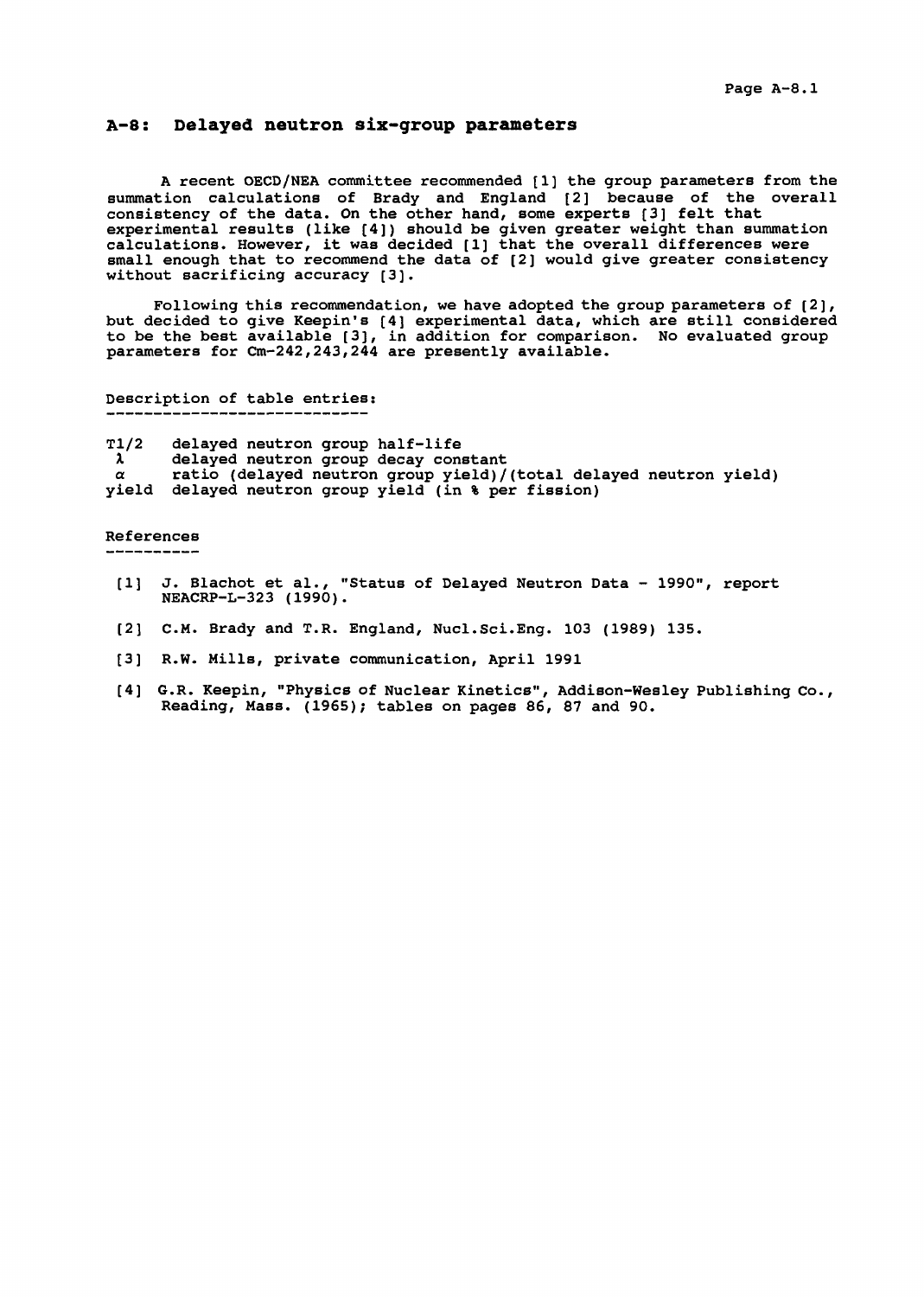1) Recommended data (C.M.Brady and T.R.England, Nucl.Sci.Eng. 103 (1989) 135)

|                                                  | $group \lambda (sec^{-1})$                               | $\alpha$                                                 | yield (%)                                                 | $\lambda(\sec^{-1})$                                     | $\alpha$                                                 | $y$ ield $(*)$                                               |
|--------------------------------------------------|----------------------------------------------------------|----------------------------------------------------------|-----------------------------------------------------------|----------------------------------------------------------|----------------------------------------------------------|--------------------------------------------------------------|
|                                                  | Th-232 fast                                              |                                                          |                                                           | U-233 thermal                                            |                                                          |                                                              |
| ı<br>$\mathbf 2$<br>3<br>4<br>5<br>6             | 0.0131<br>0.0350<br>0.1272<br>0.3287<br>0.9100<br>2.8206 | 0.0364<br>0.1259<br>0.1501<br>0.4406<br>0.1663<br>0.0808 | 0.1933<br>0.669<br>0.797<br>2.340<br>0.883<br>0.429       | 0.0129<br>0.0333<br>0.1163<br>0.2933<br>0.7943<br>2.3751 | 0.0674<br>0.1927<br>0.1383<br>0.2798<br>0.1128<br>0.2091 | 0.0450<br>0.1285<br>0.0922<br>0.1866<br>0.0752<br>0.1395     |
|                                                  | U-235 thermal                                            |                                                          |                                                           | $U-238$ fast                                             |                                                          |                                                              |
| ı<br>2<br>3<br>$\overline{\mathbf{4}}$<br>5<br>6 | 0.0133<br>0.0325<br>0.1219<br>0.3169<br>0.9886<br>2.9544 | 0.0380<br>0.1918<br>0.1638<br>0.3431<br>0.1744<br>0.0890 | 0.0631<br>0.318<br>0.272<br>0.570<br>0.290<br>0.148       | 0.0136<br>0.0313<br>0.1233<br>0.3237<br>0.9060<br>3.0487 | 0.0139<br>0.1128<br>0.1310<br>0.3851<br>0.2540<br>0.1031 | 0.0610<br>0.495<br>0.575<br>1.691<br>1.115<br>0.453          |
|                                                  | Pu-238 fast                                              |                                                          |                                                           | Pu-239 thermal                                           |                                                          |                                                              |
| ı<br>2<br>3<br>4<br>5<br>6                       | 0.0133<br>0.0312<br>0.1162<br>0.2888<br>0.8561<br>2.7138 | 0.0377<br>0.2390<br>0.1577<br>0.3562<br>0.1590<br>0.0504 | 0.0177<br>0.112<br>0.074<br>0.167<br>0.075<br>0.0237      | 0.0133<br>0.0301<br>0.1135<br>0.2953<br>0.8537<br>2.6224 | 0.0306<br>0.2623<br>0.1828<br>0.3283<br>0.1482<br>0.0479 | 0.02001<br>0.1715<br>$0 - 196$<br>0.2147<br>0.0969<br>0.0313 |
|                                                  | Pu-240 fast                                              |                                                          |                                                           | Pu-241 thermal                                           |                                                          |                                                              |
| ı<br>2<br>З<br>4<br>5<br>6                       | 0.0133<br>0.0305<br>0.1152<br>0.2974<br>0.8477<br>2.8796 | 0.0320<br>0.2529<br>0.1508<br>0.3301<br>0.1795<br>0.0547 | 0.0304<br>0.240<br>0.143<br>0.314<br>0.171<br>0.0520      | 0.0137<br>0.0299<br>0.1136<br>0.3078<br>0.8569<br>3.0800 | 0.0167<br>0.2404<br>0.1474<br>0.3430<br>0.1898<br>0.0627 | 0.0254<br>0.365<br>0.224<br>0.521<br>0.288<br>0.095          |
|                                                  | Pu-242 fast                                              |                                                          |                                                           | Am-241 thermal                                           |                                                          |                                                              |
| ı<br>$\overline{\mathbf{c}}$<br>3<br>4<br>5<br>6 | 0.0136<br>0.0302<br>0.1154<br>0.3042<br>0.8272<br>3.1372 | 0.0196<br>0.2314<br>0.1256<br>0.3262<br>0.2255<br>0.0716 | 0.0433<br>0.511<br>0.278<br>0.721<br>0.498<br>0.158       | 0.0133<br>0.0300<br>0.1145<br>0.2949<br>0.8818<br>2.6879 | 0.0305<br>0.2760<br>0.1531<br>0.3122<br>0.1825<br>0.0457 | 0.0118<br>0.1068<br>0.0592<br>0.1208<br>0.0706<br>0.0177     |
|                                                  | Cm-245 thermal                                           |                                                          |                                                           | Cf-252 spontaneous                                       |                                                          |                                                              |
| ı<br>2<br>3<br>4<br>5<br>6                       | 0.0134<br>0.0307<br>0.1130<br>0.3001<br>0.8340<br>2.7686 | 0.0222<br>0.1788<br>0.1672<br>0.3706<br>0.2054<br>0.0559 | 0.00988<br>0.0796<br>0.0744<br>0.1649<br>0.0914<br>0.0249 | 0.0136<br>0.0291<br>0.1068<br>0.3024<br>0.8173<br>2.6159 | 0.0124<br>0.3052<br>0.1813<br>0.2992<br>0.1729<br>0.0290 | 0.0107<br>0.262<br>0.156<br>0.257<br>0.149<br>0.0249         |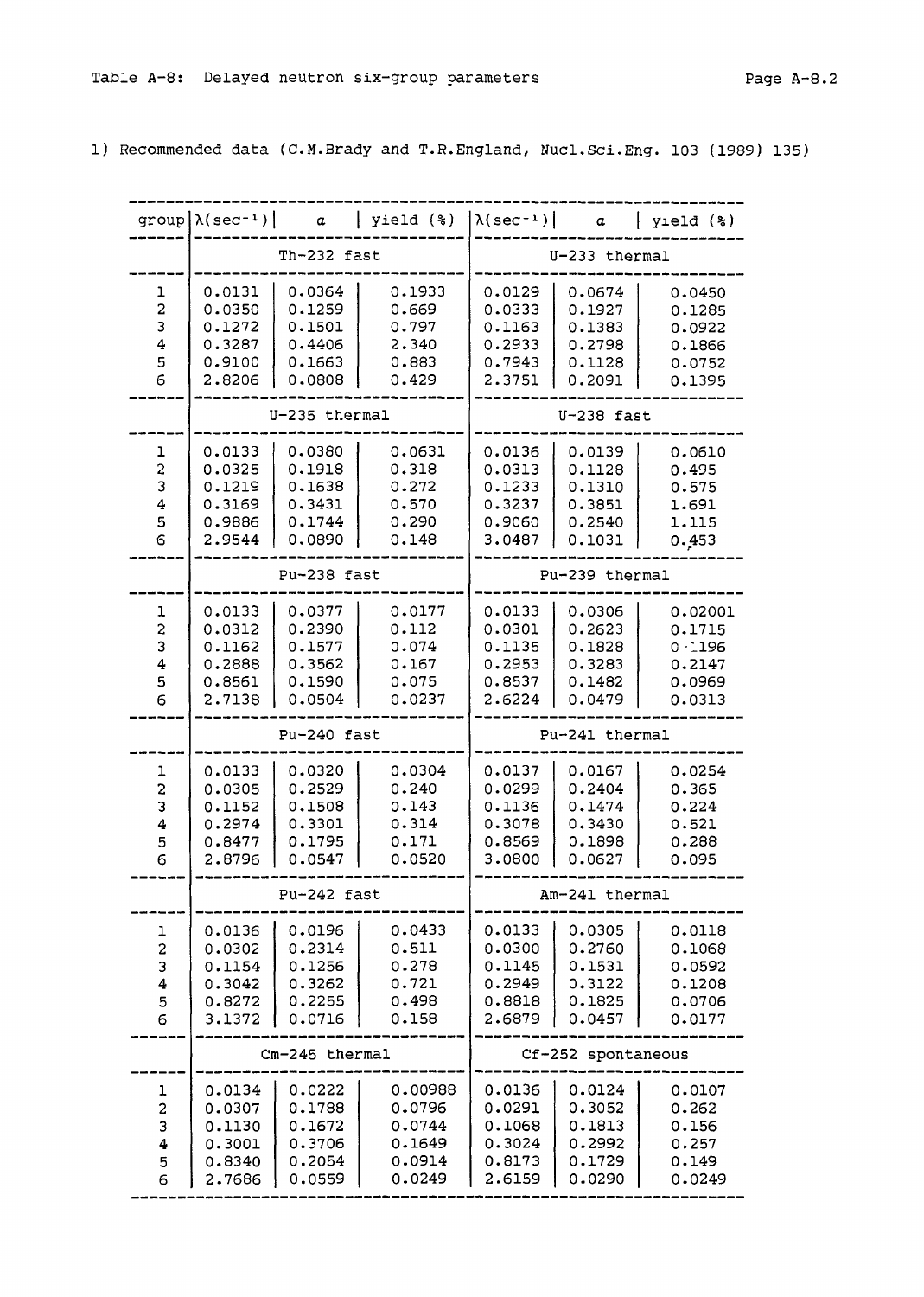2) Keepin's data (G.R.Keepin, "Physics of Nuclear Kinetics", 1965)

| group                                                           | $T1/2$ (sec)                                                                                                         | $\lambda$ (sec <sup>-1</sup> )                                                                                           | $\alpha$                                                                                                                   | $y_1eld$ (%)                                                                                                               |  |  |  |  |  |
|-----------------------------------------------------------------|----------------------------------------------------------------------------------------------------------------------|--------------------------------------------------------------------------------------------------------------------------|----------------------------------------------------------------------------------------------------------------------------|----------------------------------------------------------------------------------------------------------------------------|--|--|--|--|--|
|                                                                 | Th-232 fast                                                                                                          |                                                                                                                          |                                                                                                                            |                                                                                                                            |  |  |  |  |  |
| ı<br>2<br>3<br>$\overline{4}$<br>5<br>6                         | ± 0.95<br>56.03<br>20.75<br>± 0.66<br>± 0.24<br>5.74<br>2.16<br>± 0.08<br>± 0.042<br>0.571<br>$0.211 \pm 0.019$      | $0.0124 \pm 0.0002$<br>0.0334<br>± 0.0011<br>0.121<br>± 0.005<br>0.321<br>± 0.011<br>1.21<br>± 0.090<br>3.29<br>± 0.30   | $0.034 \pm 0.002$<br>$0.150 \pm 0.005$<br>$0.155 \pm 0.021$<br>$0.446 \pm 0.015$<br>$0.172 \pm 0.013$<br>$0.043 \pm 0.006$ | $0.169 \pm 0.012$<br>0.744<br>± 0.037<br>$0.769 \pm 0.108$<br>$2.212 \pm 0.110$<br>$0.853 \pm 0.073$<br>$0.213 \pm 0.031$  |  |  |  |  |  |
|                                                                 |                                                                                                                      | U-233 thermal                                                                                                            |                                                                                                                            |                                                                                                                            |  |  |  |  |  |
| ı<br>2<br>3<br>4<br>5<br>6                                      | 55.00<br>± 0.54<br>± 0.38<br>20.57<br>± 0.21<br>5.00<br>2.13<br>± 0.20<br>± 0.242<br>0.615<br>$0.277 \pm 0.047$      | 0.0126<br>± 0.0003<br>0.0337<br>± 0.0006<br>0.139<br>± 0.006<br>0.325<br>± 0.030<br>1.13<br>± 0.40<br>2.50<br>± 0.42     | $0.086 \pm 0.003$<br>$0.299 \pm 0.004$<br>$0.252 \pm 0.040$<br>$0.278 \pm 0.020$<br>$0.051 \pm 0.024$<br>$0.034 \pm 0.014$ | $0.057 \pm 0.003$<br>0.197<br>± 0.009<br>$0.166 \pm 0.027$<br>$0.184 \pm 0.016$<br>$0.034 \pm 0.016$<br>$0.022 \pm 0.009$  |  |  |  |  |  |
|                                                                 |                                                                                                                      | U-235 thermal                                                                                                            |                                                                                                                            |                                                                                                                            |  |  |  |  |  |
| ı<br>$\overline{c}$<br>3<br>4<br>5<br>6                         | 55.72<br>± 1.28<br>22.72<br>± 0.71<br>6.22<br>± 0.23<br>2.30<br>± 0.09<br>± 0.083<br>0.610<br>$0.230 \pm 0.025$      | 0.0124<br>± 0.0003<br>$0.0305 \pm 0.0010$<br>0.111<br>± 0.004<br>0.301<br>± 0.011<br>1.14<br>± 0.15<br>3.01<br>± 0.29    | $0.033 \pm 0.003$<br>$0.219 \pm 0.009$<br>$0.196 \pm 0.022$<br>$0.395 \pm 0.011$<br>$0.115 \pm 0.009$<br>$0.042 \pm 0.008$ | $0.052 \pm 0.005$<br>$0.346 \pm 0.018$<br>$0.310 \pm 0.036$<br>$0.624 \pm 0.026$<br>$0.182 \pm 0.015$<br>$0.066 \pm 0.008$ |  |  |  |  |  |
|                                                                 |                                                                                                                      | $U-238$ fast                                                                                                             |                                                                                                                            |                                                                                                                            |  |  |  |  |  |
| ı<br>$\overline{c}$<br>3<br>$\overline{\mathbf{4}}$<br>5<br>6   | $52.38 \pm 1.29$<br>$21.58 \pm 0.39$<br>$5.00 \pm 0.19$<br>$1.93 \pm 0.07$<br>$0.490 \pm 0.023$<br>$0.172 \pm 0.009$ | ± 0.0003<br>0.0132<br>0.0321<br>± 0.0006<br>0.139<br>± 0.005<br>0.358<br>± 0.014<br>1.41<br>± 0.067<br>4.02<br>± 0.214   | $0.013 \pm 0.001$<br>$0.137 \pm 0.002$<br>$0.162 \pm 0.020$<br>$0.388 \pm 0.012$<br>$0.225 \pm 0.013$<br>$0.075 \pm 0.005$ | $0.054 \pm 0.005$<br>$0.564 \pm 0.025$<br>$0.667 \pm 0.087$<br>$1.599 \pm 0.081$<br>$0.927 \pm 0.060$<br>$0.309 \pm 0.024$ |  |  |  |  |  |
|                                                                 |                                                                                                                      | Pu-239 thermal                                                                                                           |                                                                                                                            |                                                                                                                            |  |  |  |  |  |
| ı<br>$\overline{\mathbf{c}}$<br>3<br>$\boldsymbol{4}$<br>5<br>6 | $54.28 \pm 2.34$<br>$23.04 \pm 1.67$<br>$5.60 \pm 0.40$<br>$2.13 \pm 0.24$<br>0.618± 0.213<br>$0.257 \pm 0.045$      | $0.0128 \pm 0.0005$<br>$0.0301 \pm 0.0022$<br>0.124<br>± 0.009<br>0.325<br>± 0.036<br>1.12<br>± 0.39<br>2.69<br>± 0.48   | $0.035 \pm 0.009$<br>$0.298 \pm 0.035$<br>$0.211 \pm 0.048$<br>$0.326 \pm 0.033$<br>$0.086 \pm 0.029$<br>$0.044 \pm 0.016$ | $0.021 \pm 0.006$<br>$0.182 \pm 0.023$<br>$0.129 \pm 0.030$<br>$0.199 \pm 0.022$<br>$0.052 \pm 0.018$<br>$0.027 \pm 0.010$ |  |  |  |  |  |
|                                                                 |                                                                                                                      | Pu-240 fast                                                                                                              |                                                                                                                            |                                                                                                                            |  |  |  |  |  |
| 1<br>$\overline{c}$<br>3<br>4<br>5<br>6                         | $53.56 \pm 1.21$<br>$22.14 \pm 0.38$<br>$5.14 \pm 0.42$<br>$2.08 \pm 0.19$<br>0.511± 0.077<br>$0.172 \pm 0.033$      | $0.0129 \pm 0.0004$<br>$0.0313 \pm 0.0005$<br>0.135<br>± 0.011<br>0.333<br>± 0.031<br>1.36<br>± 0.205<br>4.04<br>± 0.782 | $0.028 \pm 0.003$<br>$0.273 \pm 0.004$<br>$0.192 \pm 0.053$<br>$0.350 \pm 0.020$<br>$0.128 \pm 0.018$<br>$0.029 \pm 0.006$ | $0.028 \pm 0.003$<br>$0.238 \pm 0.016$<br>$0.162 \pm 0.044$<br>$0.315 \pm 0.027$<br>$0.119 \pm 0.018$<br>$0.024 \pm 0.005$ |  |  |  |  |  |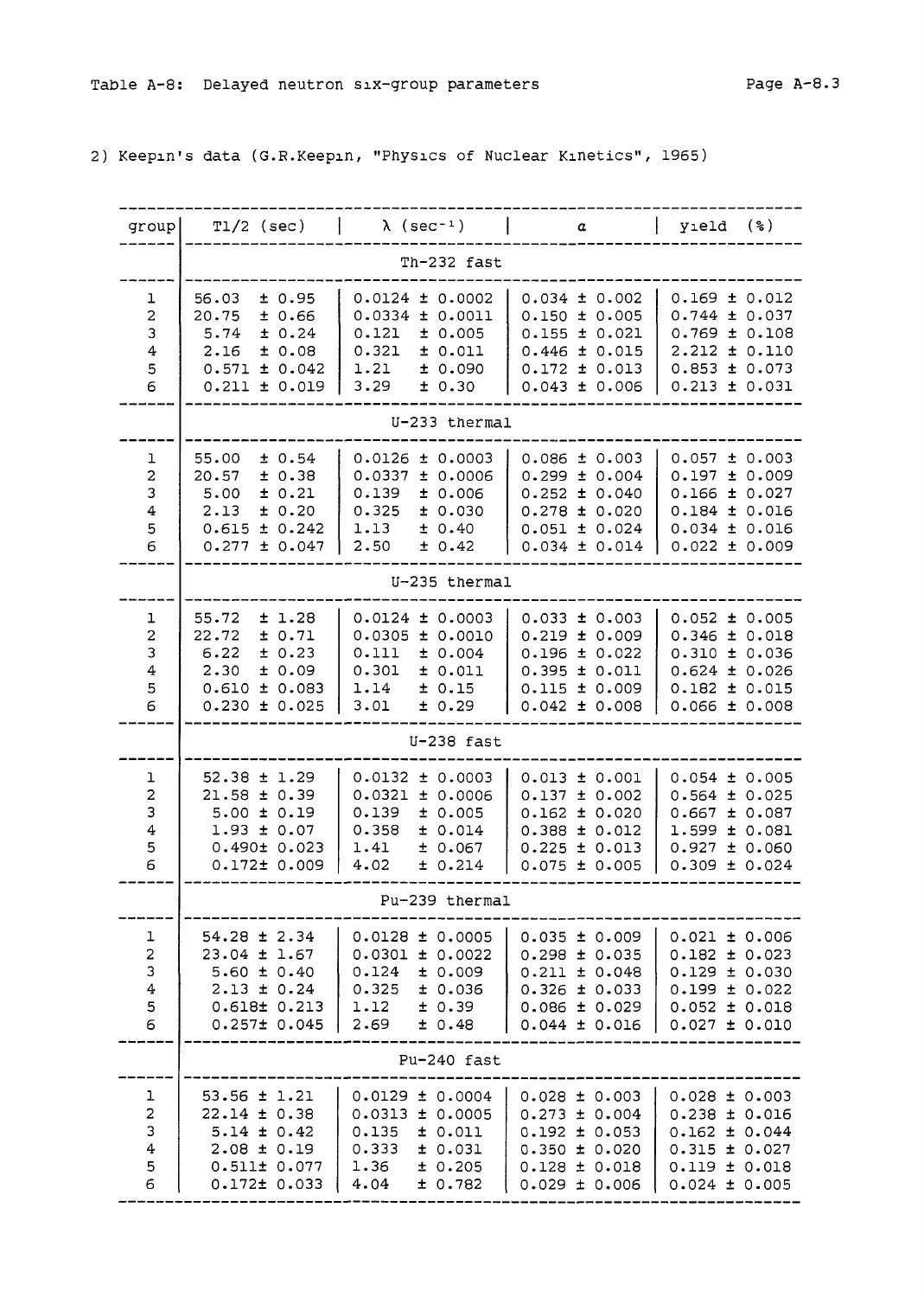### **Section B: Fission product nuclear data**

The table below lists the fission products for which half-lives  $(T^1_Z)$ ,  $\gamma$ -ray data and capture cross sections (o) as well as branching fractions to isomeric states in decay (br) and neutron capture are given in this Section.

| nuclide   | Tłz              | br               | $\gamma$ -rays | σ                | nuclide     | Th                               | br        | $\gamma$ -rays   | σ         |
|-----------|------------------|------------------|----------------|------------------|-------------|----------------------------------|-----------|------------------|-----------|
| $Kr^{-1}$ |                  |                  |                | $\ddot{}$        | $Cs-135$    |                                  |           |                  | $+$       |
| $Br-85$   |                  | $+$              |                |                  | $Cs-137$    | $\begin{array}{c} + \end{array}$ |           | $\ddot{}$        | $+$       |
| $Kr-85m$  |                  | $\ddot{}$        |                |                  | Ba-140      | $\ddot{}$                        |           | $\ddot{}$        |           |
| $Kr-85$   | $\ddot{}$        |                  | $+$            | $\boldsymbol{+}$ | $La-140$    | $\ddot{}$                        |           | $\ddag$          |           |
| $2r^{-1}$ |                  |                  |                | $\ddot{}$        | $Ce-141$    | $\ddot{}$                        |           | $\ddot{}$        |           |
| $Z - 95$  | $\pm$            | $+$              | $\ddot{}$      | $\ddot{}$        | $Pr-141$    |                                  |           |                  | $+$       |
| $Nb-95m$  | $+$              | $\ddot{}$        | $\ddot{}$      |                  | $Pr-143$    |                                  |           |                  | $+$       |
| $Nb-95$   | $\ddot{}$        |                  | $\ddot{}$      |                  | $Ce-144$    | $\begin{array}{c} + \end{array}$ |           | $\ddot{}$        | $+$       |
| $MO^{-1}$ |                  |                  |                | $\ddot{}$        | $Pr-144$    | $\ddot{}$                        |           | $\ddot{}$        |           |
| $Ru^{-1}$ |                  |                  |                | $\ddot{}$        | $Nd1$ )     |                                  |           |                  | $+$       |
| $Ru-103$  | $\ddot{}$        |                  | $\ddot{}$      | $\ddot{}$        | Nd-147      | $\ddot{}$                        |           | $\ddot{}$        | $\ddot{}$ |
| $Ru-106$  | $\ddot{}$        |                  |                | $\ddot{}$        | $Pm-147$    | $\ddot{}$                        |           | $\ddot{}$        | $+$       |
| $Rh-106$  | $\ddot{}$        |                  | $\ddot{}$      |                  | $Pm-148m$   | $\ddot{}$                        | $\ddot{}$ | $\ddot{}$        | $\ddot{}$ |
| $Sb-125$  | $\ddot{}$        |                  | $\ddot{}$      |                  | $Pm-148$    | $\begin{array}{c} + \end{array}$ |           | $\ddot{}$        | $+$       |
| $Xe^{-1}$ |                  |                  |                | $\ddot{}$        | $Pm - 149$  | $\ddot{}$                        |           |                  | $+$       |
| $I-131$   | $+$              | $\ddot{}$        | $\ddot{}$      |                  | $Pm-151$    | $\ddot{}$                        |           |                  | $+$       |
| $Xe-131m$ | $+$              | $\ddot{}$        | $\ddag$        |                  | $Sm^{-1}$ ) |                                  |           |                  | $+$       |
| $I-133$   |                  | $\ddot{}$        |                |                  | $Sm-151$    | $\ddot{}$                        |           |                  | $+$       |
| $Xe-133m$ | $\boldsymbol{+}$ | $\ddot{}$        |                |                  | $Sm-153$    | $\boldsymbol{+}$                 |           |                  | $+$       |
| $Xe-133$  | $\ddot{}$        |                  | $\ddot{}$      | $\ddot{}$        | $Eu-151$    |                                  |           |                  | $+$       |
| $Cs-133$  |                  |                  |                | $\ddot{}$        | $Eu-152$    |                                  |           |                  | $+$       |
| $Cs-134$  | $\ddot{}$        | $\ddot{}$        | $+$            | $\ddot{}$        | $Eu-153$    |                                  |           |                  | $+$       |
| $I - 135$ | $\ddot{}$        | $\pm$            |                |                  | $Eu-154$    | $+$                              | $\ddot{}$ | $\ddot{}$        | $+$       |
| Xe-135m   | $\pm$            | $\boldsymbol{+}$ |                |                  | $Eu-155$    | $\boldsymbol{+}$                 |           | $\boldsymbol{+}$ | $+$       |

') Stable isotopes for mass spectrometric measurements

Nuclides with A=147-153 are included for calculating the formation of Eu-154.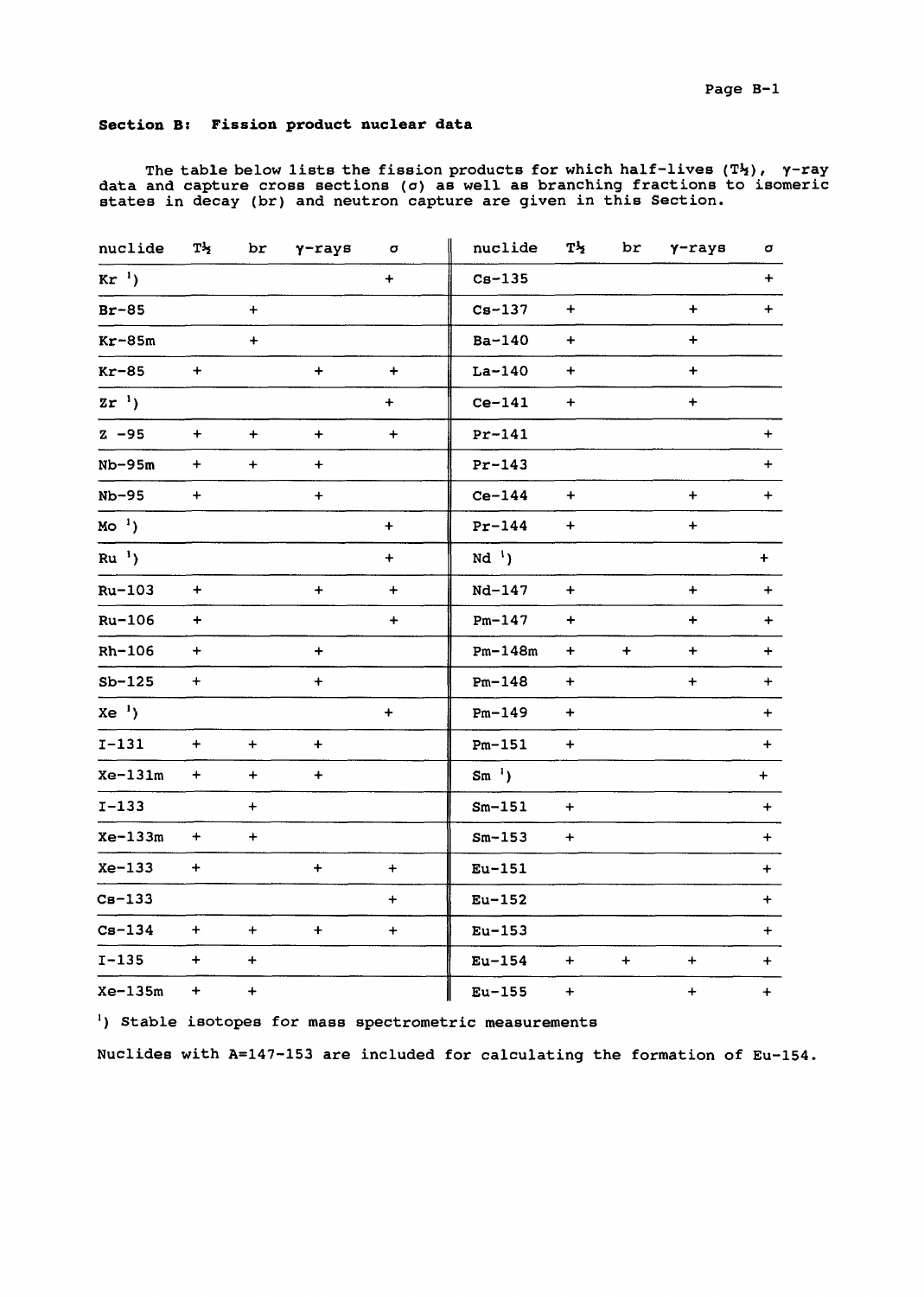### **B-l: Half-lives and decay branching**

Table B-l.l: Half-lives and decay mode branching

#### **Description of table entries:**

| units:      | s<br>m<br>h      | second<br>minute<br>hour                              | d<br>v | dav | $year (= 365.2422 days)$ |  |
|-------------|------------------|-------------------------------------------------------|--------|-----|--------------------------|--|
| rel err:    |                  | relative error (in %)                                 |        |     |                          |  |
| decay mode: | B-<br>TT.<br>ec. | beta decay<br>isomeric transition<br>electron capture |        |     |                          |  |
| branching:  |                  | given for each decay mode (should sum up to 100%)     |        |     |                          |  |

#### **Source of data:**

E. Browne, R.B. Firestone: Table of Radioactive Isotopes (V.S. Shirley, ed.)< John Wiley & Sons, N.Y., 1986. Updates to this handbook from the Berkeley decay data file (data derived from ENSDP), E. Browne, private communication, 1986/87.

#### Table B-l.2: Branching to daughters -----------------------

Branching fractions are given for some important daughter products. The

column "branching" shows the selected value. Other values are given in the column "others" for comparison.

#### **References**:

- [1] T.R. England, private communication: preliminary evaluated fission yields with status of 15 Sept.1989 (decay data for each mass chain given at top of tables).
- [2] K. Tasaka et al: JNDC Nuclear Data Library of Fission Products, 2nd version, report JAERI-1320 (Sept.1990)
- [3] E. Browne, R.B. Firestone: Table of Radioactive Isotopes (V.S. Shirley, ed.), John Wiley & Sons, N.Y., 1986. Updates to this book from the Berkeley decay data file (data derived from ENSDF), E. Browne, private communication, 1986/87.

[4-8] Nuclear Data Sheets (NDS): revised A-chains

- [4] W. Tepel, A=85, NDS 30 (1980) 501
- [5] P. Luksch, A=95, NDS 38 (1983) 1
- [6] R.L. Auble, A=131, NDS 17 (1976) 573
- [7] Yu.V. Sergankov et al, A=133, NDS 49 (1986) 639
- [8] Yu.V. Sergankov, A=135, NDS 49 (1987) 205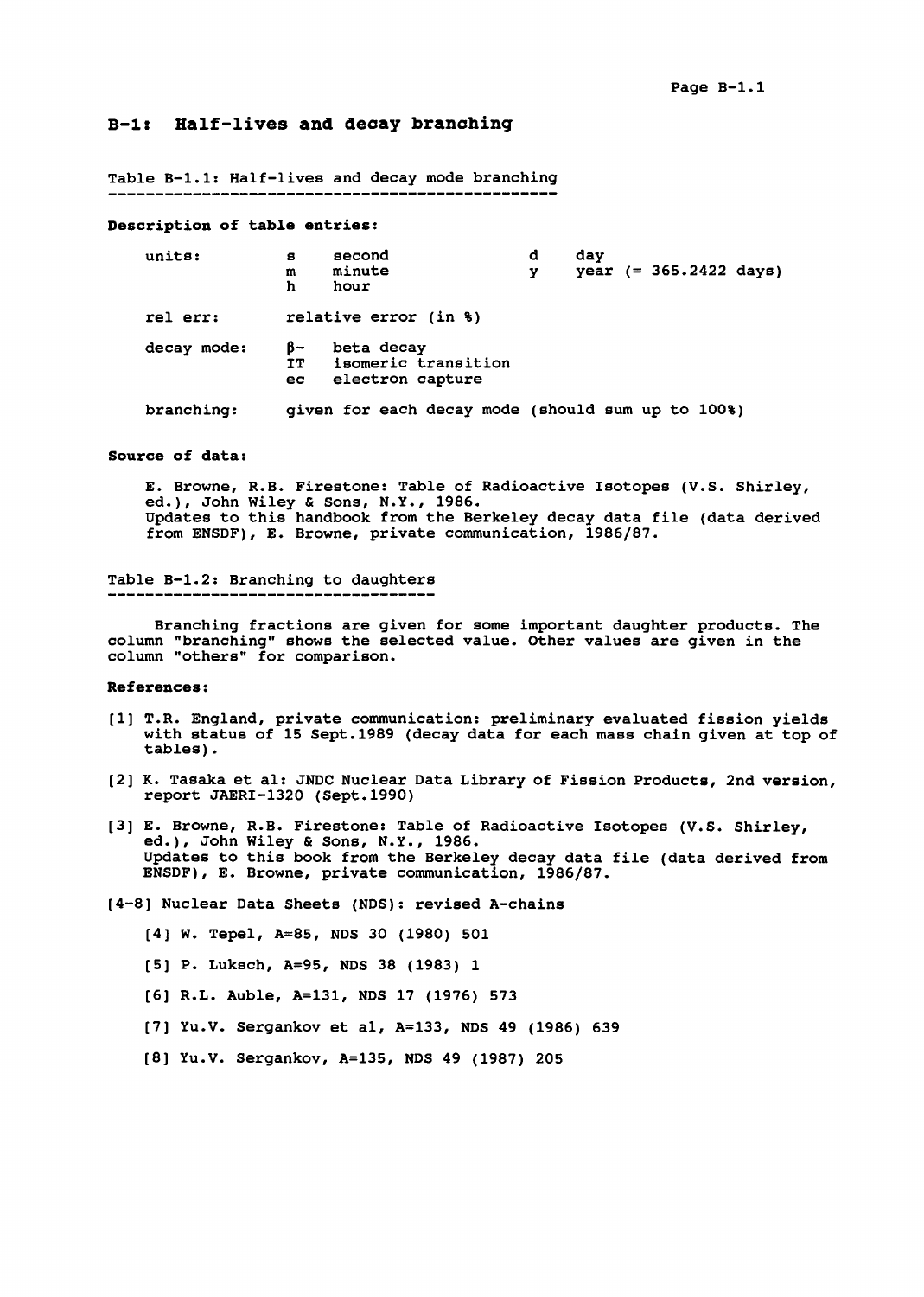# Table B-1.1: Half-lives and decay mode branching Fage B-1.2

| nuclide          | units   | half-life<br>value rel err        |        |                         | decay branching<br>mode (percent/decay) |
|------------------|---------|-----------------------------------|--------|-------------------------|-----------------------------------------|
|                  |         |                                   |        |                         |                                         |
| $36 - Kr - 85$   | У       | $10.720 \pm 0.020$ ( 0.19)        |        | $\beta$ –               | 100.000                                 |
| $40 - Zr - 95$   | đ       | $64.02 \pm 0.04$ (0.06)           |        | $\beta-$                | 100.000                                 |
| 41-Nb- 95m       | đ       | 3.608 ±0.033                      | (0.92) | IT<br>$\beta$ –         | 97.50 ±0.10<br>$2.50 \pm 0.10$          |
| 41-Nb- 95        | d       | $34.970 \pm 0.030$ (0.09)         |        | $\beta-$                | 100.000                                 |
| 44-Ru-103        | đ       | 39.254 ±0.008                     | (0.02) | $\beta-$                | 100.000                                 |
| 44-Ru-106        | У       | $1.020 \pm 0.003$ ( 0.29)         |        | $\beta-$                | 100.000                                 |
| 45-Rh-106        | $\tt S$ | $29.80 \t\t\pm\t0.08 \t\t( 0.27)$ |        | $\beta-$                | 100.000                                 |
| $51 - SD - 125$  | У       | $2.730 \pm 0.030$ ( 1.1 )         |        | $\beta-$                | 100.000                                 |
| $53 - I - 131$   | đ       | 8.0400±0.0010 ( 0.01)             |        | $\beta-$                | 100.000                                 |
| $54 - Xe - 131m$ | đ       | 11.90 $\pm 0.10$ ( 0.84)          |        | IT                      | 100.000                                 |
| $54 - Xe - 133m$ | đ       | $2.19 \t\pm 0.03$ (1.4)           |        | IT                      | 100.000                                 |
| $54 - Xe - 133$  | đ       | $5.245$ $±0.006$                  | (0.11) | $\beta-$                | 100.000                                 |
| $55 - Cs - 134$  | У       | $2.062$ 0.005                     | (0.24) | $\beta$ – $\beta$<br>ec | 99.9997±0.0001<br>0.0003±0.0001         |
| $53 - I - 135$   | h.      | $6.55$ $\pm 0.03$ ( 0.46)         |        | $\beta-$                | 100.000                                 |
| $54 - Xe - 135m$ | m       | $15.65$ $\pm 0.10$                | (0.64) |                         | IT 99.996<br>$\beta$ - 0.004            |
| $54 - Xe - 135$  | h.      | $9.104 \pm 0.020$ (0.22)          |        | $\beta$ –               | 100.000                                 |
| $55 - Cs - 137$  | У       | ±0.20<br>30.00                    | (0.67) | $\beta -$               | 100.000                                 |
| $56 - Ba - 140$  | đ       | 12.746 ±0.010                     | (0.08) | $\beta-$                | 100.000                                 |
| $57 - La - 140$  | đ.      | $1.6780 \pm 0.0002$ ( $0.01$ )    |        | $\beta-$                | 100.000                                 |
| 58-Ce-141        | đ       | 32.500 ±0.010                     | (0.03) | $\beta-$                | 100.000                                 |
| $58 - Ce - 144$  | d.      | 284.90<br>±0.20                   | (0.07) | $\beta-$                | 100.000                                 |
| $59 - Pr - 144$  | m       | 17.28 ±0.05                       | (0.29) | $\beta-$                | 100.000                                 |
| 60-Nd-147        | đ       | 10.980 ±0.010                     | (0.09) | $\beta-$                | 100.000                                 |
| $61 - Pm - 147$  | У       | $2.6230\pm0.0002$ ( $0.01$ )      |        | $\beta-$                | 100.000                                 |
| $61 - Pm - 148m$ | đ.      | 41.29<br>±0.11                    | (0.27) | IT<br>$\beta-$          | $4.60 \pm 0.50$<br>95.40 ±0.50          |
| $61 - Pm - 148$  | đ       | 5.370 ±0.009                      | (0.17) | $\beta-$                | 100.000                                 |
| 61-Pm-149        | đ       | $2.2110±0.0020$ (0.09)            |        | $\beta-$                | 100.000                                 |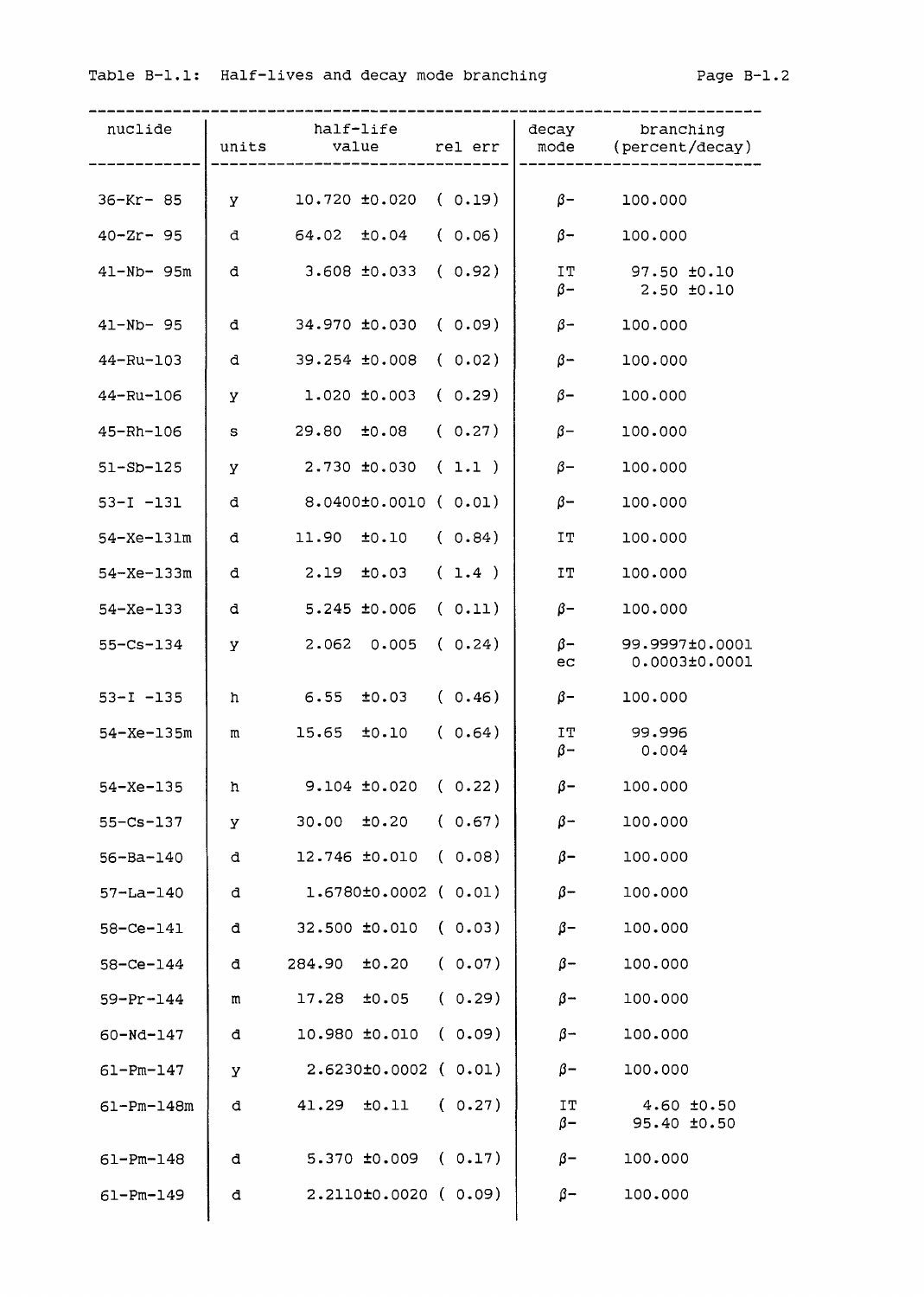Table B-1.1: Half-lives and decay mode branching Fage B-1.3

| nuclide         | units | half-life<br>value             | rel err | decay<br>mode | branching<br>(percent/decay)      |
|-----------------|-------|--------------------------------|---------|---------------|-----------------------------------|
| $61 - Pm - 151$ | đ     | $1.1830\pm0.0016$ ( $0.14$ )   |         | $\beta-$      | 100,000                           |
| $62 - 5m - 151$ | y     | ±6.0<br>90.0                   | (6.7)   | $\beta-$      | 100.000                           |
| $62 - 5m - 153$ | đ     | $1.9460 \pm 0.0041$ ( $0.21$ ) |         | $\beta-$      | 100,000                           |
| $63 - Eu - 154$ | у     | $8.590\_±0.010$                | (0.12)  | ec<br>β-      | $0.020 \pm 0.010$<br>99.980±0.010 |
| 63-Eu-155       | У     | 4.960 ±0.010                   | (0.2)   | β-            | 100,000                           |

Table B-1.2: Branching to daughters

| nuclide                                                                                              | daughter                                                                                                        | branching<br>(percent/decay)                                                                                                                   | Ref.                                                     | others                                                                                                                                                 |
|------------------------------------------------------------------------------------------------------|-----------------------------------------------------------------------------------------------------------------|------------------------------------------------------------------------------------------------------------------------------------------------|----------------------------------------------------------|--------------------------------------------------------------------------------------------------------------------------------------------------------|
| $35 - Br - 85$<br>36-Kr- 85m<br>$40 - Zr - 95$<br>$53 - 1 - 131$<br>$53 - 1 - 133$<br>$53 - I - 135$ | $36 - Kr - 85$<br>$36 - Kr - 85$<br>$41 - Nb - 95m$<br>$54 - Xe - 131m$<br>$54 - Xe - 133m$<br>$54 - Xe - 135m$ | 0.<br>21.0<br>± 0.6<br>1.11 $\pm$ 0.12 <sup>1</sup> )<br>1)<br>1.10<br>$\pm$ 0.03 <sup>1</sup> )<br>2.88<br>$\pm$ 0.3 $^{\frac{1}{1}}$<br>15.7 | [1,3]<br>[3,4]<br>[5]<br>$\lceil 2 \rceil$<br>[7]<br>[8] | $0.16 \pm 0.01$ [4]<br>19.979 [1], 21.1 [2]<br>$1.0$ [1], 0.90 [2]<br>$1.086\pm0.013$ [6], $1.4$ [1]<br>$2.8$ [1], $2.88$ [2]<br>$14.7$ [1], 16.57 [2] |

1) Branching to ground state =  $100 -$  branching to metastable state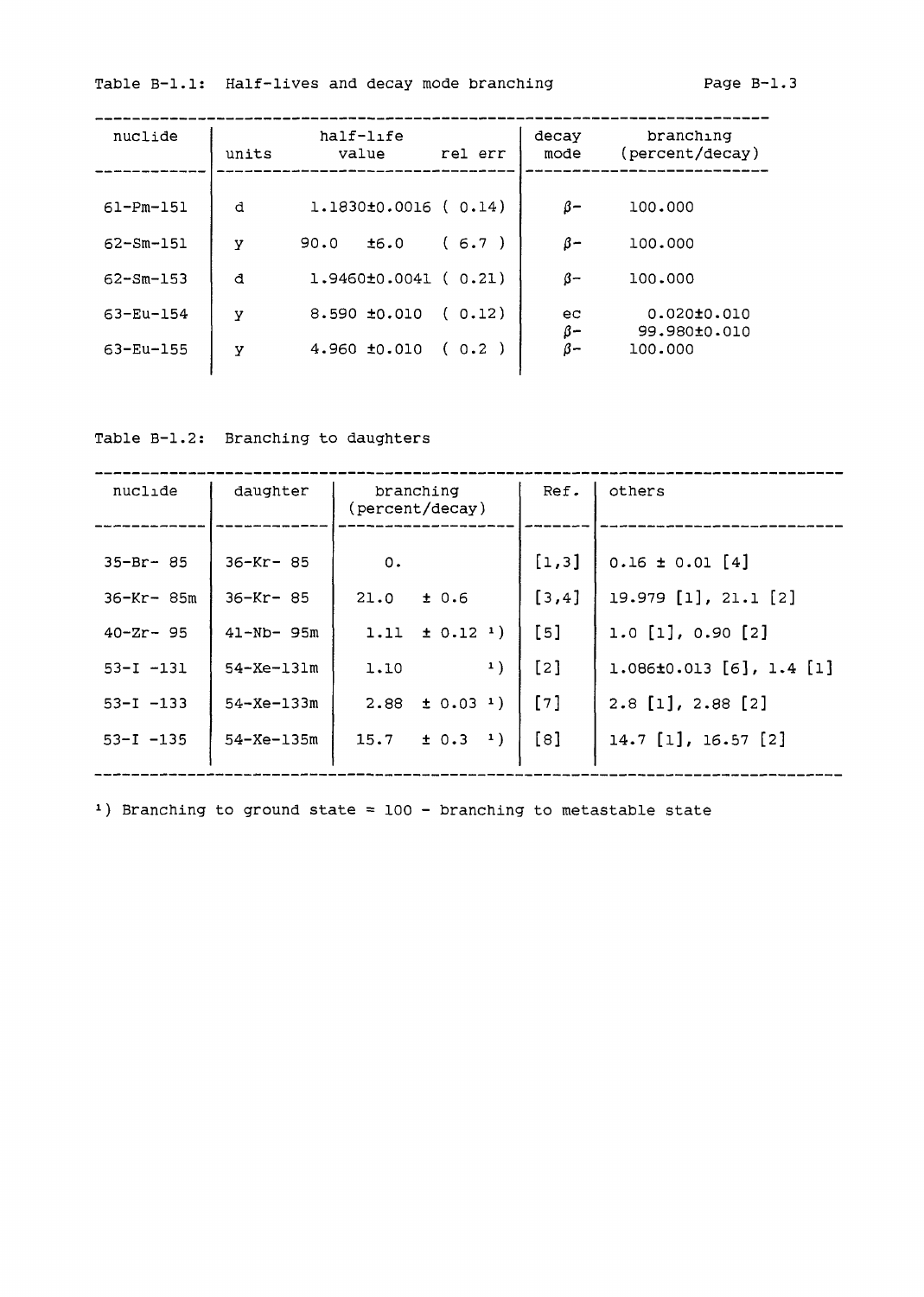### **B-2: Gamma ray energies and emission probabilities**

Description of table entries:

1st column: fission product nuclide

2nd column: y-ray energies and their errors in keV.

- 3rd column:  $\gamma$ -ray emission probabilities and their errors in percent per decay and relative errors (in %) in brackets.
- 4th column: " syst err" = systematic (relative) error contributions (in %) from conversion of relative to absolute intensities for each nuclide (included in the errors given in the 3rd column).

Source of data: 

E. Browne, R.B. Firestone: Table of Radioactive Isotopes (V.S. Shirley, ed.), John Wiley & Sons, N.Y., 1986. Updates to this handbook from the Berkeley decay data file (data derived from ENSDF), E. Browne, private communication, 1986/87.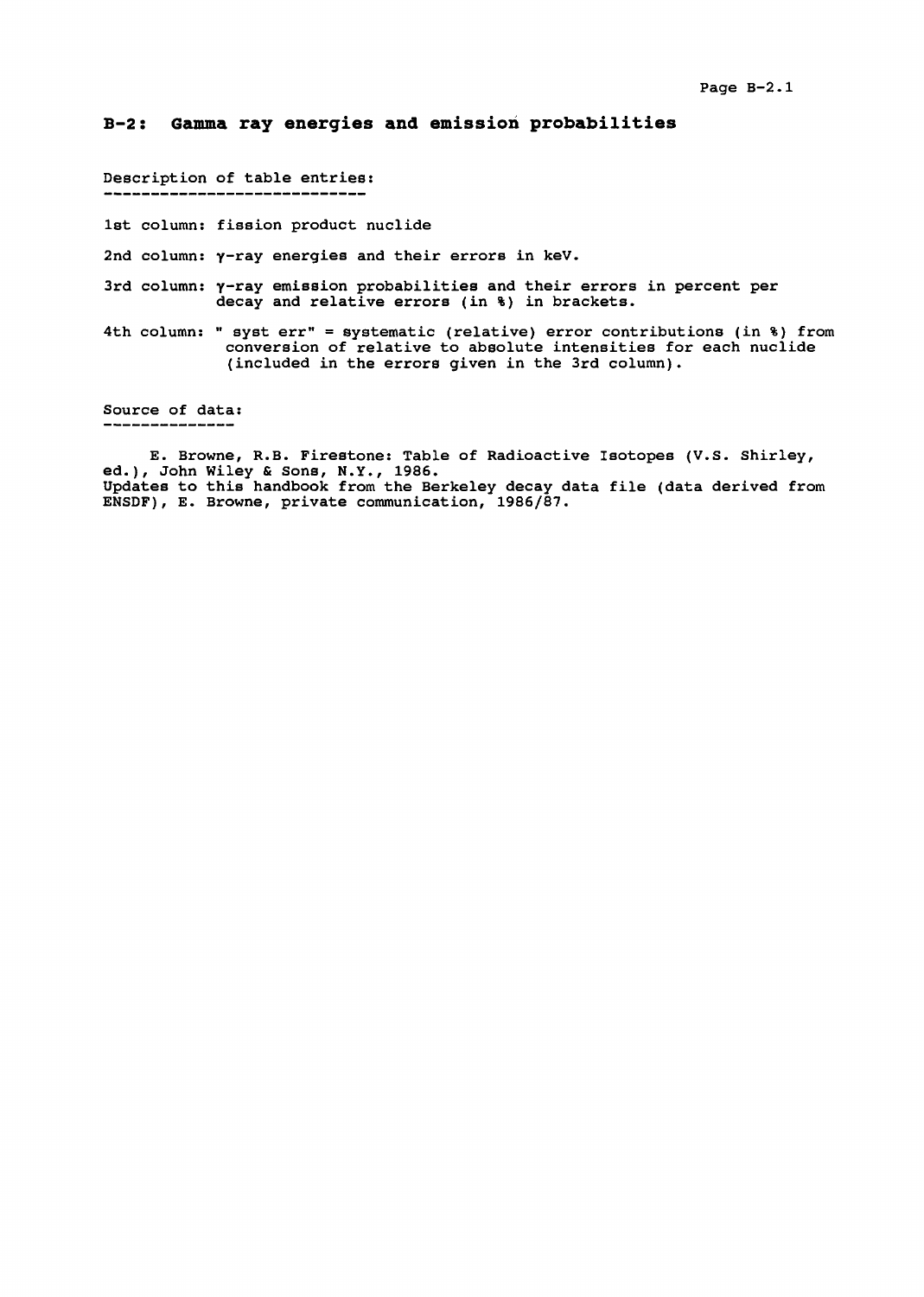| nuclide          | energy<br>(keV)                                                                                                                                                                                                                                                 | emission probability<br>(percent per decay) syst err                                                                                                                                                                                                                                                                                                                                                                   |      |
|------------------|-----------------------------------------------------------------------------------------------------------------------------------------------------------------------------------------------------------------------------------------------------------------|------------------------------------------------------------------------------------------------------------------------------------------------------------------------------------------------------------------------------------------------------------------------------------------------------------------------------------------------------------------------------------------------------------------------|------|
| $36 - Kr - 85$   | 513.996 ±0.016                                                                                                                                                                                                                                                  | $0.434$ ±0.010 ( 2.3 )                                                                                                                                                                                                                                                                                                                                                                                                 | 2.27 |
| $40 - Zr - 95$   | 235.680 ±0.020<br>724.1990±0.0050<br>756.729 ±0.012                                                                                                                                                                                                             | $0.294 \pm 0.016$ (5.5)<br>$44.15$ $\pm 0.90$ ( 2.0 )<br>$54.50$ $\pm 0.20$ (0.37)                                                                                                                                                                                                                                                                                                                                     | 0.37 |
| 41-Nb- 95m       | 235.680 ±0.020                                                                                                                                                                                                                                                  | $24.9$ $\pm 1.1$ $(4.3)$<br>4.3                                                                                                                                                                                                                                                                                                                                                                                        |      |
| 41-Nb- 95        | 765.7890±0.0088                                                                                                                                                                                                                                                 | 99.790 ±0.020 (0.02)                                                                                                                                                                                                                                                                                                                                                                                                   | 0.02 |
| $44 - Ru - 103$  | 53.2770±0.0087<br>294.950 ±0.019<br>443.777 ±0.012<br>497.054 ±0.010<br>557.022 ±0.014<br>610.299 ±0.014                                                                                                                                                        | $0.376 \pm 0.018$ (4.9)<br>$0.2500 \pm 0.0084$ (3.4)<br>$0.3250\pm0.0089$ ( 2.8 )<br>88.7 ±2.5 (2.8)<br>$0.83$ $\pm 0.17$ (20. )<br>$5.64$ $\pm 0.19$ (3.4)                                                                                                                                                                                                                                                            | 1.12 |
| $45 - Rh - 106$  | 511.8640±0.0031<br>616.181 ±0.021<br>621.917 ±0.036<br>873.468 ±0.055<br>1050.360 ±0.048<br>1128.042 ±0.021<br>1562.219 ±0.048<br>1766.090 ±0.079<br>1796.931 ±0.054<br>1927.281 ±0.095<br>1988.595 ±0.093<br>2112.599 ±0.088<br>2366.06 ±0.15<br>2406.07 ±0.13 | 2.9<br>$20.70 \quad \pm 0.60 \quad (2.9)$<br>$0.738 \pm 0.031$ (4.2)<br>$9.81$ $\pm 0.57$ (5.8)<br>$0.429 \pm 0.029$ (6.7)<br>$1.526 \pm 0.078$ (5.1)<br>$0.398 \pm 0.014$ (3.5)<br>$0.1580±0.0077$ ( 4.9 )<br>$0.0270 \pm 0.0022$ (8.1)<br>$0.0240 \pm 0.0013$ ( $5.7$ )<br>$0.0130±0.0008$ (5.9)<br>$0.0240 \pm 0.0015$ (6.4)<br>$0.0340\pm0.0020$ ( 5.9 )<br>$0.0220 \pm 0.0013$ (6.1)<br>$0.0140 \pm 0.0008$ (6.4) |      |
| $51 - SD - 125$  | 35.4910±0.0005<br>172.626 ±0.021<br>176.316 ±0.010<br>380.416 ±0.013<br>427.875 ±0.010<br>463.367 ±0.010<br>600.500 ±0.022<br>606.633 ±0.014<br>635.890 ±0.012<br>671.381 ±0.012                                                                                | $6.01 \tpm0.19 \t(3.2)$<br>$0.1820\pm0.0040$ (2.2)<br>2.2)<br>±0.15<br>6.79<br><b>C</b><br>2.2)<br>1.520 ±0.034<br>$\left($<br>(2.2)<br>29.44<br>±0.66<br>±0.23<br>(2.2)<br>10.45<br>±0.40<br>(2.2)<br>17.78<br>5.02<br>±0.11<br>2.2)<br>€<br>±0.25<br>11.32<br>2.2)<br>€<br>1.800 ±0.044<br>2.4)<br>€.                                                                                                                | 1.00 |
| $53 - 1 - 131$   | 80.1840±0.0070<br>284.2980±0.0083<br>364.4830±0.0080<br>636.9740±0.0090<br>642.7070±0.0081<br>722.8910±0.0076                                                                                                                                                   | $2.621$ $\pm 0.058$<br>2.2)<br>t.<br>2.2)<br>±0.14<br>6.06<br>C.<br>2.2)<br>81.3<br>±1.8<br>2.2)<br>7.27<br>±0.16<br>$\left($<br>$0.2190\pm0.0049$ ( $2.2$ )<br>(2.2)<br>$1.804$ $\pm 0.040$                                                                                                                                                                                                                           | 0.99 |
| $54 - Xe - 131m$ | 163.9310±0.0068                                                                                                                                                                                                                                                 | (3.0)<br>1.960 ±0.059<br>3.0                                                                                                                                                                                                                                                                                                                                                                                           |      |
| $54 - Xe - 133$  | 80.9890±0.0047                                                                                                                                                                                                                                                  | 2.7<br>37.0<br>±1.0<br>(2.7)                                                                                                                                                                                                                                                                                                                                                                                           |      |
| $55 - Cs - 134$  | 475.357 ±0.020<br>563.2370±0.0077<br>569.321 ±0.013<br>604.7100±0.0084<br>795.867 ±0.014                                                                                                                                                                        | $1.465$ $\pm 0.042$<br>(2.9)<br>(2.1)<br>8.39<br>±0.17<br>15.43<br>±0.35<br>2.2)<br>€<br>97.6<br>±1.0<br>$1.0$ )<br>€<br>85.44<br>±0.96<br>1.1)<br>€                                                                                                                                                                                                                                                                   | 1.00 |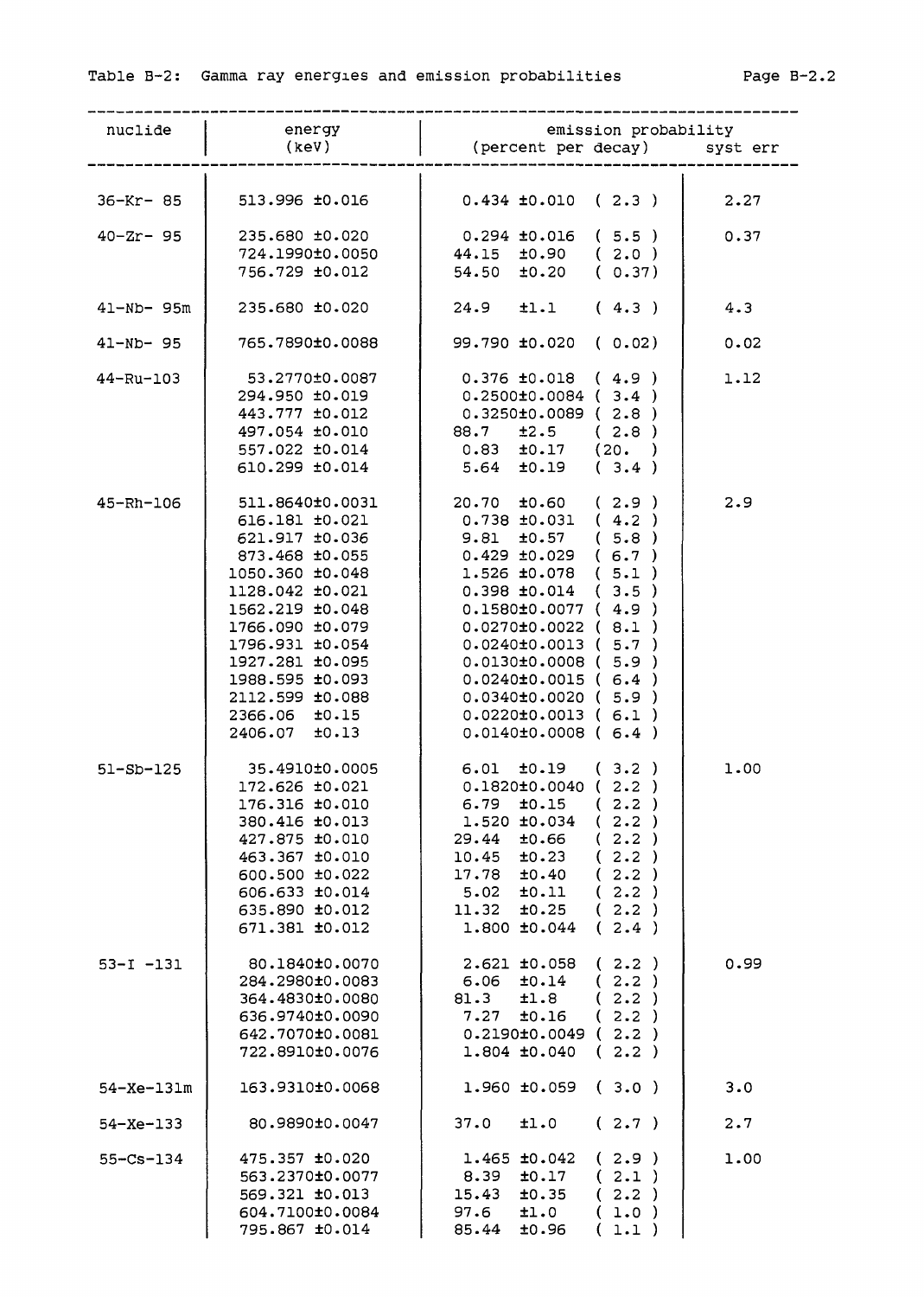| nuclide          | energy           | emission probability                             |      |
|------------------|------------------|--------------------------------------------------|------|
|                  | (keV)            | (percent per decay) syst err                     |      |
|                  |                  |                                                  |      |
| $55 - Cs - 134$  | 801.951 ±0.015   | $8.73 \pm 0.20$ (2.2)<br>$1.000 \pm 0.022$ (2.2) |      |
| (cont'd)         | 1038.592 ±0.019  |                                                  |      |
|                  | 1167.944 ±0.011  | $1.804 \pm 0.039$ (2.2)                          |      |
|                  | 1365.185 ±0.014  | $3.040 \pm 0.068$ (2.2)                          |      |
| $55 - Cs - 137$  | 661.6600±0.0030  | 85.210 ±0.068 (0.08)                             | 0.08 |
| $56 - Ba - 140$  | 29.987 ±0.033    | 13.6<br>$\pm 1.2$ (10.)                          | 0.90 |
|                  | 132.718 ±0.029   | $0.202 \pm 0.017$ (8.5)                          |      |
|                  | 162.705 ±0.032   | $6.21 \t\pm 0.14$ (2.2)                          |      |
|                  | 304.867 ±0.019   | $4.300 \pm 0.094$ (2.2)                          |      |
|                  | 423.720 ±0.025   | $3.12$ $\pm 0.15$ (4.8)                          |      |
|                  | 437.585 ±0.024   | $1.929 \pm 0.043$ (2.2)                          |      |
|                  | 467.572 ±0.031   | $0.146 \pm 0.012$ (8.4)                          |      |
|                  | 537.310 ±0.036   | $24.39$ $\pm 0.33$ (1.4)                         |      |
| $57 - La - 140$  | 109.4070±0.0064  | $0.200 \pm 0.014$ (7.1)                          | 0.08 |
|                  | 131.1130±0.0072  | $0.439 \pm 0.086$ (20. )                         |      |
|                  | 173.5290±0.0085  | $0.129 \pm 0.020$ (20.<br>$\lambda$              |      |
|                  | 241.9540±0.0081  | $0.473 \pm 0.028$ (5.9)                          |      |
|                  |                  | $0.452 \pm 0.025$ (5.5)                          |      |
|                  | 266.5490±0.0080  | $20.74$ $\pm 0.42$ (2.0)                         |      |
|                  | 328.7570±0.0089  |                                                  |      |
|                  | 397.6620±0.0090  | $0.105 \pm 0.033$ (30.)                          |      |
|                  | 432.523 ±0.029   | $2.986 \pm 0.060$ (2.0)                          |      |
|                  | 487.026 ±0.018   | 45.95 ±0.92 (2.0)                                |      |
|                  | 751.661 ±0.021   | $4.27$ $\pm 0.30$ ( $7.1$ )                      |      |
|                  | 815.783 ±0.020   | $23.64$ $\pm 0.47$ (2.0)                         |      |
|                  | 867.83 ±0.13     | $5.59$ $\pm 0.11$ (2.0)                          |      |
|                  | 919.548 ±0.033   | $2.681$ $\pm 0.054$ ( 2.0 )                      |      |
|                  | 925.189 ±0.020   | $7.03 \pm 0.14$ (2.0)                            |      |
|                  | 950.86 ±0.21     | $0.541 \pm 0.019$ (3.5)                          |      |
|                  | 1596.54 ±0.14    | 95.400 ±0.076 (0.08)                             |      |
|                  | 2348.19 ±0.14    | $0.849 \pm 0.017$ (2.0)                          |      |
|                  | 2521.72 ±0.14    | (2.2)<br>3.444 ±0.075                            |      |
|                  | 2547.39<br>±0.24 | $0.1030±0.0028$ (2.7)                            |      |
|                  | 2899.75 ±0.45    | $0.0650\pm0.0019$ ( 2.9 )                        |      |
|                  | 3119.21 ±0.71    | $0.0250\pm0.0009$ (3.5)                          |      |
| $58 - Ce - 141$  | 145.4400±0.0028  | ±0.39<br>(0.8)<br>48.44                          | 0.80 |
| $58 - Ce - 144$  | 80.1030±0.0079   | (10. )<br>1.13 ±0.11                             | 1.44 |
|                  | 133.5380±0.0076  | (4.3)<br>$11.09$ $\pm 0.47$                      |      |
| $59 - Pr - 144$  | 696.543 ±0.013   | $1.342 \pm 0.014$ ( $1.0$ )                      | 1.04 |
|                  | 1489.212 ±0.038  | $0.272 \pm 0.010$ (3.6)                          |      |
|                  | 2185.747 ±0.038  | $0.701 \pm 0.028$ (4.0)                          |      |
|                  | 91.104 ±0.013    | $\pm 1.1$ (3.9)<br>27.9                          | 3.9  |
| 60-Nd-147        | 275.385 ±0.013   | $0.801 \pm 0.059$ ( $7.4$ )                      |      |
|                  | 319.414 ±0.013   | $1.95$ $\pm 0.14$ (6.9)                          |      |
|                  | 398.155 ±0.016   | $0.871 \pm 0.065$ ( 7.5 )                        |      |
|                  | 439.910 ±0.016   | $1.20 \tpm 0.10 \t (8.0)$                        |      |
|                  | 531.013 ±0.016   | 13.09 ±0.89<br>(6.8)                             |      |
| $61 - Pm - 147$  | 121.258 ±0.043   | $0.0020 \pm 0.0001$ (3.9)                        | 3.9  |
|                  |                  |                                                  |      |
| $61 - Pm - 148m$ | 75.70 ±0.10      | $1.0210±0.0076$ ( 0.75)                          | 0.75 |
|                  | 98.479 ±0.017    | $2.473 \pm 0.066$ (2.7)                          |      |
|                  | 189.645 ±0.016   | (2.4)<br>$1.091$ $\pm 0.026$                     |      |
|                  | 288.124 ±0.016   | (2.1)<br>$12.48$ $\pm 0.26$                      |      |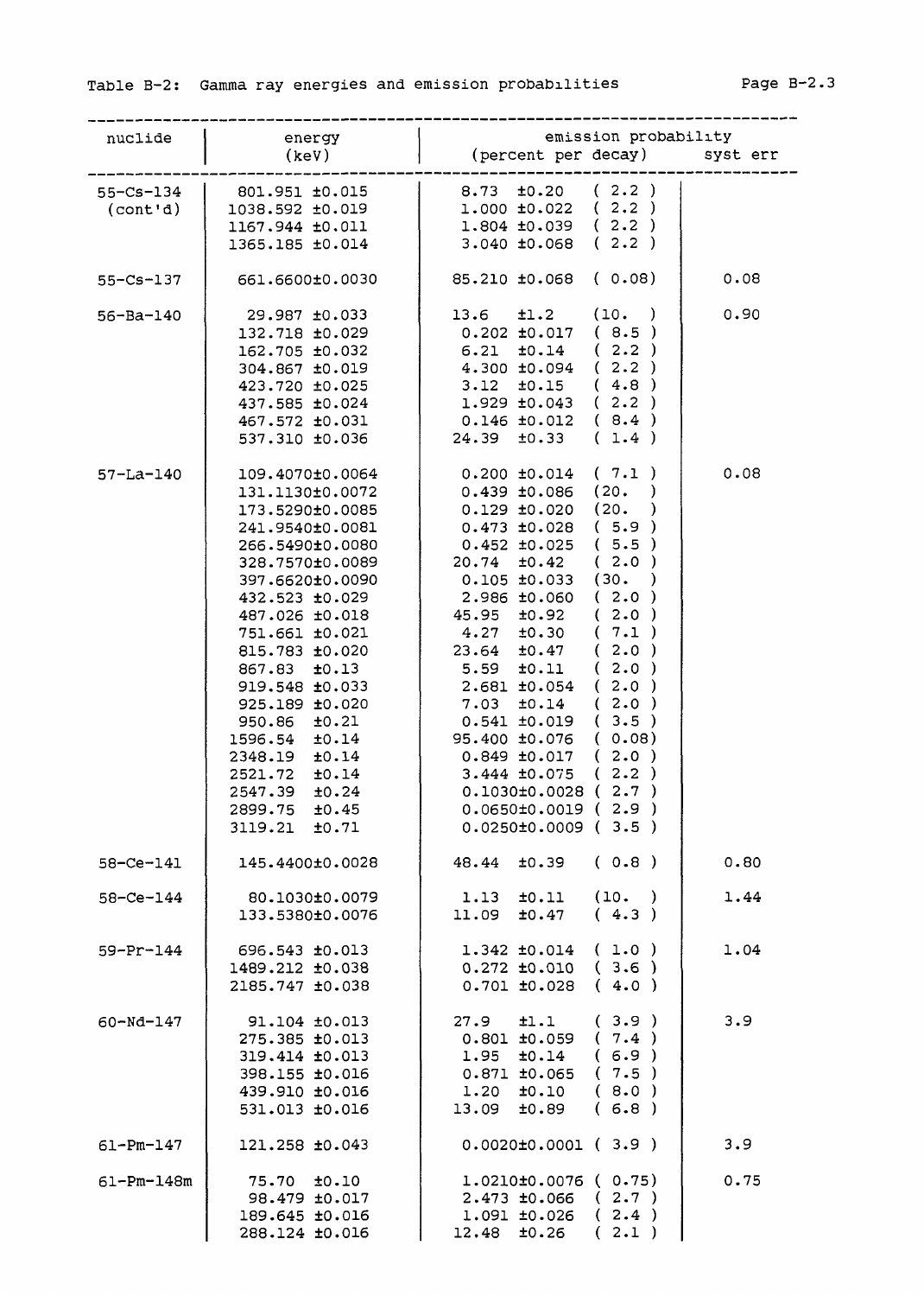| nuclide                      | energy<br>(keV)                                                                                                                                                                                                                                                                                                                                                                                                                                                                                                                                                                                                       | emission probability<br>(percent per decay) syst err                                                                                                                                                                                                                                                                                                                                                                                                                                                                                                                                                                                                                                                                                                                                                                                                                                                                                                                              |      |
|------------------------------|-----------------------------------------------------------------------------------------------------------------------------------------------------------------------------------------------------------------------------------------------------------------------------------------------------------------------------------------------------------------------------------------------------------------------------------------------------------------------------------------------------------------------------------------------------------------------------------------------------------------------|-----------------------------------------------------------------------------------------------------------------------------------------------------------------------------------------------------------------------------------------------------------------------------------------------------------------------------------------------------------------------------------------------------------------------------------------------------------------------------------------------------------------------------------------------------------------------------------------------------------------------------------------------------------------------------------------------------------------------------------------------------------------------------------------------------------------------------------------------------------------------------------------------------------------------------------------------------------------------------------|------|
| $61 - Pm - 148m$<br>(cont'd) | 311.634 ±0.015<br>414.071 ±0.013<br>432.763 ±0.017<br>501.279 ±0.016<br>550.274 ±0.015<br>599.757 ±0.016<br>611.270 ±0.015<br>629.962 ±0.016<br>725.704 ±0.014<br>915.348 ±0.015<br>1013.827 ±0.015                                                                                                                                                                                                                                                                                                                                                                                                                   | $3.897 \pm 0.080$ (2.1)<br>(2.1)<br>±0.39<br>18.59<br>±0.11<br>(2.1)<br>5.33<br>(2.1)<br>6.75<br>±0.14<br>94.5<br>±2.0<br>(2.1)<br>(2.1)<br>12.53<br>±0.27<br>5.46<br>$\pm 0.12$ (2.1)<br>±0.66 (0.75)<br>88.63<br>32.72<br>±0.68<br>(2.1)<br>(2.1)<br>$17.13$ $\pm 0.35$<br>(2.1)<br>20.17<br>±0.42                                                                                                                                                                                                                                                                                                                                                                                                                                                                                                                                                                                                                                                                              |      |
| $61 - Pm - 148$              | 550.274 ±0.015<br>611.270 ±0.015<br>914.850 ±0.016<br>1465.120 ±0.018                                                                                                                                                                                                                                                                                                                                                                                                                                                                                                                                                 | (3.0)<br>22.00<br>±0.66<br>$1.021 \pm 0.031$ (3.0)<br>(3.0)<br>$11.46$ $\pm 0.34$<br>(2.3)<br>$22.20$ $\pm 0.50$                                                                                                                                                                                                                                                                                                                                                                                                                                                                                                                                                                                                                                                                                                                                                                                                                                                                  | 2.25 |
| 63-Eu-154                    | 123.1000±0.0039<br>188.274 ±0.012<br>247.9670±0.0074<br>401.316 ±0.027<br>444.519 ±0.018<br>478.292 ±0.041<br>557.627 ±0.026<br>582.061 ±0.027<br>591.811 ±0.023<br>625.263 ±0.019<br>676.594 ±0.022<br>692.486 ±0.017<br>715.828 ±0.022<br>723.356 ±0.022<br>756.808 ±0.022<br>815.585 ±0.017<br>845.417 ±0.029<br>850.687 ±0.029<br>873.230 ±0.018<br>892.785 ±0.030<br>904.101 ±0.022<br>996.329 ±0.018<br>1004.775 ±0.021<br>1047.370 ±0.034<br>1118.293 ±0.043<br>1128.507 ±0.037<br>1140.752 ±0.030<br>1241.393 ±0.043<br>1245.84 ±0.10<br>1274.543 ±0.026<br>1493.80 ±0.10<br>1593.00 ±0.20<br>1596.582 ±0.020 | $40.5$ $\pm 2.4$ (6.0)<br>$0.227$ ±0.015 (6.4)<br>$6.60 \pm 0.40$<br>(6.0)<br>$0.209 \pm 0.014$ (6.6)<br>$0.507$ $\pm 0.031$<br>(6.2)<br>$0.217$ $\pm 0.014$<br>(6.5)<br>$0.256$ ± $0.016$<br>(6.3)<br>(6.3)<br>$0.841$ $\pm 0.053$<br>(6.0)<br>4.84 ±0.29<br>$0.314$ $\pm 0.020$ (6.3)<br>$0.1400 \pm 0.0089$ (6.4)<br>$1.69$ $\pm 0.10$ (5.9)<br>$0.176 \pm 0.012$ (6.8)<br>$19.7$ $\pm 1.2$<br>(6.0)<br>$4.34$ $\pm 0.26$ (6.1)<br>$0.464 \pm 0.029$ (6.3)<br>$0.550 \pm 0.036$ (6.5)<br>(6.3)<br>$0.229$ $\pm 0.014$<br>(5.9)<br>11.45<br>±0.68<br>(6.3)<br>$0.462 \pm 0.029$<br>(6.4)<br>$0.823$ $\pm 0.052$<br>10.29<br>±0.61<br>(5.9)<br>17.9<br>±1.1<br>5.9)<br>€<br>$0.134 \pm 0.015$<br>(10.<br>$\lambda$<br>0.1030±0.0067<br>(6.5)<br>$0.267$ $\pm 0.017$<br>(6.2)<br>$0.216 \pm 0.014$<br>(6.4)<br>(6.2)<br>0.1310±0.0080<br>$0.896 \pm 0.054$<br>(6.1)<br>35.5<br>±2.1<br>(6.0)<br>(6.5)<br>$0.654$ $\pm 0.042$<br>1.03<br>±0.12<br>(10. )<br>1.83<br>±0.14<br>(7.5) | 5.6  |
| 63-Eu-155                    | 45.2970±0.0017<br>60.0150±0.0017<br>86.0660±0.0047<br>86.5420±0.0020<br>105.3120±0.0020                                                                                                                                                                                                                                                                                                                                                                                                                                                                                                                               | $1.282$ $\pm 0.094$<br>(7.3)<br>1.14<br>±0.12<br>(10.<br>$\lambda$<br>$0.151$ $\pm 0.031$<br>(20.<br>$\lambda$<br>33.6<br>±2.2<br>(6.5)<br>20.6<br>±1.4<br>(6.8)                                                                                                                                                                                                                                                                                                                                                                                                                                                                                                                                                                                                                                                                                                                                                                                                                  | 6.5  |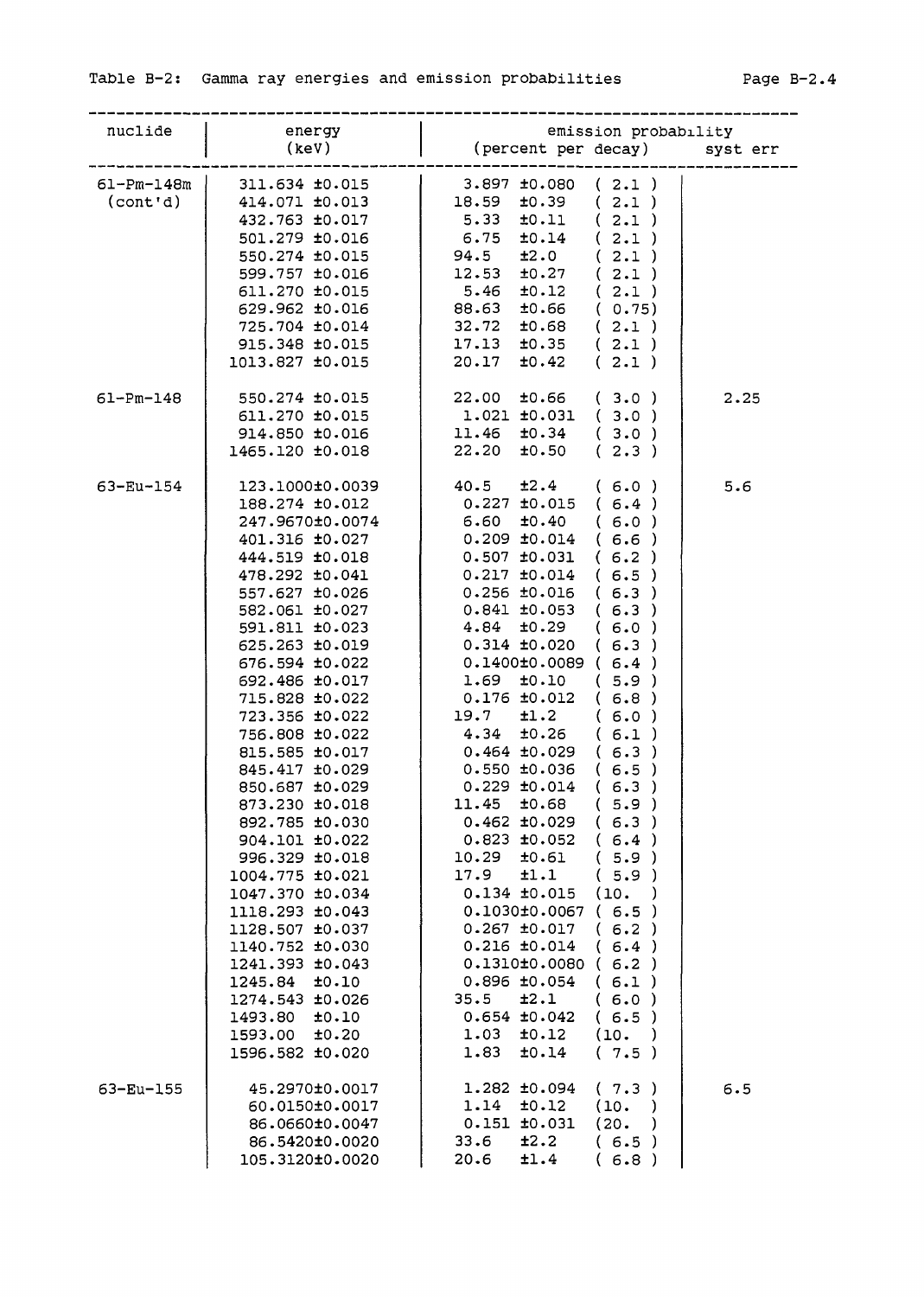### **B-3: Thermal neutron capture cross sections and resonance integrals**

The main references used for fission product cross section data are the evaluations by Gryntakis [1] and Hughabghab [2,3]. The more recent data files ENDF/B-6 or JENDL-3 could not be used because they do not contain data uncertainties (except in the text information for some nuclides in ENDF/B-6). The compilation by De Corte [4] was not used (except in one case) because recommended data are not given for all fission products.

The thermal cross sections in [1] agree with those in [2] or [3] in almost all cases, and the values are taken from [1] (more recent) unless indicated by footnotes.

The agreement for resonance integrals is not so good. In cases of differences the data in Table B-3 were selected by comparison to ENDF/B-6 and JENDL-3 and/or by one of the following criteria (special cases are indicated by footnotes):

The values of [1] were chosen when:

- no resonance integral is given in [2] or [3], or
- more recent measurements were included in [1], or
- the resonance integral given in [2] and [3] was calculated from resonance parameters, but did not include more recent measurements.

The values of [2] or [3] were chosen when:

- more recent measurements were included, or
- the value in [1] was deduced from old measurements only, and the value in [2] or [3] was calculated from resonance parameters (indicated by "C") which often included more recent measurements.

Description of table entries:

cross section: thermal neutron cross section of the following type:<br> $\sigma^o$  2200 m/s cross section o° 2200 m/s cross section

- a Maxwellian average cross section (kT = 0.0253 eV)
- cross section in a thermal reactor neutron spectrum
- m cross section leading to metastable state of product
- g cross section leading to ground state of product
- m+g sum cross section

resonance integral: infinite dilution resonance integral including the 1/v part Ref. source of tabulated resonance integral<br>C. calculated from resonance parameters calculated from resonance parameters

Source of data: ------------------

- [1] G. Gryntakis et al: Thermal Neutron Cross-Sections and Infinite Dilution Resonance Integrals, in "Handbook on Nuclear Activation Data", IAEA Technical Report Series No. 273 (1987), page 199.
- [2] S.F Mughabghab et al., Neutron Cross Sections Vol. 1: Resonance Parameters and Thermal Cross Sections, Part A:  $Z = 1-60$ ; Academic Press, NY, 1981.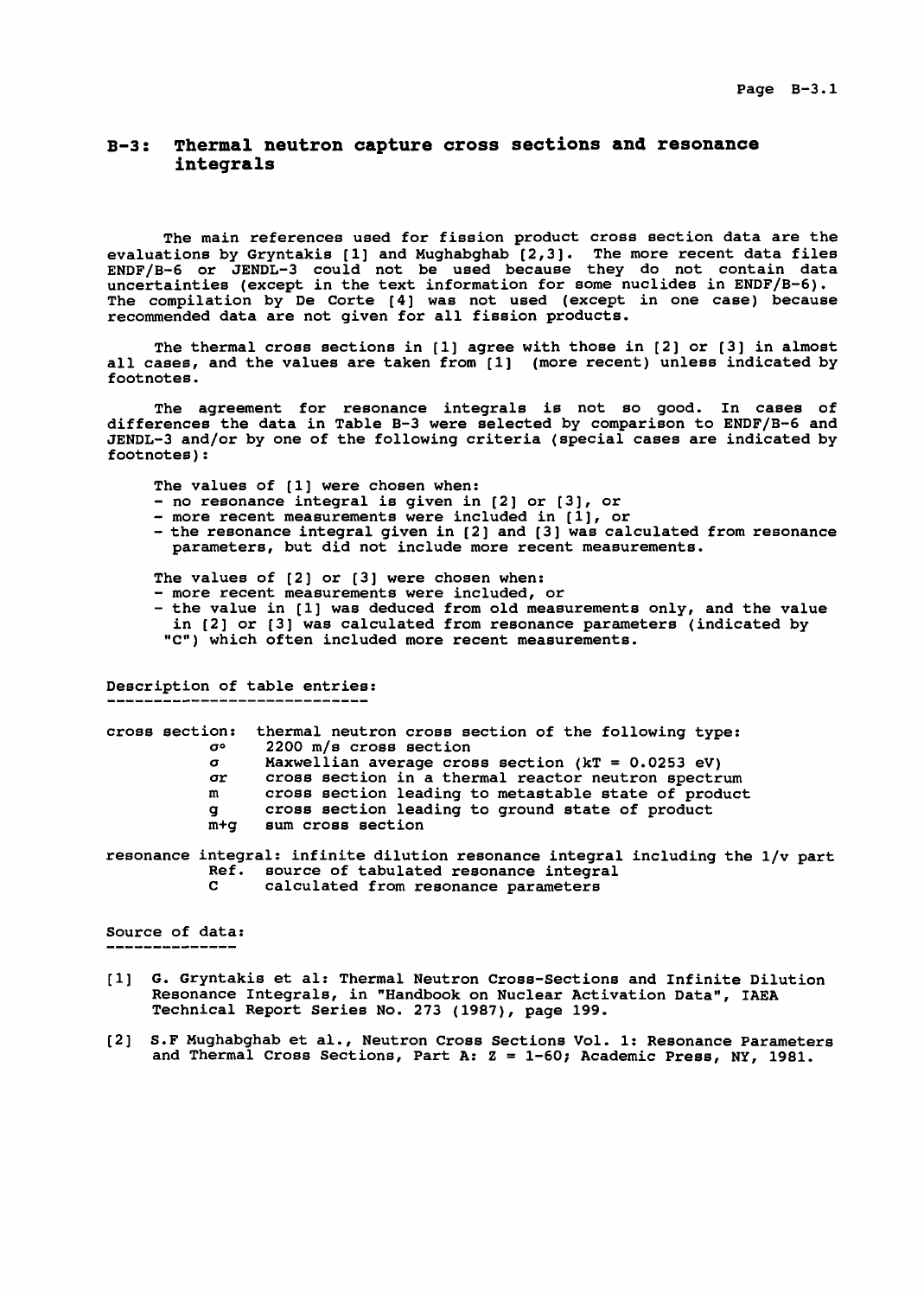- [3] S.F Hughabghab, Neutron Cross Sections Vol. 1: Resonance Parameters and Thermal Cross Sections, Part B: Z = 61-100; Academic Press, NY, 1984.
- [4] F. De Corte et al., J. Radioanal. Nucl. Chem. 133 (1989) 43.

ENDF/B-6: the US Evaluated Nuclear Data File, version 6

JENDL-3: the Japanese Evaluated Nuclear Data Library, version 3 (see JAERI-1320 for fission products)

The evaluated data files of complete  $\sigma(E)$  data, ENDF/B-6 and JENDL-3 are available from the 4 Nuclear Data Centres (see Page 5) upon request.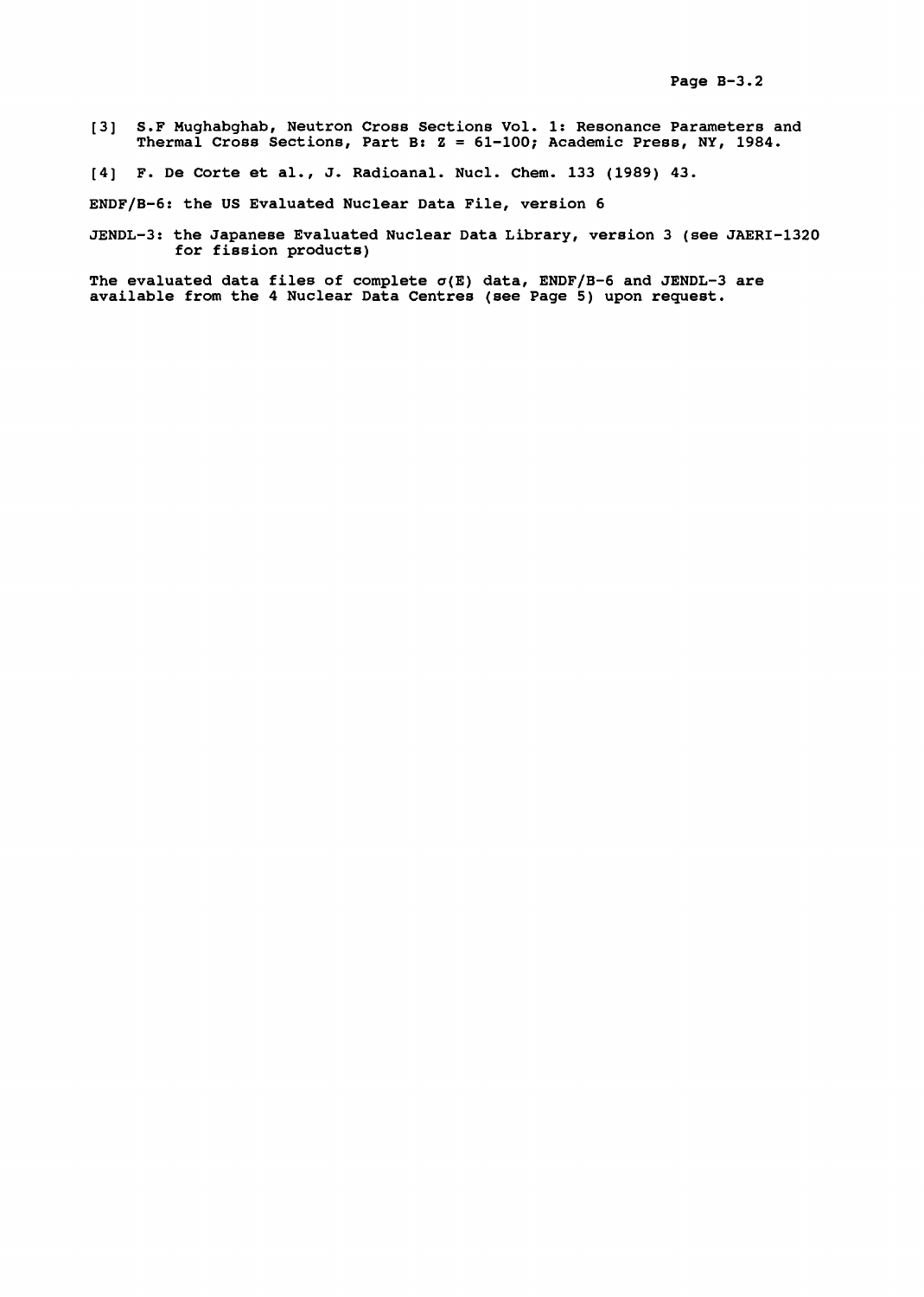Table B-3: Thermal neutron capture cross sections and resonance integrals

| nuclide                                                     | cross section<br>(b)                                                                                                                                                                                                                                                                                                                                                                                                                                                                                                                                | resonance integral<br>(b)                                                                                                                                                                       | Ref.                                                                                                                                                                                                                                                                                                                                                               |
|-------------------------------------------------------------|-----------------------------------------------------------------------------------------------------------------------------------------------------------------------------------------------------------------------------------------------------------------------------------------------------------------------------------------------------------------------------------------------------------------------------------------------------------------------------------------------------------------------------------------------------|-------------------------------------------------------------------------------------------------------------------------------------------------------------------------------------------------|--------------------------------------------------------------------------------------------------------------------------------------------------------------------------------------------------------------------------------------------------------------------------------------------------------------------------------------------------------------------|
| $36 - Kr - 82$<br>83<br>84<br>85<br>86                      | 30.0<br>± 10.0<br>σ<br>± 30.0<br>180.0<br>σ<br>0.013<br>(m)<br>0.090<br>Ŧ<br>σ<br>0.004<br>(g)<br>0.042<br>士<br>σ<br>0.015<br>$(m+g)$<br>0.110<br>士<br>σ<br>1.66<br>土<br>0.2<br>σ<br>0.003<br>0.002<br>土<br>σ                                                                                                                                                                                                                                                                                                                                       | $\mathbf{C}$<br>190.0<br>20.0<br>±.<br>$\mathbf C$<br>183.0<br>25.0<br>±.<br>2.4<br>0.8<br>3.2<br>0.5<br>士<br>1.8<br>±<br>1.0<br>0.1<br>$\pm$<br>0.04                                           | $\lbrack 1 \rbrack$<br>[2]<br>[1]<br>[1]<br>$[1] % \centering \includegraphics[width=0.9\columnwidth]{figures/fig_10.pdf} \caption{The figure shows the number of times on the right, and the number of times on the right, respectively. The left and right is the number of times on the right, respectively.} \label{fig:time}$<br>[1,2]<br>$\lbrack 1 \rbrack$ |
| $40 - 2r - 90$<br>91<br>92<br>93<br>94<br>95<br>96          | 0.011<br>0.005<br>±.<br>σ<br>1.24<br>0.25<br>±<br>σ<br>0.22<br>$\pm$<br>0.06<br>σ<br>2.6<br>$\pm$<br>1.4<br>σ<br>0.0024<br>$0.0499 \pm$<br>σ<br>0.49<br>$\sigma$ <sup>o</sup><br>$0.0229 \pm$<br>0.0010<br>σ                                                                                                                                                                                                                                                                                                                                        | 0.14<br>C<br>6.8<br>1.3<br>±<br>0.63<br>0.11<br>Ŧ<br>20.0<br>Ŧ<br>10.0<br>0.07<br>0.30<br>$\pm$<br>6.5<br>$\pm$<br>1.4<br>0.9<br>5.6<br>$\pm$                                                   | [2]<br>$[1]$<br>$\lbrack 1 \rbrack$<br>$[1]$<br>$\lbrack 1 \rbrack$<br>$\lbrack 1 \rbrack$<br>$[1]$                                                                                                                                                                                                                                                                |
| $42 - Mo - 95$<br>96<br>97<br>98<br>100                     | 14.0<br>0.5<br>±<br>σ<br>0.5<br>±.<br>0.2<br>σ<br>2.1<br>0.5<br>±<br>σ<br>0.006<br>0.130<br>±.<br>$\sigma$ °<br>0.199<br>0.003<br>$\pm$<br>σ                                                                                                                                                                                                                                                                                                                                                                                                        | C<br>109.0<br>5.0<br>±<br>24.0<br>4.0<br>士<br>С<br>14.0<br>±<br>3.0<br>7.3<br>$\pm$<br>1.8<br>3.75<br>$\pm$<br>0.15                                                                             | $\lceil 2 \rceil$<br>[1]<br>$\lbrack 2 \rbrack$<br>$\left[1\right]$<br>[2]                                                                                                                                                                                                                                                                                         |
| 44-Ru-100<br>101<br>102<br>103<br>104<br>106                | 0.6<br>$\sigma$ <sup>o</sup><br>5.0<br>Ŧ.<br>3.4<br>$\pm$<br>0.9<br>$\sigma$ <sup>o</sup><br>1.21<br>Ŧ<br>0.07<br>$\sigma$ °<br>7.71<br>σ<br>0.02<br>0.32<br>$\sigma$ °<br>±.<br>0.045<br>0.146<br>Ŧ.<br>σ                                                                                                                                                                                                                                                                                                                                          | 11.0<br>$\pm$<br>0.7<br>88.0<br>$\pm$<br>17.0<br>4.2<br>$\pm$<br>0.1<br>$\pm$<br>60.0<br>20.0<br>4.3<br>$\pm$<br>0.1<br>$\pm$<br>1.8<br>0.4                                                     | $[1]$<br>$\left[1\right]$<br>[2]<br>$[1]$<br>[2]<br>[1]                                                                                                                                                                                                                                                                                                            |
| $54 - Xe - 130$<br>131<br>132<br>133g<br>134<br>135g<br>136 | (m)<br>0.45<br>0.10<br>$\sigma^{\,0}$<br>±.<br>(g)<br>6.0<br>±.<br>1.0<br>$\sigma$ <sup>o</sup><br>$\sigma^{\,0}$<br>$(m+q)$<br>6.45<br>±.<br>1.0<br>$\sigma^{\mathbf{0}}$<br>85.0<br>±10.0<br>0.050<br>Ŧ.<br>0.010<br>$\sigma$ <sup>o</sup><br>(m)<br>$\sigma$ <sup>o</sup><br>0.450<br>Ŧ<br>0.060<br>$(m+q)$<br>190.0<br>± 90.0<br>σr<br>$\sigma$ <sup>o</sup> (m)<br>$0.003 \pm 0.0003$<br>$0.265 \pm 0.020$<br>$(m+g)$<br>$\sigma^{\,0}$<br>$(2.65 \pm 0.11)$ E+06<br>$\sigma^{\mathfrak{a}}$<br>$\sigma$ <sup>o</sup><br>0.26<br>$\pm$<br>0.02 | 1.17<br>С<br>13.72<br>C<br>$\mathbf C$<br>14.89<br>900.0<br>100.0<br>±.<br>$\pm$<br>0.9<br>0.2<br>4.6<br>$\pm$<br>0.6<br>0.1<br>0.3<br>$C$ 7600.0<br>500.<br>$\pm$<br>0.74<br>士<br>$0.21$ [1,2] | $\lbrack 1 \rbrack$<br>[1]<br>[ı]<br>[2]<br>[1,2]<br>[1,2]<br>$[1]$<br>$[1]$<br>[2]                                                                                                                                                                                                                                                                                |
| $55-Cs-133$<br>134g<br>135                                  | $\sigma$ <sup>o</sup> (m)<br>2.5<br>$\pm 0.2$<br>$\sigma$ <sup>o</sup> (m+g)<br>29.0<br>$\pm$<br>1.5<br>140.0<br>± 12.0<br>$\sigma r$<br>0.5<br>8.7<br>$\pm$<br>σ                                                                                                                                                                                                                                                                                                                                                                                   | 30.0<br>$\pm$<br>6.0<br>422.0<br>$\pm$<br>23.0<br>66.0<br>$\pm$<br>8.0                                                                                                                          | $\lceil 1 \rceil$<br>$[1]$<br>$[1]$                                                                                                                                                                                                                                                                                                                                |
| 137g<br>$58 - Ce - 144g$                                    | 0.033<br>$\sigma r$ (g)<br>0.110<br>$\pm$<br>1.0<br>$\pm$ 0.1<br>$\sigma$                                                                                                                                                                                                                                                                                                                                                                                                                                                                           | 2.6<br>$0.3$ [1,2]<br>$\pm$                                                                                                                                                                     |                                                                                                                                                                                                                                                                                                                                                                    |
| $59 - Pr - 141$<br>143                                      | 3.9<br>$\sigma$ <sup>o</sup> (m)<br>$\pm$ 0.3<br>$\sigma$ <sup>o</sup> (m+g)<br>± 0.3<br>11.5<br>90.0<br>± 10.0<br>$\pmb{\sigma}$                                                                                                                                                                                                                                                                                                                                                                                                                   | 17.8<br>$\pm$ 3.5 [1]<br>$25.0$ [2]<br>190.0<br>土                                                                                                                                               |                                                                                                                                                                                                                                                                                                                                                                    |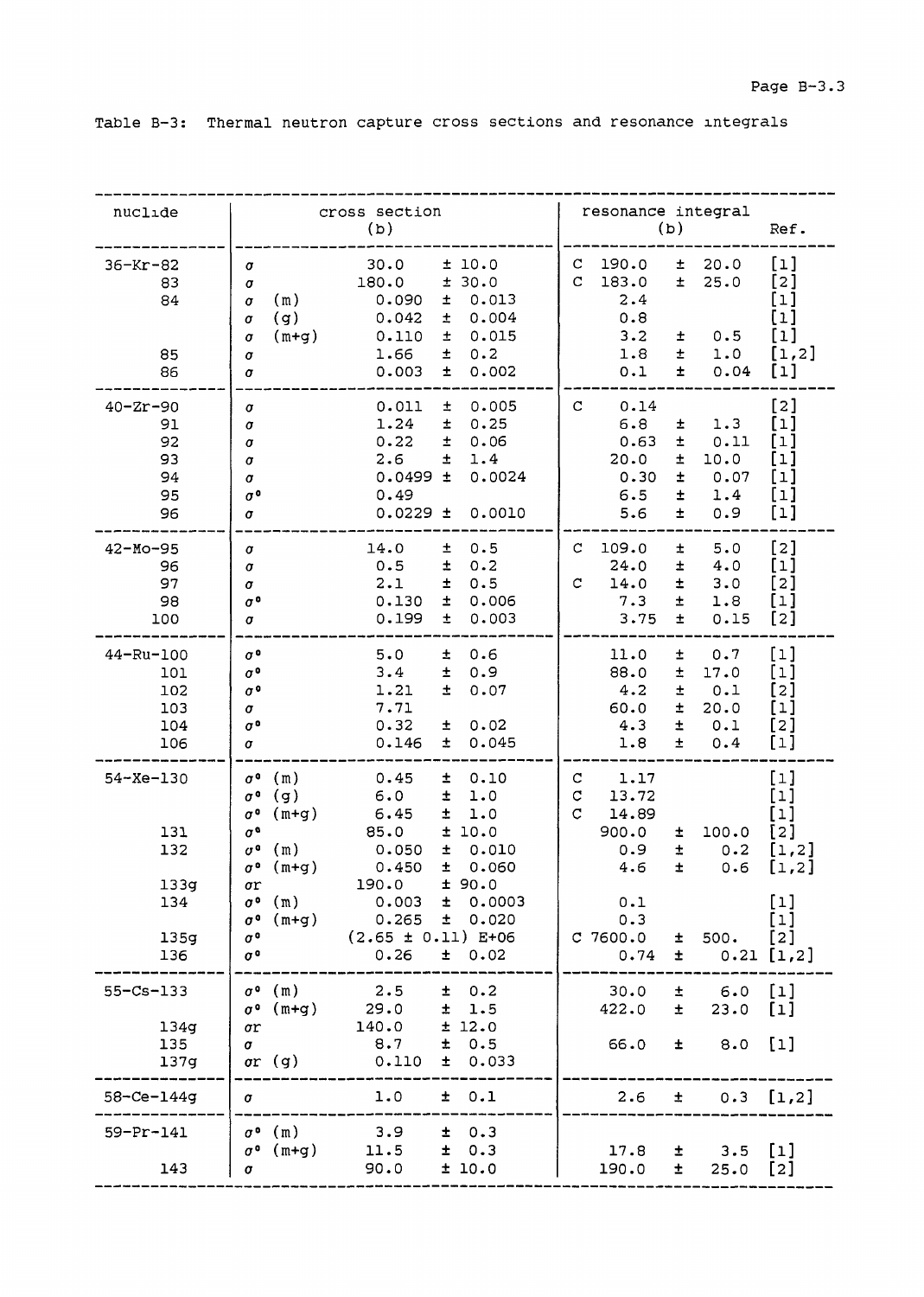|  |  |  |  |  |  |  |  | Table B-3: Thermal neutron capture cross sections and resonance integrals |  |  |
|--|--|--|--|--|--|--|--|---------------------------------------------------------------------------|--|--|
|--|--|--|--|--|--|--|--|---------------------------------------------------------------------------|--|--|

| nuclide                                                           | cross section<br>(b)                                                                                                                                                                                                                                                                                                                                             |                                    |                                                                        | (b)                                                                  | resonance integral                                              | Ref.                                                                                 |                              |
|-------------------------------------------------------------------|------------------------------------------------------------------------------------------------------------------------------------------------------------------------------------------------------------------------------------------------------------------------------------------------------------------------------------------------------------------|------------------------------------|------------------------------------------------------------------------|----------------------------------------------------------------------|-----------------------------------------------------------------|--------------------------------------------------------------------------------------|------------------------------|
| $60 - Nd - 142$<br>143<br>144g<br>145<br>146<br>147<br>148<br>150 | 18.7<br>0.7<br>$\pm$<br>$\sigma$<br>$\sigma^{\,0}$<br>325.0<br>$\pm$<br>10.0<br>3.6<br>$\pm$<br>0.3<br>$\sigma$<br>$\sigma^{\,0}$<br>42.0<br>$\pm$<br>2.0<br>$\sigma$ <sup>o</sup><br>$\pm$<br>0.1<br>1.4<br>$\pm$<br>440.0<br>150.0<br>$\sigma$<br>$\sigma$ <sup>o</sup><br>2.5<br>$\pm$<br>0.2<br>$\pm$<br>$\sigma$ <sup>o</sup><br>1.2<br>0.2                 |                                    | 8.5<br>136.0<br>5.0<br>255.0<br>2.7<br>540.0<br>14.0<br>14.5           | ŧ.<br>$\pm$<br>$\pm$<br>$\pm$<br>$\pm$<br>$\pm$<br>ŧ<br>$\pm$        | 1.0<br>35.0<br>1.0<br>40.0<br>0.4<br>150.0<br>1.5<br>2.0        | $[1]$<br>$[1]$<br>[1]<br>[1]<br>[1]<br>$[1]$<br>[1,2]<br>[1,2]                       |                              |
| $61 - Pm - 147$<br>148m<br>148g<br>149<br>151                     | 85.0<br>5.0<br>(m)<br>$\pm$<br>σ<br>(q)<br>$\pm$<br>96.0<br>2.0<br>$\sigma$<br>7.0<br>$(m+q)$<br>181.0<br>$\pm$<br>$\sigma$<br>22000.0<br>$\pm$<br>$\pmb{\sigma}$<br>2500.0<br>$\pm$<br>2000.0<br>1000.0<br>σr<br>$\pm$<br>$\sigma$<br>1400.0<br>300.0<br>173.0<br>σ                                                                                             |                                    | 910.0<br>1320.0<br>2230.0<br>3600.0<br>825.0<br>1400.0                 | Ŧ.<br>$\pm$<br>$\pm$<br>±.<br>$\pm$<br>$\pm$                         | 265.0<br>85.0<br>70.0<br>2400.0<br>50.0<br>400.0                | $[1]$<br>$[1]$<br>$[1]$<br>[1,3]<br>[1]<br>$[1]$                                     | $\left  \cdot \right $<br>2) |
| $62 - Sm - 147$<br>148<br>149<br>150<br>151<br>152<br>153<br>154  | 5.0<br>64.0<br>$\pm$<br>$\sigma$<br>2.7<br>$\pm$<br>0.6<br>$\sigma$<br>41000.0<br>2000.0<br>$\pm$<br>$\sigma$<br>$\sigma$ <sup>o</sup><br>102.0<br>$\pm$<br>5.0<br>15000.0<br>$\pm$<br>1800.0<br>$\sigma$<br>$\sigma$ <sup>o</sup><br>$\pm$<br>206.0<br>6.0<br>$\sigma$ <sup>o</sup><br>$\pm$<br>180.0<br>420.0<br>$\sigma$ <sup>o</sup><br>$\pm$<br>7.74        | з)<br>$0.46$ <sup>4</sup> )        | 650.0<br>27.0<br>3700.0<br>358.0<br>3100.0<br>2960.0<br>3700.0<br>33.3 | $\pm$<br>$\pm$<br>$\pm$<br>$\pm$<br>$\pm$<br>$\pm$<br>$\pm$<br>$\pm$ | 50.0<br>14.0<br>400.0<br>50.<br>500.0<br>150.0<br>2000.0<br>3.0 | $\lceil 1 \rceil$<br>[1,3]<br>[1]<br>[3]<br>$\lbrack 1 \rbrack$<br>[1]<br>[1]<br>[4] | 4)                           |
| 63-Eu-151<br>152<br>153<br>154g<br>155                            | 4.2<br>2.0<br>(m2)<br>$\pm$<br>σ<br>$\pm$<br>(m1)<br>3211.0<br>82.0<br>$\sigma$<br>(g)<br>5935.0<br>$\pm$<br>73.0<br>$\sigma$<br>(total) 9146.0<br>$\pm$<br>109.0<br>$\sigma$<br>2313.0<br>σr<br>$\sigma$ <sup>o</sup><br>7.0<br>312.0<br>$\pm$<br>$\pm$<br>$\sigma^{\,0}$<br>1500.0<br>400.0<br>$\pm$<br>125.0<br>4040.0<br>σr<br>$\pm$<br>3950.0<br>125.0<br>σ | 5)<br>6)<br>$\left( \cdot \right)$ | 1823.0<br>3552.0<br>5367.0<br>1420.0<br>1500.0<br>1680.0<br>C23200.0   | ±.<br>$\pm$<br>Ŧ<br>$\pm$<br>$\pm$<br>$\pm$<br>$\pm$                 | 146.0<br>264.0<br>263.0<br>100.0<br>450.0<br>300.0<br>300.0     | $[1]$<br>$\lbrack 1 \rbrack$<br>$[1]$<br>[3]<br>$[1]$<br>[1]<br>[3]                  | 5)<br>$\epsilon$ )<br>6)     |

- 1) Original value in  $[1] = 1045 \pm 265$  b, adjusted here (within the error limits) to give the correct sum (m+g).
- <sup>2</sup> ) The higher value of [l] is supported by the data from JENDL-3 (2199 b) and ENDF/B-6 (2197 b), whereas [3] gives 2064 ± 100 b.
- <sup>3</sup> ) [3] used, as uncertainty is given. Other values: 334.5 b [l], 420.2 b (JENDL-3), 330 b (ENDF/B-6).
- \*) Taken from [4] because of discrepancies between [l] and [3].
- <sup>s</sup> ) [l] gives 603 and 3414 b respectively, but recent evaluations ([4], ENDF/B-6) support the lower values.
- \*) Both sets of data given for comparison. Other values: ENDF/B-6: same as [3], JENDL-3: 4071 b and 6755 b respectively.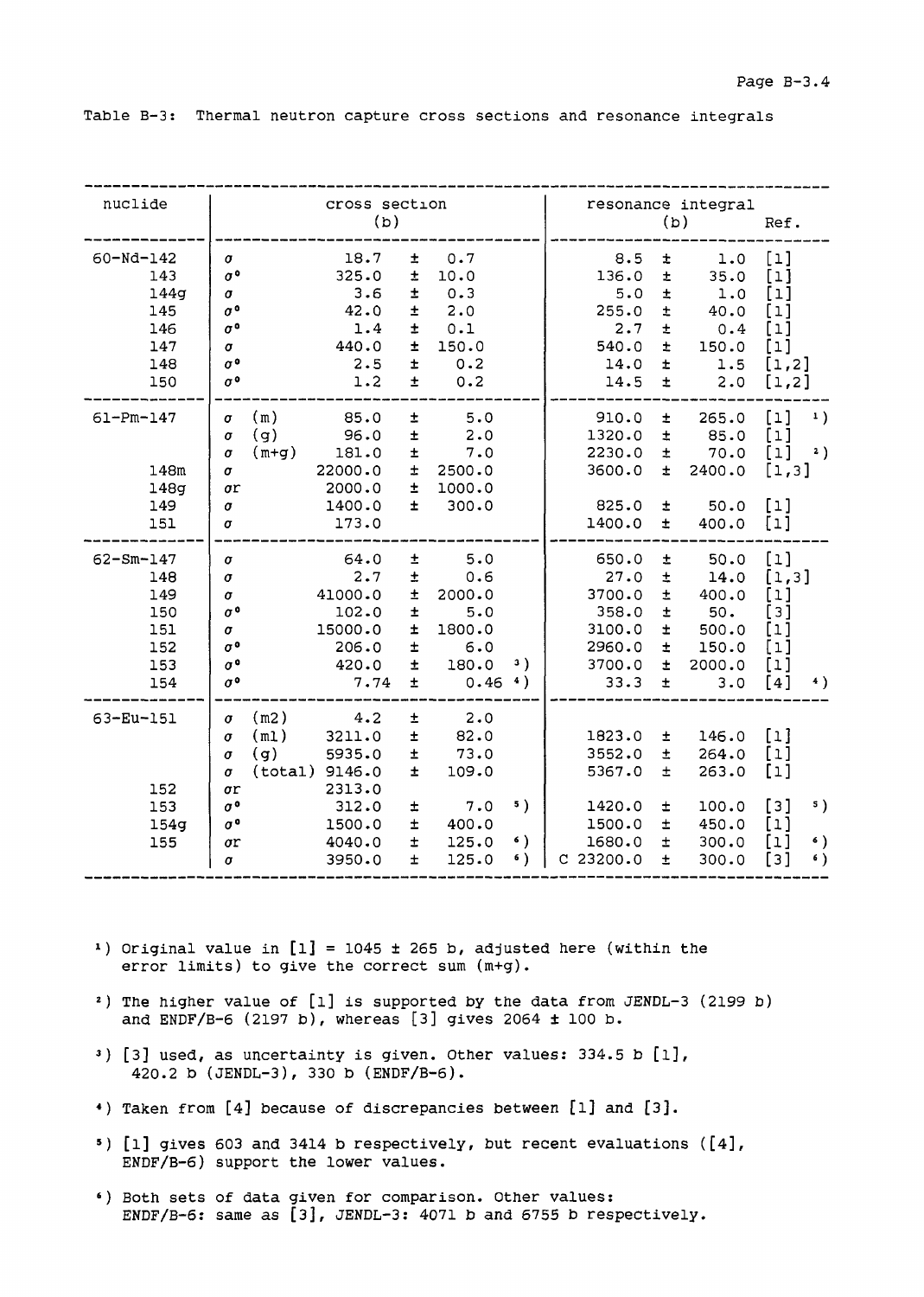The tables contain yield sets from the US and UK evaluated fission yield files, which result from the presently largest evaluation efforts. This is in accordance with the recommendations of two Specialists' Meetings on the evaluation of fission product yields (Studsvik, Sweden, 11-15 Sept 1987, Vienna, Austria, 27-29 Sept 1989) that not a single set of fission yields should be recommended. A third file of fission yield data from China is presently being revised; it is expected that it can be included in a later version of this handbook.

Fission yields are given for thermal neutron fission of U-233, U-235, Pu-239 and Pu-241, and for fast neutron fission of Th-232 and U-238.

Tables C-1 to C-6 contain cumulative and chain yields  $\geq 0.01-0.001$  %. In addition, the most important ternary fission yields are presented. Cumulative yields are given separately only if they differ significantly from the respective chain yields, or for some important fission products to show the (even small) difference.

Tables C-7.1 to C-7.6 show selected independent yields. The description of these tables is given on page C-7.1.

#### Description of table entries:

FP: Chain yields are indicated by "A=". Otherwise the nuclide is listed for which the cumulative yield is given.

The fission yield values are given in percent per fission and tabulated in 2 different representations as extracted from the files. Users **are** asked to inform us which **one they prefer.** For the final version of the handbook the representation will be uniform.

US file: fixed point numbers and relative errors (in % of value);

UK file: floating point numbers and absolute errors.

### **Source of data:**

- US file: T.R. England, private communication: preliminary evaluated fission yields with status of 15 Sept.1989. The final yield sets will be included in the ENDF/B-6 file.
- UK file: M.F. James, R.W. Mills, D.R. Weaver: "UKFY2", the new UK library of independent and cumulative fission product yields, in ENDF-6 format (1991). The file UKFY2 contains also several other tables of fission yield data and discrepances. These as well as the methods and outline of the evaluation are also available in printed form as reports AEA-TRS-1015, AEA-TRS-1018 and AEA-TRS-1019 (1991).

The US file (as part of ENDF/B-6) will be and the UK file is available on magnetic tape from the Data Centres (see page 5) upon request.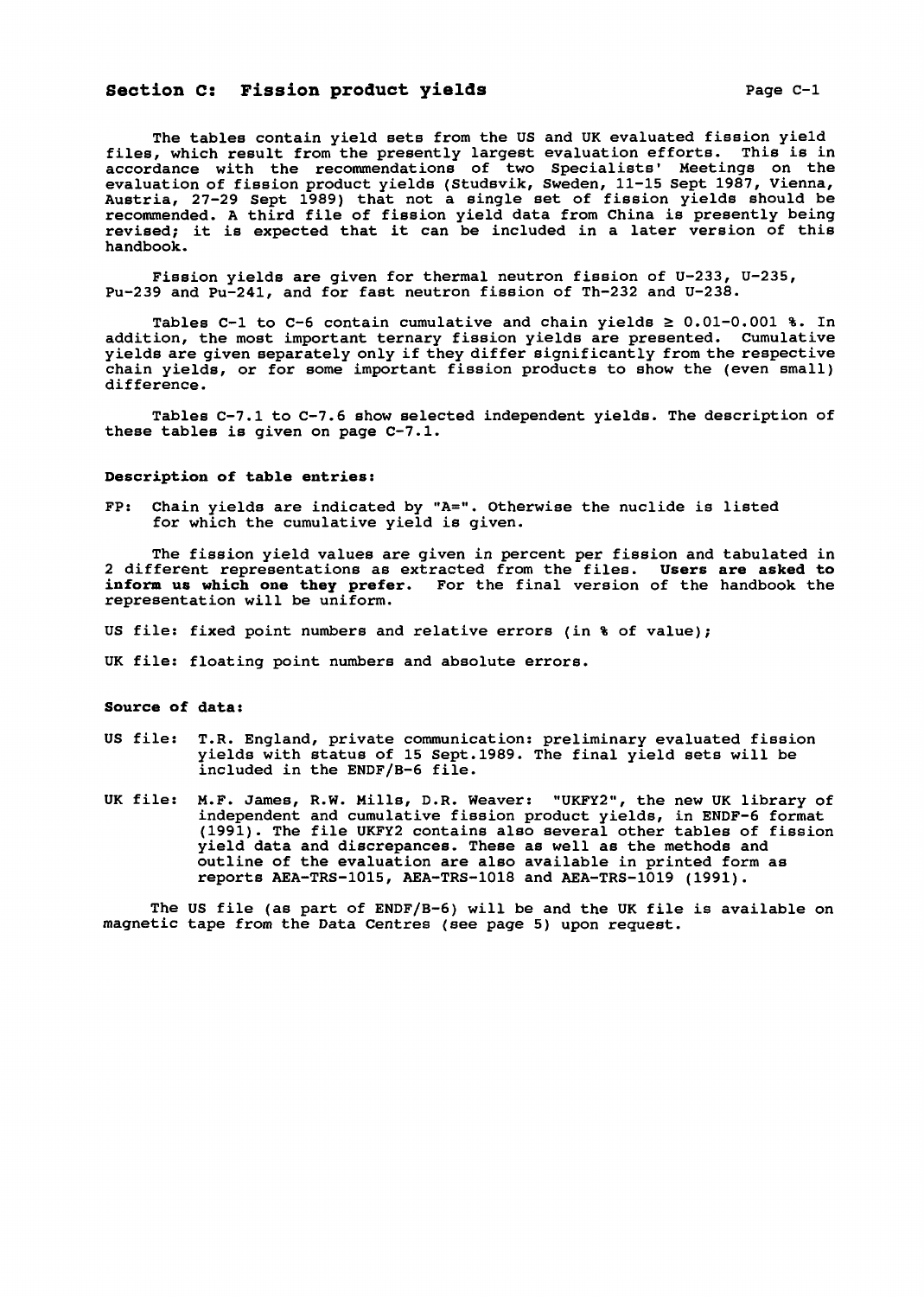| FP        |         | US file $error(*)$ | UK file      | error           |  |
|-----------|---------|--------------------|--------------|-----------------|--|
|           |         |                    |              |                 |  |
| $H-3$     |         |                    | 7.8498-3     | $3.0654 - 3$    |  |
| $He-3$    |         |                    | $7.8498 - 3$ | $3.0654 - 3$    |  |
| $He-4$    |         |                    | $1.2003 - 1$ | $4.6873 - 2$    |  |
| $A=77$    | 0.01295 | 8.                 | $1.0937 - 2$ | $1.7127 - 3$    |  |
| $A = 78$  | 0.04533 | 8.                 | $3.2313 - 2$ | $8.1180 - 3$    |  |
| $A=79$    | 0.07765 | 11.                | $8.8674 - 2$ | $2.1989 - 2$    |  |
| $A=80$    | 0.1971  | 16.                | $2.3003 - 1$ | $5.4815 - 2$    |  |
| $A=81$    | 0.4746  | 11.                | $5.3859 - 1$ | $1.2408 - 1$    |  |
| $A = 82$  | 1.0913  | 16.                | 1.2196+0     | $2.5545 - 1$    |  |
| $A = 83$  | 2.1848  | 2.0                | $2.2570+0$   | $2.5565 - 1$    |  |
| $A = 84$  | 4.0460  | 2.0                | $5.2135+0$   | $3.8619 - 1$    |  |
| Kr-85     | 0.8371  | 1.4                | $1.0265+0$   | $1.3214 - 1$    |  |
| $A=85$    | 4.1876  | 1.4                | $4.8010+0$   | $6.1864 - 1$    |  |
| $A = 86$  | 6.6311  | 2.0                | $6.4262+0$   | $5.4932 - 1$    |  |
| $A = 87$  | 7.1176  | 2.8                | $6.4653+0$   | $3.3456 - 1$    |  |
| $A = 88$  | 7.2993  | 2.0                | $6.9103+0$   | $2.6492 - 1$    |  |
| $A = 89$  | 7.5127  | 2.8                | 7.3605+ 0    | $5.2985 - 1$    |  |
| $A=90$    | 7.9899  | 4.0                | $7.2875+0$   | $2.8339 - 1$    |  |
| $A=91$    | 7.3305  | 2.0                | $6.8435+0$   | $6.1089 - 1$    |  |
| $A=92$    | 6.8935  | 2.8                | $7.0911 + 0$ | $2.0380 - 1$    |  |
| $A = 93$  | 6.7002  | 4.0                | $6.4263+0$   | $3.7388 - 1$    |  |
| $A=94$    | 5.5770  | 4.0                | $5.3052+0$   | $2.1349 - 1$    |  |
| $A = 95$  | 5.6724  | 2.0                | $5.5669+0$   | $1.6501 - 1$    |  |
| A=96      | 4.4316  | $\epsilon$ .       | 4.9887+ 0    | $2.4723 - 1$    |  |
| $A=97$    | 4.4343  | 2.0                | 4.5199+ 0    | $9.9122 - 2$    |  |
| $A=98$    | 3.6987  | б.                 | $3.5665+0$   | $1.7797 - 1$    |  |
| A=99      | 2.9530  | 2.0                | 2.9378+ 0    | $8.5531 - 2$    |  |
| $A = 100$ | 1.3775  | б.                 | $1.7328 + 0$ | $3.5035 - 1$    |  |
| $A = 101$ | 0.7207  | 11.                | $8.4799 - 1$ | $2.0276 - 1$    |  |
| $A = 102$ | 0.3715  | 11.                | $3.6927 - 1$ | $9.2444 - 2$    |  |
| $A = 103$ | 0.1561  | 4.0                | $1.5406 - 1$ | $9.1892 - 3$    |  |
| $A = 104$ | 0.09122 | 11.                | $1.0458 - 1$ | $2.1156 - 2$    |  |
| $A = 105$ | 0.05168 | 2.8                | 7.1078-2     | $1.5530 - 2$    |  |
| A=106     | 0.05337 | 6.                 | $5.2899 - 2$ | $3.8177 - 3$    |  |
| $A = 107$ | 0.05159 | 11.                | $5.3157 - 2$ | $1.0745 - 2$    |  |
| $A = 108$ | 0.06223 | 16.                | $5.4851 - 2$ | $1.1075 - 2$    |  |
| A=109     | 0.06640 | 4.0                | $5.5902 - 2$ | $8.4837 - 3$    |  |
| $A=110$   | 0.07201 | 16.                | $6.1451 - 2$ | $1.2449 - 2$    |  |
| $A=111$   | 0.07184 | 8.                 | $6.7619 - 2$ | $6.4966 - 3$    |  |
| $A=112$   | 0.07850 | 6.                 | $7.5785 - 2$ | $6.7444 - 3$    |  |
| $A=113$   | 0.07745 | 4.0                | $7.1159 - 2$ | $1.4430 - 2$    |  |
| $A = 114$ | 0.07447 | 16.                | $6.7074 - 2$ | $1.3595 - 2$    |  |
| $A=115$   | 0.07720 | 2.8                | $6.3327 - 2$ | $3.4572 - 3$    |  |
| $A=116$   | 0.07512 | 16.                | $6.3593 - 2$ | $1.6043 - 2$    |  |
| $A=117$   | 0.07461 | 2.8                | $6.3274 - 2$ | 1.5973-<br>2    |  |
| $A = 118$ | 0.06407 | 11.                | $6.2535 - 2$ | $1.5794 -$<br>2 |  |
| A=119     | 0.05823 | 16.                | $6.1341 - 2$ | $1.5501 - 2$    |  |
| $A = 120$ | 0.05530 | 16.                | $5.9770 - 2$ | $1.5108 - 2$    |  |
| $A = 121$ | 0.04932 | 6.                 | $5.7796 - 2$ | $1.4615 - 2$    |  |
| $A = 122$ | 0.03718 | 16.                | $5.5497 - 2$ | $1.4039 - 2$    |  |
| $A = 123$ | 0.02988 | 16.                | $5.2961 - 2$ | $1.3407 - 2$    |  |
| $A = 124$ | 0.02695 | 16.                | $5.0521 - 2$ | $1.2794 - 2$    |  |
| $A = 125$ | 0.03424 | 11.                | $4.9554 - 2$ | $1.2553 - 2$    |  |
| $A = 126$ | 0.04897 | 16.                | $5.5129 - 2$ | $1.3918 - 2$    |  |
| $A = 127$ | 0.08241 | 6.                 | $8.2144 - 2$ | $7.3113 - 3$    |  |
| $A = 128$ | 0.1859  | 16.                | $1.8676 - 1$ | $3.7978 -$<br>2 |  |
| $A = 129$ | 0.3211  | 4.0                | $4.1996 - 1$ | $8.9897 - 2$    |  |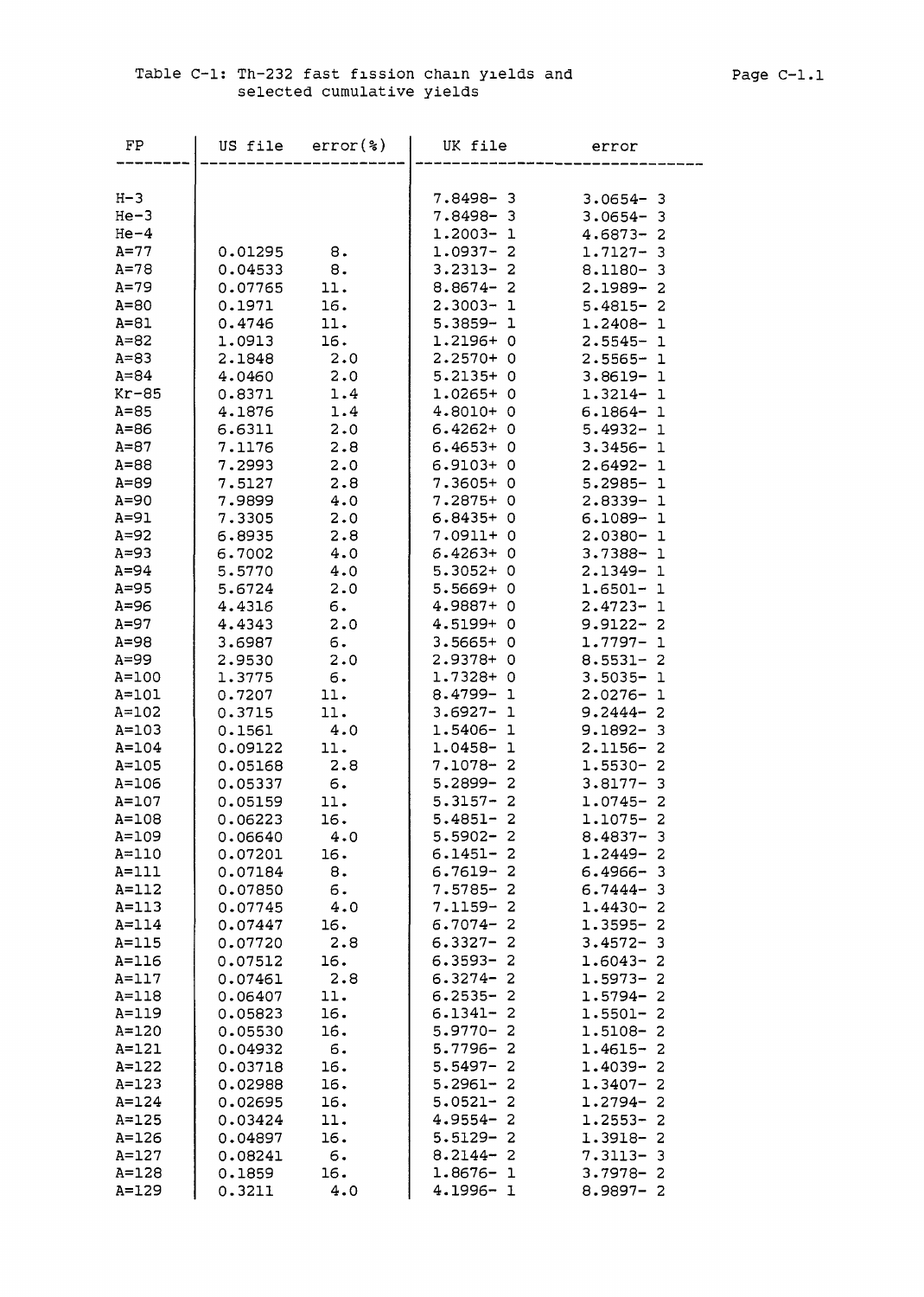### Table C-l: Th-232 fast fission chain yields and Page C-l.2 selected cumulative yields

| FP        | US file | $error(*)$ | UK file                 | error                    |
|-----------|---------|------------|-------------------------|--------------------------|
|           |         |            |                         |                          |
| $A = 130$ | 0.9292  | 11.        | $8.1745 - 1$            | $1.6759 - 1$             |
| $Xe-131m$ | 0.02274 | 4.0        | $1.8575 - 2$            | $6.1896 - 4$             |
| $A = 131$ | 1.6246  | 2.0        | $1.7104+0$              | $5.6992 - 2$             |
| $A = 132$ | 2.9675  | 1.4        | $2.8133+0$              | $8.5099 - 2$             |
| $Xe-133m$ | 0.1126  | 4.0        | 1.2886-<br>$\mathbf{1}$ | $5.2472 - 3$             |
| $A = 133$ | 4.0218  | 2.0        | $4.4722 + 0$            | $1.8211 - 1$             |
| $A = 134$ | 5.3638  | 2.0        | $5.6428 + 0$            | $2.6870-$<br>$\mathbf 1$ |
| $Xe-135m$ | 0.8222  | 4.0        | $8.5327 -$<br>-1        | $3.8975 - 2$             |
| Xe-135    | 5.5483  | 2.0        | $5.4034 + 0$            | $2.4540 - 1$             |
| $A = 135$ | 5.5483  | 2.0        | $5.4038 + 0$            | $2.4542 - 1$             |
| $A = 136$ | 5.6339  | 2.0        | $5.8281+ 0$             | $2.2499 - 1$             |
| $A = 137$ | 5.8797  | 4.0        | $5.9519+0$              | $3.4195 - 1$             |
| $A = 138$ | 6.4900  | 6.         | $6.2937 + 0$            | 1.9981- 1                |
| $A = 139$ | 6.9521  | 2.0        | $6.9609+0$              | $3.4740 - 1$             |
| $A = 140$ | 7.8758  | 2.0        | 7.7679+ 0               | $2.4097 - 1$             |
| $A = 141$ | 7.4890  | 2.8        | $7.2765+0$              | $2.2639 - 1$             |
| $A = 142$ | 6.5544  | 2.8        | $6.5180+0$              | $1.7529 - 1$             |
| $A = 143$ | 6.6732  | 2.0        | $6.5140+0$              | $2.2051 - 1$             |
| $A = 144$ | 7.9552  | 2.8        | $7.6904 + 0$            | $3.3811 - 1$             |
| $A = 145$ | 5.3667  | 2.0        | $5.1055+0$              | $3.5624 - 1$             |
| $A = 146$ | 4.5793  | 2.8        | $3.7956 + 0$            | $4.2974 - 1$             |
| $A = 147$ | 2.9444  | 4.0        | $3.0773+0$              | $1.2182 - 1$             |
| $A = 148$ | 2.0181  | 2.8        | $1.9679+0$              | $1.1046 - 1$             |
| $A = 149$ | 1.0889  | 4.0        | $1.1525+0$              | $9.4856 - 2$             |
| $A = 150$ | 0.3546  | 16.        | $9.5269 - 1$            | $1.5341 -$<br>- 1        |
| $A=151$   | 0.3657  | 6.         | 4.1491-1                | $4.2958 - 2$             |
| $A = 152$ | 0.07690 | 16.        | $2.8279 - 1$            | $5.9605 -$<br>- 2        |
| $A = 153$ | 0.06828 | 8.         | $2.0629 -$<br>1         | $2.1016 - 2$             |
| $A = 154$ | 0.00705 | 23.        | $4.7343 -$<br>2         | $9.6460 - 3$             |
| $A = 155$ | 0.00371 | 23.        | $1.0920 -$<br>2         | $2.2121 - 3$             |
| $A = 156$ | 0.00272 | 11.        | $2.5093 -$<br>3         | $3.0956 - 4$             |
| $A = 157$ | 0.00096 | 23.        | $7.7649 - 4$            | $1.9631 - 4$             |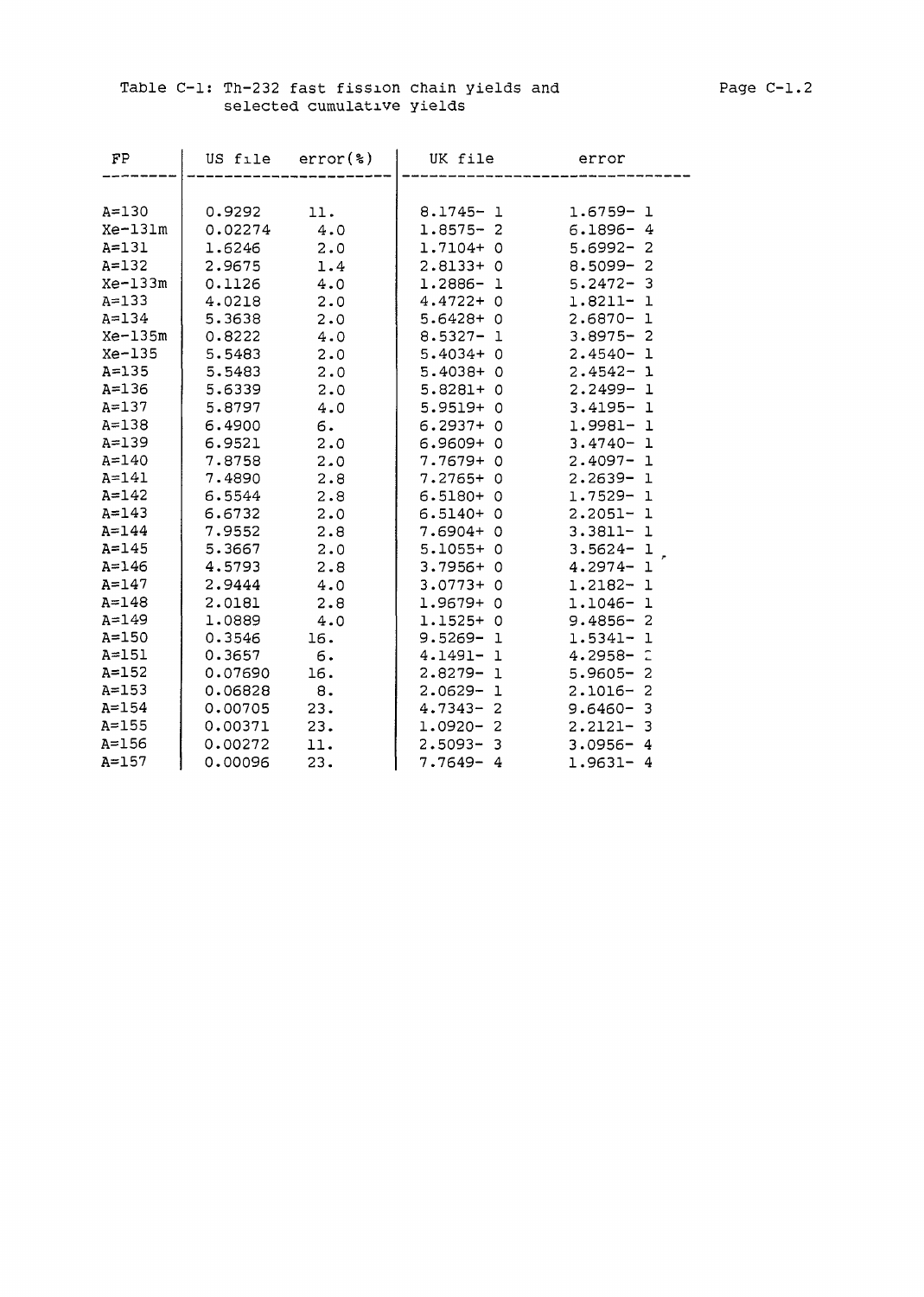| FP                | US file          | $error$ (%)    | UK file                      | error                                 |
|-------------------|------------------|----------------|------------------------------|---------------------------------------|
|                   |                  |                |                              |                                       |
| $H - 2$           |                  |                | $8.5100 - 4$                 | $8.3162 - 5$                          |
| $H - 3$           |                  |                | $9.6943 - 3$                 | $1.0362 -$<br>3                       |
| $He-3$            |                  |                | $9.6943 - 3$                 | $1.0362 -$<br>3                       |
| $He-4$            |                  |                | 2.1979-1                     | $1.4117 -$<br>2                       |
| $A=75$            | 0.00798          | 23.            | $7.0058 - 3$                 | $1.8305 -$<br>3                       |
| $A=76$            | 0.01383          | 23.            | $1.7082 - 2$                 | $4.4000 -$<br>3                       |
| $A=77$            | 0.02593          | 16.            | $3.8195 - 2$                 | $3.1740 -$<br>3                       |
| $A=78$            | 0.05382          | 16.            | $6.2314 - 2$                 | $4.2599 -$<br>3                       |
| $A=79$            | 0.1436           | 16.            | $1.2567 - 1$                 | $6.3380 - 3$                          |
| $A=80$            | 0.2332           | 16.            | $2.4926 - 1$                 | $8.3760 -$<br>з                       |
| $A = 81$          | 0.3677           | 4.             | $3.7159 - 1$                 | 1.3238-<br>$\overline{2}$             |
| $A = 82$          | 0.5854           | 2.8            | $5.8513 - 1$                 | $1.3681 -$<br>2                       |
| $A=83$            | 1.0144           | 1.0            | 1.0113+ 0                    | 2.2218-<br>$\overline{2}$             |
| $A=84$            | 1.6894           | 1.0            | 1.7398+0                     | $4.0018 -$<br>$\overline{2}$          |
| $Kr-85$           | 0.5311           | 0.35           | 4.9812-<br>-1                | $1.7511 -$<br>$\overline{2}$          |
| $A=85$            | 2.2548           | 1.4            | $2.1209 + 0$                 | $3.4881 -$<br>2                       |
| $A=86$            | 2.8435           | 1.4            | $2.8937+0$                   | $\overline{2}$<br>$3.9204 -$          |
| $A=87$            | 4.0150           | 1.4            | $4.0253 + 0$                 | $5.9407 -$<br>$\overline{2}$          |
| $A = 88$          | 5.4649           | 1.4            | $5.4774+0$                   | $7.4785 - 2$                          |
| $A=89$            | 6.3370           | 1.4            | $6.2457 + 0$                 | $7.5378 - 2$                          |
| $A=90$            | 6.7882           | 1.4            | $6.6774 + 0$                 | 7.1792-<br>$\overline{2}$             |
| $A=91$            | 6.4973           | 1.0            | $6.5884 + 0$                 | $6.7086 -$<br>-2                      |
| $A=92$            | 6.5477           | 1.0            | $6.5976+0$                   | $\overline{2}$<br>$6.6997 -$          |
| $A=93$            | 6.9730           | 1.0            | $6.9828 + 0$                 | $7.6612-$<br>$\overline{\mathbf{c}}$  |
| $A=94$<br>$Zr-95$ | 6.8286<br>6.3480 | 1.4<br>2.      | $6.8186+0$<br>$6.3868 + 0$   | $7.5828-$<br>2<br>$7.1301 -$<br>2     |
| $ND-95m$          | 0.06352          | 2.             | $1.1869 - 4$                 | $4.4299 -$<br>5                       |
| $A=95$            | 6.3482           | 1.0            | $6.3875+0$                   | $7.1298 -$<br>2                       |
| $A=96$            | 5.6709           | 1.0            | $5.7496+0$                   | 2<br>$5.8873-$                        |
| $A=97$            | 5.5156           | 1.0            | $5.6180+0$                   | 5.3188-<br>$\overline{a}$             |
| $A=98$            | 5.1886           | 1.0            | $5.1419 + 0$                 | $\overline{a}$<br>$5.4344-$           |
| $A=99$            | 4.9096           | 1.4            | 4.9072+ 0                    | $6.0025 - 2$                          |
| A=100             | 4.4584           | 1.4            | $4.3164 + 0$                 | $4.4675 -$<br>$\overline{\mathbf{2}}$ |
| $A = 101$         | 3.1711           | 1.4            | 3.1379+ 0                    | $\overline{2}$<br>$2.9579-$           |
| $A = 102$         | 2.4027           | 1.0            | $2.4311+ 0$                  | $2.5519 - 2$                          |
| $A = 103$         | 1.5745           | $2 \cdot$      | 1.5607+ 0                    | $\overline{\mathbf{c}}$<br>$2.9392 -$ |
| $A = 104$         | 0.9801           | $\mathbf{2}$ . | $9.7559 - 1$                 | $1.4400 -$<br>2                       |
| $A = 105$         | 0.4958           | 2.8            | $5.0045 - 1$                 | $1.2670 -$<br>2                       |
| A=106             | 0.2462           | $\mathbf{2}$ . | $2.5039 -$<br>1              | $7.1505 -$<br>3                       |
| A=107             | 0.1145           | 4.             | 1.1537-<br>-1                | $3.6657 -$<br>3                       |
| A=108             | 0.07576          | 4.             | $7.9515 -$<br>2              | $2.6969 -$<br>з                       |
| A=109             | 0.03806          | 23.            | $4.7716 -$<br>2              | $7.9163-$<br>3                        |
| A=110             | 0.03866          | 4.             | $3.8955 -$<br>2              | $4.2029 -$<br>з                       |
| $A=111$           | 0.02171          | 6.             | $2.5071 -$<br>2              | $2.9411 -$<br>з                       |
| $A=112$           | 0.01329          | 8.             | 1.3867-<br>2                 | 1.2996-<br>з                          |
| $A=113$           | 0.01354          | 11.            | $1.4651 -$<br>2              | $3.2300 -$<br>з                       |
| $A = 114$         | 0.01284          | 11.            | $1.5951 -$<br>2              | $3.5365 -$<br>з                       |
| $A=115$           | 0.01487          | 6.             | 1.7929-<br>2                 | $2.6805 -$<br>з                       |
| $A = 116$         | 0.01316          | 16.            | $1.7571 -$<br>2              | $3.4999 -$<br>з                       |
| $A=117$           | 0.01404          | 11.            | 1.5081-<br>2                 | 1.1092-<br>з                          |
| A=118             | 0.01534          | 11.            | 1.5587-<br>2                 | 1.1472-<br>3                          |
| A=119             | 0.01843          | 16.            | 1.5914-<br>2                 | $1.3363 -$<br>з                       |
| A=120             | 0.02167          | 8.             | $1.7602 -$<br>2              | $1.2951 -$<br>з                       |
| A=121             | 0.02329          | 8.             | $1.8501 -$<br>2              | 1.4768-<br>з                          |
| A=122             | 0.04063          | 8.             | $\overline{a}$<br>$1.9474 -$ | $1.2316 -$<br>з                       |
| A=123             | 0.06001          | 23.            | $2.5537-$<br>- 2             | $3.4414 - 3$                          |
| $A = 124$         | 0.07393          | 16.            | $3.2311 - 2$                 | $2.3792 - 3$                          |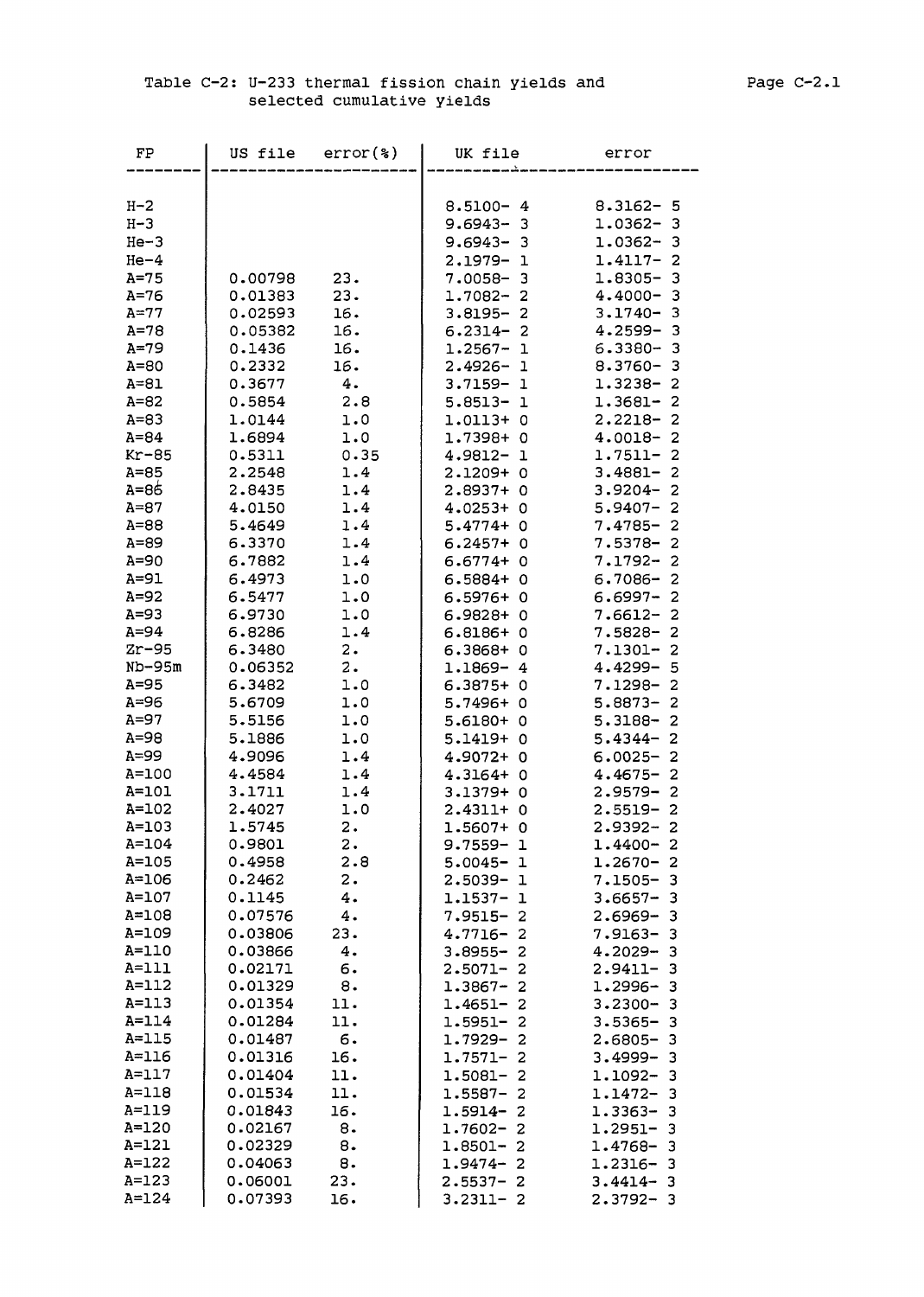### Table C-2: U-233 thermal fisson chain yields and Page C-2.2 selected cumulative yields

| FP         | US file | $error(*)$     | UK file                   | error                      |
|------------|---------|----------------|---------------------------|----------------------------|
|            |         |                |                           |                            |
| $A = 125$  | 0.1177  | 8.             | 1.1988-1                  | $1.4655 - 2$               |
| $A = 126$  | 0.2255  | 8.             | $2.4977 - 1$              | $4.7806 -$<br>2            |
| $A=127$    | 0.5543  | 11.            | $4.9065 - 1$              | 1.1208-<br>$\mathbf 1$     |
| $A = 128$  | 0.8369  | 8.             | $8.9566 -$<br>-1          | $2.1644 -$<br>$\mathbf 1$  |
| $A = 129$  | 1.5847  | 16.            | $1.7944 + 0$              | $3.4227 -$<br>ı            |
| $A = 130$  | 2,0862  | 11.            | $2.5132+$<br>0            | $4.5705 -$<br>ı            |
| Xe-131m    | 0.05046 | 2.8            | $3.8429 -$<br>2           | 1.4856-<br>3               |
| $A = 131$  | 3.6016  | $0\centerdot7$ | $3.5244+$<br>0            | 1.3612-<br>ı               |
| $Te-132$   | 4.7568  | 2.8            | $4.5176+$<br>0            | 1.3355-<br>ı               |
| $A = 132$  | 4.9503  | 0.7            | 4.7696+<br>0              | $1.0017 -$<br>ı            |
| $Xe-133m$  | 0.2104  | 23.            | $2.0797 -$<br>$\mathbf 1$ | 1.4319-<br>2               |
| $Xe-133$   | 6.0519  | 2.             | $6.0010+0$                | $1.4399 - 1$               |
| $A = 133$  | 6.0519  | 1.0            | $6.0011 + 0$              | $1.4399 - 1$               |
| $A = 134$  | 6.3023  | 0.7            | $6.1715+0$                | $2.5620 -$<br>$\mathbf 1$  |
| $I - 135$  | 4.9964  | 2.8            | $4.4074 + 0$              | 4.5380-<br>- 1             |
| $Xe-135m$  | 1.5522  | 32.            | $1.5508+0$                | $1.8900 - 1$               |
| $Xe-135$   | 6.2798  | 2.             | $5.8748+0$                | $3.0315 -$<br>1            |
| $A = 135$  | 6.2873  | 1.4            | $5.8996+0$                | $3.0433 -$<br>ı            |
| $A = 136$  | 6.7667  | 1.0            | $7.5466+$<br>- 0          | $5.2029 -$<br>1            |
| $Cs - 137$ | 6.8097  | 0.7            | $6.4113+$<br>- 0          | 1.3699-<br>1               |
| $A = 137$  | 6.8140  | 0.7            | $6.4240+$<br>-0           | 1.3692-<br>ı               |
| $A = 138$  | 5.9053  | 2.             | $5.8998+$<br>- 0          | $2.0960 -$<br>1            |
| $A = 139$  | 6.3143  | 2.8            | $6.4176+0$                | $2.6794-$<br>ı             |
| Ba-140     | 6.4056  | 2.8            | $6.4431 + 0$              | $2.0573 - 1$               |
| $La-140$   | 6.4299  | 2.             | $6.4675+0$                | $2.0632 -$<br>$\mathbf 1$  |
| $A = 140$  | 6.4299  | 1.4            | $6.4676+0$                | $2.0632 -$<br>1            |
| $A = 141$  | 6.4871  | 2.8            | $6.4787+$<br>- 0          | $1.5775 - 1$               |
| $A = 142$  | 6.6743  | 1.4            | $6.6823 + 0$              | $1.6622 - 1$               |
| $A = 143$  | 5.9078  | 0.7            | $5.7751+ 0$               | $1.0127 -$<br>ı            |
| $Ce-144$   | 4.6860  | 2.             | $4.6003+$<br>- 0          | 1.0358-<br>1               |
| $A = 144$  | 4.6864  | 0.7            | 4.6018+<br>-0             | $1.0361 -$<br>1            |
| $A = 145$  | 3.4156  | 0.7            | $3.3620+$<br>0            | $7.6564-$<br>2             |
| $A = 146$  | 2.5577  | 0.7            | $2.5007+$<br>-0           | $6.2359 -$<br>2            |
| $A = 147$  | 1.7383  | 2.8            | 1.7850+<br>- 0            | $5.2083 -$<br>$\mathbf{z}$ |
| $A = 148$  | 1.2852  | 0.7            | $1.2771+ 0$               | $3.4852 - 2$               |
| $A = 149$  | 0.7770  | 2.8            | 7.6446-<br>$\mathbf{1}$   | $2.8927 - 2$               |
| $A = 150$  | 0.5009  | 1.0            | $4.9272 - 1$              | 1.1989-<br>- 2             |
| $A = 151$  | 0.3153  | 2.             | $3.3534 - 1$              | 1.8080-<br>2               |
| $A = 152$  | 0.2133  | 2.8            | 1.9586-<br>$\mathbf 1$    | $8.7134 -$<br>3            |
| $A = 153$  | 0.1036  | б.             | 1.2564-<br>1              | $2.0394 -$<br>2            |
| $A = 154$  | 0.04661 | 2.8            | $4.6206 -$<br>2           | $2.1036 -$<br>3            |
| $A = 155$  | 0.02137 | 16.            | $2.2659 -$<br>2           | $3.7475 -$<br>з            |
| $A = 156$  | 0.01282 | б.             | 1.1268-<br>-2             | 1.3385-<br>з               |
| $A = 157$  | 0.00642 | 8.             | $6.7451 -$<br>- 3         | $8.6510 -$<br>4            |
| $A = 158$  | 0.00205 | 23.            | $2.5387 -$<br>- 3         | $5.3834 - 4$               |
| $A = 159$  | 0.00089 | 6.             | $9.5767 - 4$              | $1.1855 - 4$               |
|            |         |                |                           |                            |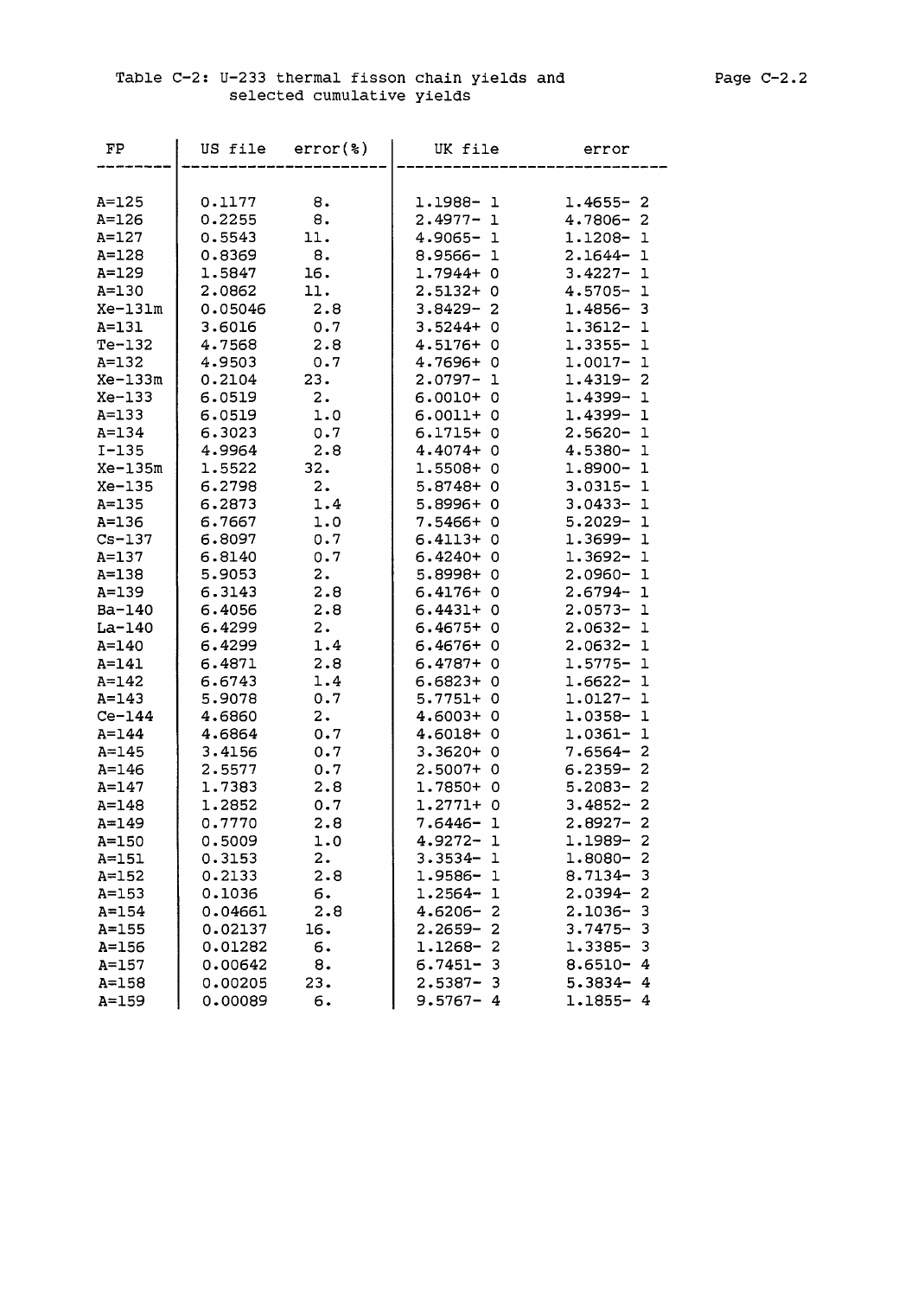### Table C-3: U-235 thermal fission chain yields and Page C-3.1 selected cumulative yields

| FP        | US file | $error(*)$ | UK file                              | error                                               |
|-----------|---------|------------|--------------------------------------|-----------------------------------------------------|
|           |         |            |                                      |                                                     |
|           |         |            |                                      |                                                     |
| $H-1$     |         |            | $1.6549 - 3$                         | $1.5529 - 4$                                        |
| $H - 2$   |         |            | $8.4000 - 4$                         | $5.5894 - 5$                                        |
| $H-3$     |         |            | $9.9825 -$<br>3                      | $3.2132 - 4$                                        |
| $He-3$    |         |            | $9.9825 -$<br>3                      | $3.2132 - 4$                                        |
| $He-4$    |         |            | $1.6731 -$<br>1                      | $5.9310 -$<br>3                                     |
| $A=77$    | 0.00795 | 8.         | 7.9250-<br>3                         | $6.5951 - 4$                                        |
| $A=78$    | 0.02077 | 8.         | $\overline{2}$<br>$2.0514-$          | 1.1925-<br>3                                        |
| $A=79$    | 0.04392 | 6.         | $\overline{2}$<br>$4.7242 -$         | $3.7286 -$<br>3                                     |
| $A=80$    | 0.1278  | 6.         | $1.2755 -$<br>ı                      | $5.3360 -$<br>3                                     |
| $A = 81$  | 0.1914  | 4.         | 1.9682-<br>$\mathbf 1$               | $9.0222 - 3$                                        |
| $A = 82$  | 0.3233  | 2.8        | $3.2329 -$<br>$\mathbf 1$            | $8.0753 - 3$                                        |
| $A = 83$  | 0.5355  | 0.5        | $5.5055 -$<br>1                      | $8.8026 - 3$                                        |
| $A = 84$  | 0.9996  | 0.7        | $1.0955 + 0$                         | $3.1452 - 2$                                        |
| $Kr-85$   | 0.2856  | 0.35       | $2.6865 - 1$                         | $6.5631 - 3$                                        |
| $A = 85$  | 1.3170  | 0.35       | 1.2399+0                             | $3.1888 -$<br>2                                     |
| $A=86$    | 1.9621  | 0.5        | 2.0156+ 0                            | 1.7994-<br>2                                        |
| $A = 87$  | 2.5549  | 0.5        | $2.5992+$<br>O                       | $3.1560 -$<br>2                                     |
| $A = 88$  | 3.5718  | 0.7        | $3.5694+$<br>0                       | $7.4456 -$<br>$\overline{2}$                        |
| $A=89$    | 4.7618  | 1.0        | 4.6920+<br>O                         | $7.8590 -$<br>2                                     |
| $A=90$    |         |            | $5.7621+$<br>0                       | $\overline{2}$                                      |
|           | 5.7750  | 1.0        | $5.8314+$<br>0                       | $6.8311 -$<br>$5.3611 -$<br>$\overline{\mathbf{c}}$ |
| $A=91$    | 5.8365  | 0.7        |                                      |                                                     |
| $A=92$    | 6.0272  | 0.7        | $6.0380 +$<br>0                      | $5.2660 -$<br>$\overline{2}$                        |
| $A=93$    | 6.3589  | 0.7        | $6.4244 +$<br>$\circ$                | $7.5142 -$<br>$\overline{2}$                        |
| $A = 94$  | 6.4953  | 0.7        | $6.3869 + 0$                         | $7.7664 - 2$                                        |
| $A=95$    | 6.4946  | 0.7        | $6.5224 + 0$                         | $5.4827 -$<br>$\overline{2}$                        |
| $A=96$    | 6.3403  | 1.0        | $6.2876+0$                           | $6.0498 -$<br>2                                     |
| $A=97$    | 5.9858  | 0.7        | $6.0740+$<br>$\circ$                 | $4.8841 -$<br>2                                     |
| $A = 98$  | 5.7813  | 0.7        | $5.7137+$<br>$\circ$                 | $5.1966 -$<br>2                                     |
| A=99      | 6.1072  | 1.0        | 6.1602+<br>0                         | $4.8112 -$<br>2                                     |
| $A = 100$ | 6.2823  | 0.7        | $6.2406+$<br>0                       | 5.8290-<br>$\overline{c}$                           |
| $A = 101$ | 5.1803  | 1.0        | $5.1516+$<br>0                       | $5.3110 - 2$                                        |
| $A = 102$ | 4.2966  | 1.0        | $4.2883+$<br>0                       | 2<br>$3.7348 -$                                     |
| $A = 103$ | 3.0323  | 1.0        | $3.0328 + 0$                         | $3.5145 - 2$                                        |
| $A = 104$ | 1.8807  | 1.0        | $1.8742 + 0$                         | $1.6756 - 2$                                        |
| $A = 105$ | 0.9633  | 1.4        | $9.5904 -$<br>$\mathbf{1}$           | $1.2418 - 2$                                        |
| $A = 106$ | 0.4011  | 1.0        | $4.0760 - 1$                         | $9.3519 - 3$                                        |
| $A = 107$ | 0.1460  | 2.8        | $1.3910 - 1$                         | $5.4314 - 3$                                        |
| $A = 108$ | 0.05392 | 4.         | $5.7084 - 2$                         | $2.8645 - 3$                                        |
| A=109     | 0.03098 | б.         | $2.8311 -$<br>2                      | $2.4546 - 3$                                        |
| $A=110$   | 0.02535 | 4.         | $2.5236 -$<br>2                      | $1.9374 - 3$                                        |
| $A=111$   | 0.04216 | 2.         | $2.9016 -$<br>2                      | $6.2813 - 3$                                        |
| $A=112$   | 0.01296 | 4.         | $1.7642 -$<br>2                      | $8.8727 - 4$                                        |
| $A = 113$ | 0.01399 | 4.         | 1.5950-<br>2                         | $8.0211 - 4$                                        |
| $A=114$   | 0.01163 | 4.         | $1.2877 -$<br>2                      | $6.4732 - 4$                                        |
| $A=115$   | 0.01207 | 2.8        | $1.1053 -$<br>2                      | $5.7781 - 4$                                        |
| $A = 116$ | 0.01308 | 4.         | $\overline{\mathbf{c}}$<br>1.6060-   | $8.0713 - 4$                                        |
| $A=117$   | 0.01283 | 4.         | $1.3854-$<br>$\overline{\mathbf{2}}$ | $1.5532 - 3$                                        |
| $A = 118$ | 0.01130 | 8.         | $1.3634 - 2$                         | $2.0616 - 3$                                        |
| $A = 119$ | 0.01275 | 8.         | $1.5085 - 2$                         | $1.4777 - 3$                                        |
| $A = 120$ | 0.01327 | 11.        | $1.4643 -$<br>2                      | $1.6044 - 3$                                        |
| $A=121$   | 0.01311 | б.         | 1.2521-<br>2                         | $5.1397 - 4$                                        |
| $A = 122$ | 0.01547 | 8.         | 1.8101-<br>2                         | $1.1727 - 3$                                        |
| $A = 123$ | 0.01585 | 2.8        | $1.5705 -$<br>2                      | $9.1021 - 4$                                        |
| $A = 124$ | 0.02677 |            | 2<br>$3.1543 -$                      | $2.6584 -$<br>- 3                                   |
|           |         | 8.         | $2.7729 -$<br>2                      |                                                     |
| $A = 125$ | 0.03105 | 2.8        |                                      | $1.6630 - 3$                                        |
| $A = 126$ | 0.05874 | 8.         | $6.0190 -$<br>-2                     | $5.5927 - 3$                                        |
| $A = 127$ | 0.1264  | 4.         | $1.2332 - 1$                         | $4.8147 - 3$                                        |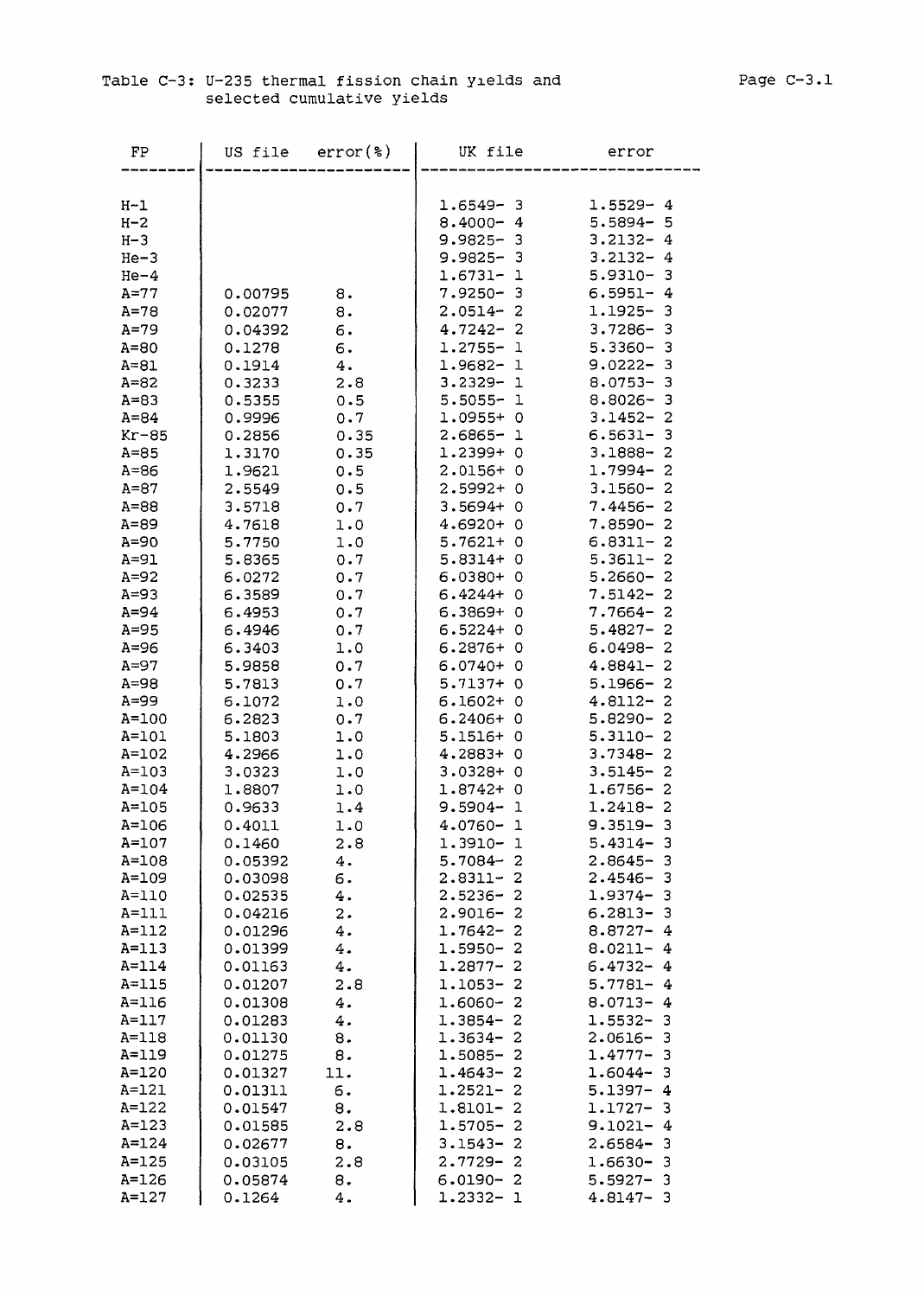### Table C-3: U-235 thermal fission chain yields and selected cumulative yields

| FP        | US file | $error(*)$ | UK file                            | error                        |
|-----------|---------|------------|------------------------------------|------------------------------|
|           |         |            |                                    |                              |
| $A = 128$ | 0.3496  | 2.8        | $3.2839 - 1$                       | $7.8900 - 3$                 |
| $A = 129$ | 0.7522  | б.         | 7.7648-<br>$\mathbf 1$             | $3.1439 -$<br>2              |
| $A = 130$ | 1.8109  | 2.         | $1.8013+0$                         | $\overline{2}$<br>$5.2113 -$ |
| $Xe-131m$ | 0.04049 | 1.4        | $3.1303 -$<br>2                    | $3.4167 - 4$                 |
| $A = 131$ | 2.8920  | 0.5        | $2.8822 + 0$                       | $3.1460 -$<br>$\overline{2}$ |
| $A = 132$ | 4.3149  | 0.35       | $4.2666 + 0$                       | $4.2121 - 2$                 |
| $Xe-133m$ | 0.1894  | 2.         | 1.9069-<br>ı                       | $2.0291 - 3$                 |
| $Xe-133$  | 6.6989  | 0.5        | $6.6046 + 0$                       | $7.0026 -$<br>$\overline{2}$ |
| $A = 133$ | 6.6989  | 0.35       | $6.6046 + 0$                       | $7.0026 -$<br>$\overline{c}$ |
| $A = 134$ | 7.8762  | 0.5        | $7.7551 + 0$                       | $8.8568 -$<br>$\overline{2}$ |
| $I-135$   | 6.2784  | 1.4        | $6.2727 + 0$                       | $1.6961 - 1$                 |
| $Xe-135m$ | 1.1055  | 1.4        | $1.1468 + 0$                       | $5.2914-$<br>$\overline{c}$  |
| $Xe-135$  | 6.5407  | 0.7        | $6.5343+0$                         | $1.4751 -$<br>$\mathbf{1}$   |
| $A = 135$ | 6.5412  | 0.35       | $6.5355+$<br>$\Omega$              | $1.4753 -$<br>1              |
| $A = 136$ | 6.3159  | 0.35       | $6.4911+0$                         | $1.0679 - 1$                 |
| $A = 137$ | 6.1894  | 0.5        | $6.0860 + 0$                       | $7.2890 - 2$                 |
| $A = 138$ | 6.7108  | 0.7        | $6.7471 + 0$                       | $8.3243 - 2$                 |
| $A = 139$ | 6.3633  | 1.0        | $6.4452 + 0$                       | $9.7962 - 2$                 |
| $A = 140$ | 6.2084  | 0.5        | $6.2832 + 0$                       | $6.1155 - 2$                 |
| $A = 141$ | 5.8221  | 1.0        | $5.8744+0$                         | $7.7017 - 2$                 |
| $A = 142$ | 5.8315  | 0.5        | $5.8377+0$                         | $5.1242 -$<br>$\overline{c}$ |
| $A = 143$ | 5.9461  | 0.35       | 5.9430+ 0                          | $4.6790 -$<br>$\overline{c}$ |
| $A = 144$ | 5.4943  | 0.5        | $5.4717+0$                         | $3.7988 - 2$                 |
| $A = 145$ | 3.9273  | 0.35       | 3.9248+0                           | $3.1219 -$<br>$\overline{2}$ |
| $A = 146$ | 2.9938  | 0.35       | 2.9861+<br>0                       | 2.3598-<br>2                 |
| $A = 147$ | 2.2452  | 0.7        | $2.2708 + 0$                       | $\overline{2}$<br>2.2394-    |
| $A = 148$ | 1.6728  | 0.35       | $1.6765+0$                         | $1.4996 - 2$                 |
| $A = 149$ | 1.0788  | 1.0        | $1.0506+0$                         | $1.6618 - 2$                 |
| $A = 150$ | 0.6528  | 0.5        | $6.5000 -$<br>ı                    | $6.5016 -$<br>3              |
| $A=151$   | 0.4171  | 1.0        | $4.1652 -$<br>$\mathbf 1$          | $6.6569 -$<br>3              |
| $A=152$   | 0.2668  | 1.0        | $2.5916 -$<br>1                    | $6.2100 -$<br>3              |
| $A = 153$ | 0.1584  | 2.8        | $\mathbf{1}$<br>$1.5137-$          | 5.8895-<br>3                 |
| $A = 154$ | 0.07439 | 1.0        | $7.2875 - 2$                       | $2.1907 -$<br>3              |
| $A=155$   | 0.03220 | 4.         | $\overline{2}$<br>$3.2386 -$       | $9.4184 -$<br>4              |
| $A=156$   | 0.01491 | 2.8        | $1.2702 -$<br>$\overline{2}$       | $5.9872 - 4$                 |
| $A = 157$ | 0.00629 | 8.         | $6.3132 -$<br>3                    | $4.3694 - 4$                 |
| $A = 158$ | 0.00334 | 11.        | 2.8186-<br>-3                      | $5.3159 - 4$                 |
| $A = 159$ | 0.00101 | 6.         | $\overline{\mathbf{3}}$<br>1.0620- | $6.3918 - 5$                 |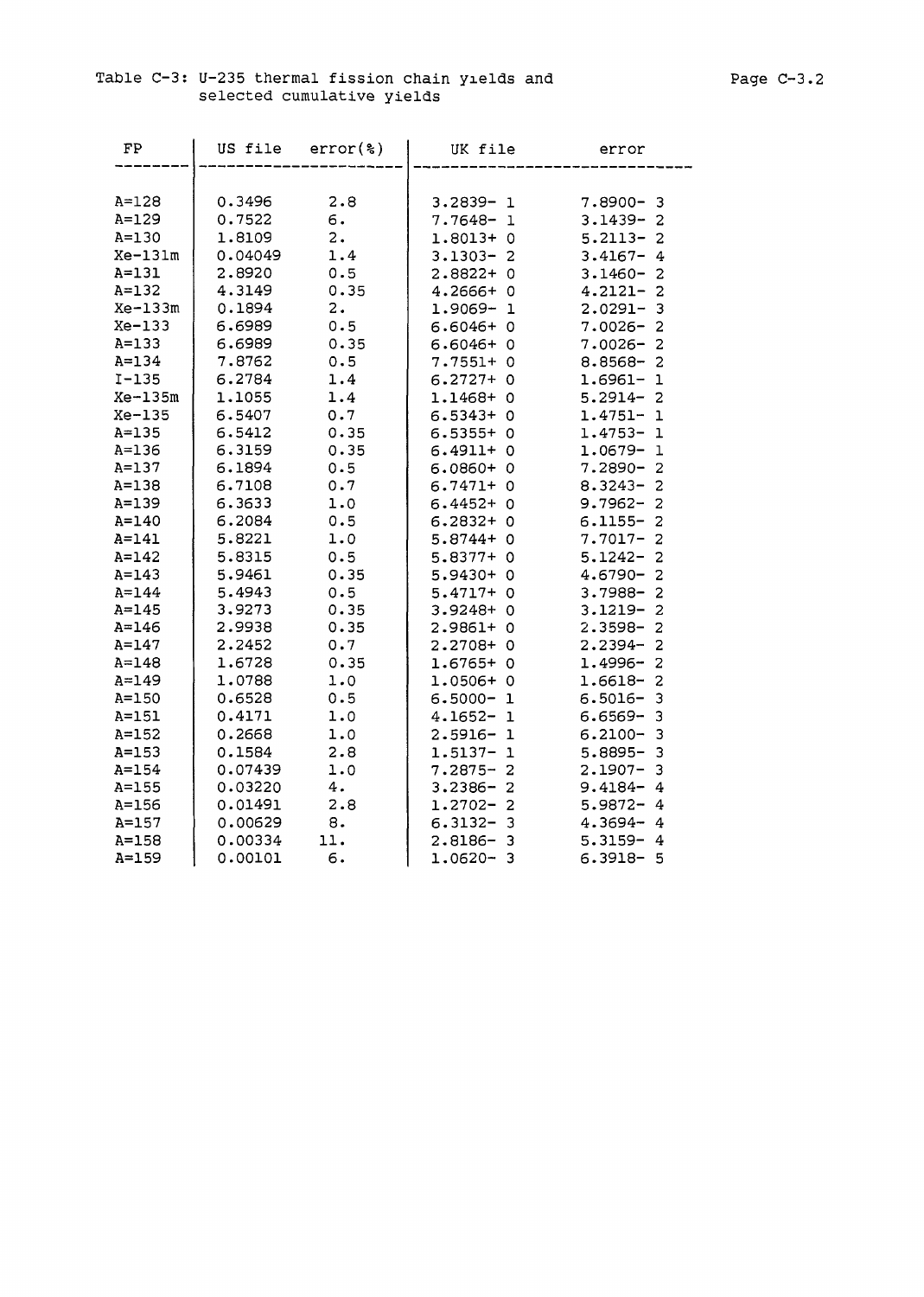### Table C-4: U-238 fast fission chain yields and selected cumulative yields

| FP                     | US file            | $error(*)$         | UK file                                                      | error                                                    |
|------------------------|--------------------|--------------------|--------------------------------------------------------------|----------------------------------------------------------|
|                        |                    |                    |                                                              |                                                          |
| $H-3$                  |                    |                    | $1.0601 - 2$                                                 | $4.1398 - 3$                                             |
| $He-3$                 |                    |                    | $1.0601 - 2$                                                 | 4.1398-3                                                 |
| $He-4$                 |                    |                    | $1.6210 - 1$                                                 | $6.3302 - 2$                                             |
| $A=78$                 | 0.01123            | 23.                | $7.4434 - 3$                                                 | 1.8530-<br>-3                                            |
| $A=79$                 | 0.03271            | 23.                | $1.7992 - 2$                                                 | $4.4391 - 3$                                             |
| $A = 80$               | 0.04718            | 32.                | $4.2588 - 2$                                                 | $1.0194 - 2$                                             |
| $A = 81$               | 0.1083             | 16.                | $9.3712 -$<br>$\overline{2}$                                 | $2.2162 -$<br>2                                          |
| $A = 82$               | 0.2134             | 16.                | $2.0548-$<br>ı                                               | $4.5852 -$<br>2                                          |
| $A = 83$               | 0.3943             | 1.4                | $4.0010 - 1$                                                 | 1.9650-<br>2                                             |
| $A = 84$               | 0.8222             | 1.4                | $7.5646 -$<br>ı                                              | $1.0773-$<br>1                                           |
| $Kr-85$                | 0.1482             | $\mathbf 2$ .      | 1.4782-<br>1                                                 | $2.1760 -$<br>2                                          |
| $A=85$                 | 0.7409             | 1.0                | 6.9113-<br>-1                                                | 1.0185-<br>$\mathbf{1}$                                  |
| $A=86$<br>$A = 87$     | 1.2906<br>1.6184   | 1.0<br>1.0         | $1.3171+ 0$<br>$1.5425+0$                                    | 6.2639-<br>2<br>$8.6912 -$<br>2                          |
| $A = 88$               | 2.0374             | 1.4                | $2.1661 + 0$                                                 | $9.1809 - 2$                                             |
| $A = 89$               | 2.7702             | 1.4                | $2.7554 + 0$                                                 | $7.5837 - 2$                                             |
| $A=90$                 | 3.2401             | 1.4                | $3.2453+0$                                                   | 9.0825-<br>2                                             |
| $A=91$                 | 4.0799             | 2.                 | $4.0124 + 0$                                                 | $1.2243 - 1$                                             |
| $A=92$                 | 4.3029             | 2.8                | $4.2288 + 0$                                                 | $1.4261 - 1$                                             |
| $A=93$                 | 4.9174             | 2.                 | $5.3407+0$                                                   | $2.0655 - 1$                                             |
| $A = 94$               | 4.7158             | 2.8                | $4.8627+0$                                                   | $1.9674 - 1$                                             |
| $ND-95m$               | 0.05143            | 1.0                | 1.6827-<br>7                                                 | $6.0480 - 8$                                             |
| $A = 95$               | 5.1434             | 1.0                | 5.0804+<br>0                                                 | $8.4254 -$<br>2                                          |
| $A=96$                 | 6.0036             | 4.                 | 5.8581+<br>$\circ$                                           | $2.7747 -$<br>1                                          |
| $A=97$                 | 5.5675             | 0.7                | 5.6357+<br>0                                                 | 5.3598-<br>2                                             |
| $A=98$                 | 5.8716             | 1.0                | $5.6220 + 0$                                                 | $2.6816 - 1$                                             |
| $A=99$<br>$A = 100$    | 6.1640<br>6.6830   | 1.4<br>1.0         | $6.1914 + 0$<br>$6.5698 + 0$                                 | $8.6608 - 2$                                             |
| $A=101$                | 6.1872             | 1.4                | $6.6702 + 0$                                                 | 3.0999-1<br>$3.5178 - 1$                                 |
| $A = 102$              | 6.4248             | 1.0                | $6.4309+$<br>- 0                                             | $4.0079 - 1$                                             |
| $A = 103$              | 6.2707             | 1.0                | $6.0882 + 0$                                                 | $1.0252 - 1$                                             |
| $A = 104$              | 5.0205             | 1.0                | 4.8431+<br>- 0                                               | $2.4114 - 1$                                             |
| $A = 105$              | 4.0488             | 2.                 | 3.7544+<br>0                                                 | $1.3485 - 1$                                             |
| $A = 106$              | 2.4828             | 1.4                | $2.6332+$<br>0                                               | 1.6037-<br>-1                                            |
| $A = 107$              | 1.4773             | 8.                 | $1.8174+$<br>0                                               | 1.1661-1                                                 |
| $A = 108$              | 0.6009             | 16.                | $5.3713-$<br>$\mathbf 1$                                     | $8.7256 -$<br>-2                                         |
| A=109                  | 0.2420             | 11.                | $1.5520 -$<br>-1                                             | 1.5959-2                                                 |
| $A=110$                | 0.1385             | 16.                | $9.9780 -$<br>$\overline{c}$                                 | $1.3778 - 2$                                             |
| $A=111$<br>$A = 112$   | 0.07016            | 2.                 | $6.4678 -$<br>$\overline{c}$                                 | $2.2633 - 3$                                             |
| $A=113$                | 0.05556<br>0.04510 | 4.<br>11.          | $5.3462 -$<br>$\overline{a}$<br>$3.0645 -$<br>$\overline{c}$ | $3.3692 -$<br>$\overline{\mathbf{3}}$<br>$6.9822 -$<br>3 |
| $A = 114$              | 0.03856            | 16.                | $3.3967 -$<br>2                                              | 3<br>$6.8435 -$                                          |
| $A=115$                | 0.03675            | 4.                 | $3.7936 -$<br>2                                              | $2.3160 -$<br>3                                          |
| $A = 116$              | 0.03875            | 11.                | $3.5214-$<br>2                                               | $8.9222 -$<br>3                                          |
| $A = 117$              | 0.03721            | 11.                | $3.3532 -$<br>2                                              | $8.4981 -$<br>-3                                         |
| $A = 118$              | 0.04176            | 11.                | $3.2153 -$<br>2                                              | $8.1043 - 3$                                             |
| $A = 119$              | 0.03801            | 11.                | $3.1534-$<br>2                                               | $7.6713 - 3$                                             |
| $A=120$                | 0.03704            | 11.                | $2.9952 -$<br>2                                              | $7.3298 -$<br>3                                          |
| $A=121$                | 0.03902            | 11.                | $2.8301 -$<br>2                                              | $3.3509 -$<br>3                                          |
| $A = 122$              | 0.03927            | 11.                | $3.4508 -$<br>$\overline{c}$                                 | $8.4300 -$<br>-3                                         |
| $A = 123$              | 0.04214            | 16.                | $4.3917 -$<br>2                                              | $1.0676 -$<br>2                                          |
| $A = 124$<br>$A = 125$ | 0.04443            | 11.                | $6.1202 -$<br>2                                              | $1.4736 -$<br>$\overline{\mathbf{c}}$                    |
| $A = 126$              | 0.04766<br>0.05301 | б.<br>6.           | $9.3633 -$<br>2<br>$9.1961 - 2$                              | $\overline{c}$<br>$1.4577 -$                             |
| $A = 127$              | 0.1346             | 4.                 | 1.5713-<br>-1                                                | $1.7886 - 2$<br>$1.0182 - 2$                             |
| $A = 128$              | 0.4607             | б.                 | $2.8527 -$<br>$\mathbf{1}$                                   | $5.5118 - 2$                                             |
| $A = 129$              | 0.9512             | $\boldsymbol{4}$ . | $6.2055 - 1$                                                 | $2.9639 - 2$                                             |
|                        |                    |                    |                                                              |                                                          |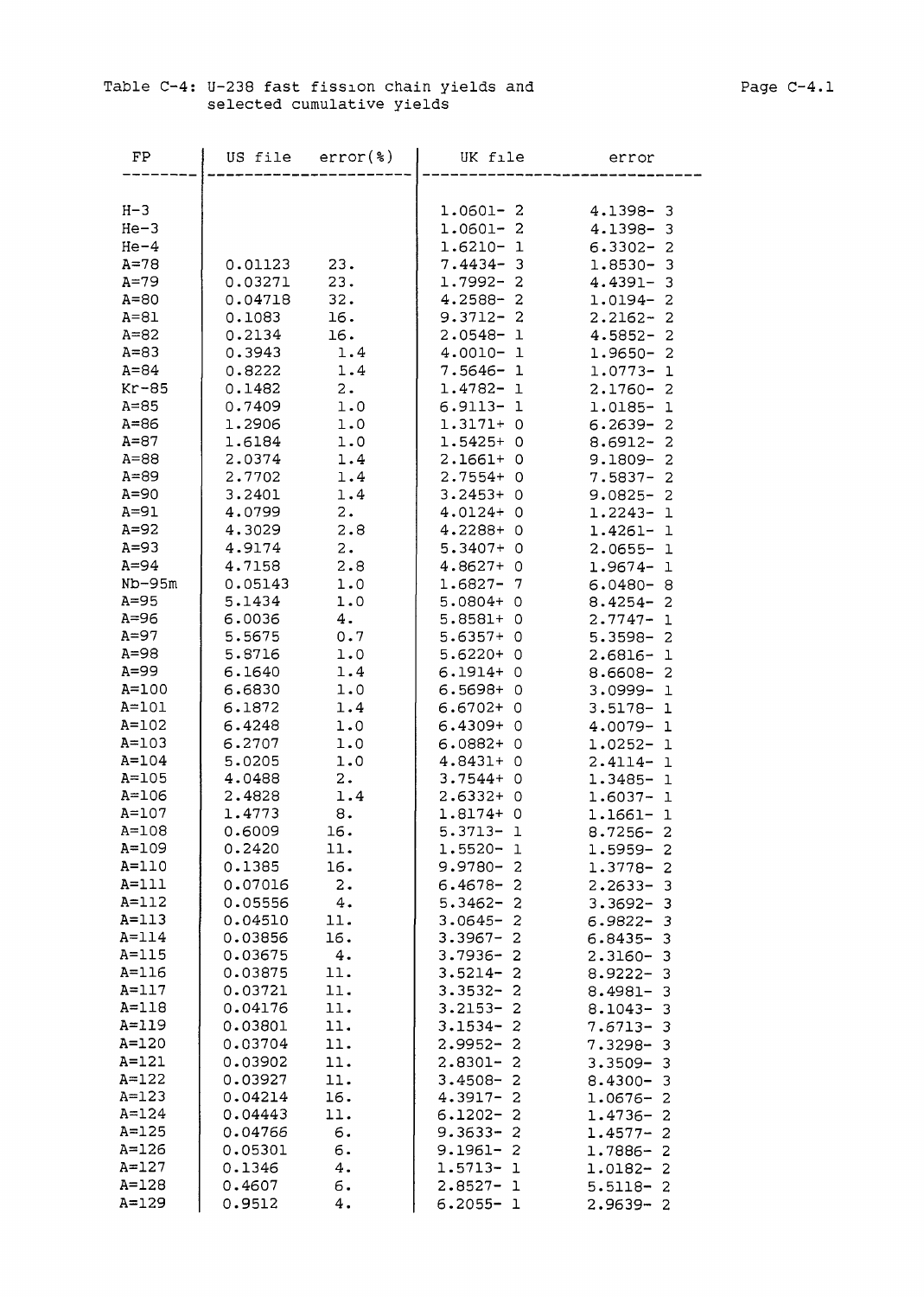A=160

0.00334

23.

| FP        | US file | $error(*)$ | UK file      | error                        |
|-----------|---------|------------|--------------|------------------------------|
|           |         |            |              |                              |
| $A=130$   | 1.8734  | б.         | $1.3556+0$   | $2.2551 - 1$                 |
| Xe-131m   | 0.04611 | 1.4        | $3.5873 - 2$ | $6.4063 - 4$                 |
| $A = 131$ | 3.2936  | 1.0        | $3.3031+0$   | $5.8988 - 2$                 |
| $A = 132$ | 5.1543  | 1.0        | $5.0611 + 0$ | $7.5160 - 2$                 |
| $Xe-133m$ | 0.1908  | 2.8        | 1.9499-1     | $3.9718 - 3$                 |
| $A = 133$ | 6.7729  | 0.7        | $6.7695+0$   | $1.3789 - 1$                 |
| $A = 134$ | 7.7501  | 2.         | 7.6992+ 0    | $2.1650 - 1$                 |
| $I - 135$ | 6.9553  | 2.         | $6.4908 + 0$ | $1.7309 - 1$                 |
| $Xe-135m$ | 1.0383  | 2.8        | $1.0181 + 0$ | $2.6901 - 2$                 |
| $A = 135$ | 6.9824  | 0.7        | $6.5072+0$   | $1.7279 - 1$                 |
| $A = 136$ | 6.9943  | 2.8        | $6.9236+0$   | $2.3977 - 1$                 |
| $A = 137$ | 6.0240  | 0.7        | $5.8192 + 0$ | $8.4925 - 2$                 |
| $A = 138$ | 5.7311  | 1.4        | $6.0560 + 0$ | $1.5485 - 1$                 |
| $A = 139$ | 5.6515  | 1.0        | $5.7589+0$   | $2.1979 - 1$                 |
| $A = 140$ | 5.8151  | 0.7        | $5.7201+ 0$  | $4.7052 - 2$                 |
| $A=141$   | 5.3257  | 2.         | $5.8538 + 0$ | $2.0532 - 1$                 |
| $A = 142$ | 4.5699  | 1.0        | $4.8593+0$   | $1.4487 - 1$                 |
| $A = 143$ | 4.5960  | 0.7        | $4.8229 + 0$ | $3.1578 - 2$                 |
| $A = 144$ | 4.5279  | 0.7        | $4.4629 + 0$ | $6.0560 - 2$                 |
| $A = 145$ | 3.7882  | 0.7        | $3.8362+0$   | $1.2400 - 1$                 |
| $A = 146$ | 3.4279  | 0.7        | $3.5796+0$   | 1.1171-1                     |
| $A = 147$ | 2.5793  | 0.7        | $2.6550+0$   | $1.6336 - 2$                 |
| $A = 148$ | 2.1013  | 0.7        | $2.2837+0$   | $3.1786 - 2$                 |
| $A = 149$ | 1.6170  | 1.0        | $1.6810+0$   | $5.4466 - 2$                 |
| $A = 150$ | 1.2662  | 1.0        | $1.3156+0$   | $4.2872 - 2$                 |
| $A = 151$ | 0.7961  | 1.0        | $8.0984 - 1$ | $1.1326 - 2$                 |
| $A = 152$ | 0.5270  | 1.0        | $5.5650 - 1$ | $3.1463 - 2$                 |
| $A = 153$ | 0.4116  | 2.         | $3.4346 - 1$ | $1.0294 - 2$                 |
| $A = 154$ | 0.2154  | 1.0        | $2.3905 - 1$ | $1.6706 - 2$                 |
| $A = 155$ | 0.1370  | 11.        | $1.2268 - 1$ | $\overline{a}$<br>$1.0437 -$ |
| $A = 156$ | 0.07597 | 2.         | $6.3167 - 2$ | $9.4750 - 4$                 |
| $A = 157$ | 0.03961 | 16.        | $3.1938 - 2$ | $6.0303 - 3$                 |
| $A = 158$ | 0.01770 | 16.        | $1.6271 - 2$ | $3.0672 - 3$                 |
| $A = 159$ | 0.00827 | 16.        | $8.2913 - 3$ | $9.1253 - 4$                 |

3.0963-

3

5.5144-

4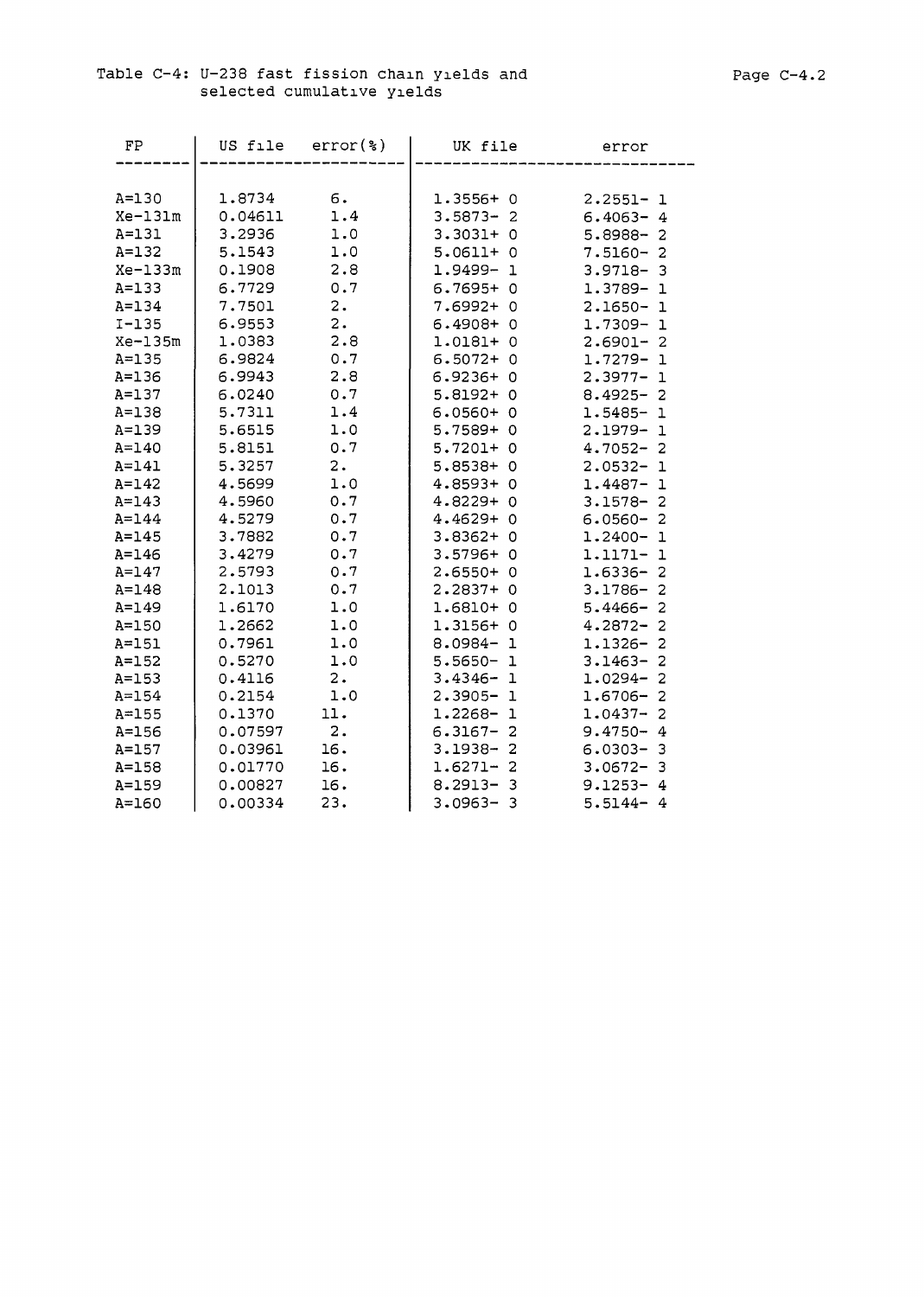### Table C-5: Pu-239 thermal fission chain yields and selected cumulative yields

| FP        | US file | $error(*)$         | UK file                      | error                        |
|-----------|---------|--------------------|------------------------------|------------------------------|
|           |         |                    |                              |                              |
| $H-1$     |         |                    | $4.0800 - 3$                 | $3.7370 - 4$                 |
| $H-2$     |         |                    | $1.4201 - 3$                 | $1.6240 - 4$                 |
| $H-3$     |         |                    | $1.4659 - 2$                 | $5.5795 - 4$                 |
| $He-3$    |         |                    | $1.4728 - 2$                 | $5.5795 - 4$                 |
| $He-4$    |         |                    | $2.2239 -$<br>$\mathbf 1$    | $4.0949 - 3$                 |
| $A=77$    | 0.00709 | 11.                | $7.0474 - 3$                 | 1.1177-<br>- 3               |
| $A = 78$  | 0.02792 | 11.                | $1.6915 - 2$                 | 4.1668-<br>- 3               |
| $A=79$    | 0.04351 | 2.                 | $3.9550 -$<br>$\overline{2}$ | $9.5501 -$<br>3              |
| $A=80$    | 0.1137  | 16.                | $9.1062 -$<br>2              | $2.0953 -$<br>2              |
| $A = 81$  | 0.1790  | 16.                | 1.9143-<br>ı                 | $2.5127 -$<br>2              |
| $A=82$    | 0.2204  | 23.                | $2.4464-$<br>$\mathbf 1$     | $3.7053 -$<br>$\overline{2}$ |
| $A=83$    | 0.2968  | 0.5                | 2.8801-<br>$\mathbf 1$       | $8.8764 -$<br>3              |
| $A = 84$  | 0.4797  | 1.0                | 4.9061-1                     | $\overline{c}$<br>1.9982-    |
| $Kr-85$   | 0.1257  | 1.4                | $1.2575 - 1$                 | $3.8201 - 3$                 |
| $A = 85$  | 0.5770  | 0.35               | $5.5093 - 1$                 | $1.2428 - 2$                 |
| $A = 86$  | 0.7658  | 0.5                | $7.8579 - 1$                 | $1.6907 - 2$                 |
| $A = 87$  | 1.0051  | 0.5                | $9.7459 -$<br>-1             | $3.5680 - 2$                 |
| $A = 88$  | 1.3198  | 1.0                | $1.3070+0$                   | $3.4070 - 2$                 |
| $A = 89$  | 1.7068  | 2.                 | 1.6586+0                     | $3.0788 - 2$                 |
| $A=90$    | 2.0457  | 1.4                | 1.9567+<br>- 0               | $3.5504 -$<br>2              |
| $A=91$    | 2.4370  | 1.4                | 2.4327+<br>0                 | $3.1500 -$<br>2              |
| $A=92$    | 2.9916  | 0.7                | $3.0293+$<br>0               | $5.6405 - 2$                 |
| $A=93$    | 3.7734  | 0.7                | 3.9275+<br>O                 | $1.1566 - 1$                 |
| $A = 94$  | 4.2973  | 1.0                | 4.2654+<br>O                 | $8.2055 - 2$                 |
| $Zr-95$   | 4.8089  | 1.4                | 4.9051+<br>O                 | $8.7107 - 2$                 |
| $Nb-95m$  | 0.04822 | 2.                 | $5.3737 - 5$                 | 1.9661- 5                    |
| $A=95$    | 4.8096  | 1.0                | 4.9054+ 0                    | $8.7110 - 2$                 |
| $A = 96$  | 4.8650  | 1.4                | $4.9376+$<br>O               | 1.2981-<br>-1                |
| $A=97$    | 5.4050  | 1.0                | $5.3055+$<br>0               | $6.9313 -$<br>-2             |
| $A = 98$  | 5.8380  | 1.0                | 5.9973+<br>0                 | $3.6001 -$<br>$\mathbf 1$    |
| $A = 99$  | 6.1990  | 1.4                | 6.1628+<br>$\circ$           | $4.9547 -$<br>-2             |
| $A=100$   | 6.9097  | 2.8                | $7.0104+$<br>0               | $4.2493 -$<br>1              |
| $A=101$   | 6.0076  | 1.4                | $6.1870+$<br>$\circ$         | $2.0670 -$<br>$\mathbf 1$    |
| $A = 102$ | 6.0994  | 1.4                | $6.1045+$<br>0               | 2.9105-<br>ı                 |
| $A = 103$ | 7.0048  | 2.                 | $6.9526+$<br>0               | $6.9325 - 2$                 |
| $A = 104$ | 6.0704  | 1.0                | $6.0789+$<br>- 0             | $2.0470 - 1$                 |
| $A = 105$ | 5.6203  | 2.                 | $5.7675+0$                   | 1.4644-<br>-1                |
| Ru-106    | 4.3282  | 2.                 | $4.1853 + 0$                 | $6.6632 - 2$                 |
| $A = 106$ | 4.3286  | 2.                 | 4.1867+ 0                    | $6.6653 - 2$                 |
| $A = 107$ | 3.2953  | 4.                 | 3.1784+ 0                    | 1.2748-<br>$\mathbf 1$       |
| $A = 108$ | 2.1402  | $\boldsymbol{4}$ . | $2.0581+0$                   | $8.7767 - 2$                 |
| A=109     | 1.7442  | 8.                 | $1.5174+0$                   | 1.7462-<br>1                 |
| $A=110$   | 0.6364  | 6.                 | $6.2540 -$<br>ı              | $3.1346 -$<br>-2             |
| $A=111$   | 0.2925  | 2.                 | $3.0547-$<br>ı               | $6.4167 -$<br>3              |
| $A = 112$ | 0.1278  | 2.8                | 1.2756-<br>ı                 | $7.1511 -$<br>-3             |
| $A = 113$ | 0.08053 | 2.8                | 8.1070-<br>2                 | $3.9745 -$<br>з              |
| $A=114$   | 0.05929 | 2.8                | $5.3936 -$<br>2              | $2.6982 -$<br>-3             |
| $A = 115$ | 0.04096 | 4.                 | $4.9492 -$<br>2              | $4.9587 -$<br>-3             |
| A=116     | 0.04947 | 8.                 | $4.5748-$<br>2               | $2.2885 - 3$                 |
| $A=117$   | 0.04674 | 8.                 | $4.5742-$<br>2               | $2.2882 -$<br>-3             |
| $A = 118$ | 0.03579 | 8.                 | $4.5703-$<br>2               | $3.2012 -$<br>-3             |
| $A = 119$ | 0.03773 | 8.                 | 4.8738-<br>2                 | $3.3941 -$<br>-3             |
| $A = 120$ | 0.03390 | 11.                | $4.3292 -$<br>$\overline{2}$ | 5.9678-<br>З                 |
| $A=121$   | 0.03813 | 8.                 | $5.5613 -$<br>2              | $1.0250 - 2$                 |
| $A = 122$ | 0.05356 | 11.                | $6.9616 -$<br>2              | $3.4722 -$<br>з              |
| $A = 123$ | 0.04487 | 16.                | $9.5035 -$<br>2              | $9.3811 - 3$                 |
| $A=124$   | 0.09394 | 16.                | $1.2816 - 1$                 | $6.3835 - 3$                 |
|           |         |                    |                              |                              |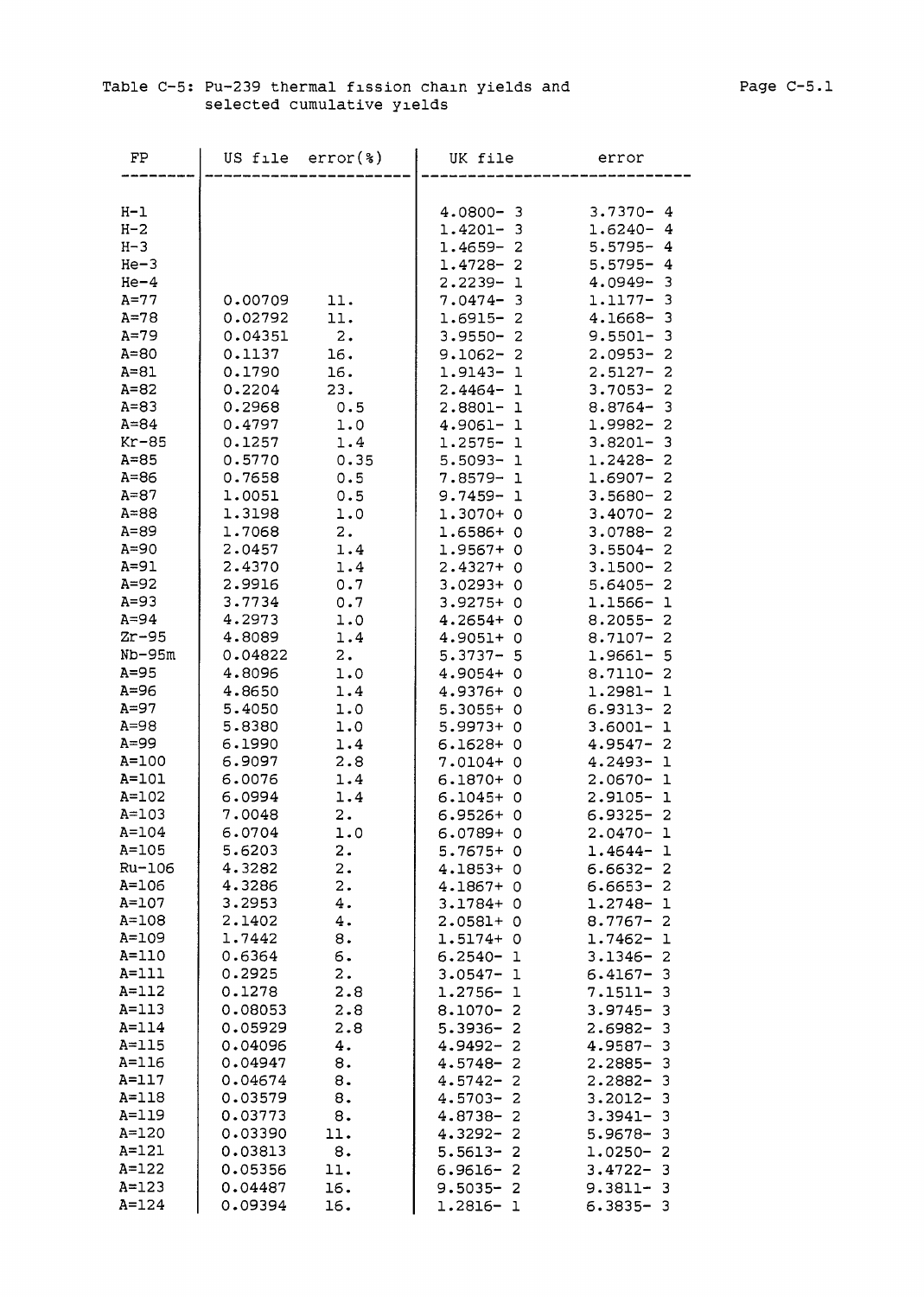$\sim 10$ 

| FP                 | US file $error(*)$ |          | UK file                      | error                        |
|--------------------|--------------------|----------|------------------------------|------------------------------|
|                    |                    |          |                              |                              |
| $A = 125$<br>A=126 | 0.1127<br>0.2508   | 8.<br>6. | $2.0542 - 1$<br>$3.1286 - 1$ | $3.7979 - 2$<br>$4.4461 - 2$ |
| $A=127$            | 0.5763             | 8.       | $4.6080 - 1$                 | $2.4214 - 2$                 |
| A=128              | 0.7381             | 11.      | $8.2855 - 1$                 | $4.9415 -$<br>2              |
| A=129              | 1.3847             | 4.       | $1.4022 + 0$                 | $6.6701 -$<br>2              |
| $A = 130$          | 2.0548             | 11.      | 2.3693+0                     | 1.3625-<br>ı                 |
| Xe-131m            | 0.05409            | 2.       | $4.2009 - 2$                 | $6.2247 -$<br>4              |
| A=131              | 3.8621             | 0.5      | $3.8659+0$                   | $5.7278-$<br>2               |
| $Te-132$           | 5.1539             | 2.       | $5.0881+0$                   | 2<br>$8.2130 -$              |
| $A = 132$          | 5.4160             | 0.5      | $5.2620+0$                   | $5.7269 -$<br>2              |
| Xe-133m            | 0.2318             | 16.      | $2.1467 - 1$                 | 3<br>$6.4737 -$              |
| $A = 133$          | 7.0262             | 0.5      | $6.9026 + 0$                 | 2<br>$9.4077 -$              |
| A=134              | 7.6876             | 0.5      | $7.5653+0$                   | 1.3588-<br>- 1               |
| $I - 135$          | 6.4123             | 2.8      | $6.1927 + 0$                 | $3.5440 -$<br>- 1            |
| Xe-135m            | 1.7089             | 32.      | $1.5756+0$                   | $1.4748 - 1$                 |
| Xe-135             | 7.6237             | 1.0      | $7.2269 + 0$                 | 1.6582- 1                    |
| $A = 135$          | 7.6338             | 0.7      | $7.2390+0$                   | 1.6605-<br>1                 |
| $A = 136$          | 7.0228             | 1.0      | 7.0764+ 0                    | 1.8648-<br>1                 |
| $Cs - 137$         | 6.6202             | 0.5      | $6.4025+0$                   | $1.1652 -$<br>ı              |
| $A = 137$          | 6.6253             | 0.5      | $6.4065+0$                   | 1.1651-<br>1                 |
| A=138              | 6.1369             | 1.0      | $6.1215+0$                   | 1.3912-<br>1                 |
| A=139              | 5.6319             | 2.8      | $5.6638 + 0$                 | $1.3895 -$<br>1              |
| Ba-140             | 5.3644             | 1.4      | $5.2854 + 0$                 | $5.2550 -$<br>2              |
| A=140              | 5.3724             | 1.0      | $5.2944 + 0$                 | $5.2531 -$<br>2              |
| A=141              | 5.2556             | 2.       | $5.2033+0$                   | 7.1682-<br>2                 |
| A=142              | 4.9418             | 0.7      | $5.0462+0$                   | 2<br>$7.8925 -$              |
| A=143              | 4.4216             | 0.5      | $4.4631+0$                   | $6.5883 -$<br>2              |
| $Ce-144$           | 3.7454             | 1.0      | 3.7512+ 0                    | $3.7314-$<br>2               |
| $A=144$            | 3.7457             | 0.35     | $3.7516+0$                   | $3.7317 -$<br>2              |
| A=145              | 2.9952             | 0.35     | $3.0532 + 0$                 | $4.8365 -$<br>2              |
| $A = 146$          | 2.4626             | 0.35     | $2.5010+0$                   | 3.9729-<br>2                 |
| $A = 147$          | 2.0071             | 1.0      | $2.0536+0$                   | $3.4709 -$<br>2              |
| $A = 148$          | 1.6449             | 0.5      | 1.6893+0                     | $2.5261 -$<br>2              |
| A=149              | 1.2195             | 0.7      | $1.2539+0$                   | 2<br>$2.5012 -$              |
| A=150              | 0.9680             | 0.35     | $9.8246 - 1$                 | $1.5716 - 2$                 |
| $A=151$            | 0.7485             | 1.4      | 7.6279- 1                    | $1.9807 - 2$                 |
| $A = 152$          | 0.5779             | 1.0      | 5.8719- 1                    | $2.4012 - 2$                 |
| $A = 153$          | 0.3638             | б.       | $3.9636 - 1$                 | $3.2467-$<br>2               |
| A=154              | 0.2617             | 1.4      | $2.7913 - 1$                 | $1.1457 -$<br>2              |
| $A = 155$          | 0.1679             | 11.      | $2.0566 - 1$                 | $3.1505 -$<br>2              |
| A=156              | 0.1248             | 4.       | $1.0706 - 1$                 | 6.0120-<br>3                 |
| $A=157$            | 0.07471            | б.       | $7.5258 - 2$                 | $7.5826 -$<br>3              |
| A=158              | 0.04215            | 16.      | $3.9542 - 2$                 | $7.6434-$<br>3               |
| A=159              | 0.02081            | 6.       | $2.1348 - 2$                 | $1.9257-$<br>з               |
| A=160              | 0.00984            | 16.      | $1.0171 - 2$                 | $1.8704 -$<br>- 3            |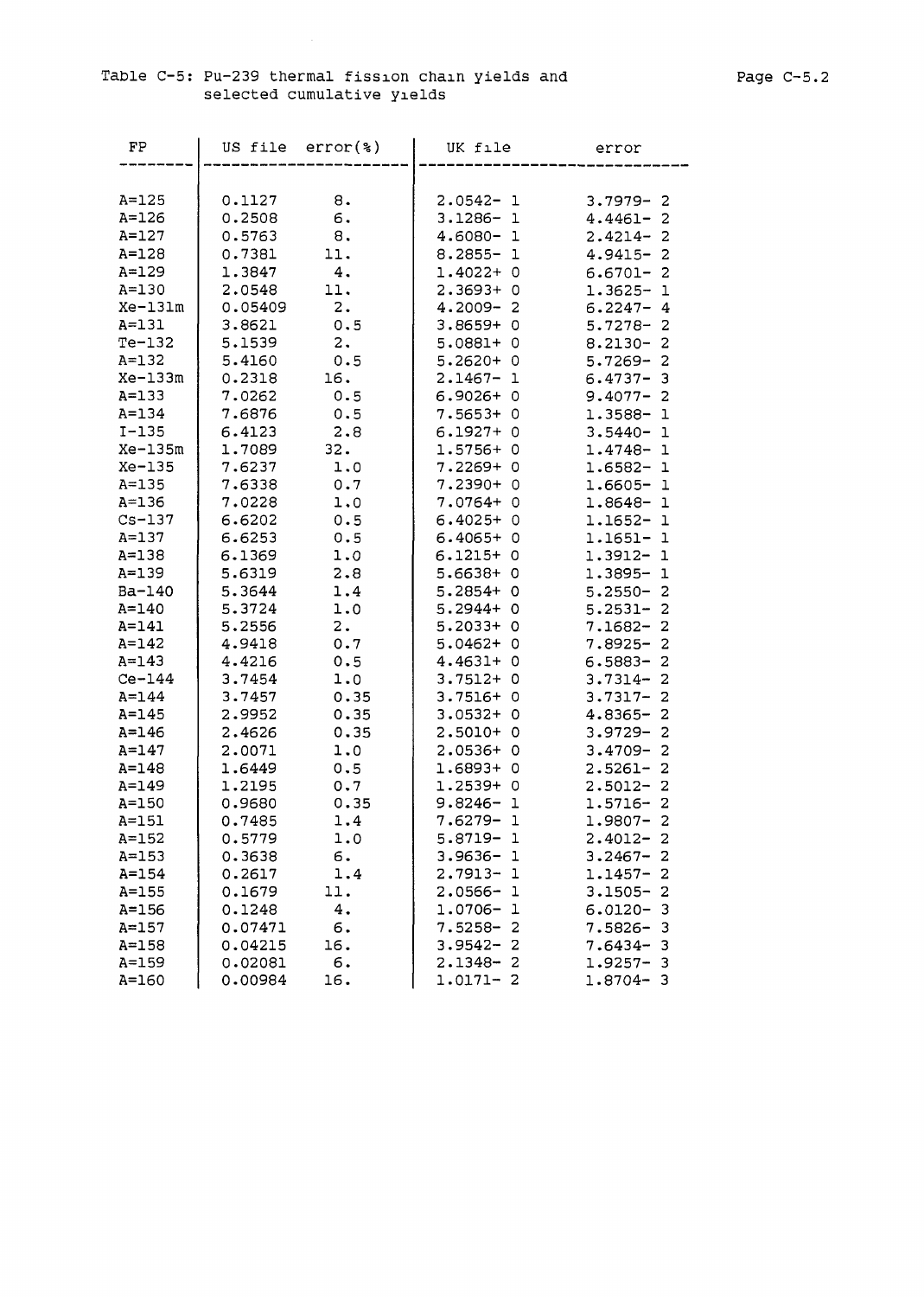$\sim 10^{11}$ 

### Table C-6: Pu-241 thermal fission chain yields and selected cumulative yields

| $H - 3$<br>$5.7041 - 3$<br>$1.4100 - 2$<br>$He-3$<br>$5.7041 - 3$<br>$1.4100 - 2$<br>$He-4$<br>$8.6421 - 2$<br>$2.0347 - 1$<br>$5.5254 - 3$<br>$A=77$<br>0.00204<br>23.<br>$8.2662 - 3$<br>0.00923<br>$1.0116 - 2$<br>$A = 78$<br>6.<br>$1.5317 - 2$<br>16.<br>$1.7990 - 2$<br>$A=79$<br>0.01576<br>$2.7826 - 2$<br>16.<br>$3.1041 -$<br>$\overline{2}$<br>$A=80$<br>0.03079<br>$4.9836 - 2$<br>16.<br>$5.1789 -$<br>$\overline{2}$<br>$A = 81$<br>0.06544<br>$8.7020 - 2$<br>$A = 82$<br>0.1400<br>8.<br>1.5152-1<br>$8.3767 -$<br>2<br>1.4<br>2<br>$A = 83$<br>0.2024<br>$2.0152 - 1$<br>1.6955-<br>$3.3728 -$<br>$A = 84$<br>0.3537<br>2.<br>$3.8324 - 1$<br>2<br>2.8<br>3<br>$Kr-85$<br>0.08345<br>$7.9500 - 2$<br>$5.6703-$<br>$\overline{\mathbf{c}}$<br>$A=85$<br>0.4086<br>$3.6487 - 1$<br>$2.6557 -$<br>1.4<br>2<br>0.5984<br>2.<br>$5.0673 -$<br>$A = 86$<br>$6.2398 - 1$<br>$\overline{2}$<br>$A=87$<br>0.7604<br>2.<br>$4.3364-$<br>$7.5125 - 1$<br>2<br>$A=88$<br>0.9958<br>1.4<br>$9.9836 - 1$<br>$7.0942 -$<br>2.8<br>1.1933+0<br>$\overline{2}$<br>$A = 89$<br>1.2504<br>$6.8099 -$<br>$A=90$<br>1.5447<br>1.4<br>1.4911+0<br>$8.8966 - 2$<br>$A=91$<br>1.4<br>$1.2356 - 1$<br>1.8867<br>1.7149+0<br>$A=92$<br>2.3142<br>1.4<br>2.2986+0<br>$1.7168 - 1$<br>$A = 93$<br>3.0019<br>1.4<br>$3.0593+0$<br>$2.1565 - 1$<br>$A=94$<br>3.4201<br>1.4<br>$3.3474 + 0$<br>2.6785-<br>ı<br>$Nb-95m$<br>0.03948<br>2.8<br>5.9929-6<br>$3.6114 - 6$<br>$A = 95$<br>3.9478<br>$3.9514 + 0$<br>1.4060-<br>1.4<br>1<br>$A=96$<br>4.4236<br>1.4<br>4.4239+0<br>$3.4865 -$<br>ı<br>$A=97$<br>4.8325<br>1.4<br>$4.8437 + 0$<br>1.6851-<br>-1<br>$A = 98$<br>5.0818<br>2.<br>$5.1714 + 0$<br>$3.6776 -$<br>1<br>$A=99$<br>5.9990<br>2.<br>$5.6603+0$<br>$2.1853 - 1$<br>$\overline{2}$ .<br>6.3220<br>A=100<br>5.9293+ 0<br>$6.4645 - 1$<br>2.<br>A=101<br>6.2876<br>5.9969+0<br>$4.8127 - 1$<br>2.<br>$A = 102$<br>6.7213<br>$6.3908+0$<br>$5.1013 - 1$<br>2.8<br>$A = 103$<br>6.8410<br>$2.3859 - 1$<br>7.1151+0<br>2.<br>$A = 104$<br>7.2531<br>$6.9131 + 0$<br>$5.4353 - 1$<br>2.8<br>$A = 105$<br>5.0897<br>$6.0538 + 0$<br>$4.7262 - 1$<br>$A = 106$<br>6.1468<br>$\mathbf{2}$ .<br>6.2168+<br>$4.8874 - 1$<br>- 0<br>$A=107$<br>5.0137<br>8.<br>5.1663+ 0<br>$6.2036 -$<br>$\mathbf{1}$<br>$A = 108$<br>3.8660<br>8.<br>4.0848+0<br>$4.9215 -$<br>-1<br>A=109<br>2.6207<br>4.<br>$2.7318+0$<br>$4.6293 - 2$<br>1.3598<br>8.<br>$A = 110$<br>$1.2742 + 0$<br>$3.4084-$<br>-1<br>2.8<br>$A=111$<br>0.5886<br>$5.0913 - 1$<br>1.4956-<br>$\mathbf 1$<br>0.2202<br>$A = 112$<br>2.8<br>$2.0685 - 1$<br>$3.8989 -$<br>2<br>4.<br>$A = 113$<br>0.1531<br>$1.6477 -$<br>1.0338-<br>1<br>1<br>$A = 114$<br>0.07654<br>23.<br>$1.2290 - 1$<br>$7.8432 -$<br>2<br>$A = 115$<br>0.03894<br>11.<br>$9.2324 - 2$<br>$6.0036 -$<br>2<br>A=116<br>0.03087<br>32.<br>$6.9978 -$<br>$\overline{2}$<br>$4.6205 -$<br>2<br>16.<br>$A=117$<br>0.02459<br>5.3164-<br>2<br>$3.5524-$<br>2<br>32.<br>$A = 118$<br>0.02573<br>$4.1742 -$<br>2<br>$2.8092 -$<br>2<br>32.<br>$A = 119$<br>0.02573<br>$3.8158 -$<br>$\overline{c}$<br>$2.5763-$<br>2<br>0.02551<br>23.<br>$A = 120$<br>$5.0047 -$<br>2<br>$3.3261 -$<br>2<br>0.02572<br>32.<br>$A = 121$<br>$3.0891 -$<br>$9.2421 - 2$<br>2<br>$A = 122$<br>0.02572<br>32.<br>1.5259-<br>$1.0595 - 1$<br>2<br>32.<br>$A = 123$<br>0.02652<br>4.6180-<br>1.3729-<br>$\mathbf 1$<br>2<br>$A = 124$<br>0.03189<br>32.<br>$1.8277 -$<br>$\mathbf{1}$<br>6.1761-<br>2<br>8.<br>$A = 125$<br>0.04707<br>$2.6125 - 1$<br>$8.8605 -$<br>2<br>0.08179<br>23.<br>$A = 126$<br>$3.7071 - 1$<br>$1.2679-$<br>$\mathbf 1$<br>0.2523<br>$A = 127$<br>11.<br>$5.8113 - 1$<br>$3.3562 - 2$<br>0.3775<br>A=128<br>23.<br>7.9153-1<br>2.8209-<br>1 | FP | US file | error(%) | UK file | error |
|------------------------------------------------------------------------------------------------------------------------------------------------------------------------------------------------------------------------------------------------------------------------------------------------------------------------------------------------------------------------------------------------------------------------------------------------------------------------------------------------------------------------------------------------------------------------------------------------------------------------------------------------------------------------------------------------------------------------------------------------------------------------------------------------------------------------------------------------------------------------------------------------------------------------------------------------------------------------------------------------------------------------------------------------------------------------------------------------------------------------------------------------------------------------------------------------------------------------------------------------------------------------------------------------------------------------------------------------------------------------------------------------------------------------------------------------------------------------------------------------------------------------------------------------------------------------------------------------------------------------------------------------------------------------------------------------------------------------------------------------------------------------------------------------------------------------------------------------------------------------------------------------------------------------------------------------------------------------------------------------------------------------------------------------------------------------------------------------------------------------------------------------------------------------------------------------------------------------------------------------------------------------------------------------------------------------------------------------------------------------------------------------------------------------------------------------------------------------------------------------------------------------------------------------------------------------------------------------------------------------------------------------------------------------------------------------------------------------------------------------------------------------------------------------------------------------------------------------------------------------------------------------------------------------------------------------------------------------------------------------------------------------------------------------------------------------------------------------------------------------------------------------------------------------------------------------------------------------------------------------------------------------------------------------------------------------------------------------------------------------------------------------------------------------------------------------------------------------------------------------------------------------------------------------------------------------------------------------------------------------------------------------------------------------------------------------------------------------------------------------------------|----|---------|----------|---------|-------|
|                                                                                                                                                                                                                                                                                                                                                                                                                                                                                                                                                                                                                                                                                                                                                                                                                                                                                                                                                                                                                                                                                                                                                                                                                                                                                                                                                                                                                                                                                                                                                                                                                                                                                                                                                                                                                                                                                                                                                                                                                                                                                                                                                                                                                                                                                                                                                                                                                                                                                                                                                                                                                                                                                                                                                                                                                                                                                                                                                                                                                                                                                                                                                                                                                                                                                                                                                                                                                                                                                                                                                                                                                                                                                                                                                            |    |         |          |         |       |
|                                                                                                                                                                                                                                                                                                                                                                                                                                                                                                                                                                                                                                                                                                                                                                                                                                                                                                                                                                                                                                                                                                                                                                                                                                                                                                                                                                                                                                                                                                                                                                                                                                                                                                                                                                                                                                                                                                                                                                                                                                                                                                                                                                                                                                                                                                                                                                                                                                                                                                                                                                                                                                                                                                                                                                                                                                                                                                                                                                                                                                                                                                                                                                                                                                                                                                                                                                                                                                                                                                                                                                                                                                                                                                                                                            |    |         |          |         |       |
|                                                                                                                                                                                                                                                                                                                                                                                                                                                                                                                                                                                                                                                                                                                                                                                                                                                                                                                                                                                                                                                                                                                                                                                                                                                                                                                                                                                                                                                                                                                                                                                                                                                                                                                                                                                                                                                                                                                                                                                                                                                                                                                                                                                                                                                                                                                                                                                                                                                                                                                                                                                                                                                                                                                                                                                                                                                                                                                                                                                                                                                                                                                                                                                                                                                                                                                                                                                                                                                                                                                                                                                                                                                                                                                                                            |    |         |          |         |       |
|                                                                                                                                                                                                                                                                                                                                                                                                                                                                                                                                                                                                                                                                                                                                                                                                                                                                                                                                                                                                                                                                                                                                                                                                                                                                                                                                                                                                                                                                                                                                                                                                                                                                                                                                                                                                                                                                                                                                                                                                                                                                                                                                                                                                                                                                                                                                                                                                                                                                                                                                                                                                                                                                                                                                                                                                                                                                                                                                                                                                                                                                                                                                                                                                                                                                                                                                                                                                                                                                                                                                                                                                                                                                                                                                                            |    |         |          |         |       |
|                                                                                                                                                                                                                                                                                                                                                                                                                                                                                                                                                                                                                                                                                                                                                                                                                                                                                                                                                                                                                                                                                                                                                                                                                                                                                                                                                                                                                                                                                                                                                                                                                                                                                                                                                                                                                                                                                                                                                                                                                                                                                                                                                                                                                                                                                                                                                                                                                                                                                                                                                                                                                                                                                                                                                                                                                                                                                                                                                                                                                                                                                                                                                                                                                                                                                                                                                                                                                                                                                                                                                                                                                                                                                                                                                            |    |         |          |         |       |
|                                                                                                                                                                                                                                                                                                                                                                                                                                                                                                                                                                                                                                                                                                                                                                                                                                                                                                                                                                                                                                                                                                                                                                                                                                                                                                                                                                                                                                                                                                                                                                                                                                                                                                                                                                                                                                                                                                                                                                                                                                                                                                                                                                                                                                                                                                                                                                                                                                                                                                                                                                                                                                                                                                                                                                                                                                                                                                                                                                                                                                                                                                                                                                                                                                                                                                                                                                                                                                                                                                                                                                                                                                                                                                                                                            |    |         |          |         |       |
|                                                                                                                                                                                                                                                                                                                                                                                                                                                                                                                                                                                                                                                                                                                                                                                                                                                                                                                                                                                                                                                                                                                                                                                                                                                                                                                                                                                                                                                                                                                                                                                                                                                                                                                                                                                                                                                                                                                                                                                                                                                                                                                                                                                                                                                                                                                                                                                                                                                                                                                                                                                                                                                                                                                                                                                                                                                                                                                                                                                                                                                                                                                                                                                                                                                                                                                                                                                                                                                                                                                                                                                                                                                                                                                                                            |    |         |          |         |       |
|                                                                                                                                                                                                                                                                                                                                                                                                                                                                                                                                                                                                                                                                                                                                                                                                                                                                                                                                                                                                                                                                                                                                                                                                                                                                                                                                                                                                                                                                                                                                                                                                                                                                                                                                                                                                                                                                                                                                                                                                                                                                                                                                                                                                                                                                                                                                                                                                                                                                                                                                                                                                                                                                                                                                                                                                                                                                                                                                                                                                                                                                                                                                                                                                                                                                                                                                                                                                                                                                                                                                                                                                                                                                                                                                                            |    |         |          |         |       |
|                                                                                                                                                                                                                                                                                                                                                                                                                                                                                                                                                                                                                                                                                                                                                                                                                                                                                                                                                                                                                                                                                                                                                                                                                                                                                                                                                                                                                                                                                                                                                                                                                                                                                                                                                                                                                                                                                                                                                                                                                                                                                                                                                                                                                                                                                                                                                                                                                                                                                                                                                                                                                                                                                                                                                                                                                                                                                                                                                                                                                                                                                                                                                                                                                                                                                                                                                                                                                                                                                                                                                                                                                                                                                                                                                            |    |         |          |         |       |
|                                                                                                                                                                                                                                                                                                                                                                                                                                                                                                                                                                                                                                                                                                                                                                                                                                                                                                                                                                                                                                                                                                                                                                                                                                                                                                                                                                                                                                                                                                                                                                                                                                                                                                                                                                                                                                                                                                                                                                                                                                                                                                                                                                                                                                                                                                                                                                                                                                                                                                                                                                                                                                                                                                                                                                                                                                                                                                                                                                                                                                                                                                                                                                                                                                                                                                                                                                                                                                                                                                                                                                                                                                                                                                                                                            |    |         |          |         |       |
|                                                                                                                                                                                                                                                                                                                                                                                                                                                                                                                                                                                                                                                                                                                                                                                                                                                                                                                                                                                                                                                                                                                                                                                                                                                                                                                                                                                                                                                                                                                                                                                                                                                                                                                                                                                                                                                                                                                                                                                                                                                                                                                                                                                                                                                                                                                                                                                                                                                                                                                                                                                                                                                                                                                                                                                                                                                                                                                                                                                                                                                                                                                                                                                                                                                                                                                                                                                                                                                                                                                                                                                                                                                                                                                                                            |    |         |          |         |       |
|                                                                                                                                                                                                                                                                                                                                                                                                                                                                                                                                                                                                                                                                                                                                                                                                                                                                                                                                                                                                                                                                                                                                                                                                                                                                                                                                                                                                                                                                                                                                                                                                                                                                                                                                                                                                                                                                                                                                                                                                                                                                                                                                                                                                                                                                                                                                                                                                                                                                                                                                                                                                                                                                                                                                                                                                                                                                                                                                                                                                                                                                                                                                                                                                                                                                                                                                                                                                                                                                                                                                                                                                                                                                                                                                                            |    |         |          |         |       |
|                                                                                                                                                                                                                                                                                                                                                                                                                                                                                                                                                                                                                                                                                                                                                                                                                                                                                                                                                                                                                                                                                                                                                                                                                                                                                                                                                                                                                                                                                                                                                                                                                                                                                                                                                                                                                                                                                                                                                                                                                                                                                                                                                                                                                                                                                                                                                                                                                                                                                                                                                                                                                                                                                                                                                                                                                                                                                                                                                                                                                                                                                                                                                                                                                                                                                                                                                                                                                                                                                                                                                                                                                                                                                                                                                            |    |         |          |         |       |
|                                                                                                                                                                                                                                                                                                                                                                                                                                                                                                                                                                                                                                                                                                                                                                                                                                                                                                                                                                                                                                                                                                                                                                                                                                                                                                                                                                                                                                                                                                                                                                                                                                                                                                                                                                                                                                                                                                                                                                                                                                                                                                                                                                                                                                                                                                                                                                                                                                                                                                                                                                                                                                                                                                                                                                                                                                                                                                                                                                                                                                                                                                                                                                                                                                                                                                                                                                                                                                                                                                                                                                                                                                                                                                                                                            |    |         |          |         |       |
|                                                                                                                                                                                                                                                                                                                                                                                                                                                                                                                                                                                                                                                                                                                                                                                                                                                                                                                                                                                                                                                                                                                                                                                                                                                                                                                                                                                                                                                                                                                                                                                                                                                                                                                                                                                                                                                                                                                                                                                                                                                                                                                                                                                                                                                                                                                                                                                                                                                                                                                                                                                                                                                                                                                                                                                                                                                                                                                                                                                                                                                                                                                                                                                                                                                                                                                                                                                                                                                                                                                                                                                                                                                                                                                                                            |    |         |          |         |       |
|                                                                                                                                                                                                                                                                                                                                                                                                                                                                                                                                                                                                                                                                                                                                                                                                                                                                                                                                                                                                                                                                                                                                                                                                                                                                                                                                                                                                                                                                                                                                                                                                                                                                                                                                                                                                                                                                                                                                                                                                                                                                                                                                                                                                                                                                                                                                                                                                                                                                                                                                                                                                                                                                                                                                                                                                                                                                                                                                                                                                                                                                                                                                                                                                                                                                                                                                                                                                                                                                                                                                                                                                                                                                                                                                                            |    |         |          |         |       |
|                                                                                                                                                                                                                                                                                                                                                                                                                                                                                                                                                                                                                                                                                                                                                                                                                                                                                                                                                                                                                                                                                                                                                                                                                                                                                                                                                                                                                                                                                                                                                                                                                                                                                                                                                                                                                                                                                                                                                                                                                                                                                                                                                                                                                                                                                                                                                                                                                                                                                                                                                                                                                                                                                                                                                                                                                                                                                                                                                                                                                                                                                                                                                                                                                                                                                                                                                                                                                                                                                                                                                                                                                                                                                                                                                            |    |         |          |         |       |
|                                                                                                                                                                                                                                                                                                                                                                                                                                                                                                                                                                                                                                                                                                                                                                                                                                                                                                                                                                                                                                                                                                                                                                                                                                                                                                                                                                                                                                                                                                                                                                                                                                                                                                                                                                                                                                                                                                                                                                                                                                                                                                                                                                                                                                                                                                                                                                                                                                                                                                                                                                                                                                                                                                                                                                                                                                                                                                                                                                                                                                                                                                                                                                                                                                                                                                                                                                                                                                                                                                                                                                                                                                                                                                                                                            |    |         |          |         |       |
|                                                                                                                                                                                                                                                                                                                                                                                                                                                                                                                                                                                                                                                                                                                                                                                                                                                                                                                                                                                                                                                                                                                                                                                                                                                                                                                                                                                                                                                                                                                                                                                                                                                                                                                                                                                                                                                                                                                                                                                                                                                                                                                                                                                                                                                                                                                                                                                                                                                                                                                                                                                                                                                                                                                                                                                                                                                                                                                                                                                                                                                                                                                                                                                                                                                                                                                                                                                                                                                                                                                                                                                                                                                                                                                                                            |    |         |          |         |       |
|                                                                                                                                                                                                                                                                                                                                                                                                                                                                                                                                                                                                                                                                                                                                                                                                                                                                                                                                                                                                                                                                                                                                                                                                                                                                                                                                                                                                                                                                                                                                                                                                                                                                                                                                                                                                                                                                                                                                                                                                                                                                                                                                                                                                                                                                                                                                                                                                                                                                                                                                                                                                                                                                                                                                                                                                                                                                                                                                                                                                                                                                                                                                                                                                                                                                                                                                                                                                                                                                                                                                                                                                                                                                                                                                                            |    |         |          |         |       |
|                                                                                                                                                                                                                                                                                                                                                                                                                                                                                                                                                                                                                                                                                                                                                                                                                                                                                                                                                                                                                                                                                                                                                                                                                                                                                                                                                                                                                                                                                                                                                                                                                                                                                                                                                                                                                                                                                                                                                                                                                                                                                                                                                                                                                                                                                                                                                                                                                                                                                                                                                                                                                                                                                                                                                                                                                                                                                                                                                                                                                                                                                                                                                                                                                                                                                                                                                                                                                                                                                                                                                                                                                                                                                                                                                            |    |         |          |         |       |
|                                                                                                                                                                                                                                                                                                                                                                                                                                                                                                                                                                                                                                                                                                                                                                                                                                                                                                                                                                                                                                                                                                                                                                                                                                                                                                                                                                                                                                                                                                                                                                                                                                                                                                                                                                                                                                                                                                                                                                                                                                                                                                                                                                                                                                                                                                                                                                                                                                                                                                                                                                                                                                                                                                                                                                                                                                                                                                                                                                                                                                                                                                                                                                                                                                                                                                                                                                                                                                                                                                                                                                                                                                                                                                                                                            |    |         |          |         |       |
|                                                                                                                                                                                                                                                                                                                                                                                                                                                                                                                                                                                                                                                                                                                                                                                                                                                                                                                                                                                                                                                                                                                                                                                                                                                                                                                                                                                                                                                                                                                                                                                                                                                                                                                                                                                                                                                                                                                                                                                                                                                                                                                                                                                                                                                                                                                                                                                                                                                                                                                                                                                                                                                                                                                                                                                                                                                                                                                                                                                                                                                                                                                                                                                                                                                                                                                                                                                                                                                                                                                                                                                                                                                                                                                                                            |    |         |          |         |       |
|                                                                                                                                                                                                                                                                                                                                                                                                                                                                                                                                                                                                                                                                                                                                                                                                                                                                                                                                                                                                                                                                                                                                                                                                                                                                                                                                                                                                                                                                                                                                                                                                                                                                                                                                                                                                                                                                                                                                                                                                                                                                                                                                                                                                                                                                                                                                                                                                                                                                                                                                                                                                                                                                                                                                                                                                                                                                                                                                                                                                                                                                                                                                                                                                                                                                                                                                                                                                                                                                                                                                                                                                                                                                                                                                                            |    |         |          |         |       |
|                                                                                                                                                                                                                                                                                                                                                                                                                                                                                                                                                                                                                                                                                                                                                                                                                                                                                                                                                                                                                                                                                                                                                                                                                                                                                                                                                                                                                                                                                                                                                                                                                                                                                                                                                                                                                                                                                                                                                                                                                                                                                                                                                                                                                                                                                                                                                                                                                                                                                                                                                                                                                                                                                                                                                                                                                                                                                                                                                                                                                                                                                                                                                                                                                                                                                                                                                                                                                                                                                                                                                                                                                                                                                                                                                            |    |         |          |         |       |
|                                                                                                                                                                                                                                                                                                                                                                                                                                                                                                                                                                                                                                                                                                                                                                                                                                                                                                                                                                                                                                                                                                                                                                                                                                                                                                                                                                                                                                                                                                                                                                                                                                                                                                                                                                                                                                                                                                                                                                                                                                                                                                                                                                                                                                                                                                                                                                                                                                                                                                                                                                                                                                                                                                                                                                                                                                                                                                                                                                                                                                                                                                                                                                                                                                                                                                                                                                                                                                                                                                                                                                                                                                                                                                                                                            |    |         |          |         |       |
|                                                                                                                                                                                                                                                                                                                                                                                                                                                                                                                                                                                                                                                                                                                                                                                                                                                                                                                                                                                                                                                                                                                                                                                                                                                                                                                                                                                                                                                                                                                                                                                                                                                                                                                                                                                                                                                                                                                                                                                                                                                                                                                                                                                                                                                                                                                                                                                                                                                                                                                                                                                                                                                                                                                                                                                                                                                                                                                                                                                                                                                                                                                                                                                                                                                                                                                                                                                                                                                                                                                                                                                                                                                                                                                                                            |    |         |          |         |       |
|                                                                                                                                                                                                                                                                                                                                                                                                                                                                                                                                                                                                                                                                                                                                                                                                                                                                                                                                                                                                                                                                                                                                                                                                                                                                                                                                                                                                                                                                                                                                                                                                                                                                                                                                                                                                                                                                                                                                                                                                                                                                                                                                                                                                                                                                                                                                                                                                                                                                                                                                                                                                                                                                                                                                                                                                                                                                                                                                                                                                                                                                                                                                                                                                                                                                                                                                                                                                                                                                                                                                                                                                                                                                                                                                                            |    |         |          |         |       |
|                                                                                                                                                                                                                                                                                                                                                                                                                                                                                                                                                                                                                                                                                                                                                                                                                                                                                                                                                                                                                                                                                                                                                                                                                                                                                                                                                                                                                                                                                                                                                                                                                                                                                                                                                                                                                                                                                                                                                                                                                                                                                                                                                                                                                                                                                                                                                                                                                                                                                                                                                                                                                                                                                                                                                                                                                                                                                                                                                                                                                                                                                                                                                                                                                                                                                                                                                                                                                                                                                                                                                                                                                                                                                                                                                            |    |         |          |         |       |
|                                                                                                                                                                                                                                                                                                                                                                                                                                                                                                                                                                                                                                                                                                                                                                                                                                                                                                                                                                                                                                                                                                                                                                                                                                                                                                                                                                                                                                                                                                                                                                                                                                                                                                                                                                                                                                                                                                                                                                                                                                                                                                                                                                                                                                                                                                                                                                                                                                                                                                                                                                                                                                                                                                                                                                                                                                                                                                                                                                                                                                                                                                                                                                                                                                                                                                                                                                                                                                                                                                                                                                                                                                                                                                                                                            |    |         |          |         |       |
|                                                                                                                                                                                                                                                                                                                                                                                                                                                                                                                                                                                                                                                                                                                                                                                                                                                                                                                                                                                                                                                                                                                                                                                                                                                                                                                                                                                                                                                                                                                                                                                                                                                                                                                                                                                                                                                                                                                                                                                                                                                                                                                                                                                                                                                                                                                                                                                                                                                                                                                                                                                                                                                                                                                                                                                                                                                                                                                                                                                                                                                                                                                                                                                                                                                                                                                                                                                                                                                                                                                                                                                                                                                                                                                                                            |    |         |          |         |       |
|                                                                                                                                                                                                                                                                                                                                                                                                                                                                                                                                                                                                                                                                                                                                                                                                                                                                                                                                                                                                                                                                                                                                                                                                                                                                                                                                                                                                                                                                                                                                                                                                                                                                                                                                                                                                                                                                                                                                                                                                                                                                                                                                                                                                                                                                                                                                                                                                                                                                                                                                                                                                                                                                                                                                                                                                                                                                                                                                                                                                                                                                                                                                                                                                                                                                                                                                                                                                                                                                                                                                                                                                                                                                                                                                                            |    |         |          |         |       |
|                                                                                                                                                                                                                                                                                                                                                                                                                                                                                                                                                                                                                                                                                                                                                                                                                                                                                                                                                                                                                                                                                                                                                                                                                                                                                                                                                                                                                                                                                                                                                                                                                                                                                                                                                                                                                                                                                                                                                                                                                                                                                                                                                                                                                                                                                                                                                                                                                                                                                                                                                                                                                                                                                                                                                                                                                                                                                                                                                                                                                                                                                                                                                                                                                                                                                                                                                                                                                                                                                                                                                                                                                                                                                                                                                            |    |         |          |         |       |
|                                                                                                                                                                                                                                                                                                                                                                                                                                                                                                                                                                                                                                                                                                                                                                                                                                                                                                                                                                                                                                                                                                                                                                                                                                                                                                                                                                                                                                                                                                                                                                                                                                                                                                                                                                                                                                                                                                                                                                                                                                                                                                                                                                                                                                                                                                                                                                                                                                                                                                                                                                                                                                                                                                                                                                                                                                                                                                                                                                                                                                                                                                                                                                                                                                                                                                                                                                                                                                                                                                                                                                                                                                                                                                                                                            |    |         |          |         |       |
|                                                                                                                                                                                                                                                                                                                                                                                                                                                                                                                                                                                                                                                                                                                                                                                                                                                                                                                                                                                                                                                                                                                                                                                                                                                                                                                                                                                                                                                                                                                                                                                                                                                                                                                                                                                                                                                                                                                                                                                                                                                                                                                                                                                                                                                                                                                                                                                                                                                                                                                                                                                                                                                                                                                                                                                                                                                                                                                                                                                                                                                                                                                                                                                                                                                                                                                                                                                                                                                                                                                                                                                                                                                                                                                                                            |    |         |          |         |       |
|                                                                                                                                                                                                                                                                                                                                                                                                                                                                                                                                                                                                                                                                                                                                                                                                                                                                                                                                                                                                                                                                                                                                                                                                                                                                                                                                                                                                                                                                                                                                                                                                                                                                                                                                                                                                                                                                                                                                                                                                                                                                                                                                                                                                                                                                                                                                                                                                                                                                                                                                                                                                                                                                                                                                                                                                                                                                                                                                                                                                                                                                                                                                                                                                                                                                                                                                                                                                                                                                                                                                                                                                                                                                                                                                                            |    |         |          |         |       |
|                                                                                                                                                                                                                                                                                                                                                                                                                                                                                                                                                                                                                                                                                                                                                                                                                                                                                                                                                                                                                                                                                                                                                                                                                                                                                                                                                                                                                                                                                                                                                                                                                                                                                                                                                                                                                                                                                                                                                                                                                                                                                                                                                                                                                                                                                                                                                                                                                                                                                                                                                                                                                                                                                                                                                                                                                                                                                                                                                                                                                                                                                                                                                                                                                                                                                                                                                                                                                                                                                                                                                                                                                                                                                                                                                            |    |         |          |         |       |
|                                                                                                                                                                                                                                                                                                                                                                                                                                                                                                                                                                                                                                                                                                                                                                                                                                                                                                                                                                                                                                                                                                                                                                                                                                                                                                                                                                                                                                                                                                                                                                                                                                                                                                                                                                                                                                                                                                                                                                                                                                                                                                                                                                                                                                                                                                                                                                                                                                                                                                                                                                                                                                                                                                                                                                                                                                                                                                                                                                                                                                                                                                                                                                                                                                                                                                                                                                                                                                                                                                                                                                                                                                                                                                                                                            |    |         |          |         |       |
|                                                                                                                                                                                                                                                                                                                                                                                                                                                                                                                                                                                                                                                                                                                                                                                                                                                                                                                                                                                                                                                                                                                                                                                                                                                                                                                                                                                                                                                                                                                                                                                                                                                                                                                                                                                                                                                                                                                                                                                                                                                                                                                                                                                                                                                                                                                                                                                                                                                                                                                                                                                                                                                                                                                                                                                                                                                                                                                                                                                                                                                                                                                                                                                                                                                                                                                                                                                                                                                                                                                                                                                                                                                                                                                                                            |    |         |          |         |       |
|                                                                                                                                                                                                                                                                                                                                                                                                                                                                                                                                                                                                                                                                                                                                                                                                                                                                                                                                                                                                                                                                                                                                                                                                                                                                                                                                                                                                                                                                                                                                                                                                                                                                                                                                                                                                                                                                                                                                                                                                                                                                                                                                                                                                                                                                                                                                                                                                                                                                                                                                                                                                                                                                                                                                                                                                                                                                                                                                                                                                                                                                                                                                                                                                                                                                                                                                                                                                                                                                                                                                                                                                                                                                                                                                                            |    |         |          |         |       |
|                                                                                                                                                                                                                                                                                                                                                                                                                                                                                                                                                                                                                                                                                                                                                                                                                                                                                                                                                                                                                                                                                                                                                                                                                                                                                                                                                                                                                                                                                                                                                                                                                                                                                                                                                                                                                                                                                                                                                                                                                                                                                                                                                                                                                                                                                                                                                                                                                                                                                                                                                                                                                                                                                                                                                                                                                                                                                                                                                                                                                                                                                                                                                                                                                                                                                                                                                                                                                                                                                                                                                                                                                                                                                                                                                            |    |         |          |         |       |
|                                                                                                                                                                                                                                                                                                                                                                                                                                                                                                                                                                                                                                                                                                                                                                                                                                                                                                                                                                                                                                                                                                                                                                                                                                                                                                                                                                                                                                                                                                                                                                                                                                                                                                                                                                                                                                                                                                                                                                                                                                                                                                                                                                                                                                                                                                                                                                                                                                                                                                                                                                                                                                                                                                                                                                                                                                                                                                                                                                                                                                                                                                                                                                                                                                                                                                                                                                                                                                                                                                                                                                                                                                                                                                                                                            |    |         |          |         |       |
|                                                                                                                                                                                                                                                                                                                                                                                                                                                                                                                                                                                                                                                                                                                                                                                                                                                                                                                                                                                                                                                                                                                                                                                                                                                                                                                                                                                                                                                                                                                                                                                                                                                                                                                                                                                                                                                                                                                                                                                                                                                                                                                                                                                                                                                                                                                                                                                                                                                                                                                                                                                                                                                                                                                                                                                                                                                                                                                                                                                                                                                                                                                                                                                                                                                                                                                                                                                                                                                                                                                                                                                                                                                                                                                                                            |    |         |          |         |       |
|                                                                                                                                                                                                                                                                                                                                                                                                                                                                                                                                                                                                                                                                                                                                                                                                                                                                                                                                                                                                                                                                                                                                                                                                                                                                                                                                                                                                                                                                                                                                                                                                                                                                                                                                                                                                                                                                                                                                                                                                                                                                                                                                                                                                                                                                                                                                                                                                                                                                                                                                                                                                                                                                                                                                                                                                                                                                                                                                                                                                                                                                                                                                                                                                                                                                                                                                                                                                                                                                                                                                                                                                                                                                                                                                                            |    |         |          |         |       |
|                                                                                                                                                                                                                                                                                                                                                                                                                                                                                                                                                                                                                                                                                                                                                                                                                                                                                                                                                                                                                                                                                                                                                                                                                                                                                                                                                                                                                                                                                                                                                                                                                                                                                                                                                                                                                                                                                                                                                                                                                                                                                                                                                                                                                                                                                                                                                                                                                                                                                                                                                                                                                                                                                                                                                                                                                                                                                                                                                                                                                                                                                                                                                                                                                                                                                                                                                                                                                                                                                                                                                                                                                                                                                                                                                            |    |         |          |         |       |
|                                                                                                                                                                                                                                                                                                                                                                                                                                                                                                                                                                                                                                                                                                                                                                                                                                                                                                                                                                                                                                                                                                                                                                                                                                                                                                                                                                                                                                                                                                                                                                                                                                                                                                                                                                                                                                                                                                                                                                                                                                                                                                                                                                                                                                                                                                                                                                                                                                                                                                                                                                                                                                                                                                                                                                                                                                                                                                                                                                                                                                                                                                                                                                                                                                                                                                                                                                                                                                                                                                                                                                                                                                                                                                                                                            |    |         |          |         |       |
|                                                                                                                                                                                                                                                                                                                                                                                                                                                                                                                                                                                                                                                                                                                                                                                                                                                                                                                                                                                                                                                                                                                                                                                                                                                                                                                                                                                                                                                                                                                                                                                                                                                                                                                                                                                                                                                                                                                                                                                                                                                                                                                                                                                                                                                                                                                                                                                                                                                                                                                                                                                                                                                                                                                                                                                                                                                                                                                                                                                                                                                                                                                                                                                                                                                                                                                                                                                                                                                                                                                                                                                                                                                                                                                                                            |    |         |          |         |       |
|                                                                                                                                                                                                                                                                                                                                                                                                                                                                                                                                                                                                                                                                                                                                                                                                                                                                                                                                                                                                                                                                                                                                                                                                                                                                                                                                                                                                                                                                                                                                                                                                                                                                                                                                                                                                                                                                                                                                                                                                                                                                                                                                                                                                                                                                                                                                                                                                                                                                                                                                                                                                                                                                                                                                                                                                                                                                                                                                                                                                                                                                                                                                                                                                                                                                                                                                                                                                                                                                                                                                                                                                                                                                                                                                                            |    |         |          |         |       |
|                                                                                                                                                                                                                                                                                                                                                                                                                                                                                                                                                                                                                                                                                                                                                                                                                                                                                                                                                                                                                                                                                                                                                                                                                                                                                                                                                                                                                                                                                                                                                                                                                                                                                                                                                                                                                                                                                                                                                                                                                                                                                                                                                                                                                                                                                                                                                                                                                                                                                                                                                                                                                                                                                                                                                                                                                                                                                                                                                                                                                                                                                                                                                                                                                                                                                                                                                                                                                                                                                                                                                                                                                                                                                                                                                            |    |         |          |         |       |
|                                                                                                                                                                                                                                                                                                                                                                                                                                                                                                                                                                                                                                                                                                                                                                                                                                                                                                                                                                                                                                                                                                                                                                                                                                                                                                                                                                                                                                                                                                                                                                                                                                                                                                                                                                                                                                                                                                                                                                                                                                                                                                                                                                                                                                                                                                                                                                                                                                                                                                                                                                                                                                                                                                                                                                                                                                                                                                                                                                                                                                                                                                                                                                                                                                                                                                                                                                                                                                                                                                                                                                                                                                                                                                                                                            |    |         |          |         |       |
|                                                                                                                                                                                                                                                                                                                                                                                                                                                                                                                                                                                                                                                                                                                                                                                                                                                                                                                                                                                                                                                                                                                                                                                                                                                                                                                                                                                                                                                                                                                                                                                                                                                                                                                                                                                                                                                                                                                                                                                                                                                                                                                                                                                                                                                                                                                                                                                                                                                                                                                                                                                                                                                                                                                                                                                                                                                                                                                                                                                                                                                                                                                                                                                                                                                                                                                                                                                                                                                                                                                                                                                                                                                                                                                                                            |    |         |          |         |       |
|                                                                                                                                                                                                                                                                                                                                                                                                                                                                                                                                                                                                                                                                                                                                                                                                                                                                                                                                                                                                                                                                                                                                                                                                                                                                                                                                                                                                                                                                                                                                                                                                                                                                                                                                                                                                                                                                                                                                                                                                                                                                                                                                                                                                                                                                                                                                                                                                                                                                                                                                                                                                                                                                                                                                                                                                                                                                                                                                                                                                                                                                                                                                                                                                                                                                                                                                                                                                                                                                                                                                                                                                                                                                                                                                                            |    |         |          |         |       |
|                                                                                                                                                                                                                                                                                                                                                                                                                                                                                                                                                                                                                                                                                                                                                                                                                                                                                                                                                                                                                                                                                                                                                                                                                                                                                                                                                                                                                                                                                                                                                                                                                                                                                                                                                                                                                                                                                                                                                                                                                                                                                                                                                                                                                                                                                                                                                                                                                                                                                                                                                                                                                                                                                                                                                                                                                                                                                                                                                                                                                                                                                                                                                                                                                                                                                                                                                                                                                                                                                                                                                                                                                                                                                                                                                            |    |         |          |         |       |
|                                                                                                                                                                                                                                                                                                                                                                                                                                                                                                                                                                                                                                                                                                                                                                                                                                                                                                                                                                                                                                                                                                                                                                                                                                                                                                                                                                                                                                                                                                                                                                                                                                                                                                                                                                                                                                                                                                                                                                                                                                                                                                                                                                                                                                                                                                                                                                                                                                                                                                                                                                                                                                                                                                                                                                                                                                                                                                                                                                                                                                                                                                                                                                                                                                                                                                                                                                                                                                                                                                                                                                                                                                                                                                                                                            |    |         |          |         |       |
|                                                                                                                                                                                                                                                                                                                                                                                                                                                                                                                                                                                                                                                                                                                                                                                                                                                                                                                                                                                                                                                                                                                                                                                                                                                                                                                                                                                                                                                                                                                                                                                                                                                                                                                                                                                                                                                                                                                                                                                                                                                                                                                                                                                                                                                                                                                                                                                                                                                                                                                                                                                                                                                                                                                                                                                                                                                                                                                                                                                                                                                                                                                                                                                                                                                                                                                                                                                                                                                                                                                                                                                                                                                                                                                                                            |    |         |          |         |       |
|                                                                                                                                                                                                                                                                                                                                                                                                                                                                                                                                                                                                                                                                                                                                                                                                                                                                                                                                                                                                                                                                                                                                                                                                                                                                                                                                                                                                                                                                                                                                                                                                                                                                                                                                                                                                                                                                                                                                                                                                                                                                                                                                                                                                                                                                                                                                                                                                                                                                                                                                                                                                                                                                                                                                                                                                                                                                                                                                                                                                                                                                                                                                                                                                                                                                                                                                                                                                                                                                                                                                                                                                                                                                                                                                                            |    |         |          |         |       |
|                                                                                                                                                                                                                                                                                                                                                                                                                                                                                                                                                                                                                                                                                                                                                                                                                                                                                                                                                                                                                                                                                                                                                                                                                                                                                                                                                                                                                                                                                                                                                                                                                                                                                                                                                                                                                                                                                                                                                                                                                                                                                                                                                                                                                                                                                                                                                                                                                                                                                                                                                                                                                                                                                                                                                                                                                                                                                                                                                                                                                                                                                                                                                                                                                                                                                                                                                                                                                                                                                                                                                                                                                                                                                                                                                            |    |         |          |         |       |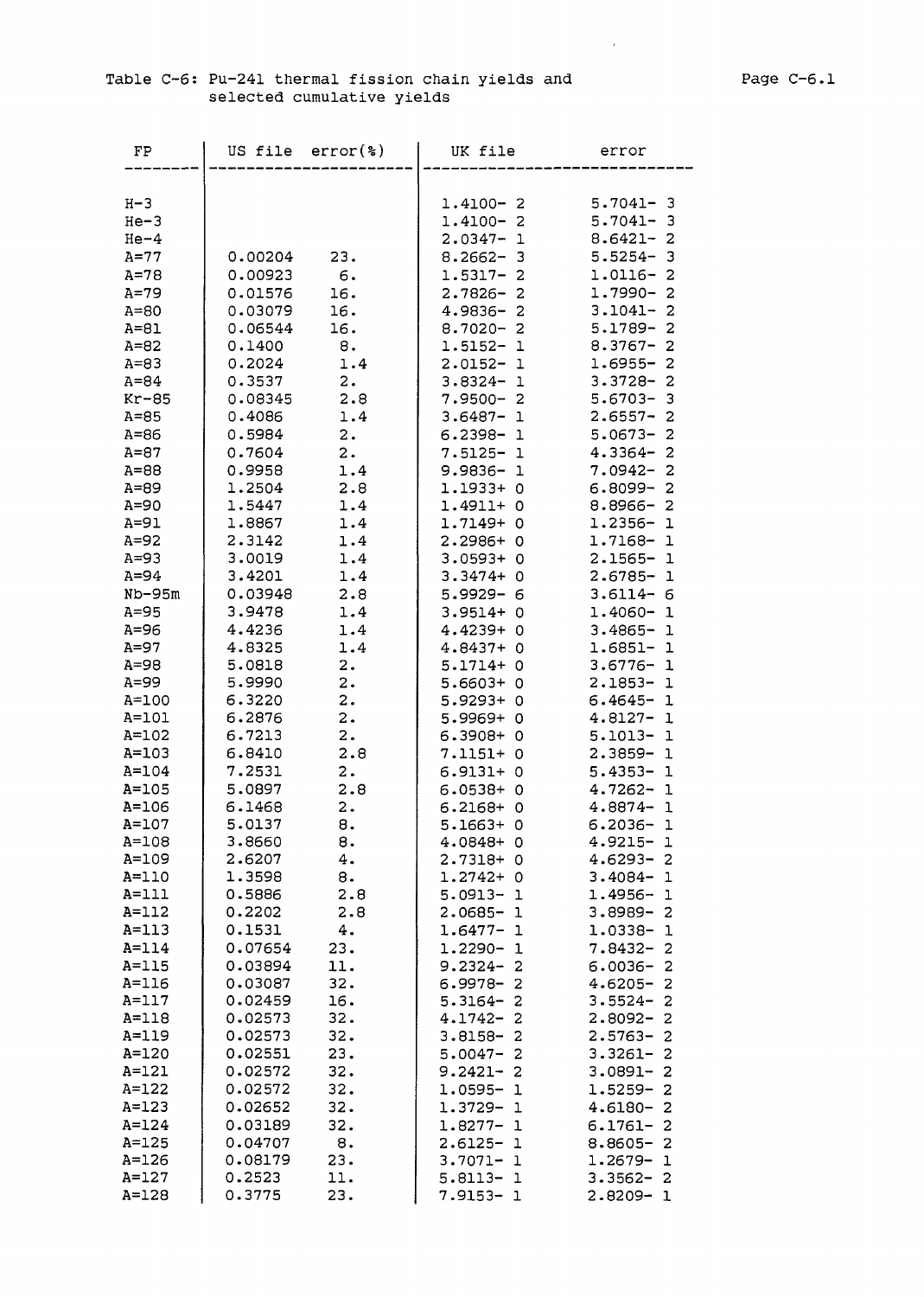| FP        | US file      | $error(*)$ | UK file         | error                        |
|-----------|--------------|------------|-----------------|------------------------------|
|           |              |            |                 |                              |
| A=129     | 0.8162       | 23.        | 1.2169+0        | $4.3364 - 1$                 |
| A=130     | 1.8147       | 11.        | $1.8213+0$      | $6.1803 - 1$                 |
| Xe-131m   | 0.04338      | 4.         | $3.3233 - 2$    | $1.2398 - 3$                 |
| $A=131$   | 3.0985       | 1.4        | $3.0600+$<br>0  | 1.1416-<br>ı                 |
| $Te-132$  | 4.5010       | 2.8        | $4.0549+$<br>0  | 1.1058-<br>1                 |
| $A = 132$ | 4.5617       | 1.4        | $4.0741 + 0$    | 1.1050-<br>ı                 |
| Xe-133m   | 0.1890       | 4.         | $1.8883 - 1$    | $1.0734 - 2$                 |
| $A = 133$ | 6.7302       | 0.7        | $6.5245+0$      | $3.7032 -$<br>$\mathbf 1$    |
| $A = 134$ | 7.9100       | 1.4        | 7.5698+0        | $7.1647 -$<br>1              |
| $I - 135$ | 6.9479       | 2.8        | $7.0414 + 0$    | 3.8898-<br>$\mathbf{1}$      |
| Xe-135m   | 1.1801       | 16.        | $1.2391 + 0$    | $9.5623 -$<br>$\overline{c}$ |
| Xe-135    | 7.1712       | 2.         | $7.2497 + 0$    | $3.7593 -$<br>$\mathbf 1$    |
| A=135     | 7.1717       | 1.0        | $7.2509 + 0$    | $3.7599 -$<br>$\mathbf 1$    |
| A=136     | 7.0862       | 1.4        | $6.9502 + 0$    | $9.2766 - 1$                 |
| A=137     | 6.6543       | 0.7        | $6.0706 + 0$    | $1.2578 - 1$                 |
| A=138     | 6.6066       | 1.0        | $6.3769 + 0$    | $4.6857 -$<br>ı              |
| A=139     | 6.2225       | 2.         | $5.6561+ 0$     | $1.1520+0$                   |
| A=140     | 5.7644       | 1.4        | $5.7459+$<br>0  | 1.8479-<br>1                 |
| A=141     | 4.9034       | 1.4        | 4.8718+<br>0    | 1.7299-<br>$\mathbf{1}$      |
| $A=142$   | 4.7469       | 1.0        | $5.2317+$<br>0  | 1.4998-<br>$\mathbf{1}$      |
| $A = 143$ | 4.5788       | 0.7        | $4.3576+0$      | 1.6224-<br>$\mathbf{1}$      |
| $A=144$   | 4.2278       | 0.7        | $4.0616+0$      | 1.5802-<br>$\mathbf{1}$      |
| A=145     | 3.2634       | 1.0        | $3.0967 + 0$    | 1.6861-<br>1                 |
| A=146     | 2.7670       | 0.7        | $2.6395+0$      | $1.3020 -$<br>1              |
| A=147     | 2.2840       | 1.4        | $2.2710+0$      | 1.2781-<br>1                 |
| $A = 148$ | 1.9331       | 0.7        | $1.8635+0$      | $9.2143 -$<br>2              |
| A=149     | 1.4732       | 1.4        | $1.4510+0$      | $9.1824 -$<br>2              |
| A=150     | 1.2096       | 1.0        | 1.1504+<br>0    | $6.8769 -$<br>2              |
| A=151     | 0.9111       | 1.4        | $8.4045 -$<br>1 | 1.0834-<br>$\mathbf{1}$      |
| $A = 152$ | 0.7172       | 1.4        | $7.9962 -$<br>ı | $6.8621 -$<br>2              |
| $A = 153$ | 0.5402       | 4.         | $4.9445 - 1$    | 1.2954-<br>ı                 |
| A=154     | 0.3789       | 2.         | $4.0133 - 1$    | $6.7184 -$<br>2              |
| A=155     | 0.2410       | 8.         | $3.8165 - 1$    | $1.4862 -$<br>1              |
| A=156     | 0.1720       | 2.8        | $3.0924 - 1$    | 1.1749-1                     |
| A=157     | 0.1353       | 4.         | $2.7407 - 1$    | $2.3853 - 2$                 |
| $A = 158$ | 0.09183      | 23.        | 1.8882-1        | $6.8985 - 2$                 |
| A=159     | 0.04800      | 4.         | 1.3369-<br>-1   | $4.7854 -$<br>2              |
| A=160     | 0.02041      | 23.        | $1.0311 -$<br>ı | $3.6487 -$<br>2              |
| $A = 161$ | 0.00846      | 4.         | $7.3507 -$<br>2 | $2.5727 -$<br>2              |
| A=162     | 0.00183      | 16.        | $5.1603 -$<br>2 | 1.0143-<br>2                 |
| A=163     | 0.00066      | 16.        | $2.6243 -$<br>2 | 1.8730-<br>2                 |
| A=164     | 0.00021      | 16.        | $1.3897 -$<br>2 | $9.6876 -$<br>з              |
| $A = 165$ | $6.6200 - 5$ | 16.        | 7.0689-<br>3    | 4.8636-<br>-3                |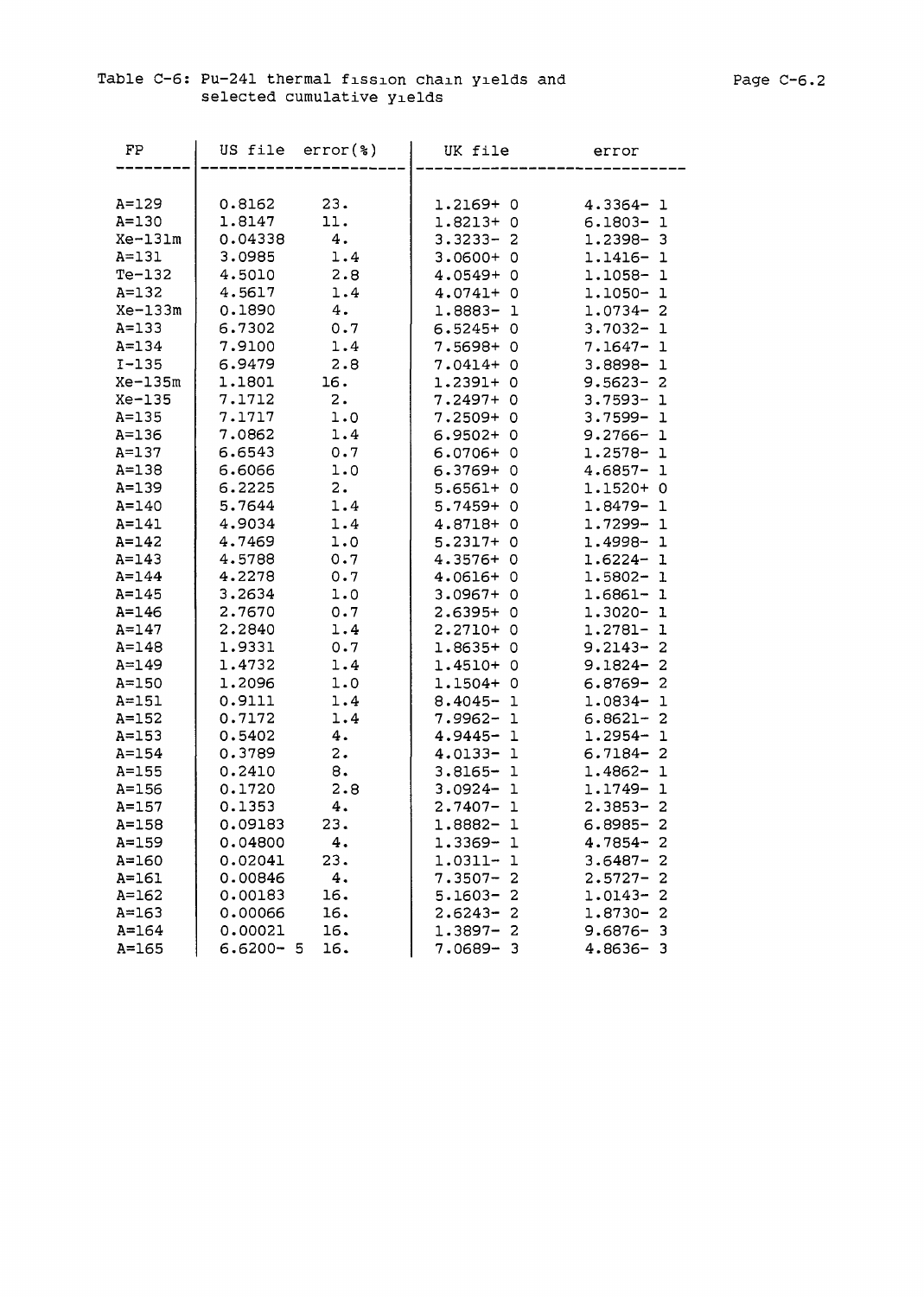### Description of table entries:

The format is the same as for tables C-l to C-6, except:

type: i independent yield of fission product listed

c "cumulative" yield of fission product listed when shielded from beta decay by a stable or long lived precursor; the yield value given is the sum of the independent yields of the nuclide listed and it's short lived precursors which are also shielded (e.g.: the "cumulative" yield of Kr-82 is the sum of independent yields of Br-82m, Br-82 and Kr-82, all shielded by stable Se-82)

Only those yield values are listed that exceed 0.01 % of the corresponding chain yields in one of the files. According to this criterion, the independent yields of the following fission products, although requested by safeguards experts, are insignificant and not included in any of the tables:

Mo-92, Mo-94, Xe-128, Xe-129, Nd-142, Pm-148m, Pm-148, Sm-148, Eu-151, Eu-152.

The table below summarises the yield values (and types) which are significant and included in Tables C-7.1 to C-7.6.

| $\mathbf{FP}$ | $Th-232$     | $U - 233$    | $U - 235$    | $U - 238$    | $Pu-239$     | $Pu-241$     |
|---------------|--------------|--------------|--------------|--------------|--------------|--------------|
| $Kr-82$       | $\mathbf{C}$ | $\mathbf{C}$ | $\mathbf{C}$ |              | $\mathbf{C}$ | $\mathbf c$  |
| $Kr-85$       | $\mathbf i$  | $\mathbf i$  | i            | i            | i            | i            |
| $Nb-95m$      |              |              |              |              | i            |              |
| $Nb-95$       |              |              |              |              | i            |              |
| Mo-96         | $\mathbf{C}$ | $\mathbf{C}$ | $\mathbf{C}$ |              | $\mathbf{C}$ | c            |
| Xe-130        |              | $\mathbf{C}$ | $\mathbf c$  |              | c            |              |
| $Xe-133m$     |              | $\mathbf i$  | $\mathbf{i}$ | $\mathbf{i}$ | i            | $\mathbf i$  |
| $Xe-133$      |              | i            | $\mathbf i$  | i            | i            | i            |
| $Cs-134$      |              | i            |              |              | i            |              |
| $Xe-135m$     | i            | i            | $\mathbf i$  | i            | i            | $\mathbf{i}$ |
| $Xe-135$      | i            | $\mathbf{i}$ | i            | i            | $\mathbf i$  | i            |
| $Nd - 144$    |              | $\mathbf{C}$ |              |              | c            |              |
| $Sm-150$      |              | c            | $\mathbf c$  |              | $\mathbf{C}$ |              |
| $Eu-154$      |              | i            |              |              | i            |              |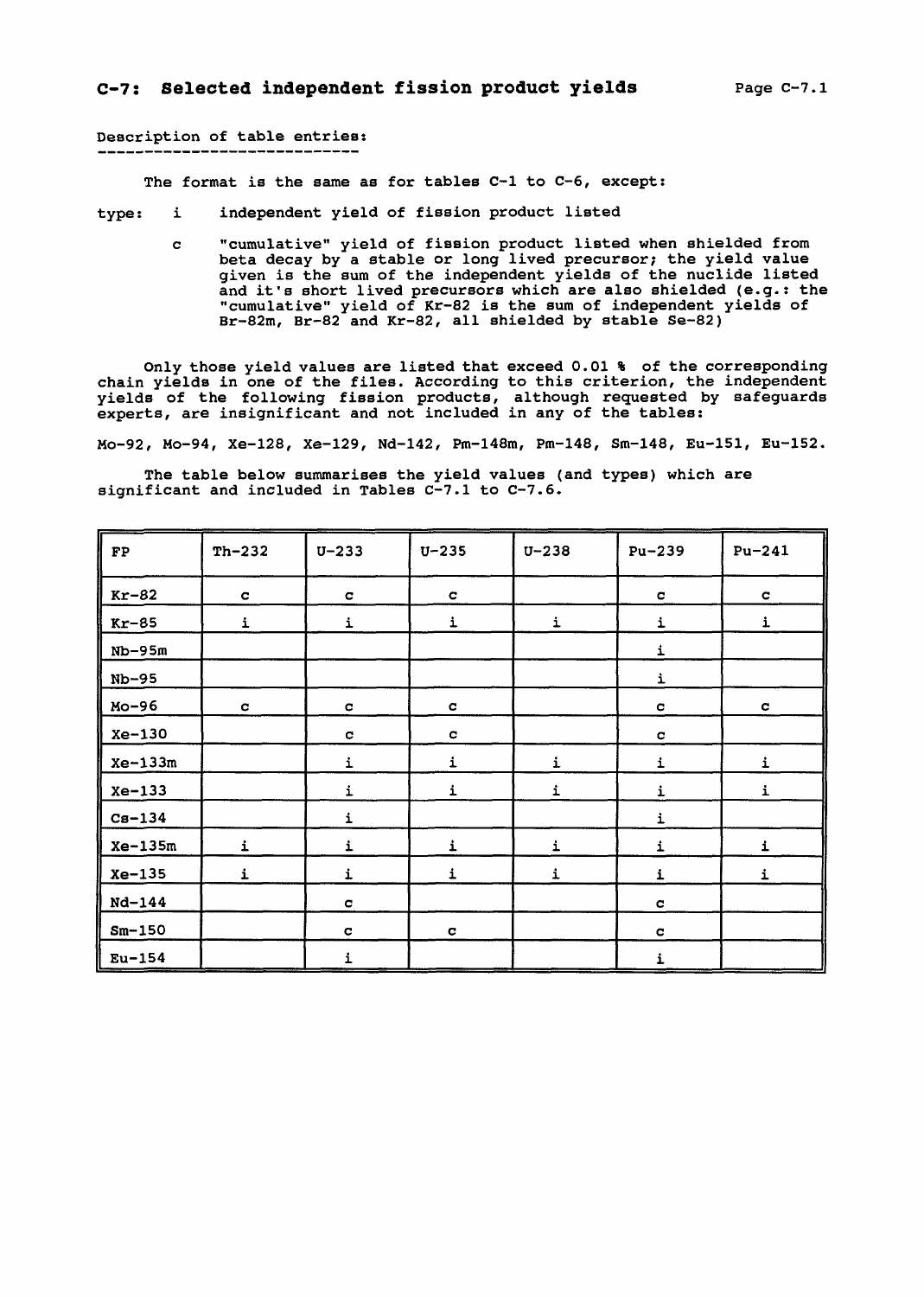| FP        | type | US file  | $error(*)$ | UK file      | error        |
|-----------|------|----------|------------|--------------|--------------|
|           |      |          |            |              |              |
| $Kr-82$   | C    | 0.000100 | 45.        | $2.1820 - 4$ | $6.5079 - 5$ |
| $Kr-85$   | ı    | 0.00061  | 64.        | $4.1648 - 3$ | $1.3840 - 3$ |
| Mo-96     | c    | 0.00018  | 45.        | $1.6302 - 5$ | $6.1480 - 6$ |
| $Xe-135m$ |      | 0.00824  | 64.        | 1.9861-2     | $7.6668 - 3$ |
| $Xe-135$  |      | 0.00280  | 64.        | 7.0986-3     | $2.7402 - 3$ |

### Table C-7.2: U-233 thermal fission

| FP         | type | US file   | $error(*)$ | UK file      | error        |
|------------|------|-----------|------------|--------------|--------------|
|            |      |           |            |              |              |
| $Kr-82$    | c    | 0,00084   | 16.        | $5.4364 - 3$ | $1.5061 - 3$ |
| $Kr-85$    | i    | 0.1007    | 23.        | $5.8668 - 2$ | $2.1605 - 2$ |
| $Mo-96$    | C    | 0.00557   | 64.        | $5.7508 - 3$ | $2.0968 - 3$ |
| $Xe-130$   | C    | 0.00258   | 2.8        | $4.2361 - 3$ | $1.6746 - 3$ |
| $Xe-133m$  | i    | 0.0426    | 64.        | $3.6740 - 2$ | $1.4031 - 2$ |
| $Xe-133$   | i    | 0.0160    | 6.         | $1.8674 - 2$ | $7.1319 - 3$ |
| $Cs - 134$ | i    | 0.00039   | 64.        | 1.7696-3     | $6.5262 - 4$ |
| Xe-135m    | i    | 0.818     | 64.        | $8.6765 - 1$ | $2.3637 - 1$ |
| $Xe-135$   | i    | 0.4657    | 11.        | $6.0045 - 1$ | 1.6358- 1    |
| Nd-144     | C    | 0.00040   | 64.        | 1.5305-3     | $5.2393 - 4$ |
| $Sm-150$   | C    | 0.00055   | 64.        | $1.5940 - 3$ | $5.9166 - 4$ |
| $Eu-154$   | ÷    | 0.0000030 | 64.        | $1.1652 - 5$ | $4.4849 - 6$ |

### Table C-7.3: U-235 thermal fission

| FP       | type | US file  | $error(*)$ | UK file       | error         |  |  |
|----------|------|----------|------------|---------------|---------------|--|--|
|          |      |          |            |               |               |  |  |
| Kr-82    | c    | 0.000056 | 11.        | $3.4324 - 4$  | $8.4800 - 5$  |  |  |
| Kr-85    | i    | 0.0281   | 16.        | $5.5940 - 3$  | $2.0703 - 3$  |  |  |
| Мо-96    | C    | 0.00055  | 64.        | $4.9985 - 4$  | $1.8084 - 4$  |  |  |
| Xe-130   | C    | 0.00023  | 16.        | $9.0564 - 10$ | $3.2724 - 10$ |  |  |
| Xe-133m  | i    | 0.00192  | 64.        | $5.4056 - 4$  | $1.9448 - 4$  |  |  |
| Xe-133   | i.   | 0.000663 | 6.         | $1.5465 - 3$  | $5.5642 - 4$  |  |  |
| Xe-135m  | i    | 0.1826   | 6.         | 1.7458- 1     | $6.0751 - 2$  |  |  |
| Xe-135   | i    | 0.0798   | 6.         | $8.7551 - 2$  | $3.0467 - 2$  |  |  |
| $Sm-150$ | с    | 0.000030 | 64.        | $7.6019 - 5$  | $2.7848 - 5$  |  |  |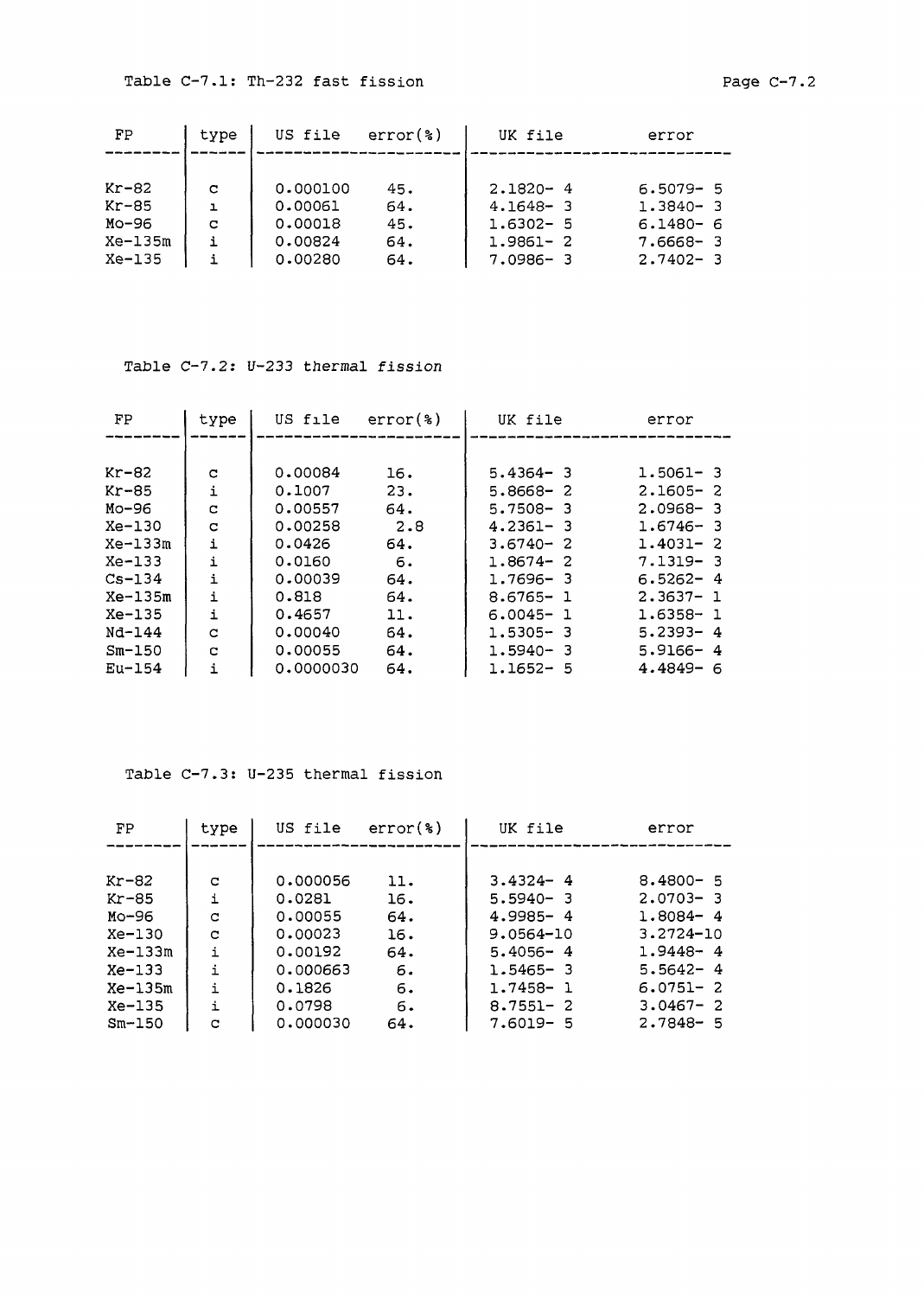| FP      | type         | US file | $error(*)$ | UK file      | error        |
|---------|--------------|---------|------------|--------------|--------------|
| Kr-85   | i.           | 0.00017 | 64.        | $6.5407 - 4$ | $2.4367 - 4$ |
| Xe-133m | i            | 0.00122 | 64.        | $3.2078 - 5$ | $1.1258 - 5$ |
| Xe-133  | $\mathbf{I}$ | 0.00057 | 64.        | $5.3525 - 6$ | $1.8786 - 6$ |
| Xe-135m | i            | 0.0158  | 64.        | $1.2058 - 2$ | $4.4736 - 3$ |
| Xe-135  | ı.           | 0.0112  | 64.        | $4.3094 - 3$ | $1.5989 - 3$ |

### Table C-7.5: Pu-239 thermal fission

| FP         | type         | US file  | $error(*)$  | UK file      | error        |
|------------|--------------|----------|-------------|--------------|--------------|
|            |              |          |             |              |              |
| Kr-82      | c            | 0.001027 | 2.8         | $1.7142 - 3$ | $4.7322 - 4$ |
| Kr-85      | i            | 0.0130   | 64.         | $1.0604 - 2$ | $3.7819 - 3$ |
| $ND-95m$   | i            | 0.00013  | 64.         | $5.3737 - 5$ | $1.9661 - 5$ |
| Nb-95      | i            | 0.00056  | 64.         | $2.3240 - 4$ | $8.5029 - 5$ |
| Mo-96      | C            | 0.00361  | 64.         | $3.7460 - 3$ | $1.3320 - 3$ |
| Xe-130     | c            | 0.004105 | $2 \cdot 0$ | $1.1217 - 3$ | $3.9350 - 4$ |
| $Xe-133m$  | $\mathbf{i}$ | 0.0364   | 64.         | $1.6478 - 2$ | $5.9917 - 3$ |
| Xe-133     | i            | 0.01023  | 8.          | $4.5937 - 3$ | $1.6703 - 3$ |
| $Cs - 134$ | i            | 0.000494 | 64.         | $5.6422 - 4$ | $2.0396 - 4$ |
| Xe-135m    | i            | 0.766    | 64.         | $6.1576 - 1$ | $1.9382 - 1$ |
| Xe-135     | i            | 0.4452   | 11.         | 4.1913-1     | 1.3193-1     |
| Nd-144     | C            | 0.00029  | 64.         | $4.2206 - 4$ | $1.4210 - 4$ |
| $Sm-150$   | C            | 0.00115  | 64.         | $1.6415 - 3$ | $5.7760 - 4$ |
| $Eu-154$   | i            | 0.000021 | 64.         | $2.8031 - 5$ | $1.0277 - 5$ |

### Table C-7.6: Pu-241 thermal fission

| FP        | type         | US file  | $error(*)$ | UK file      | error        |
|-----------|--------------|----------|------------|--------------|--------------|
|           |              |          |            |              |              |
| Kr-82     | C            | 0.000257 | 64.        | $2.8486 - 4$ | $1.6153 - 4$ |
| Kr-85     | i            | 0.00228  | 64.        | $2.2070 - 3$ | $1.3704 - 3$ |
| Mo-96     | с            | 0.0124   | 45.        | $5.6065 - 4$ | $3.4735 - 4$ |
| $Xe-133m$ | i            | 0.00056  | 64.        | $9.6265 - 4$ | $5.9235 - 4$ |
| $Xe-133$  | $\mathbf{i}$ | 0.000227 | 64.        | $3.9875 - 4$ | $2.4537 - 4$ |
| $Xe-135m$ | i            | 0.159    | 64.        | $1.4771 - 1$ | $9.1944 - 2$ |
| $Xe-135$  |              | 0.0645   | 8.         | $6.1184 - 2$ | $3.8086 - 2$ |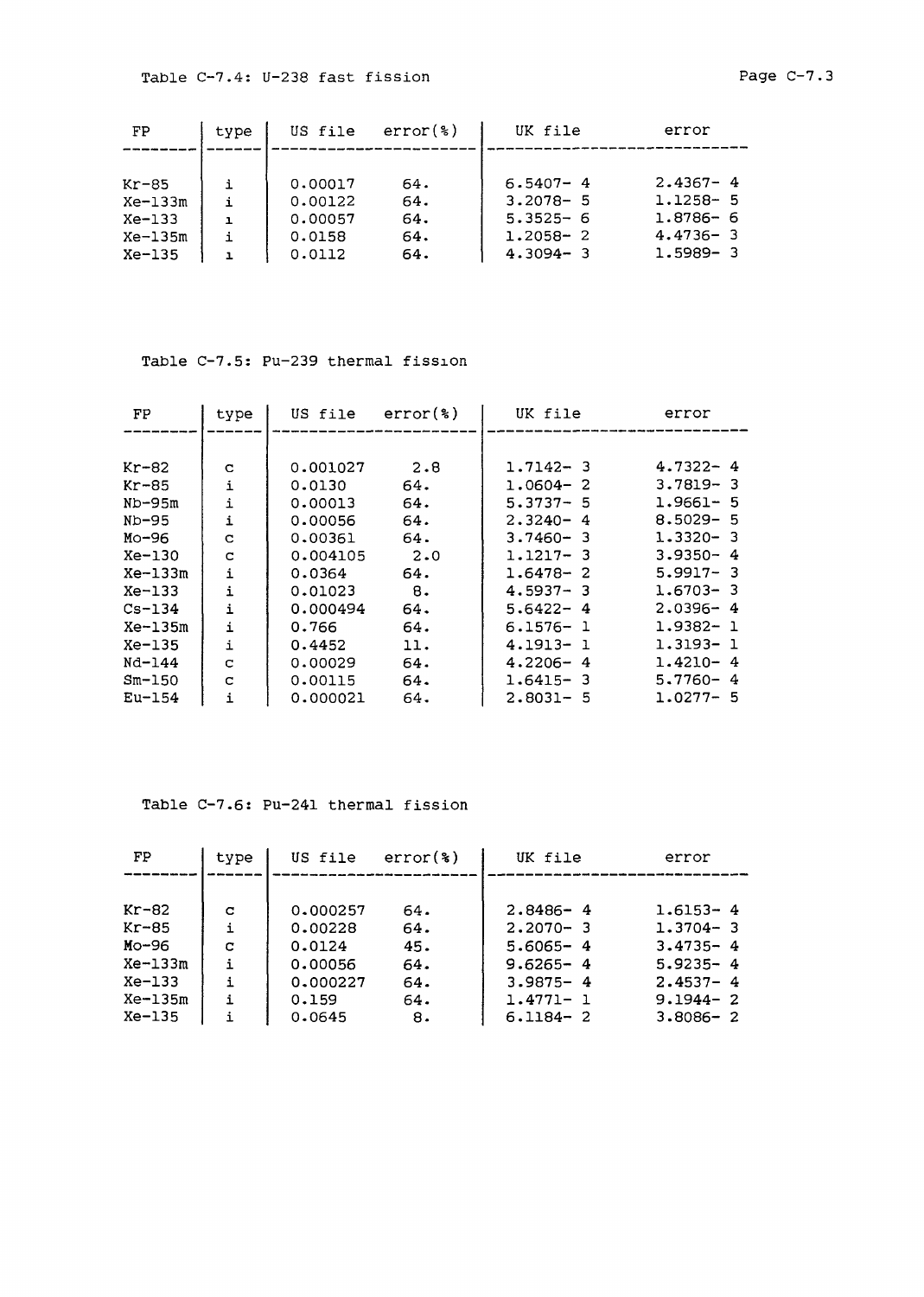### **Appendix A:**

### **Information requested by safeguards experts for inclusion in this handbook**

An IAEA working group consisting of staff of the Nuclear Data Section (NDS) and the Department of Safeguards was formed to develop guidelines for the preparation of a Handbook of Nuclear Data for Safeguards, which NDS offered to prepare with the aid of nuclear data files and evaluations available through its international data centres network and co-operating experts' groups. The working group drew up a first list of data to be included in the handbook and combined it with a questionnaire on the scope of the handbook and some specific questions on certain data types.

This questionnaire was sent to many safeguards experts all over the world, asking them for their replies, comments and additional requirements. Many replies were received and it turned out that, in addition to nuclear data, a number of non-nuclear and macroscopic data as well as graphical presentations were requested. Details on the replies received are given in  $[1-3]$ . The following **Tables App-1 to App-4** summarize the data requested.

For the sake of completeness of the handbook, NDS agreed to include also non-nuclear and macroscopic data. However, the availability of such data and the detailed form of their presentation in the handbook remain still to be established. The same questions are also still open for some types of microscopic nuclear data, especially when energy spectra of gammas or particles are requested as a function of time or of incident particle or gamma-ray energy. Details on open questions or problems are given in **Appendix C.**

The following decisions were made: The handbook should contain only non bulky sets of microscopic nuclear data that are readily available and can be tabulated. Reference should be given to more complete data libraries and their availability. Prior to the publication of the final edition, a draft version (this preliminary issue) should be sent to data and safeguards experts for review of the data and to answer open questions collected in **Appendix C.**

Finally, safeguards users have not yet defined and calculated their data accuracy requirements. This is not so relevant for the production of the handbook in it's present form, but will be important if the accuracy of the data is considered to be not sufficient. An appropriate way for the calculation and justification of accuracy requirements are sensitivity studies as outlined in Appendix C of reference [1] and in Appendix B of reference [3].

#### References:

- [1] M. Lammer: "Nuclear Data for Safeguards: Availability, Status and Requirements", paper presented at the 4th AGM on Evaluation of the Quality of Safeguards Non-Destructive Assay Measurement Data, Vienna, 19-23 November 1984; distributed as internal paper INDC/P(84)-52.
- [2] M. Lammer, paper INDC/P(86)-48 for the 15th INDC meeting (Vienna, 16-20 June 1986): summary of replies received to the questionnaire.
- [3] M. Lammer: "Nuclear Data for Safeguards: Status and Information Needs", paper presented at the IAEA Consultants' Meeting on Evaluation of the Quality of Safeguards Neutron Coincidence Measurements, Vienna, 24-28 November 1986; published as report INDC(NDS)-187 (1986).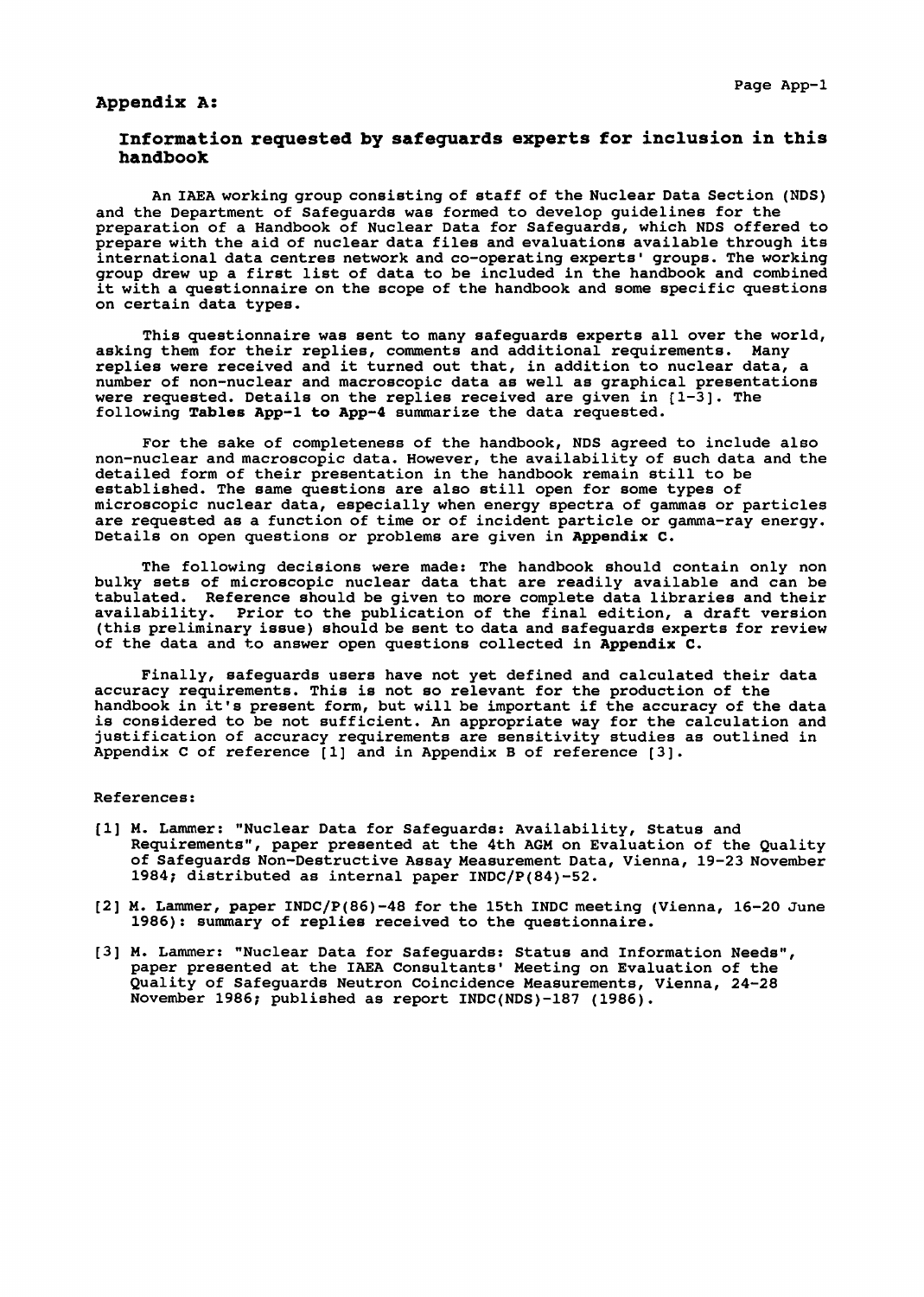### Abbreviations used in the tables

| dn<br>delayed neutron data (including: time dependent energy spectra)                                                |  |
|----------------------------------------------------------------------------------------------------------------------|--|
| delayed gamma data (including: time dependent energy spectra)<br>dγ                                                  |  |
| E(n)<br>energy spectrum of prompt neutrons                                                                           |  |
| fission neutron spectrum (specifically Cf-252)<br>fast                                                               |  |
| M(n)<br>multiplicity distribution of prompt neutrons                                                                 |  |
| M(y)<br>multiplicity distribution of prompt gammas                                                                   |  |
| T1/2<br>total half-life                                                                                              |  |
| partial half-life for spontaneous fission                                                                            |  |
| partial half-life for a-decay                                                                                        |  |
| Tsf<br>Ta<br>X-rays<br>(in table A.1) energies and intensities of X-rays                                             |  |
| Y(y)<br>prompt y-ray yields and correlations in fission                                                              |  |
| a particle energies and intensities<br>a-rays                                                                        |  |
| (in table A.1) energies and intensities of $\gamma$ -rays                                                            |  |
| average number of prompt neutrons emitted per fission                                                                |  |
| thermal reactor spectrum averaged neutron capture cross-section                                                      |  |
| y-rays<br>Pp<br><sup>G</sup> C<br><sup>O</sup> f,<br>thermal reactor spectrum averaged neutron fission cross-section |  |
| $\sigma_{\rm C}(\rm E)$<br>capture cross section) <i>J</i> as function of incident neutron energy                    |  |
| fission cross section $\int$ (point or group data)<br>$\sigma_{\mathbf{f}}(\mathsf{E})$                              |  |

## **Table App-1: Actinides**

| nuclide T1/2 | 1)                   | $T_a$                | $T_{sf}$  | X-rays<br>1) | Y-rays<br>$1)$       | $\hat{\mathfrak{o}}_{\mathbf{f}}$<br>2) | $\hat{\mathbf{a}}_{\mathbf{c}}$<br>$\overline{2}$ | $\sigma_f(E)$<br>3) | $\sigma$ <sub>C</sub> $(E)$<br>3) | $\bar{v}_p$          | $\pmb{\alpha}$<br>decay | M(n)                 | E(n)<br>4) | $M(\gamma)$<br>4)    | $Y(\gamma)$<br>4)    | dn        | dγ<br>4)  |
|--------------|----------------------|----------------------|-----------|--------------|----------------------|-----------------------------------------|---------------------------------------------------|---------------------|-----------------------------------|----------------------|-------------------------|----------------------|------------|----------------------|----------------------|-----------|-----------|
| $Th-232$     | ۰                    |                      | 4         | ٠            |                      | fast +                                  |                                                   | ۰                   |                                   |                      |                         |                      |            |                      |                      |           |           |
| $Th-234$     | $\bullet$            |                      |           |              | $\bullet$            |                                         |                                                   |                     |                                   |                      |                         |                      |            |                      |                      |           |           |
| Pa-231       | $\bullet$            |                      |           |              | $\ddag$              |                                         |                                                   |                     |                                   |                      |                         |                      |            |                      |                      |           |           |
| Pa-233       | ٠                    |                      |           |              | ۰                    |                                         |                                                   |                     |                                   |                      |                         |                      |            |                      |                      |           |           |
| Pa-234       | ٠                    |                      |           |              | ۰                    |                                         |                                                   |                     |                                   |                      |                         |                      |            |                      |                      |           |           |
| $U - 232$    | $\ddot{\phantom{1}}$ | ۰                    |           |              | $\ddot{\phantom{1}}$ |                                         |                                                   |                     |                                   |                      | $\ddot{}$               |                      |            |                      |                      |           |           |
| $U - 233$    | $\ddot{}$            |                      | ۰         | ۰            | $\ddot{}$            | $\ddag$                                 |                                                   |                     |                                   |                      |                         |                      |            |                      |                      |           |           |
| $U - 234$    | $\ddot{\phantom{1}}$ | ۰                    | ۰         | ٠            | ٠                    |                                         |                                                   |                     |                                   |                      | ۰                       |                      |            |                      |                      |           |           |
| $U - 235$    | $\ddag$              | $\ddot{\phantom{1}}$ | ۰         | ٠            | $\ddotmark$          | $\ddot{}$                               |                                                   |                     |                                   |                      |                         |                      |            |                      |                      |           |           |
| $U - 236$    | $\ddot{}$            | $\ddag$              | ۰         | ۰            | $\ddot{\phantom{1}}$ |                                         | ۰                                                 |                     |                                   |                      | $\color{red}$ +         |                      |            |                      |                      |           |           |
| $U - 237$    | ٠                    |                      |           | ۰            | ۰                    | $\color{red} \blacklozenge$             | ۰                                                 |                     |                                   |                      |                         |                      |            |                      |                      |           |           |
| $U - 238$    | $\ddot{}$            | 4                    |           | $\ddot{}$    | $\bullet$            | fast                                    | $\ddot{}$                                         | ۰                   |                                   |                      |                         |                      |            |                      |                      |           |           |
| Np-237       | $\ddotmark$          | $\ddot{}$            | ÷         |              | $\bullet$            | $\ddot{\phantom{1}}$                    | $\ddot{}$                                         |                     |                                   |                      |                         |                      |            |                      |                      |           |           |
| Np-239       | ٠                    |                      |           |              | $\ddot{\phantom{1}}$ |                                         | ۰                                                 |                     |                                   |                      |                         |                      |            |                      |                      |           |           |
| Pu-236       | $\ddot{}$            | $\ddot{}$            |           |              |                      |                                         |                                                   |                     |                                   |                      | $\ddot{\phantom{1}}$    |                      |            |                      |                      |           |           |
| Pu-238       | ۰                    | ۰                    | ۰         | $\ddot{}$    | $\ddag$              | $\ddot{}$                               | $\ddot{\phantom{0}}$                              | ۰                   |                                   | ۰                    | ۰                       |                      |            |                      |                      |           |           |
| Pu-239       | ٠                    | ۰                    | ٠         | ۰            | ۰                    | ۰                                       |                                                   |                     |                                   | ٠                    | ۰                       | ۰                    | ۰          | ٠                    | ۰                    |           |           |
| Pu-240       | ٠                    | ۰                    | ٠         | ٠            | ٠                    | fast                                    | $\ddot{\phantom{1}}$                              | ٠                   | ۰                                 | $\ddot{}$            | $\ddot{\phantom{1}}$    | $\ddot{\phantom{1}}$ | ٠          | ۰                    | $\ddotmark$          | ۰         | ٠         |
| Pu-241       | ۰                    | ÷                    | ٠         | $\ddot{}$    | ۰                    | $\ddot{\bullet}$                        | $\ddot{}$                                         | ٠                   | ۰                                 | $\ddot{\phantom{1}}$ | $\ddot{}$               | $\ddot{\phantom{1}}$ | $\bullet$  | ۰                    | $\ddot{}$            | $\ddot{}$ | $\ddot{}$ |
| Pu-242       | ۰                    | ۰                    | ٠         | ۰            | ٠                    | fast                                    | $\ddag$                                           | ۰                   | ۰                                 | ۰                    | ۰                       | ٠                    | ۰          | $\ddot{}$            | $\ddot{\phantom{0}}$ | ٠         | ٠         |
| Am-241       | ۰                    | $\ddot{\phantom{0}}$ | ۰         | $\ddag$      | $\ddot{}$            | $\ddot{}$                               | $\bullet$                                         | ٠                   | ٠                                 | $\ddot{}$            | ٠                       |                      | ۰          | 4                    | ÷                    |           | $\ddot{}$ |
| Am-242       | $\ddot{}$            |                      | ٠         |              |                      | ۰                                       | ۰                                                 | ۰                   |                                   |                      |                         |                      |            |                      |                      |           |           |
| Am-242m      | ٠                    |                      | ٠         |              |                      | $\ddot{\phantom{1}}$                    | $\ddot{\phantom{1}}$                              | ۰                   |                                   |                      |                         |                      |            |                      |                      |           |           |
| $Am-243$     |                      | ٠                    | ٠         | $\ddot{}$    |                      | $\ddot{\phantom{1}}$                    | $\ddot{}$                                         |                     |                                   |                      |                         |                      |            |                      |                      |           |           |
| $Cm - 242$   |                      | ٠                    | ۰         | ٠            |                      | $\ddot{\phantom{1}}$                    | ۰                                                 |                     |                                   |                      | ۰                       |                      |            | ۰                    |                      |           |           |
| $Cm-243$     |                      | ٠                    | ٠         | ۰            |                      | ۰                                       | ۰                                                 |                     |                                   | ٠                    | $\ddot{\phantom{1}}$    | ۰                    | ۰          | ۰                    | ۰                    |           |           |
| $Cm-244$     |                      | ۰                    | ٠         | ۰            |                      | ۰                                       |                                                   |                     |                                   |                      | ٠                       | ۰                    |            |                      |                      |           |           |
| $Cf-252$     | ۰                    | $\ddot{}$            | $\ddot{}$ | ۰            |                      |                                         |                                                   |                     |                                   | ۰                    | $\ddot{\phantom{1}}$    | ٠                    | ۰          | $\ddot{\phantom{1}}$ | ٠                    |           |           |

1) Includes data for daughter products of a-decay chains

2) Represented by few group cross sections, e.g.: o(2200), Maxwellian average, resonance integral, fission spectrum average

3) Not included in printed handbook; will be available on computer file.

4) Not included in first version of the handbook.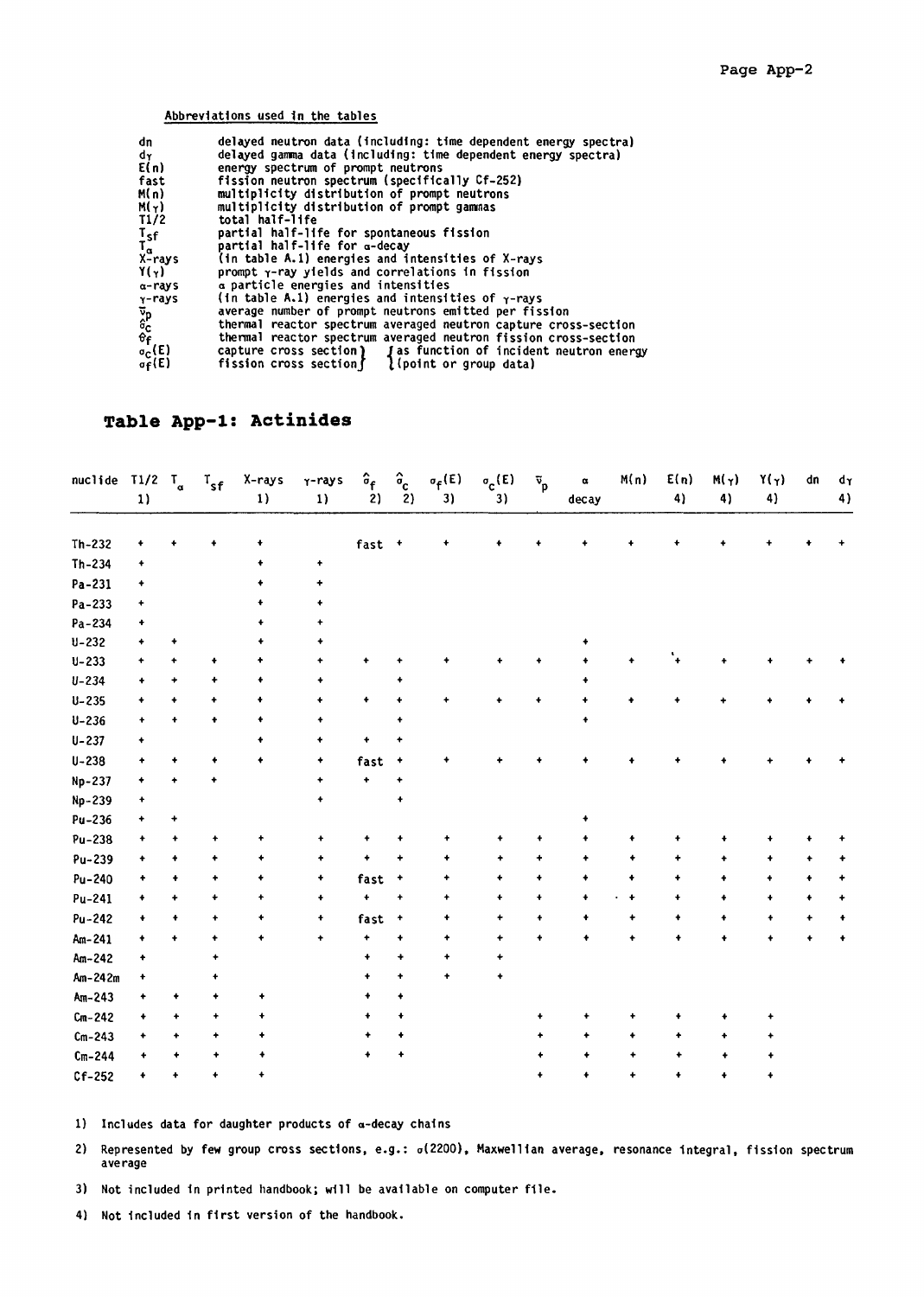### **Table App-2: Fission products**

Data to be included are:

- complete sets of chain yields and independent or cumulative yields of the fission products below from thermal neutron fission of U-233,235, Pu-239,241, and from fast neutron fission of Th-232 and U-238;
- decay and cross section data as indicated in the table below;
- branching fractions to isomeric states in decay and neutron capture.

|                 | nuclide     | $T^{\frac{1}{2}}$ $\gamma$ -rays $\hat{\sigma}_{c}^{2}$ ) |             | nuclide     | $T\frac{1}{2}$ | $\gamma$ -rays $\hat{\sigma}_c^2$ ) |                                  |
|-----------------|-------------|-----------------------------------------------------------|-------------|-------------|----------------|-------------------------------------|----------------------------------|
| $Kr^{-1}$       |             |                                                           | $\ddot{}$   | $Ba-140$    | $+$            | $+$                                 |                                  |
| $Kr-85$         | $+$         |                                                           | $+$         | $La-140$    | $+$            | $+$                                 |                                  |
| $Zr^{-1}$       |             |                                                           | $\ddot{}$   | $Ce-141$    | $\ddot{}$      | $\ddotmark$                         |                                  |
| $zr-95$         | $\ddot{}$   | $+$                                                       |             | $Ce-144$    | $+$            | $+$                                 | $\ddotmark$                      |
| $Nb-95m$        | $\ddotmark$ | $+$                                                       |             | $Pr-141$    |                |                                     | $\ddotmark$                      |
| $Nb-95$         | $\ddot{}$   | $\ddot{}$                                                 |             | $Pr-144$    | $\ddot{}$      | $\ddot{}$                           |                                  |
| MO <sup>1</sup> |             |                                                           | $+$         | $Nd-1$      |                |                                     | $\ddot{}$                        |
| $Ru^{-1}$       |             |                                                           | $\ddot{}$   | $Nd-147$    | $\ddot{}$      | $\ddot{}$                           | $\begin{array}{c} + \end{array}$ |
| $Ru-103$        | $\ddot{}$   | $\ddot{}$                                                 |             | $Pm - 147$  | $\ddot{}$      |                                     | $\ddot{}$                        |
| Ru-106          | $\ddot{}$   | $\ddot{}$                                                 | $\ddot{}$   | $Pm-148m$   | $\ddot{}$      |                                     | $\ddot{}$                        |
| $Rh-106$        |             | $\ddot{}$                                                 |             | $Pm-148$    | $\ddot{}$      |                                     | $\ddot{}$                        |
| $Sb-125$        | $\ddotmark$ | $\ddot{}$                                                 |             | $Pm-149$    | $+$            |                                     | $+$                              |
| $I-131$         | $\ddot{}$   | $\ddot{}$                                                 |             | $Pm-151$    | $\ddot{}$      |                                     | $\ddot{+}$                       |
| $Xe^{-1}$       |             |                                                           | $\ddot{}$   | $Sm^{-1}$ ) |                |                                     | $\ddot{}$                        |
| $Xe-133$        | $\ddotmark$ |                                                           | $\ddotmark$ | $Sm-151$    | $\ddotmark$    |                                     | $\ddotmark$                      |
| $Xe-135$        | $\ddot{}$   |                                                           | $\ddot{}$   | $Sm-153$    | $\ddot{}$      |                                     | $\ddotmark$                      |
| $Cs-133$        |             |                                                           | $\ddot{}$   | $Eu-153$    |                |                                     | $\ddot{}$                        |
| $Cs-134$        | $\ddot{}$   | $\ddot{}$                                                 | $\ddot{}$   | $Eu-154$    | $\ddot{}$      | $\ddot{}$                           | $\ddot{}$                        |
| $Cs-137$        | $\ddot{}$   | $\ddot{}$                                                 | $\ddot{}$   | $Eu-155$    | $\ddot{}$      | $\ddot{}$                           | $\ddot{}$                        |

') Stable isotopes for mass spectrometric measurements

<sup>2</sup>) Reactor spectrum average cross section, represented by e.g.  $\sigma(2200)$  or Maxwellian average  $\sigma$  and resonance integral

Nuclides with A=147-153 are included for calculating the formation of Eu-154.

Y-rays of Ru-103, Sb-125, 1-131, Ce-141 and Eu-155 may interfere with those of other fission products (depending on cooling time).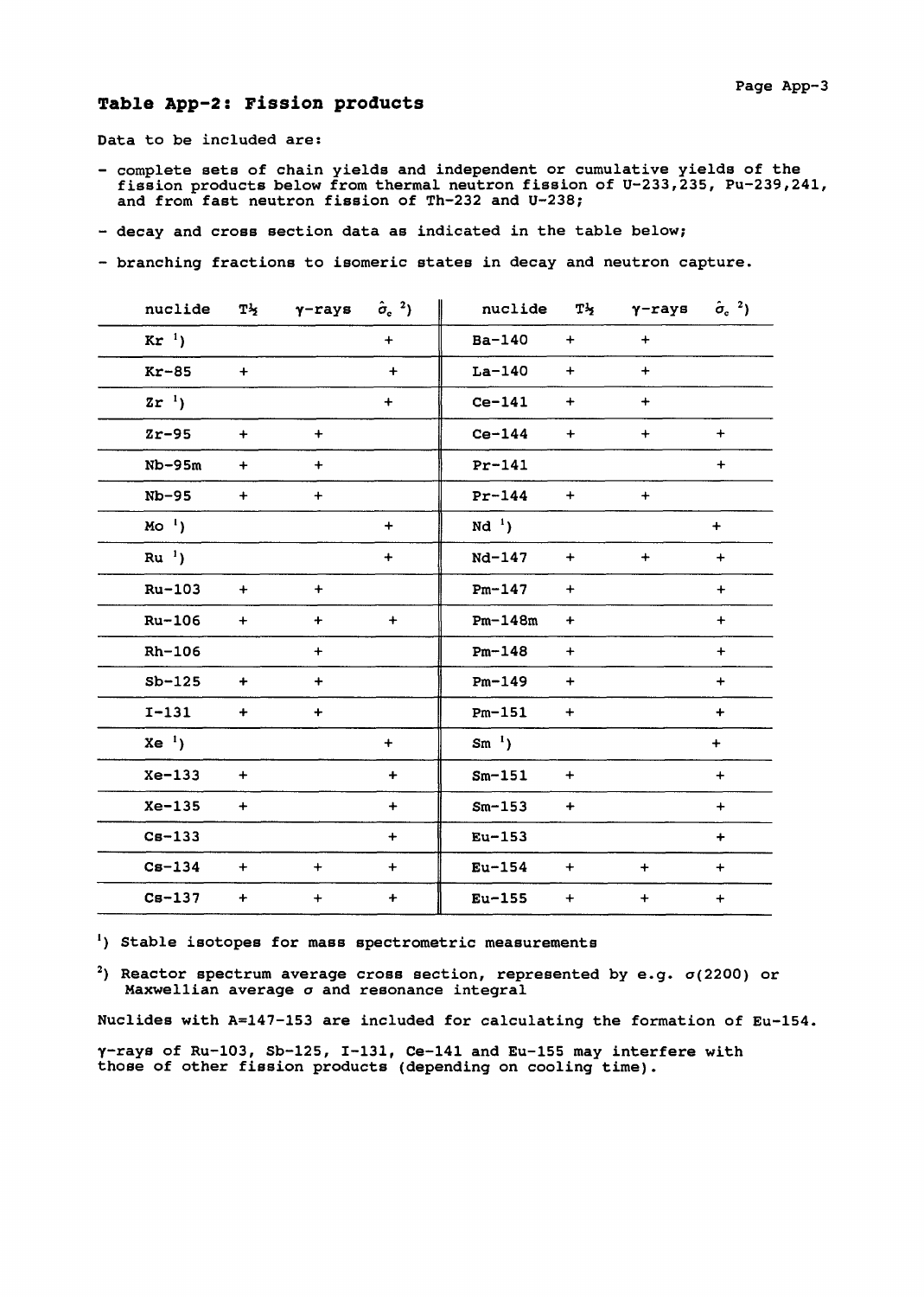**a) (n,x) reaction cross-sections with x = charged particles relevant for neutron counters for the following target nuclei:**

**H, D, He-3,4, Li-6, Be-9, B-10, Cd-113**

- b)  $(\alpha, n)$  cross-sections vs. E<sub>a</sub> (reaction threshold below E<sub>a</sub>  $\approx$  7 MeV) for: Li, Li-6,7, Be-9, B, B-10,11, C, C-13, N, O, O-17,18, F-19, Ne-23, Mg, Al-27, Si, P-31, S, Cl, K, Ca.
- c)  $(\gamma, n)$  cross-sections for Be-9, D<sub>2</sub>O and other materials still to be specified.

### **Table App-4: Non-neutron and macroscopic data, additional presentations**

- a)  $\gamma$ -ray attenuation coefficients as function of  $\gamma$ -ray energy for different nuclear fuel, construction and shielding materials (still to be defined in detail);
- b) Spontaneous fission rates and neutron yields per gram of isotope.
- c)  $(\alpha, n)$  yields per gram of compound for oxides, carbides, fluorides and alloys.
- d) Thick target  $(a, n)$  yields per  $\alpha$  vs.  $\alpha$ -energy for C, O, F and Al.
- e) Same as above, but with  $\alpha$ -spectra from the  $\alpha$ -decay of the isotopes of U, Pu etc.
- f) Data for isotopic neutron sources (yield/g, yield/Ci, energy spectra, average energy, etc).
- g) Photoabsorption cross sections, fluorescent yields for fissile and fertile materials.
- h) "Twin-target yields" for  $UF_6$ .
- i) Specific heat generation rates (watts/gram) for the Pu and Am isotopes.
- j) Physical and chemical data for typical nuclear materials (density, stoichiometric data, solubility etc. of U, Pu, UO<sub>2</sub>, PuO<sub>2</sub> etc.)
- k) Efficiency for typical  $\gamma$ -detectors.
- 1) Graphical presentations of gamma spectra from typical fresh and spent fuel.
- m) (possibly) list of gamma rays sorted by increasing energy.
- n) natural isotopic abundance of U and fission products (Table App-2).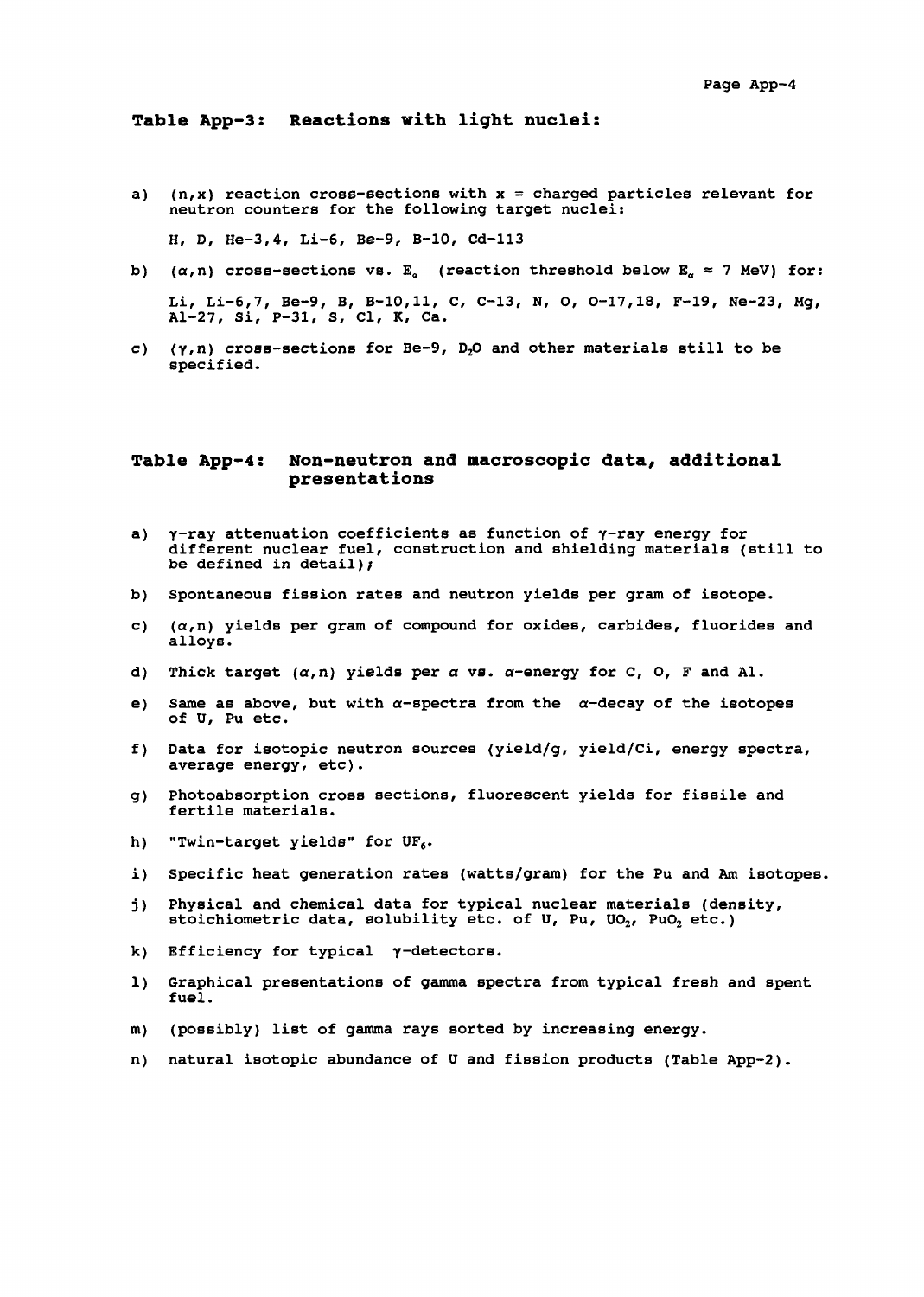### **Appendix B: Planned structure of the final issue of this handbook**

Part I: Basic microscopic nuclear data Section A: Actinide nuclear data Section B: Fission product nuclear data Section C: Fission yield data Part II: Supplementary nuclear data (proposals for possible inclusion; some tables could be included in Part I; see also Appendix C: Open questions and problems) Thermal g- and s- factors of actinides Actinide group cross sections Energy dependent prompt neutron data Energy dependent prompt gamma-ray data Thermal g- and s- factors of fission products Delayed neutron precursor data

Gamma-rays sorted by energy

Part III: Reactions with light nuclei

Part IV: Macroscopic and non-nuclear data

Part V: Graphs

(this part could include graphs supplementing tables in other parts of the handbook; see also Appendix C: Open questions and problems)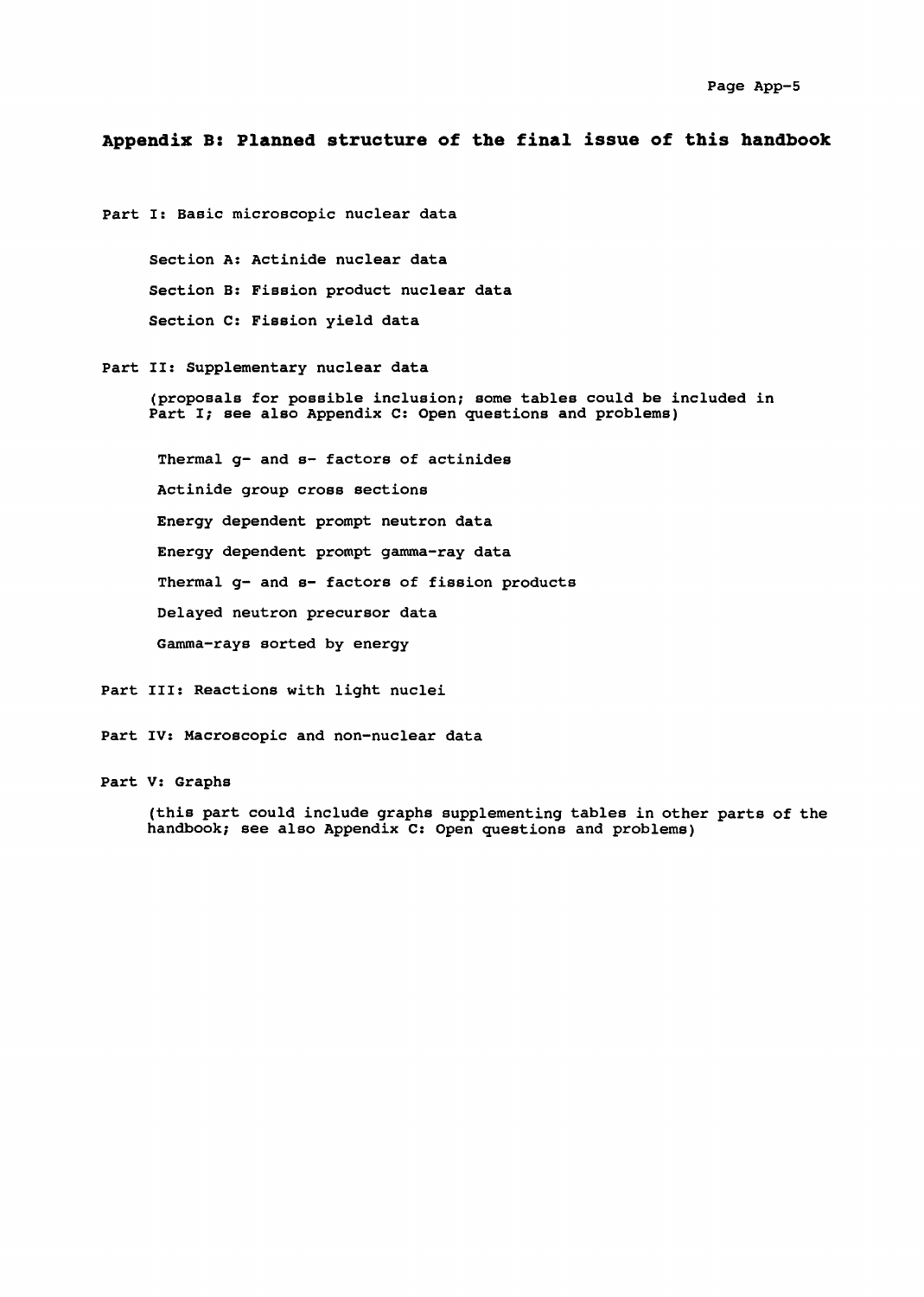### **Appendix C: Open questions and problems**

Page App-6

Most of the questions refer to the replies received from safeguards experts which are summarised in Appendix A (data in Tables App-1 to App-4) and to which the reader should refer. Although in some cases we have already made a (preliminary) decision and included the data (e.g. the tabulation of neutron reaction cross sections), we still ask experts to reply to the questions.

### **1**. **Data for fast reactors**

So far only needs for the safeguarding of thermal reactors have been expressed. Question: Can requirements for fast reactors be defined already at present? If yes: what are they?

#### **2. Equilibrium decay data**

Most of the actinides present in nuclear fuel are produced during irradiation in a reactor. A reactor fuel lifetime is not sufficient to reach secular equilibrium with daughter products. We assume that also the naturally occurring Th-232 and Uranium isotopes are separated from (at least a part of) their daughters during the fuel fabrication process. In this event, equilibrium decay data for actinides are not needed, but a reply by **safeguards experts** whether this conclusion is correct would be useful.

#### **3. Representation of neutron reaction cross sections**

The replies to the questionnaire on nuclear data needs for safeguards reflected diverting opinions on the question whether one-group, few-group or energy-dependent cross section data should be included.

3.a The options for spectrum averaged cross sections for thermal reactors are:

- one-group or few-group data
- sets of one-group data for different typical reactor spectra.

**Questions** to **safeguards** and **reactor physics experts:**

Are one-group data, calculated from  $\sigma$ ° (with g-factors) or  $\sigma$  and I sufficient? If so, for which nuclides (fission products, actinides?)

Few-group data: which group structure?

Are fission neutron spectrum averaged cross section data relevant?

Which are "typical" reactor spectra? By which parameters can they be described?

Who could be in a position to calculate the sets of one-group data?

#### **Questions** to **data experts:**

Availability of evaluated sets of Westcott g-factors for different Maxwellian temperatures.

Availability of evaluated fast reactor or fission neutron spectrum avarage cross sections.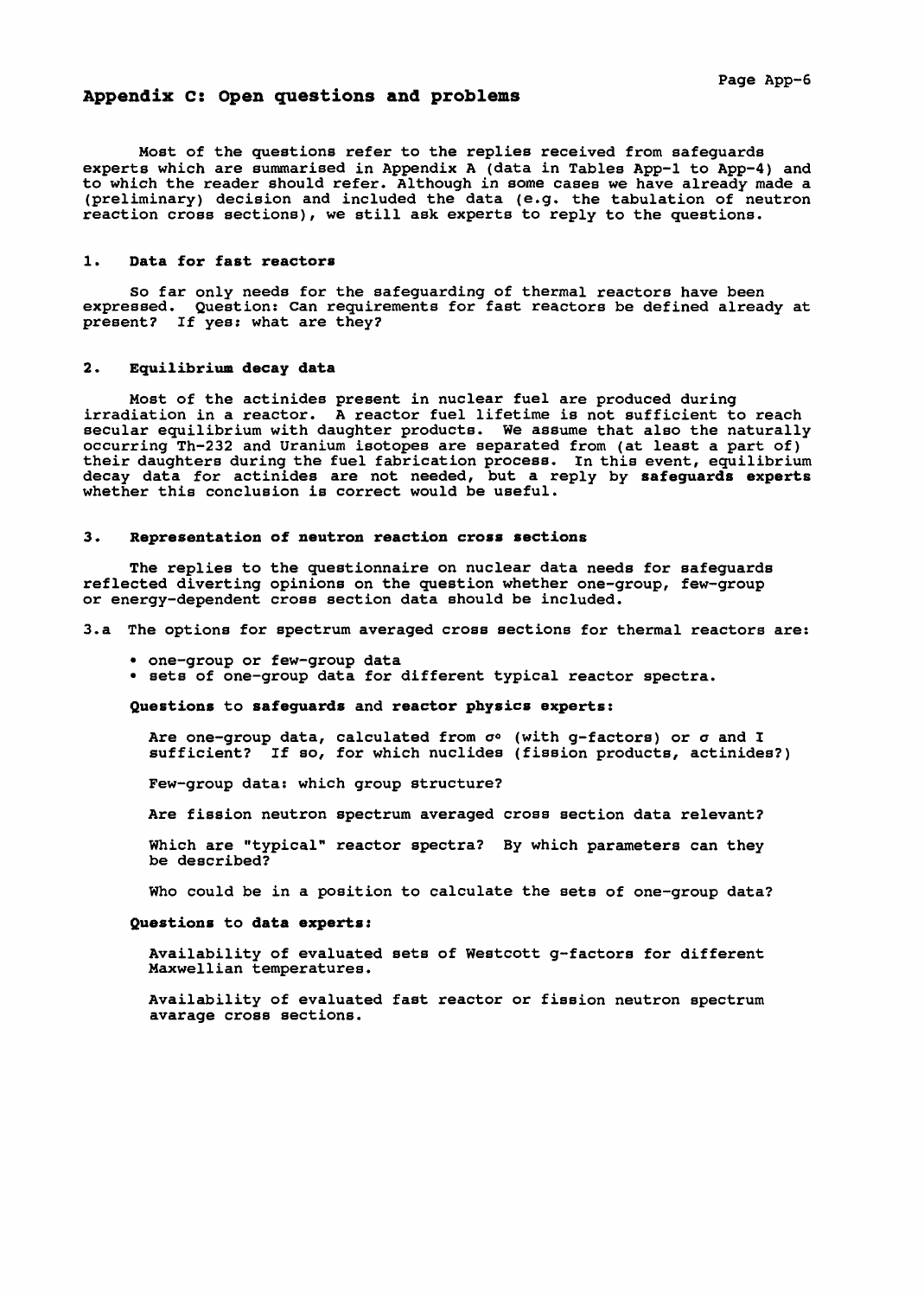- 3.b For representing  $\sigma(E)$  data the following options exist:
	- point cross section data
	- multigroup cross section data
	- resonance parameters.

We do not consider to tabulate  $\sigma(E)$  data in the handbook, since such data can only be used in large computer codes anyway. The 4 Nuclear Data Centres (see Page 5) have such files for distribution upon request. On the other hand, we could reproduce plots of selected cross section curves for illustration, if time permits. **Questions:**

Would this be desirable?

If yes, for which nuclides?

### **4. Prompt fission neutron multiplicity distributions**

Designated by  $M(n)$  in Table App-1 and by  $P(v)$  in Table A-7. Table A-7 contains only a limited set of evaluated P(v) data. **Question** to **data experts:** are there any other sources of these data?

#### **5**. **Energy dependence of prompt fission neutron data**

 $\overline{v}$  and P(v) are requested as a function of neutron energy.

**Questions** to **safeguards experts:**

Are these data really needed? If yes:

- In which way should they be represented? - formulae describing the energy dependence (would be the most
- convenient way of representation); - point-wise data (would not be tabulated but, if available, be
- distributed as data file upon request);
- as graphs.

**Questions** to **data experts:**

Which formulae describing the energy dependences do exist (references)?

Are point data available (references)?

#### **6. Spectra of prompt fission neutrons**

Spectra are hard to represent in numerical form. Any choice depends on the way these data are used (e.g. in calculations). Graphs serve only for illustration. Again, incident neutron energy dependent numerical data will not be included in the handbook, but can be distributed as data files, if they exist. **Questions:**

- How is the spectrum information used?
- In which form should it be represented (graphs, tables, formulae)?
- Are evaluations of such data available? **(data experts)**